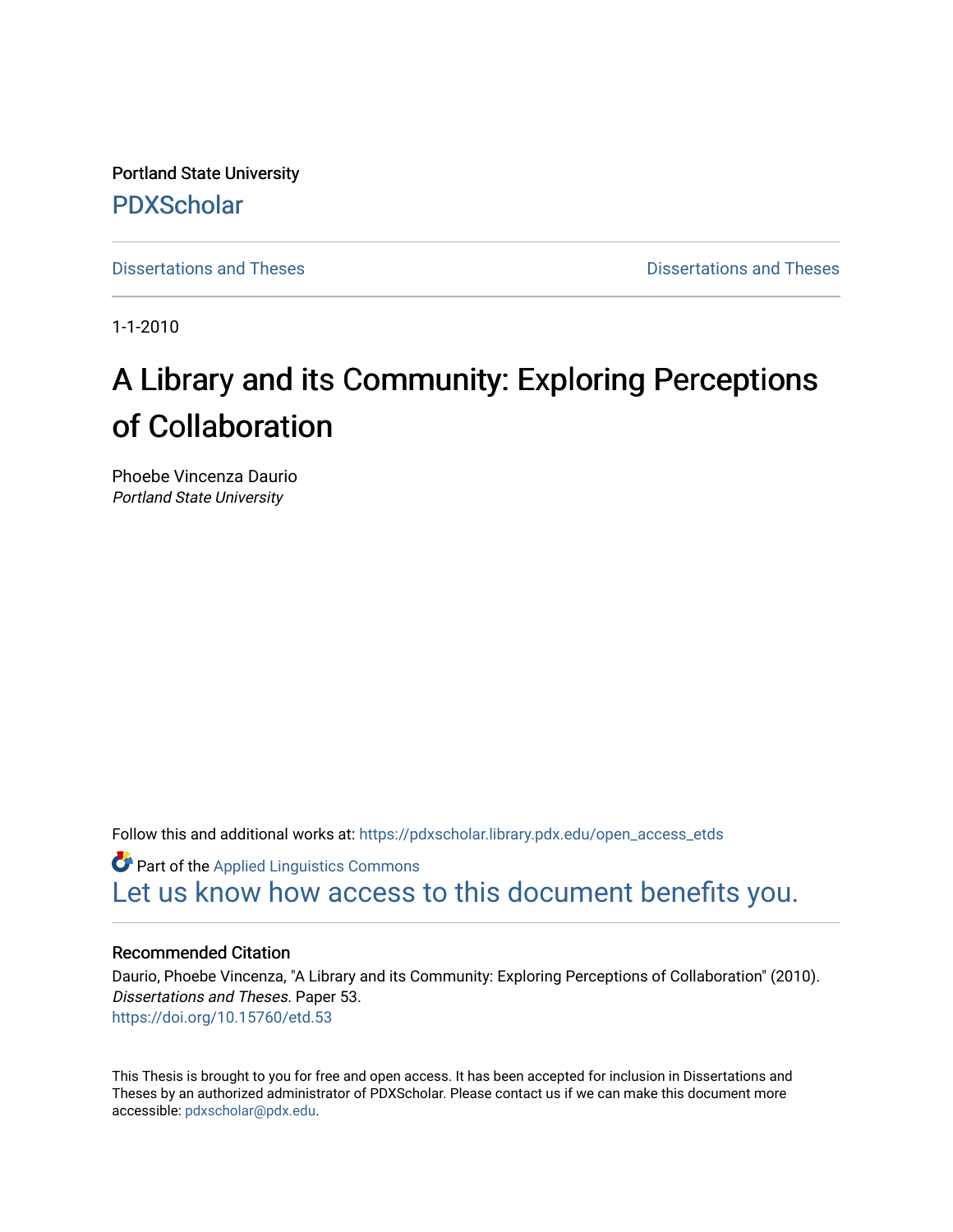# A Library and Its Community: Exploring Perceptions of Collaboration

by

Phoebe Vincenza Daurio

A thesis submitted in partial fulfillment of the requirements for the degree of

Master of Arts in Teaching English to Speakers of Other Languages

> Thesis Committee: Stephen Reder, Chair Kathryn A. Harris Jill Rissi Clare Strawn

Portland State University ©2010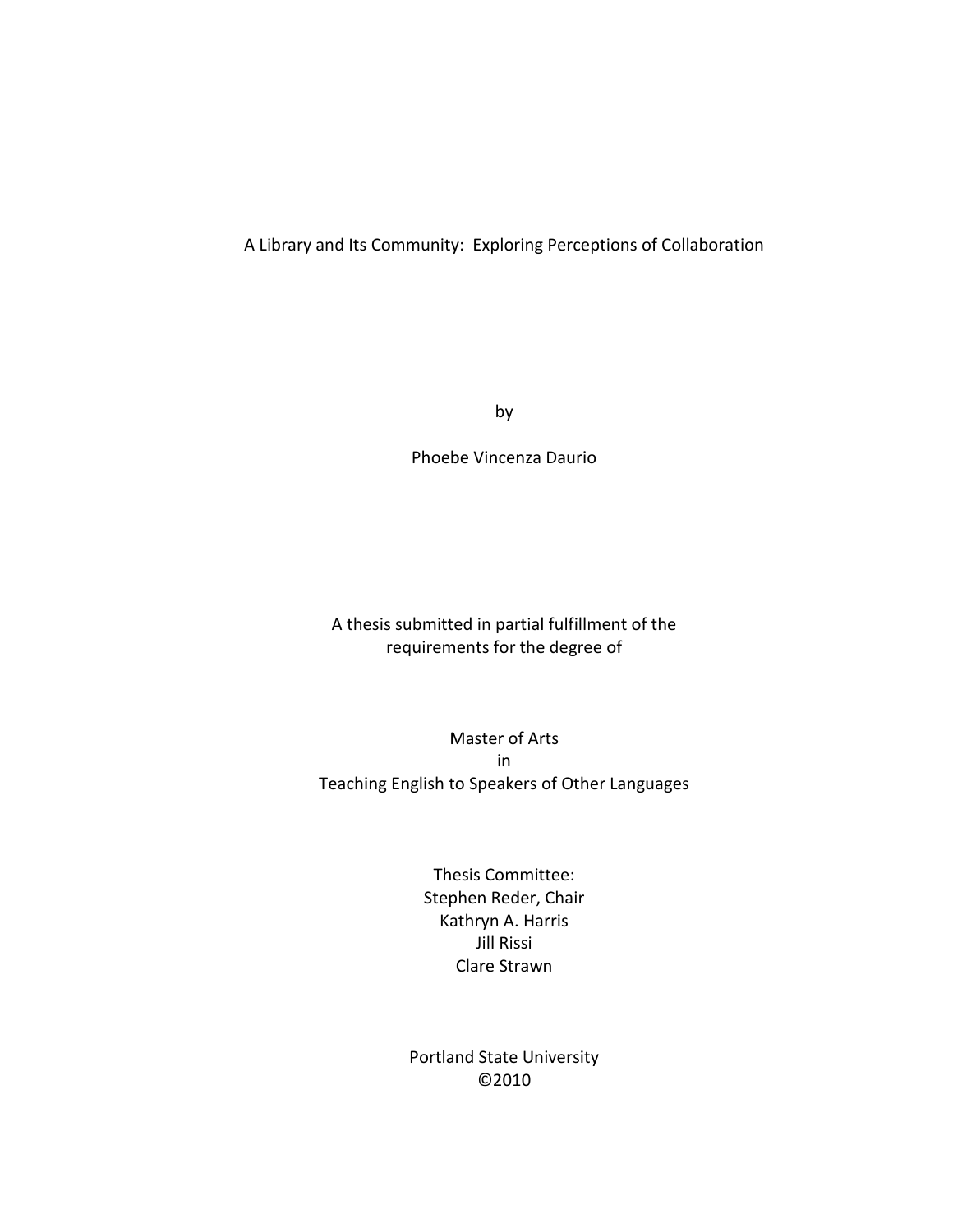## ABSTRACT

This study explores perceptions of interorganizational collaboration through an investigation of the opinions and actions of a public library and three community-based organizations. Interorganizational collaboration is often viewed as an effective strategy for accomplishing objectives that would not otherwise be possible with a single organization. Particularly for complex societal issues such as adult literacy, researchers and practitioners believe collaboration between organizations is necessary in order to achieve desired outcomes. Public libraries are engaging in collaborations also to extend their reach, establish the library's relevance, increase community involvement, and advocate for their position as a community asset.

This thesis is a case study of one such library and its community partners. In 2005, Oregon's Multnomah County Library (MCL) developed a strategic plan that included helping adults reach their personal literacy goals. Recommendations for the implementation of adult literacy services included advice against the library becoming a direct service provider and advocated instead for the use of community relationships in order to pool resources, generate new ideas, and improve access to services. This thesis explores how MCL and three employment agencies envision and enact collaboration, and how they perceive and engage with each other as partners or collaborators.

Semi-structured, open-ended interviews with central players at MCL and staff from three employment agencies formed the basis of this research. These thirteen participants represented multiple perspectives on adult literacy and collaboration in the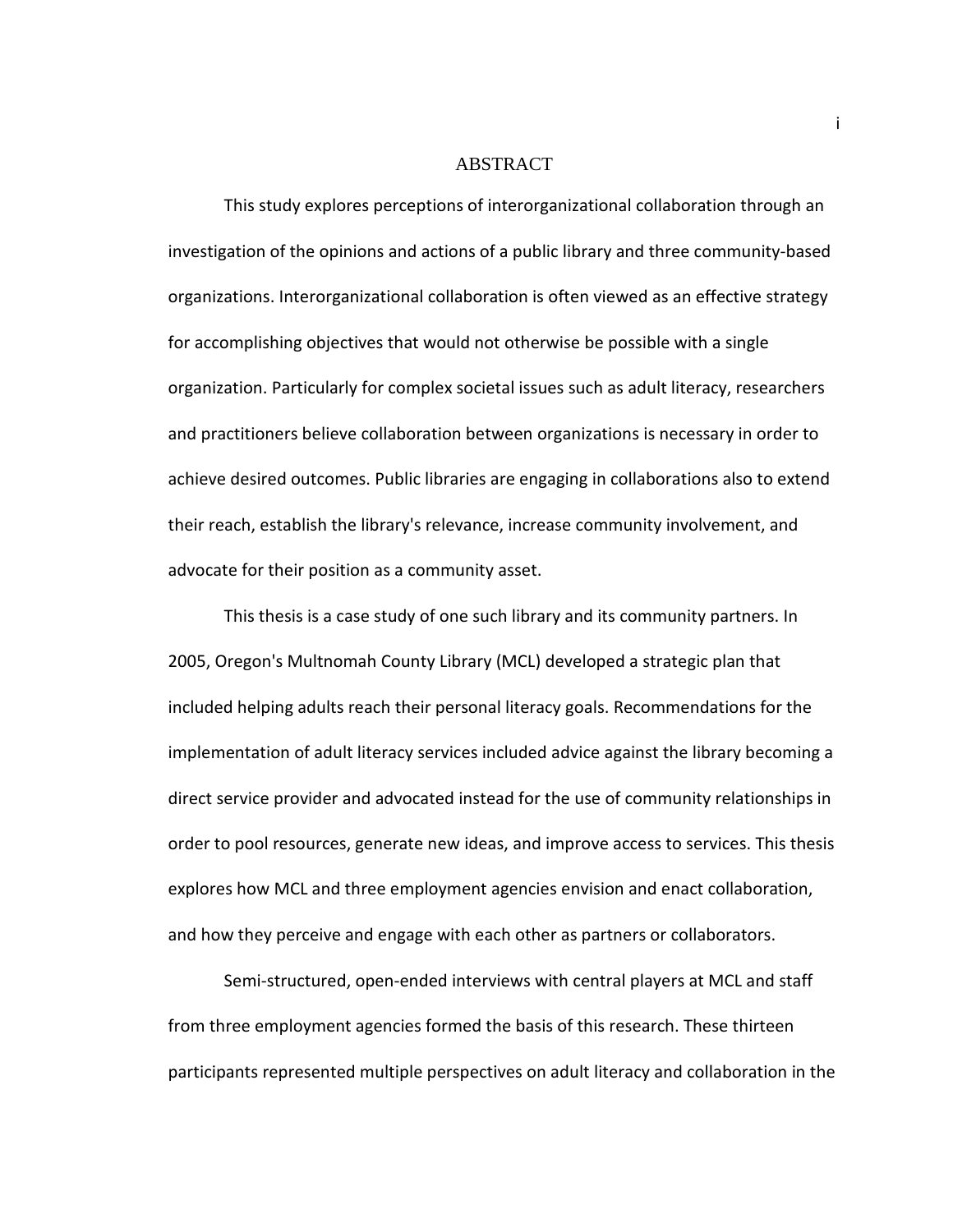library and its community. Participants' responses were coded and organized according to themes found in the literature, and additional themes emerged from significant topics in the interviews. Analysis consisted of comparing and contrasting the themes with existing theory and across participants, determining patterns and relationships, and developing a framework for understanding the perceptions of collaboration held by the library and its community.

Although the collaboration literature distinguishes between partnership and collaboration, the participants in this study used both terms interchangeably. However, they typically referenced and had experience with relationships between individuals (partnership) as opposed to relationships between organizations (collaboration). Participants indicated that the role of the individual, characterized by the importance of a personal connection and the effort required to engage in partnership or collaboration, was the most important factor in building working relationships. Considering that participants typically described relationships between individuals as representative of collaborations or partnership, a logical consequence is that an individual contributes significantly to the process.

Other findings of this study focused on the differences between how MCL perceived its role as a partner and how the employment agency staff perceived the library as a partner. Although the community participants believed in the benefits of collaboration, they did not often pursue collaboration, and they did not see the library as a partner. Conversely, engaging with the community was part of the library's mission,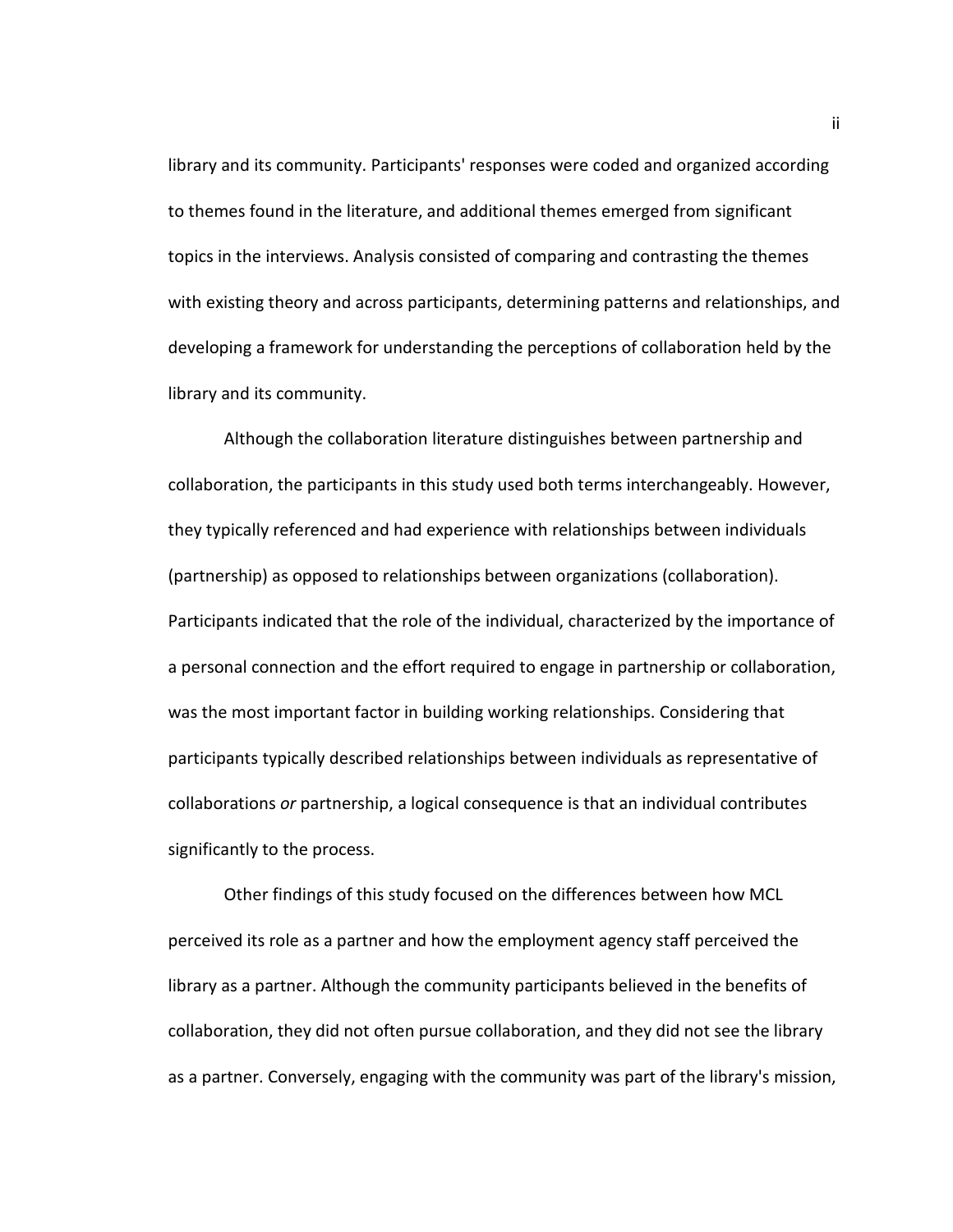and each library participant confirmed that the goal of the library was to reach out to those who did not already know about the library. Three factors that shaped the process of partnering with the library were used as a framework for exploring the different perspectives held by the library and the community participants. Through an exploration of the library's goals for community engagement, the library as a resource, and the library meeting community needs, this study found that the community participants perceived barriers to using the library as a resource and didn't realize that the library wanted to help them meet their needs.

Implications of these findings for libraries and communities include the need for clarification of goals for collaboration and type of collaboration. Through a concrete awareness of the objectives for each collaborative endeavor, the library and community agencies can better understand the initial effort and resources required. Because the employment agencies did not see the library as a partner, the library may have to lead the process of engaging with the community, helping the community identify its needs, and explicitly linking library resources to specific community needs.

Suggestions for future research include investigation into individuals who seek partnership or collaboration, specific information about initial interactions between individuals that eventually leads to collaboration, and the importance of linking the collaboration research to the public library setting.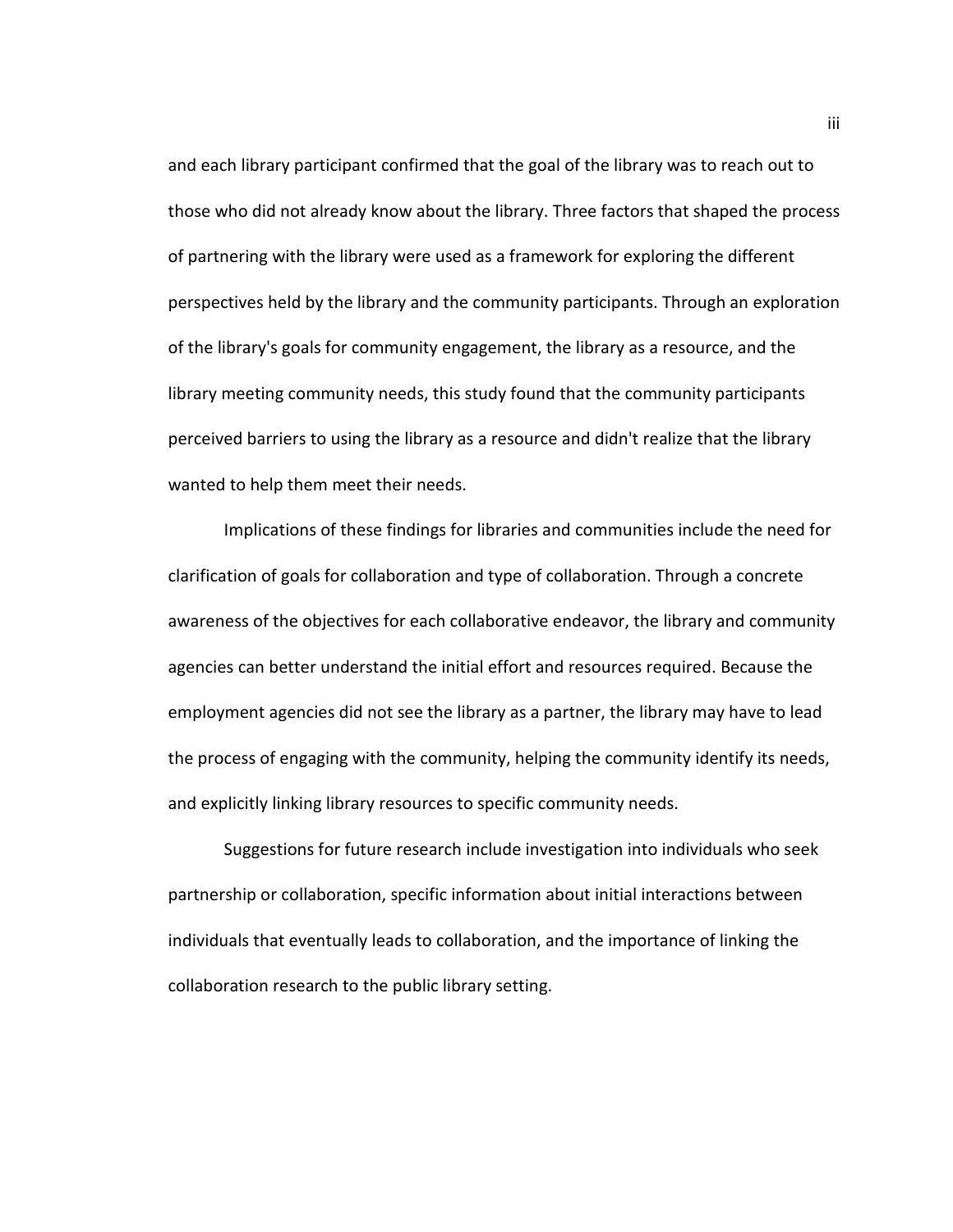# ACKNOWLEDGMENTS

I thank you, Steve Reder, for your patience and perseverance. And to Andrew Huff, I am grateful for your comfort, support, and excellent sense of humor. Melissa Madenski, I am indebted to you for your willingness to converse and for your thoughtful words.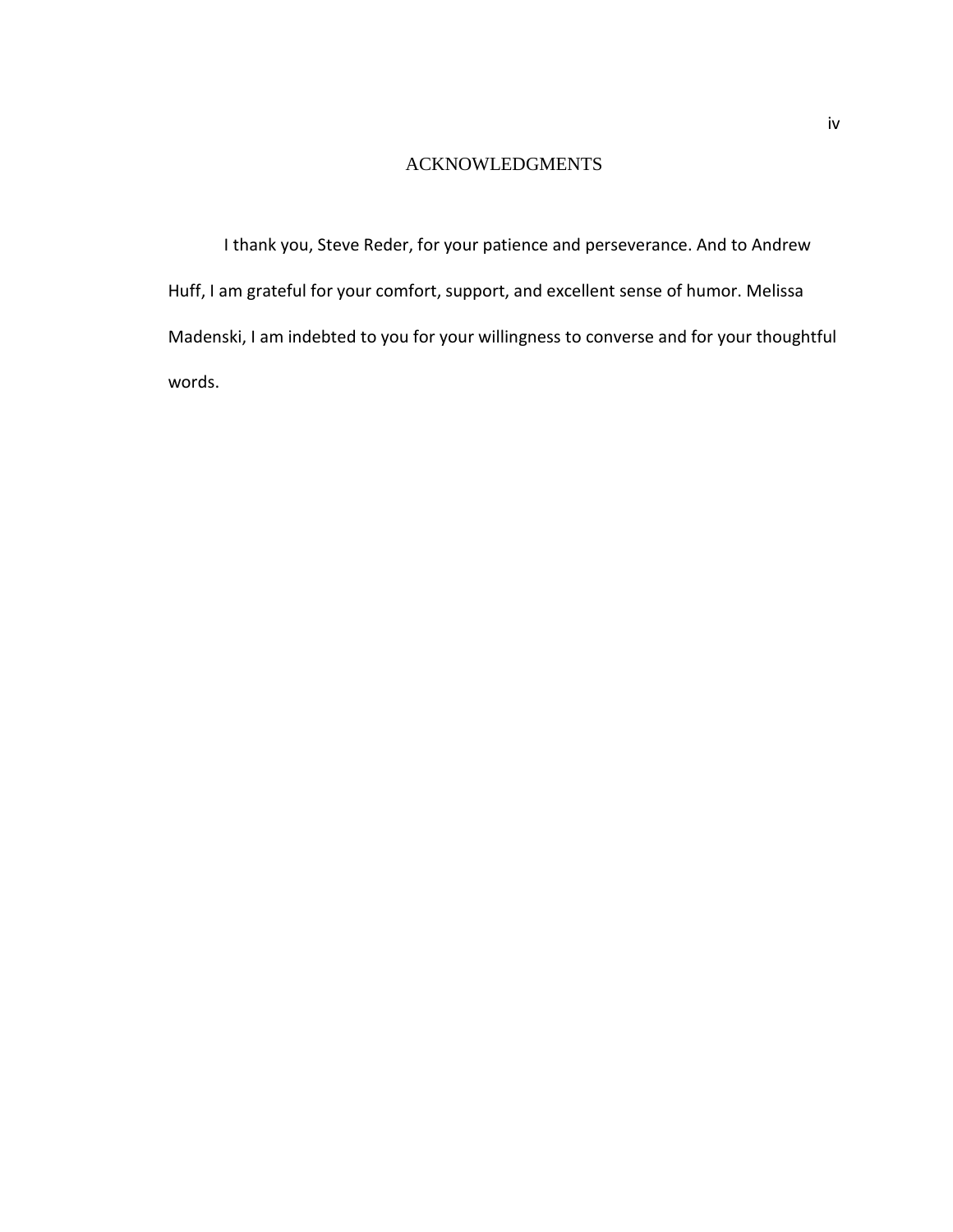# TABLE OF CONTENTS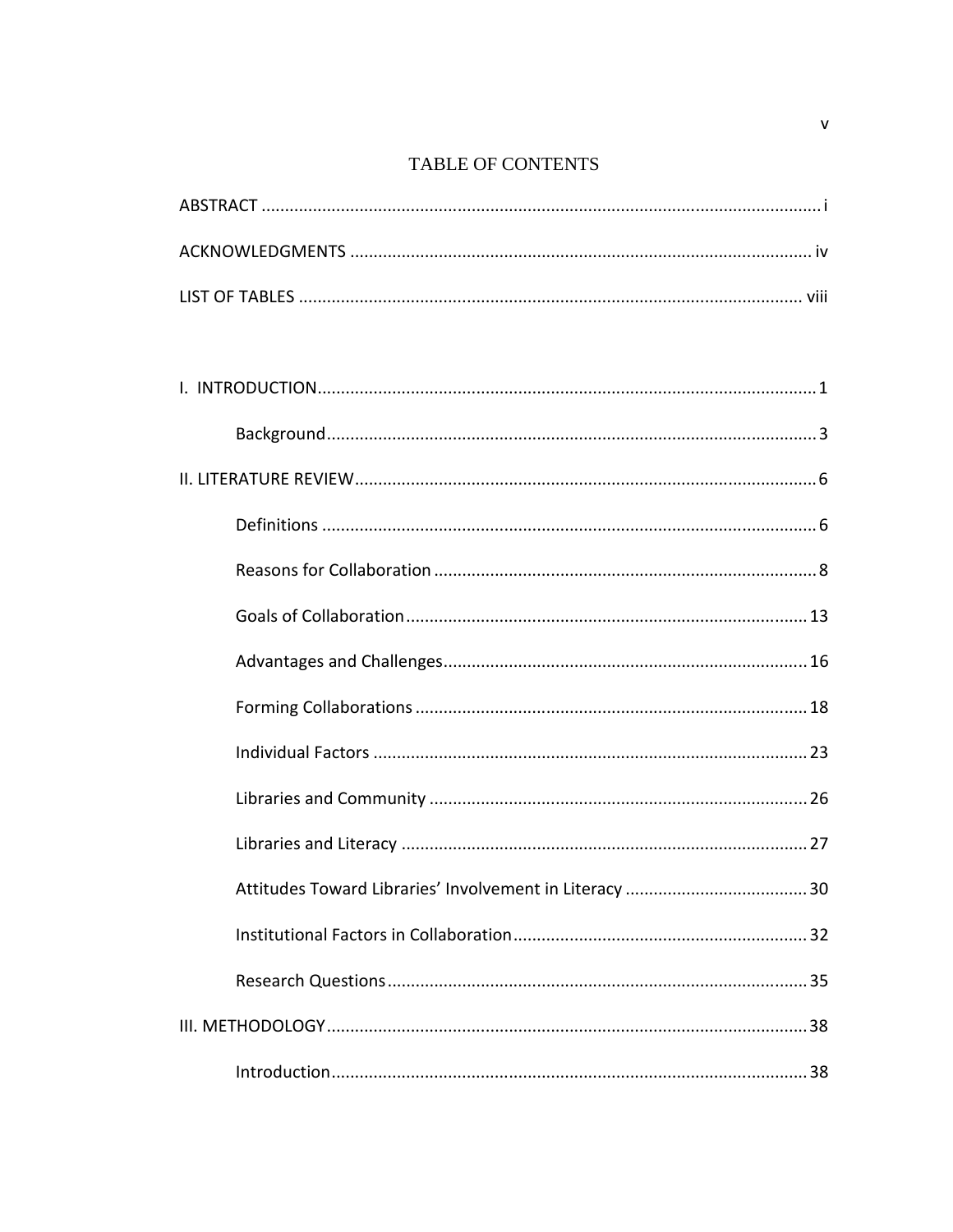$\mathsf{vi}$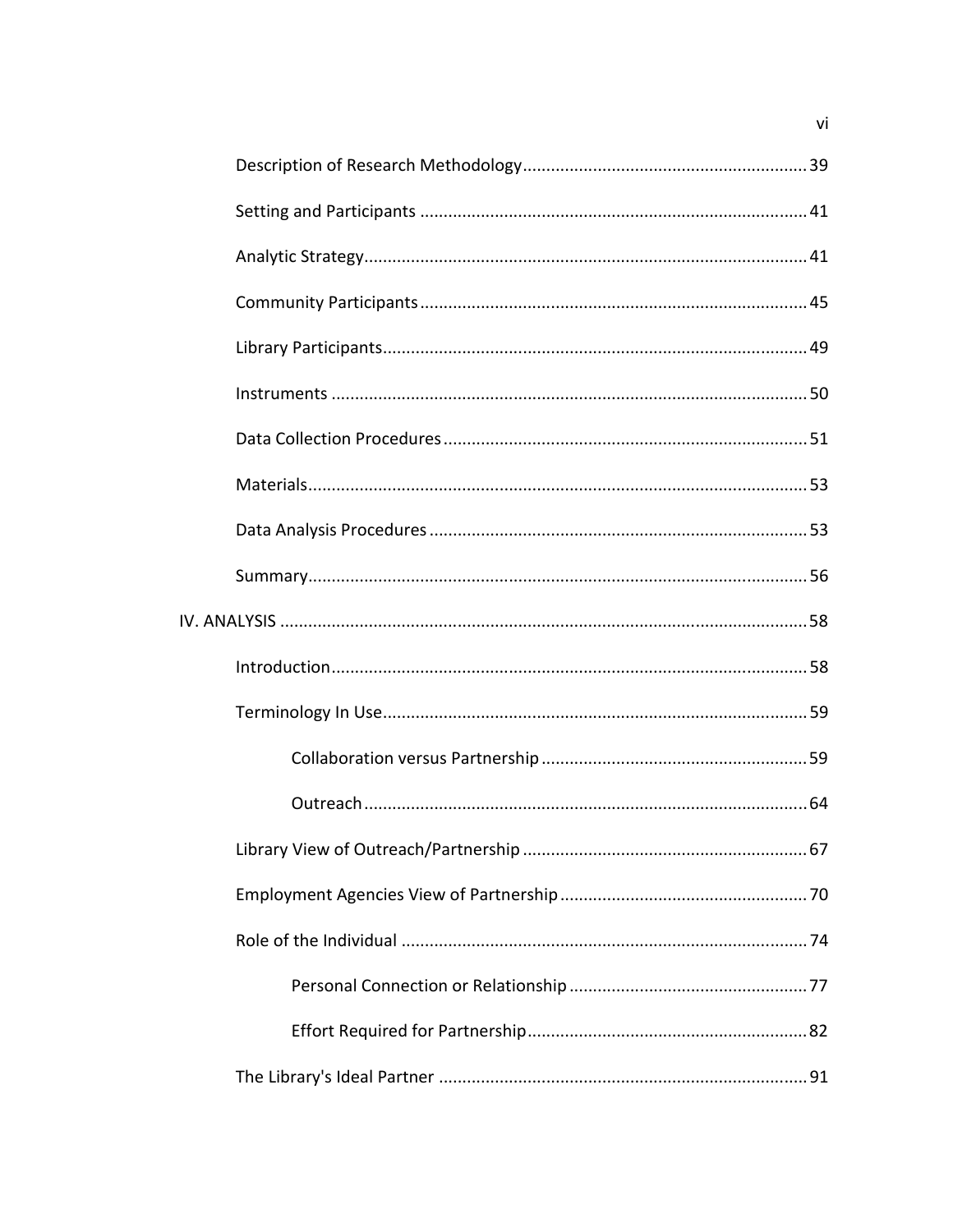| Library and Community Agencies Perceptions of Their Roles in Partnership 131 |
|------------------------------------------------------------------------------|
|                                                                              |
|                                                                              |
|                                                                              |
|                                                                              |
|                                                                              |
|                                                                              |
|                                                                              |
|                                                                              |
|                                                                              |
|                                                                              |
|                                                                              |

vii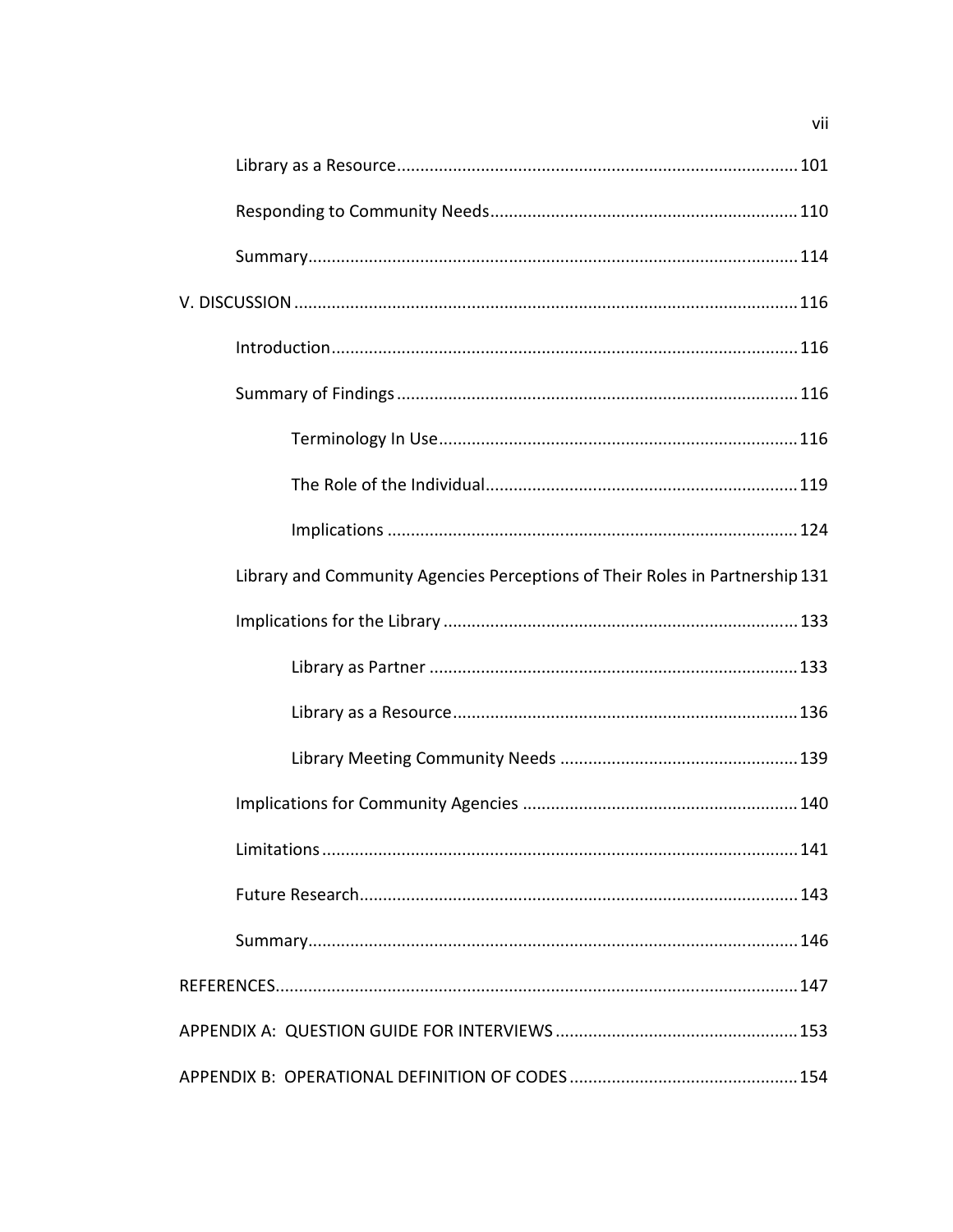# LIST OF TABLES

| Table 3: Terms Used to Define Relationships Between Organizations 61 |  |
|----------------------------------------------------------------------|--|
|                                                                      |  |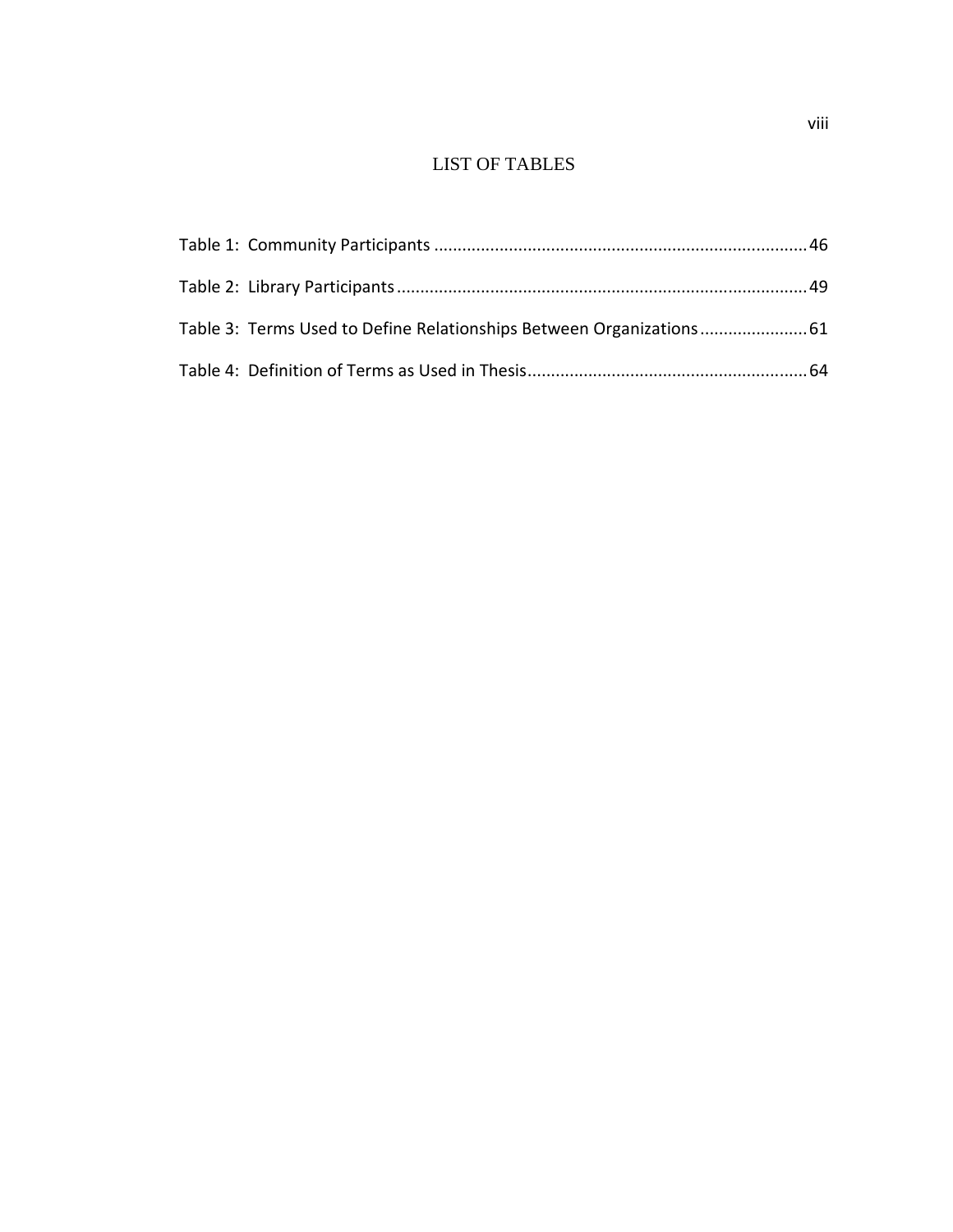## CHAPTER I

## **INTRODUCTION**

Collaboration and partnership are often employed as strategies for solving problems ranging from a lack of resources, staffing, and funding to complex societal problems such as unemployment, poverty, and adult literacy. Wood and Gray (1991) noted that "the increasing importance of collaboration as an interorganizational phenomenon [is] designed to achieve desired ends that no single organization can achieve acting unilaterally" (p. 140). Through collaboration, organizations hope to pool resources in order to be more effective, generate new and innovative ideas, and improve services for and access to a target population.

Public libraries have also begun to use collaboration as a tool for making their services more effective, gaining access to potential patrons, and increasing their publicity. In the last twenty to thirty years, public libraries have adjusted their philosophies and missions to include an active role in meeting community needs such as adult literacy. Through community information services, strategic outreach, and an increasingly proactive role in the community, public libraries are advocating for their place in the community. Collaboration is seen as essential to the maintenance and development of a public library's role in its community, and recent library literature stresses the importance of partnerships and collaboration in order to extend the reach of the library (Boaden, 2005; Cooper, 2004; Croneberger, 1990; Durrance & Schneider, 1996; Kranich, 2005; Marcum, 1996; Milam, 2008).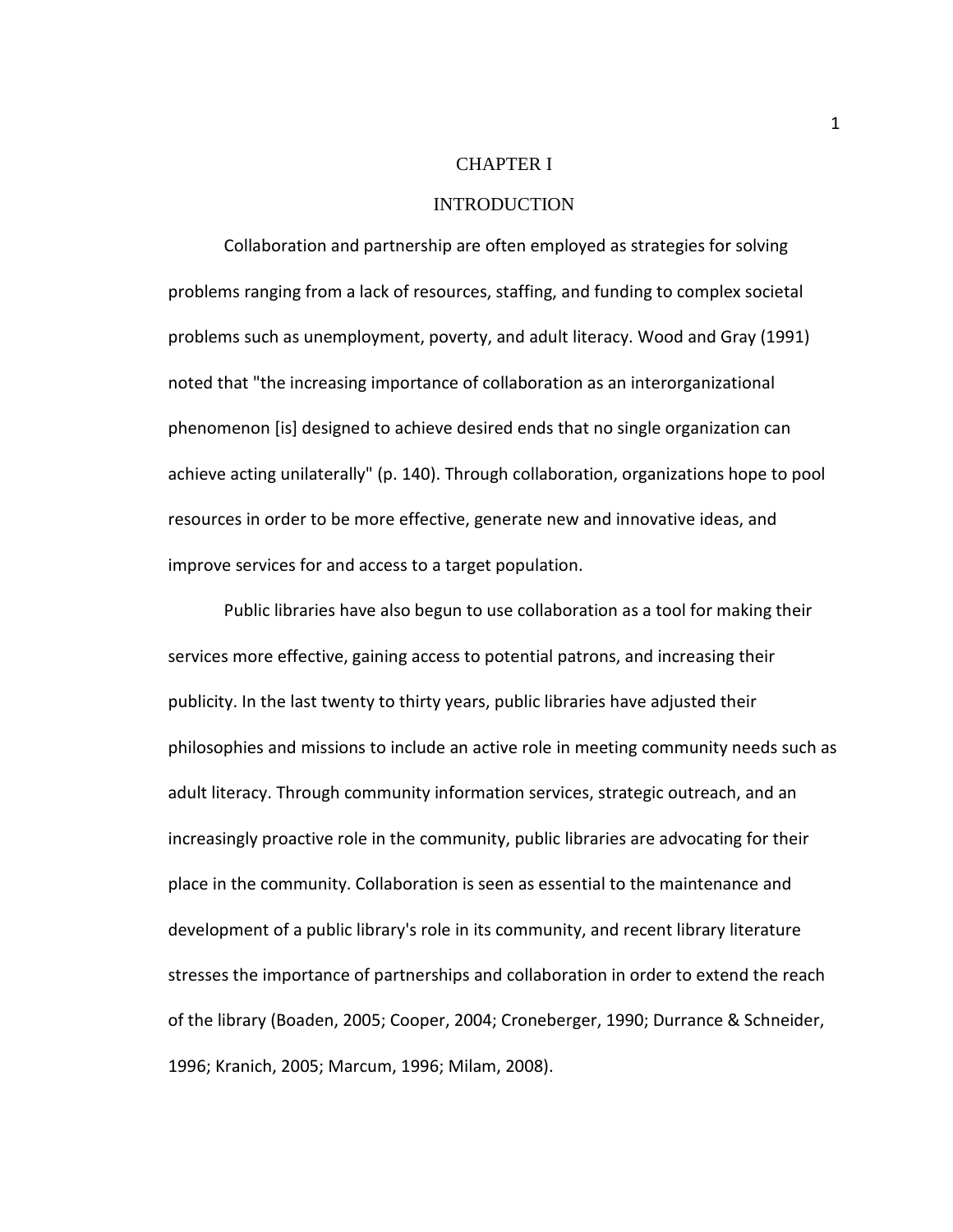Although interorganizational collaboration is well documented, and there is ample information on the factors involved in a successful collaboration, studies mainly address the process of collaboration and not the specific factors necessary for forming collaborations. The literature often claims that a collaboration emerged or describes the formation of a collaboration without elaboration of the exact steps that took place. In addition, the collaboration literature rarely mentions public libraries, and although the library literature provides extensive examples of partnership and the reasons for partnering with the community, the nuances of how a library successfully collaborates with the community are not well defined.

The library literature often defines the library as the proactive organization, and the benefits to collaboration are described from the library's point of view. Because the library literature that describes community collaborations is primarily written by librarians, the community perspective is often missing. Through an understanding of how community organizations perceive the library's role in collaboration as well as the potential benefits of collaboration, the library and community organizations can be better prepared for building productive relationships.

This study characterizes the perceptions of collaboration by exploring the opinions and actions of a public library and three community-based organizations in its community. Through in-depth interviews with key stakeholders, this thesis explores the perspectives of both the library and the community. Instead of focusing on the factors that contribute to successful collaboration, this study analyzes participants' responses to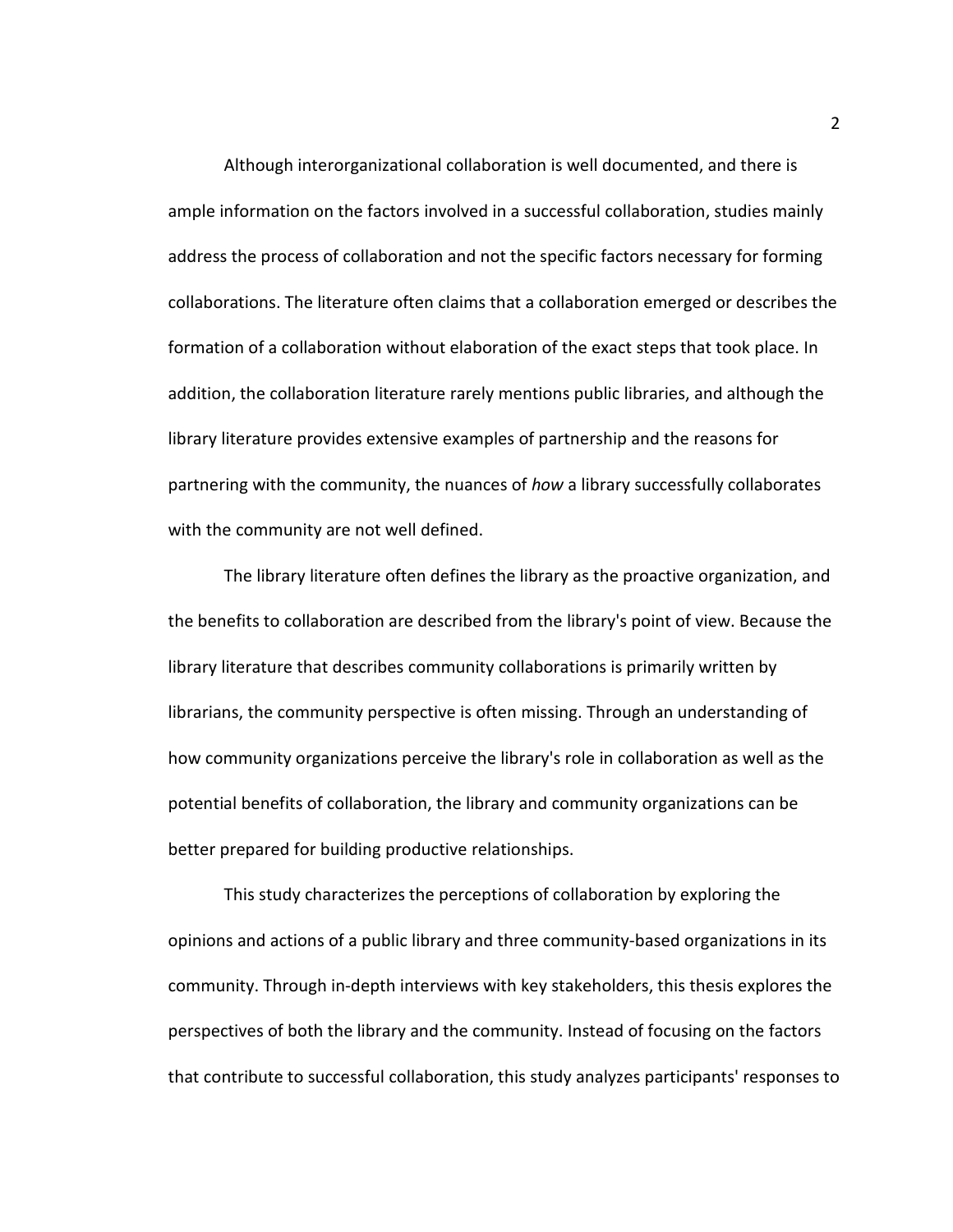questions regarding how collaborations are formed, what contributes to and hinders collaborations, and the potential or active role the library plays in these collaborations.

Although the participants in this study describe similar reasons for collaboration as those found in both the collaboration and library literature, they also discuss several features of collaboration that were not well-represented in the literature. The participants in this study articulate several factors that do not match those of the collaboration literature, including the role of the individual and a personal connection or relationship. Issues of terminology also contribute to differences between the findings of this study and previous research on collaboration. The library participants portray a framework for forming collaborations with the community that closely matches the guidelines described in the library literature; however, this study discovers that the community organizations perceive the library as a partner differently from how the library perceives itself.

#### Background

In 2005, the Multnomah County Library (MCL) system developed a strategic plan that formulated seven goals, the sixth of which stated, "Adults and families of all ages and backgrounds will have materials and programs to help them reach their personal literacy goals" (Multnomah County Library [MCL], 2006, p. 3). A Library Services and Technology Act grant from the Oregon State Library was used to conduct an Adult and Family Literacy Needs Assessment and to make recommendations for the implementation of adult literacy services. As a member of the task force assigned to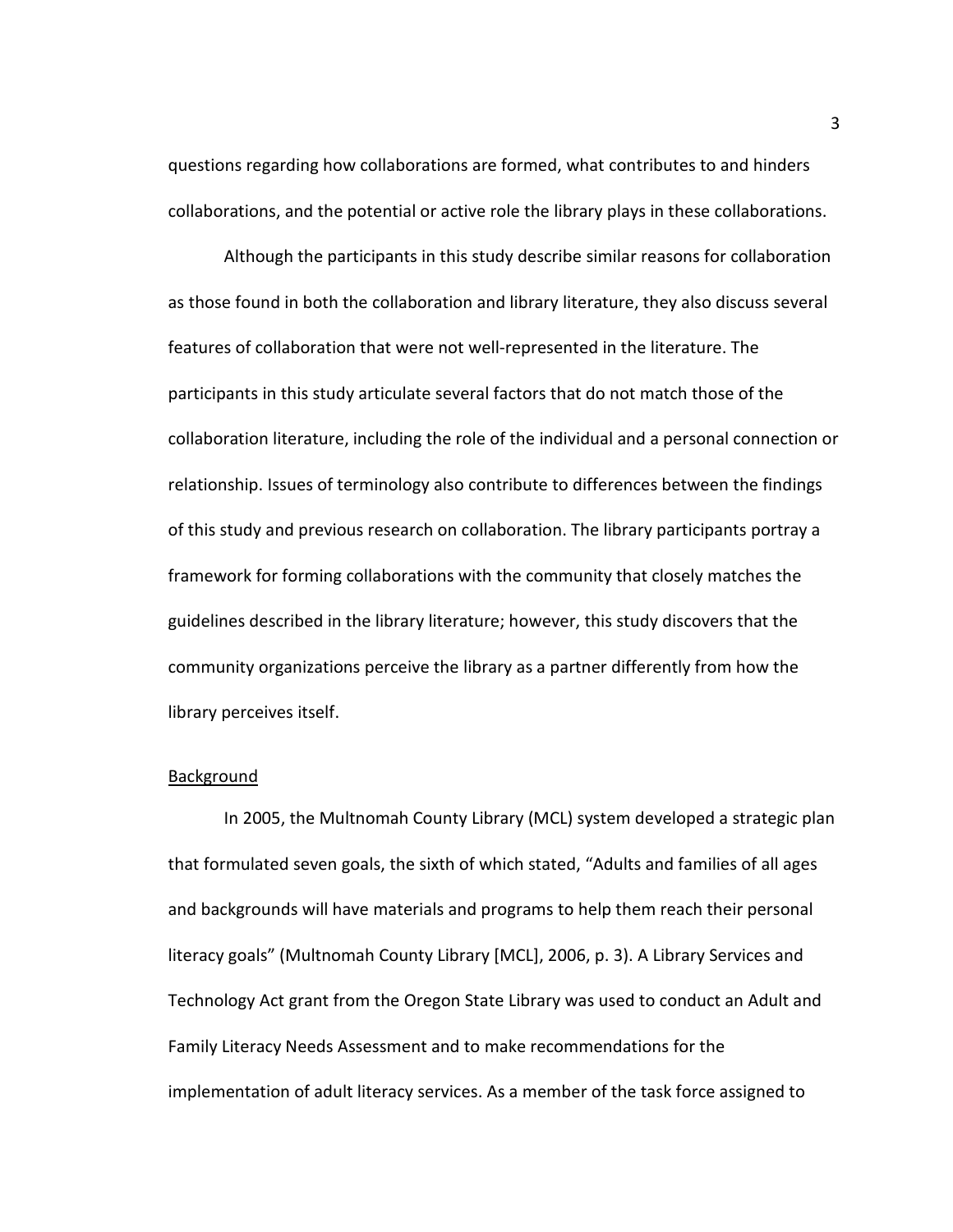make recommendations, I conducted preliminary interviews of peer libraries to determine the key factors that characterize successful adult literacy programming. A common theme was the need for community partnerships, summarized in the following statements and based on information gathered in the interviews.

- There is no need to compete with other programs. The library should identify the gaps in services and work to fill those gaps instead of replicating what already exists.
- Both the library and the community-based organizations (CBOs) can provide information about the other's services.
- Both the library and CBOs can refer learners and tutors to the other for services and resources.
- Both the library and the CBOs are consistently short on funding, space, instructors, materials, and assessment methods. If resources are pooled, or combined, then the programming across the community becomes much stronger. One group's deficits may become another group's assets.

Multnomah County Library was able to hire an Adult Literacy Coordinator (ALC) in August of 2008, and she is currently working to implement the recommendations of the task force, which include the following reminder:

The recommendations intentionally do not suggest that Multnomah County Library become a direct service provider of adult and family literacy programs, including classes and ESOL services. Based on the data, the task force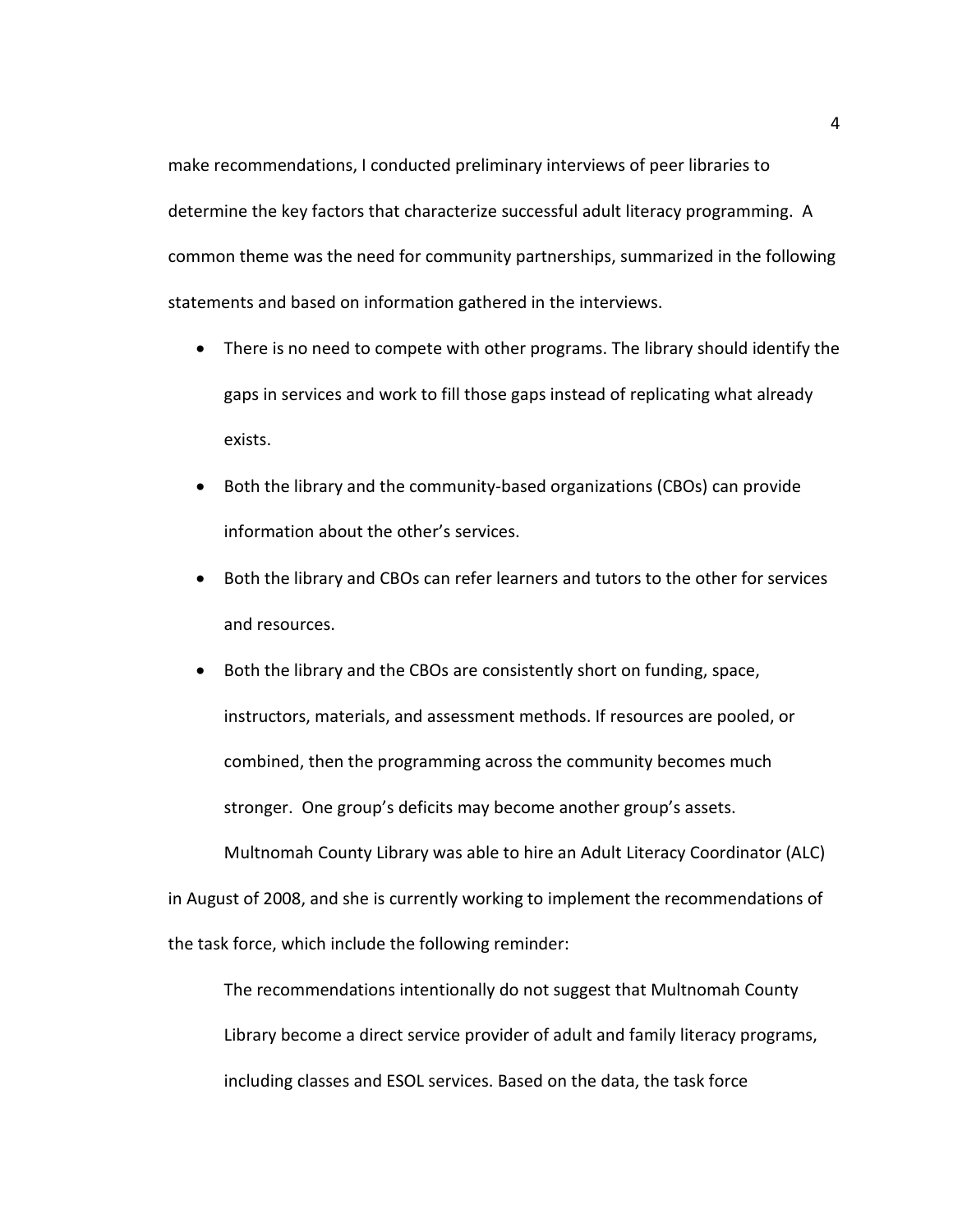recommends that Multnomah County Library support the great work that is already going on in the community. (Oregon Literacy, n.d., p. 6)

The ALC is working to forge relationships within the community, and this case study seeks to understand the factors involved in collaboration between Multnomah County Library and three community-based organizations. This research focuses on the perceptions of the library held by three CBOs, the perceptions of CBOs held by the library, and the definition of collaboration as defined by the library and three CBOs in Multnomah County. This study centers on adult literacy programming, but in order to comprehensively depict the nuances of collaboration described by the participants in this study, it includes perceptions and notions of collaboration in general.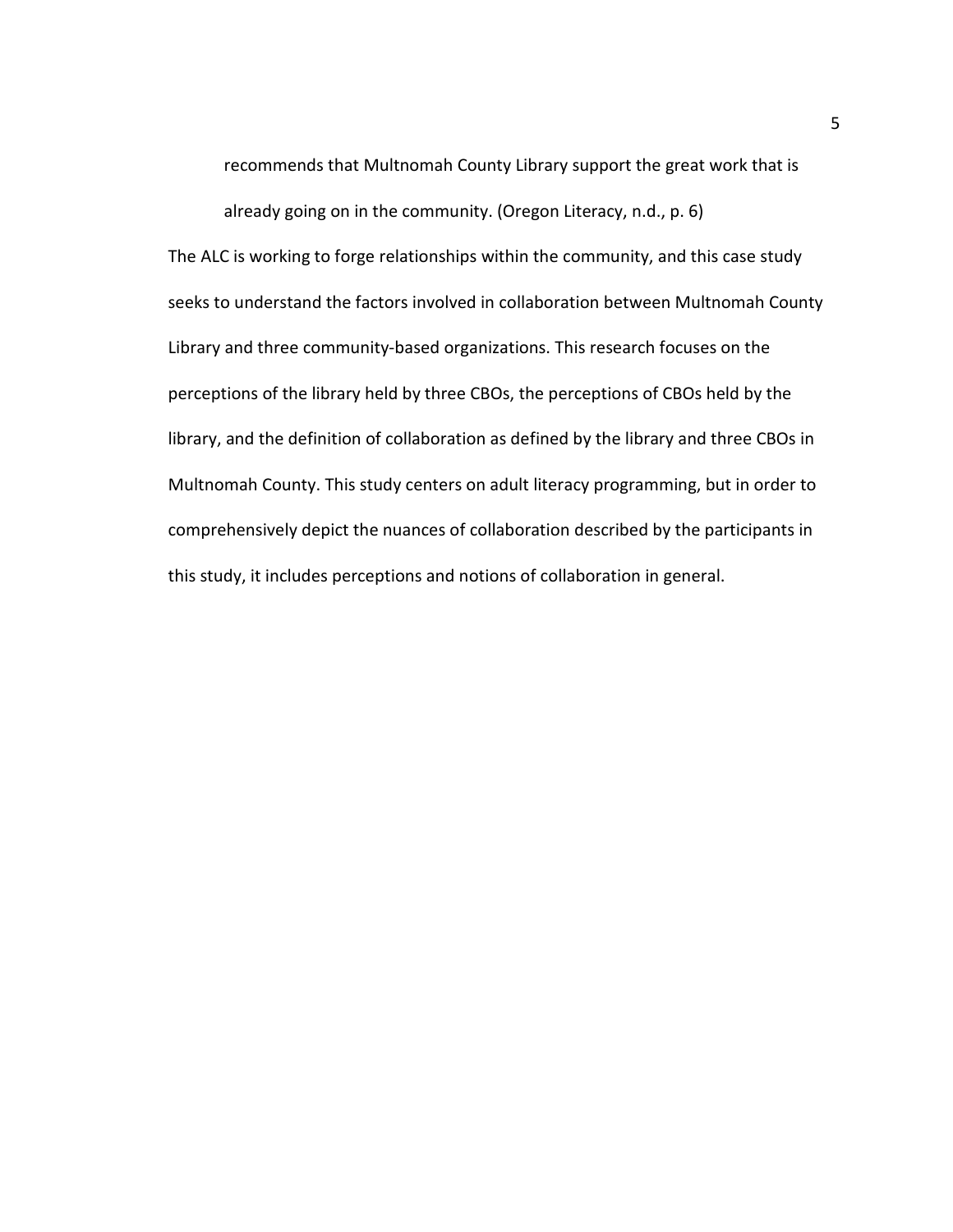## CHAPTER II

# LITERATURE REVIEW

#### **Definitions**

This thesis will refer to *libraries* as public libraries in the United States, and CBOs will include private, nonprofit organizations that are "representative of a community or a significant segment of a community and that [have] demonstrated expertise and effectiveness in the field" of literacy (U.S. Department of Labor, 1998, p. 5). This definition also includes volunteer literacy organizations, social service providers, community development organizations, and community colleges. The term *literacy* will refer to adult learners' goals in seeking higher levels of proficiency in reading, writing, and speaking English, including but not limited to workforce, health, financial, computational, and family literacy contexts.

The literature uses many terms to signify working relationships, and I will delineate between cooperation (or partnership), coordination, and collaboration. Mattessich, Murray-Close, Monsey, and Wilder Research Center (2001) defined cooperation as informal relationships that share information but maintain separate resources and rewards; coordination involves more formal relationships, some established planning and communication, and resources and rewards can be shared; collaboration involves a long-term commitment, a formal structure, and resources are pooled (p. 60). Wood and Gray (1991) and John-Steiner, Weber, and Minnis (1998) wrote definitions of collaboration that include an original, structured framework that is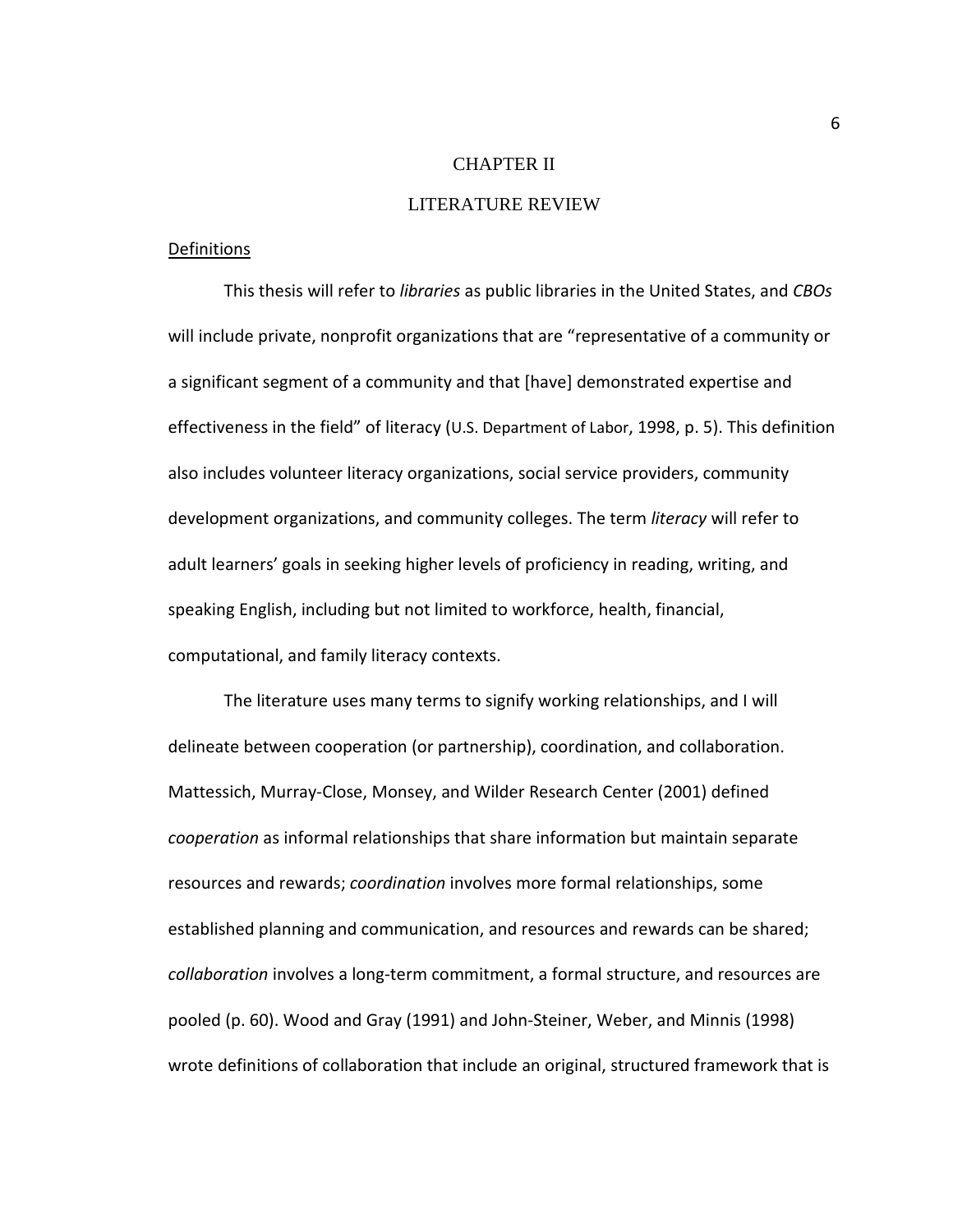independent of any of the participant organizations. All of these authors remarked that this shared structure is a dynamic process, and that collaborations create a variety of frameworks depending on their situation and goals at any given time.

The National Minority AIDS Council [NMAC] (1996) produced a technical assistance manual that viewed collaboration as a continuum of relationships ranging from less formal to more formal or from less interdependent to more interdependent. Relationships on the less interdependent end of the spectrum involved sharing of information, distributing brochures, and referrals; somewhat interdependent relationships pooled resources and coordinated programming; and more interdependent relationships were joint ventures in hiring, fundraising, and influencing public policy (pp. 5-6). Gajda (2004) also presented a continuum of strategic alliances that moved from cooperation, with a low level of formal integration, through coordination and collaboration, to what she termed coadunation, with the highest level of formal integration.

Much of the literature on library programming considers community relationships to be a form of *cooperation* (often called *partnership*), and definitions range from knowing about resources to talking with providers to working with groups to provide services (Johnson & Soule, 1987, p. 13). Collaborations often start as stakeholders identify potential partners, engage in cooperative activities, and plan coordinated actions, which may or may not lead to a fully-committed, formallystructured collaboration.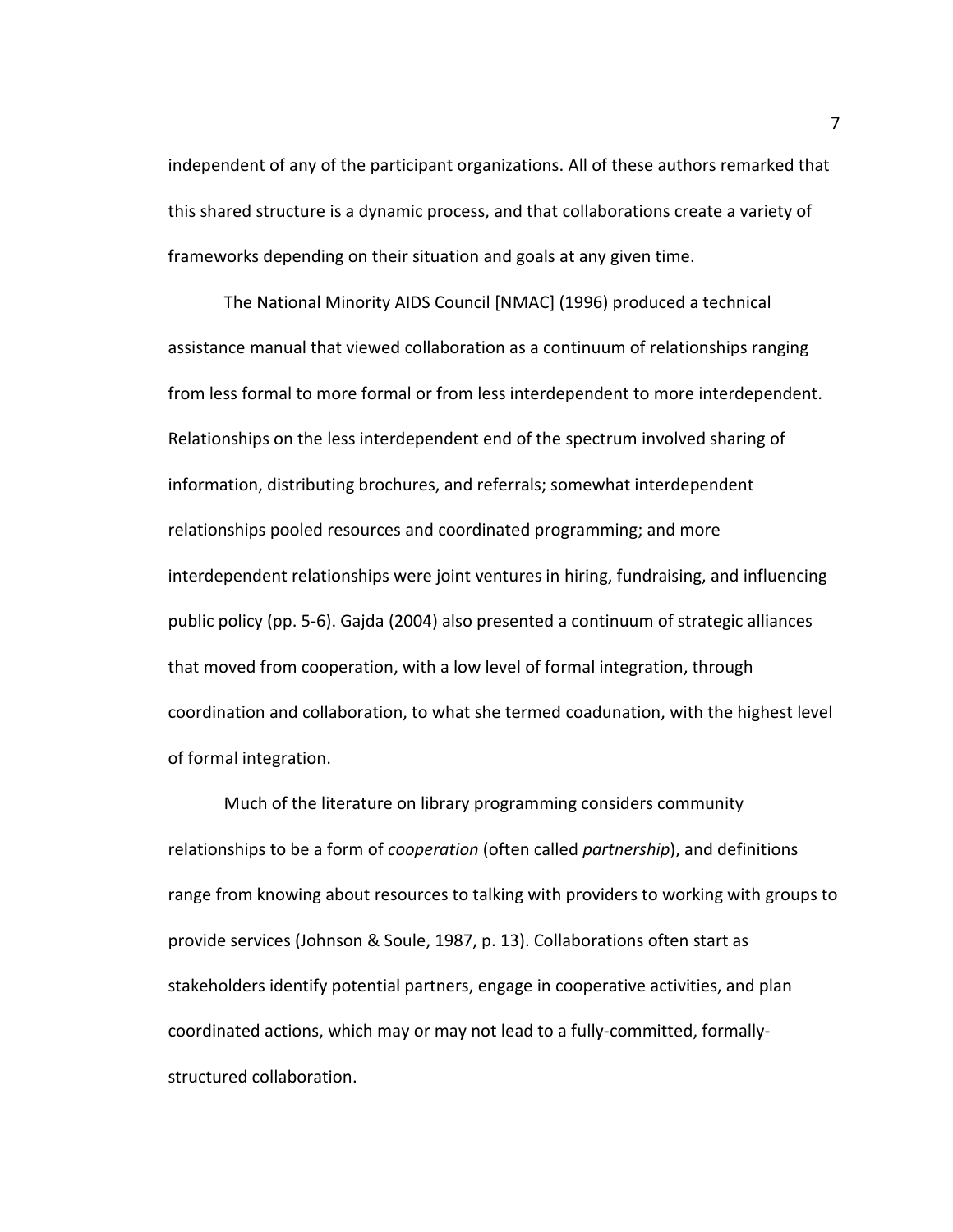In this paper, collaboration will refer to the oft-cited definition developed by Wood and Gray (1991): "Collaboration occurs when a group of autonomous stakeholders of a problem domain engage in an interactive process, using shared rules, norms, and structures, to act or decide on issues related to that domain" (p. 146). It is important to note, however, that this definition includes the necessary steps to achieve this interactive process, namely cooperation (partnership) and coordination.

In the literature cited above, it is unclear whether the members of the illustrative collaborations delineate between the terms in the same way that the researchers do. It is possible that the researchers have used an external label to define the interorganizational relationship they are studying. In order to accurately link the definitions in the literature to this study, it is important to consider how the participants define or use these terms in relation to the types of relationships in which they engage.

### Reasons for Collaboration

 Trist (1983) was one of the first researchers to write about the role of collaboration in solving what he coined "a domain" problem. A domain is an area of concern to members of society, previously called a problématique or meta-problem by Chevalier (as cited in Trist, 1983, p. 270) and defined as a large, societal problem such as energy, health-care, or literacy. Trist argued that a new kind of turbulent environment emerged with the industrialization of the United States. The turbulent field is shaped by the large number of different organizations working in one domain, creating dissonance by their independent and diverse actions. He concluded that this turbulence often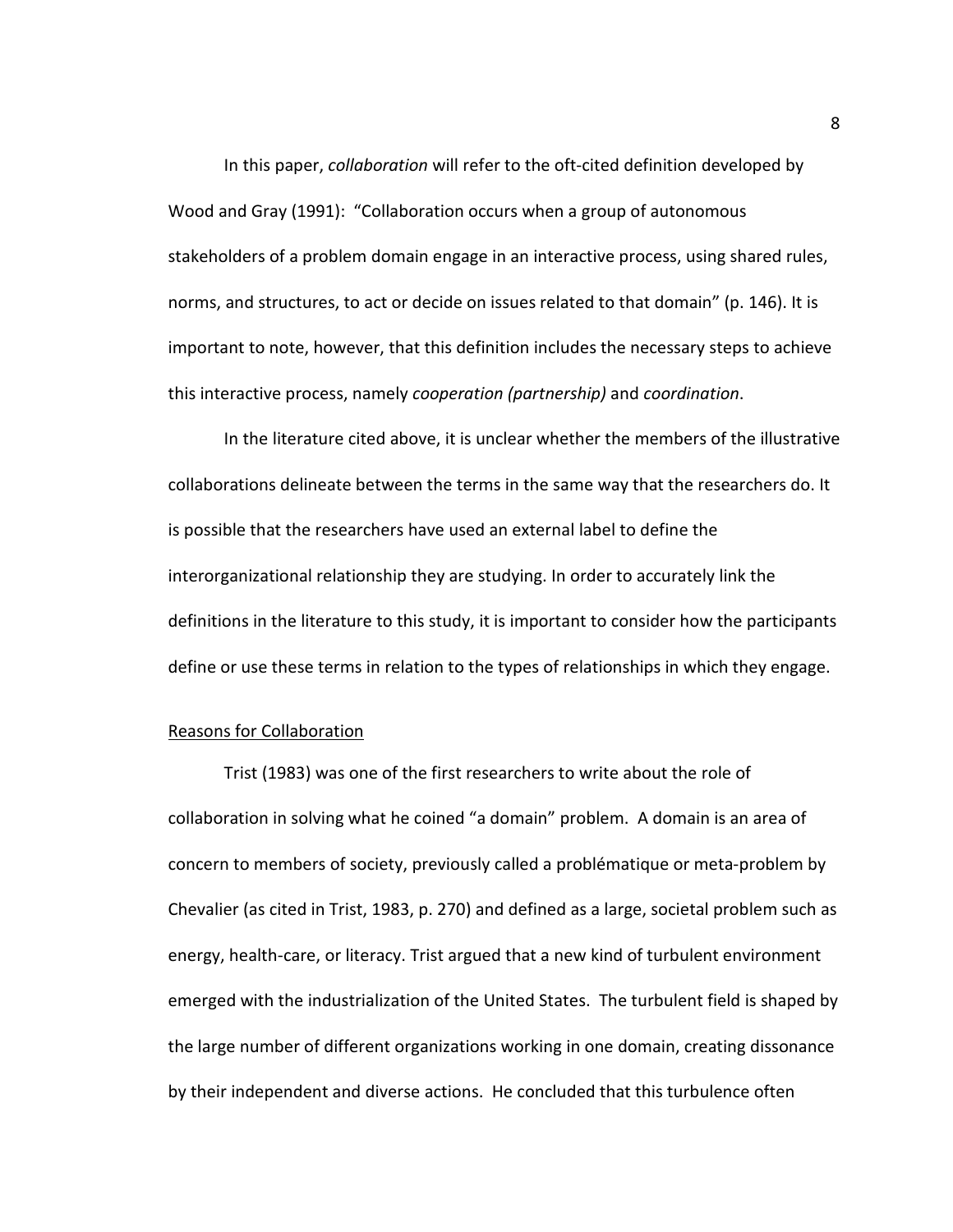produced a problem domain whose solution was resolved only by collaboration. His discussion of collaboration is remarkably similar to recent research on the role of members, structure, and other formative factors in designing collaborations. Trist's article will be compared to more recent work in the Goals of Collaboration, Advantages and Challenges, and Forming Collaborations sections below.

 The Journal of Applied Behavioral Science published two special issues on collaborative alliances in which Gray and Wood's (1991) overview recognized that "collaboration shows promise for solving organizational and societal problems" (p. 3). By the second issue, Wood and Gray (1991) stated that collaboration can accomplish outcomes that would not be possible by one single organization. It is often suggested that interorganizational collaboration can do more than each organization working independently, particularly when the organizations are working on complex societal issues (Gajda, 2004; Mattessich, et al., 2001; Rodger, Jörgensen, & D'Elia, 2005; Trist, 1983).

 Libraries often describe themselves as poised to aid in the solution of society's large scale problems. This attitude has evolved over the last 30 years as libraries have had to adapt to urban decay, the evolution of technology, and a redefinition of their place in community. Libraries no longer concentrate only on reading books and keeping information; they also seek to expand their role in the community by promoting information and reaching out to isolated members of society. Croneberger (1990) described an energetic library, one that does not wait for clients to come to it, but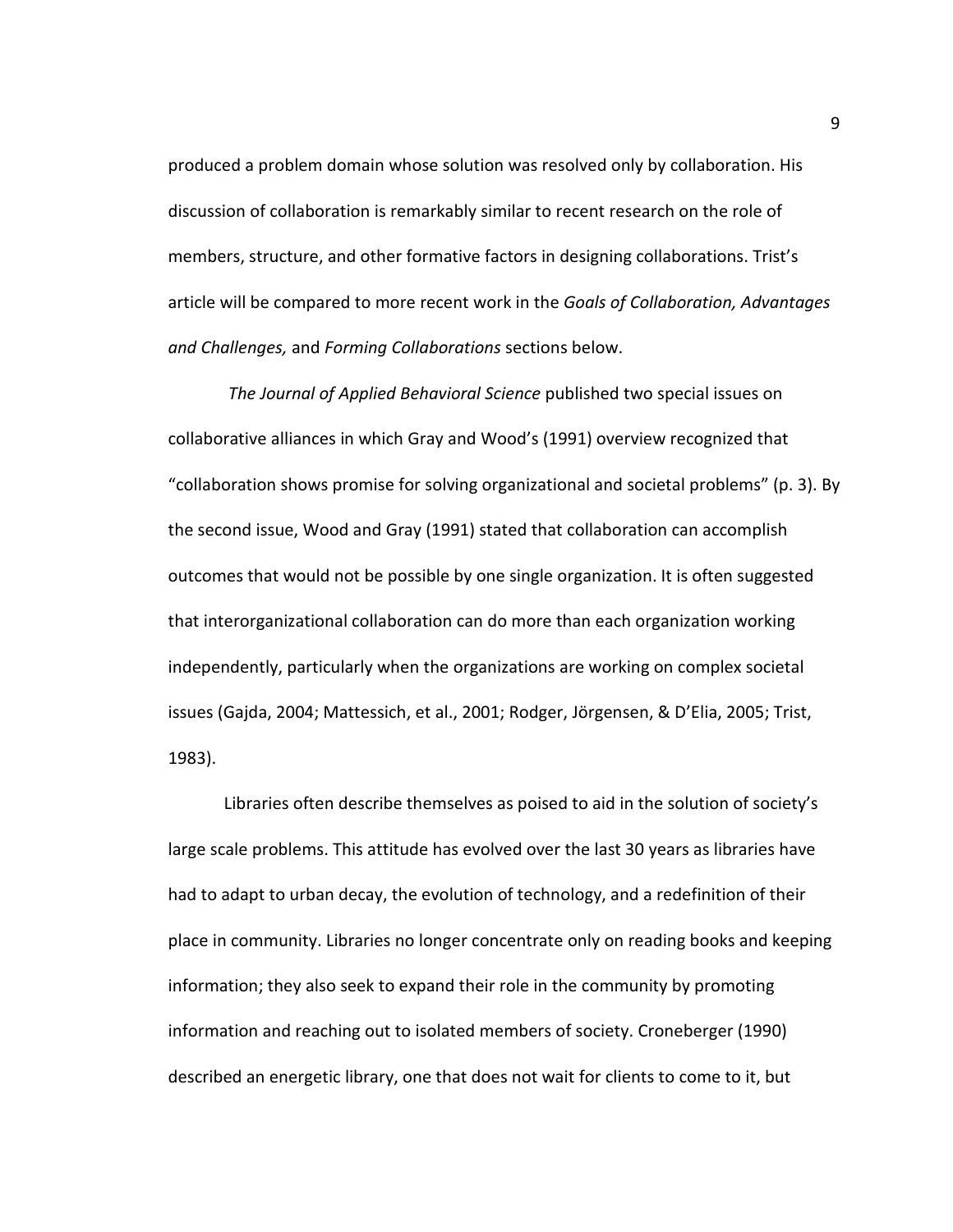instead goes out into the community and proactively seeks opportunities through collaboration. Because the clients who are often not seen at the library are those being served by community-based organizations, the library's collaboration with CBOs can help to engage and better serve the clients the library wants to reach. In addition, through collaboration, the library creates new advocates for the library and infuses "energy into an otherwise static information source" (p. 4).

Other reasons for a library to collaborate with its community include positive public relations, establishing the library's relevance, increasing community involvement, establishing new constituencies, widening support for the library, and promoting the library as central to the community. Many authors believe that the library is more effective in the community when it collaborates with other organizations (Brown, 2003; Cooper, 2004; Costello, et al., 2001; Croneberger, 1990; Dowlin & Shapiro, 1996; Hilyard, 2004; Holt, 1999; Hovius, 2006; Kranich, 2005; "Libraries and Literacy," 1995; Long, 2001; Marcum, 1996; McCook, 2000; Milam, 2001; Milam, 2008; Willingham, 2008).

 In general, the collaboration literature supports collaboration as a solution to societal problems. Only Huxham (2003), in a possible shifting of opinion, advised against collaboration unless it is very clear that there is potential for collaborative advantage. However, he did mention that collaboration may have unforeseen rewards, arising from new relationships and the process of collaboration as opposed to the original goal of the collaboration. The library literature also mentioned the unforeseen benefits of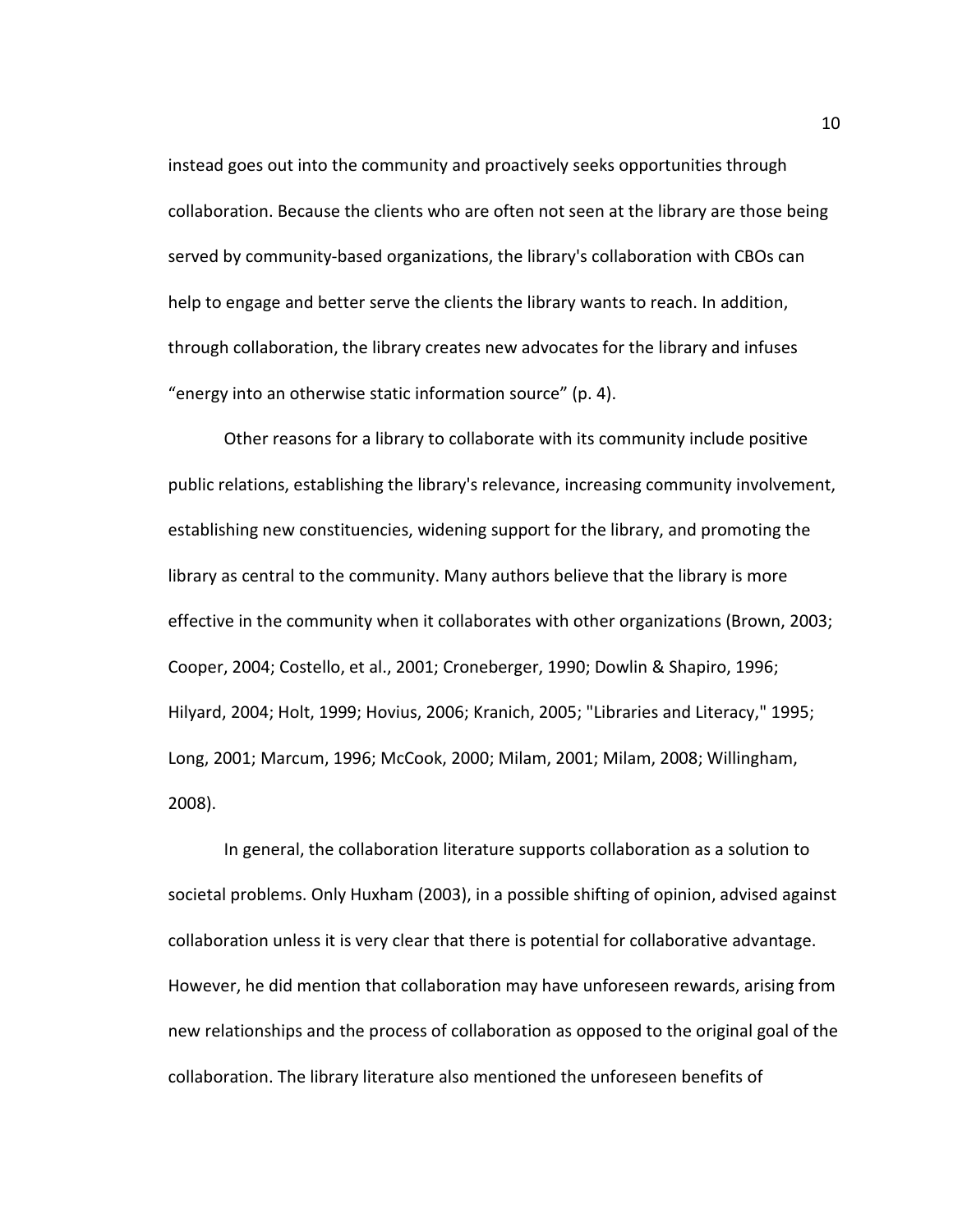collaboration, such as the community supporting the library and perceiving the library as a potential partner and active member of the community (Brown, 2003; Hilyard, 2004; Szabo & Gres, 2001).

Interestingly, seven years prior, Huxham said that "the really important problem issues facing society – poverty, conflict, crime and so on – cannot be tackled by any single organization acting alone . . . they are inherently multi-organizational (as cited in Mattessich, et al., 2001, p. 2). But in 2003, Huxham reported on years of action research in developing a theory of collaborative advantage, and wary of what he termed "collaborative inertia," he claimed that his theory's intent was to raise awareness of the difficulties inherent in collaboration and the amount of attention and nurturing that it takes to maintain a successful collaboration.

 By writing about the challenges to collaboration, Huxham and Vaugen (2000) and Huxham (2003) elaborated on the notion that the literature and advice surrounding collaboration is deceptively simple. The common wisdom inherent in identifying common goals, involving all the stakeholders, sharing resources, showing respect, and maintaining open channels of communication is easier said than done. Though simply stated, the actions necessary to maintain a working, productive, and nurturing environment can be time-consuming and difficult. As Marcum (1996) stated in her article about building community through public library involvement, "partnerships, like other relationships, are never easy" (p. 198). However, most authors, and many practitioners, endorse collaborations as a better alternative to working individually on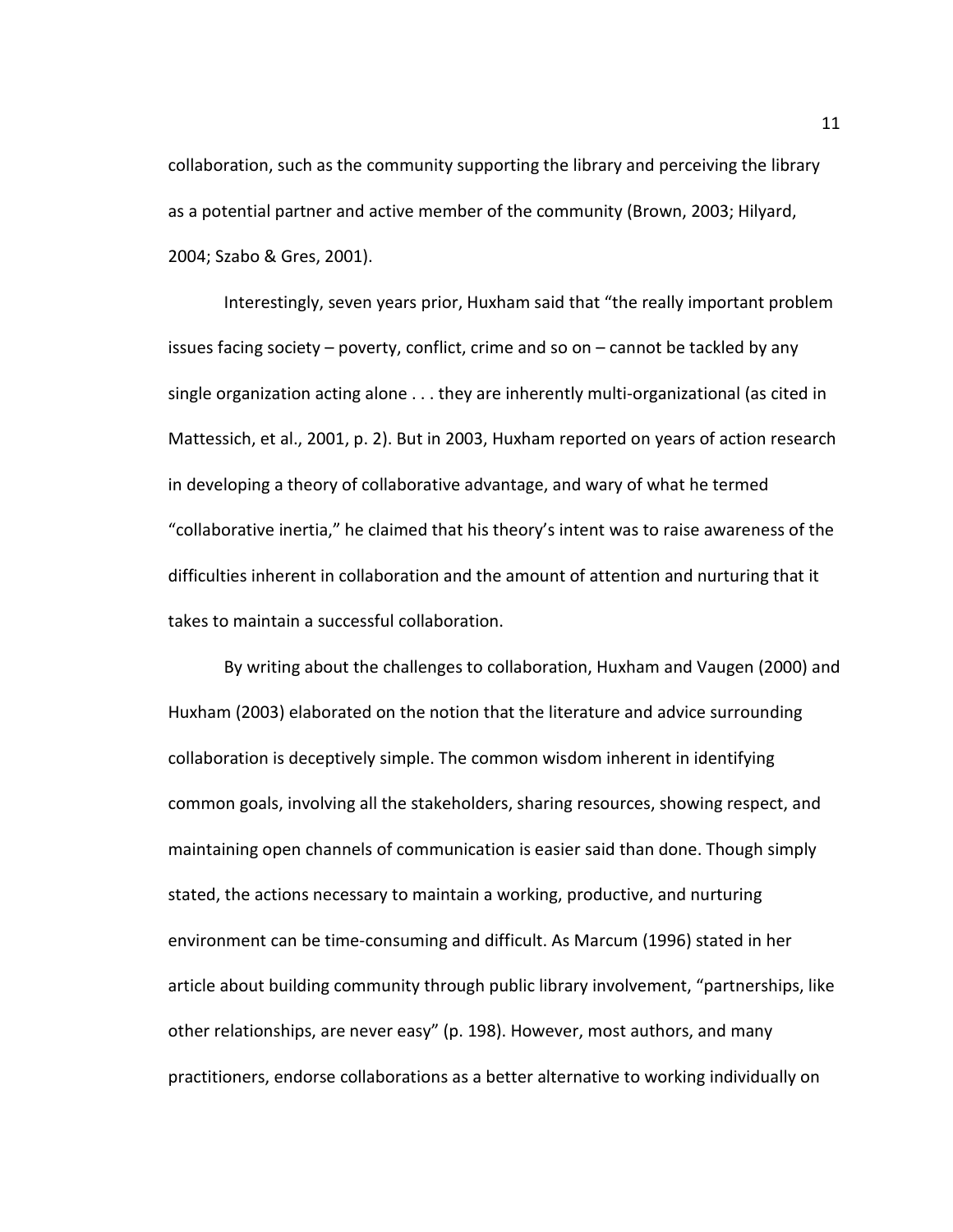large-scale, societal problems, and they credit case-study research in helping define "what collaboration looks and feels like" (Gajda, 2004, p. 66; see also Austin, 2000; Gray & Wood, 1991; Hardy, et al., 2003).

 Case studies have helped identify the differences between what might be considered common wisdom and the realities in which this wisdom is applied. Theory development has also led researchers to describe other, less salient factors that contribute to collaboration, although these factors are often difficult to measure and questions remain as to how to account for critical features, such as feelings of duty and responsibility (Butterfield, Reed, & Lemak, 2004) or different power dynamics (Hardy & Phillips, 1998). Case studies specific to the domain, the organizations involved, and the environment can help inform contextually similar collaborations.

Although libraries are often cited as collaborators or partners in health and generally in the community, there is limited literature available on the specific challenges and advantages a public library faces when attempting to partner with CBOs in adult literacy programming. In addition, case studies often focus on the operation of collaboration, even though awareness and planning in the formative phase can only aid in the development and function of a successful collaboration. The variables in collaboration are many, and it is primarily through context-specific case-studies that the details of a collaborative alliance can be valuable to similar organizations seeking to work together.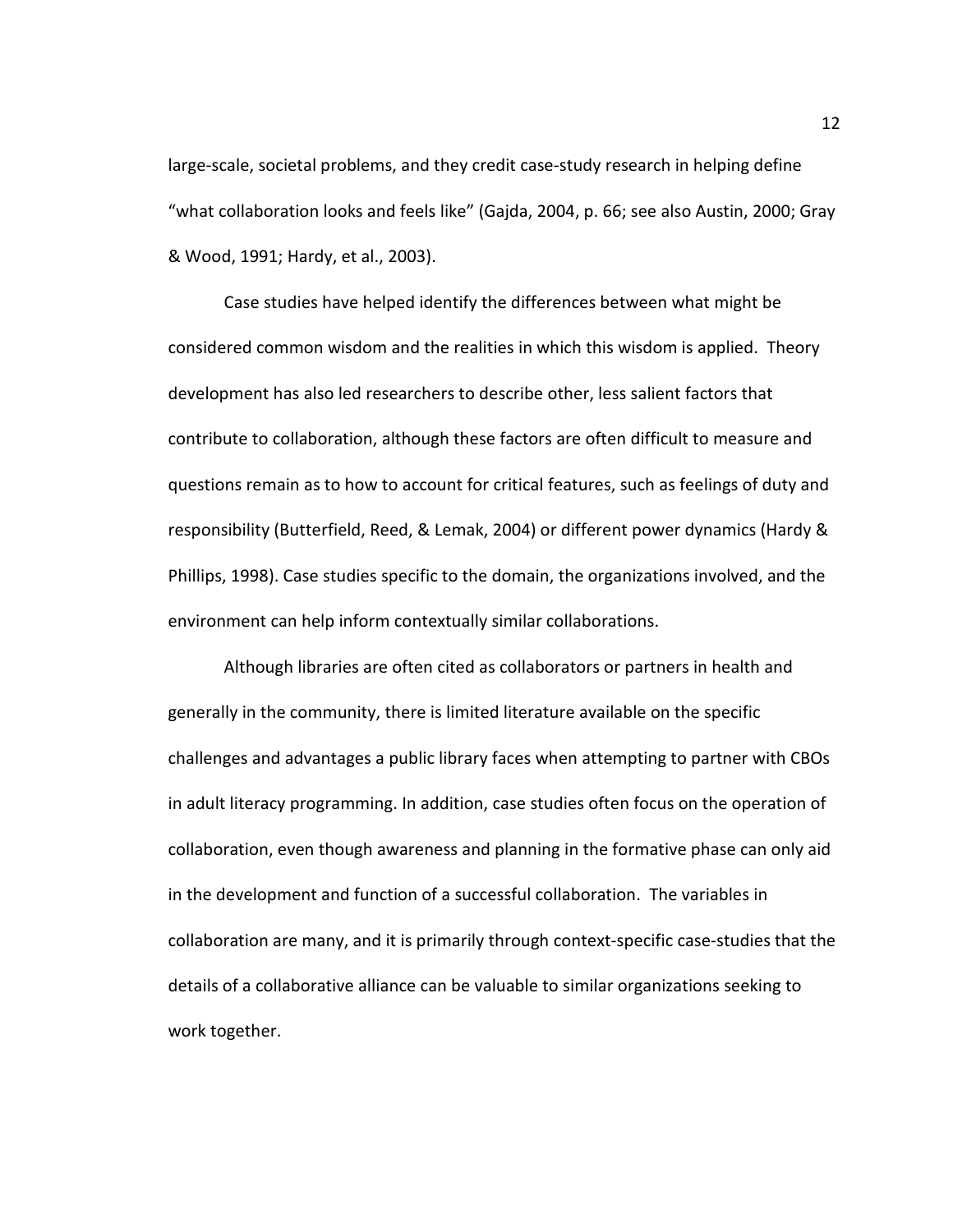#### Goals of Collaboration

Collaborations are formed for a variety of reasons, including strategic effects, knowledge-creation, shared understanding, combined resources, and value creation. In general, the literature focuses on collaboration as a strategic alliance, but some studies also recognize that collaboration can lead to other outcomes. Austin (2000) identified value creation as the process of creating new domain-level values, such as the combining of resources and competencies to produce an innovative program or opportunity. Phillips, Lawrence, and Hardy (2000) focused on the role of collaboration in the reproduction and innovation of institutional rules (p. 23). Trist (1983) identified the need for sharing information and thus reducing turbulence in the problem domain. Butterfield, et al. (2004) recognized that learning and maintaining a community dialogue was a positive outcome of collaboration.

Hardy et al. (2003) studied the collaborative activities of a nongovernmental organization (NGO) in Palestine and looked at three different outcomes of their collaborations and the features of the relationships that led to these outcomes. They defined strategic effects as the sharing and transfer of ideas, resources, and personnel; knowledge creation effects as the generation of new knowledge; and political effects as the place of the organization within the domain, or the establishment of relationships to organizations outside the domain. Based on exploratory visits and interviews, systematic coding and cross-case comparison, and the constant comparative method, the authors rated each collaboration as low, medium, or high on two broad dimensions: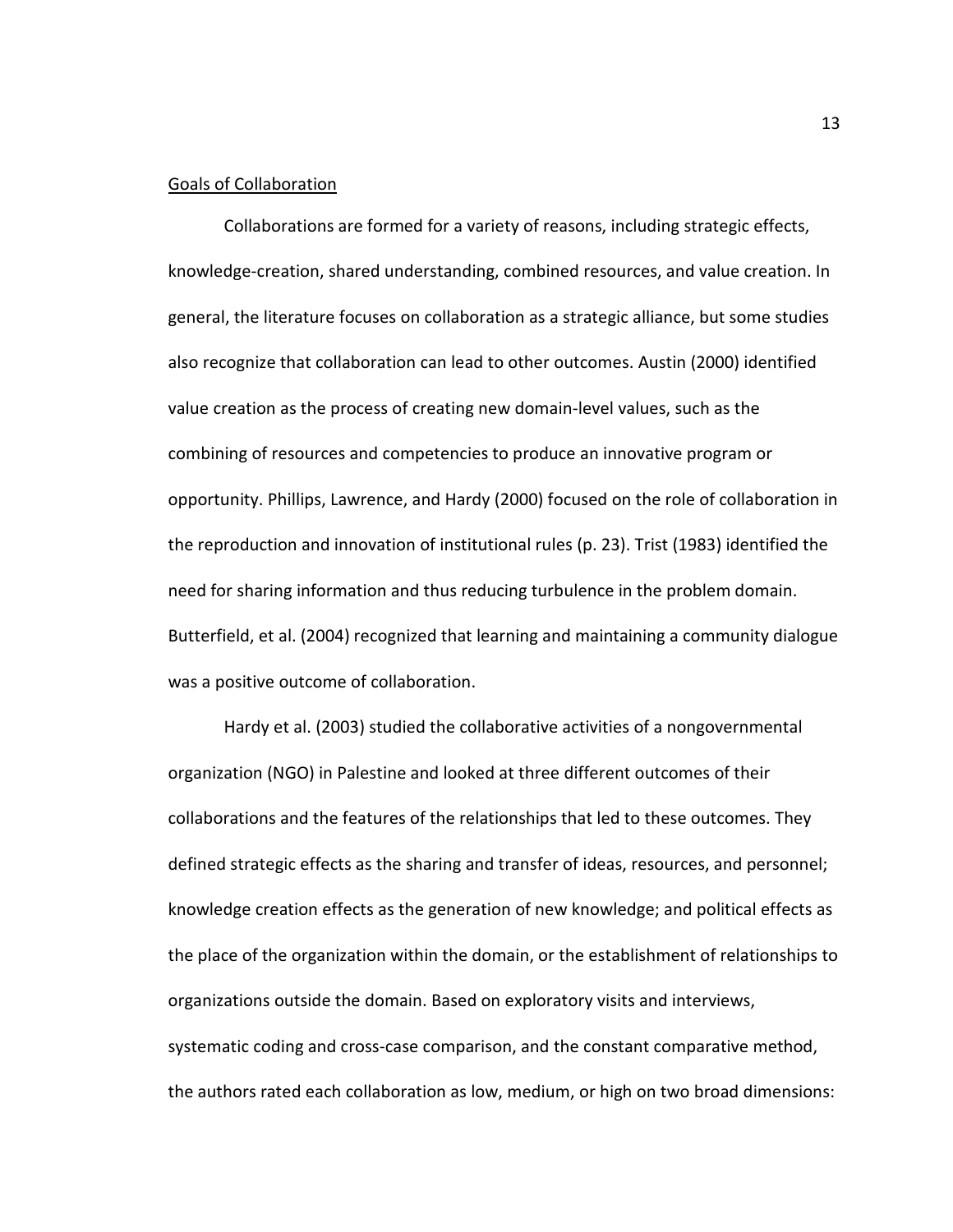involvement and embeddedness. Involvement was defined as the depth of interaction, the level of partnering, and the direction of the flow of information between organizations within the domain. Embeddedness was defined as interacting with and representing one another to third parties, as well as a multi-directional flow of information within and without the domain.

High involvement was associated with strategic effects, or the acquisition of distinctive resources; high embeddedness was associated with political effects, or increases in influence; and high involvement along with high embeddedness was associated with the creation of new knowledge. The authors remarked that their study provides insight into the structure of a successful collaboration, depending on the goals of the relationship, and that different collaborations may well have different goals. The Hardy et al. study supports the idea that specific types of collaborations can be formed for specific purposes.

The literature that describes libraries in relationship to their communities often includes a discussion of the benefits of collaboration. Libraries are collaborating in order to increase public involvement and access to information, establish new constituencies, widen support, and diversify funding (Kranich, 2005; "Libraries and Literacy," 1995; Marcum, 1996; Milam, 2008). Much of the collaboration literature, as well as the literature on libraries and literacy, focuses on collaborating to fill a need or a lack.

However, many libraries also see collaboration as a generative process, enabling the library to adapt to modern society, and helping build social capital. Putnam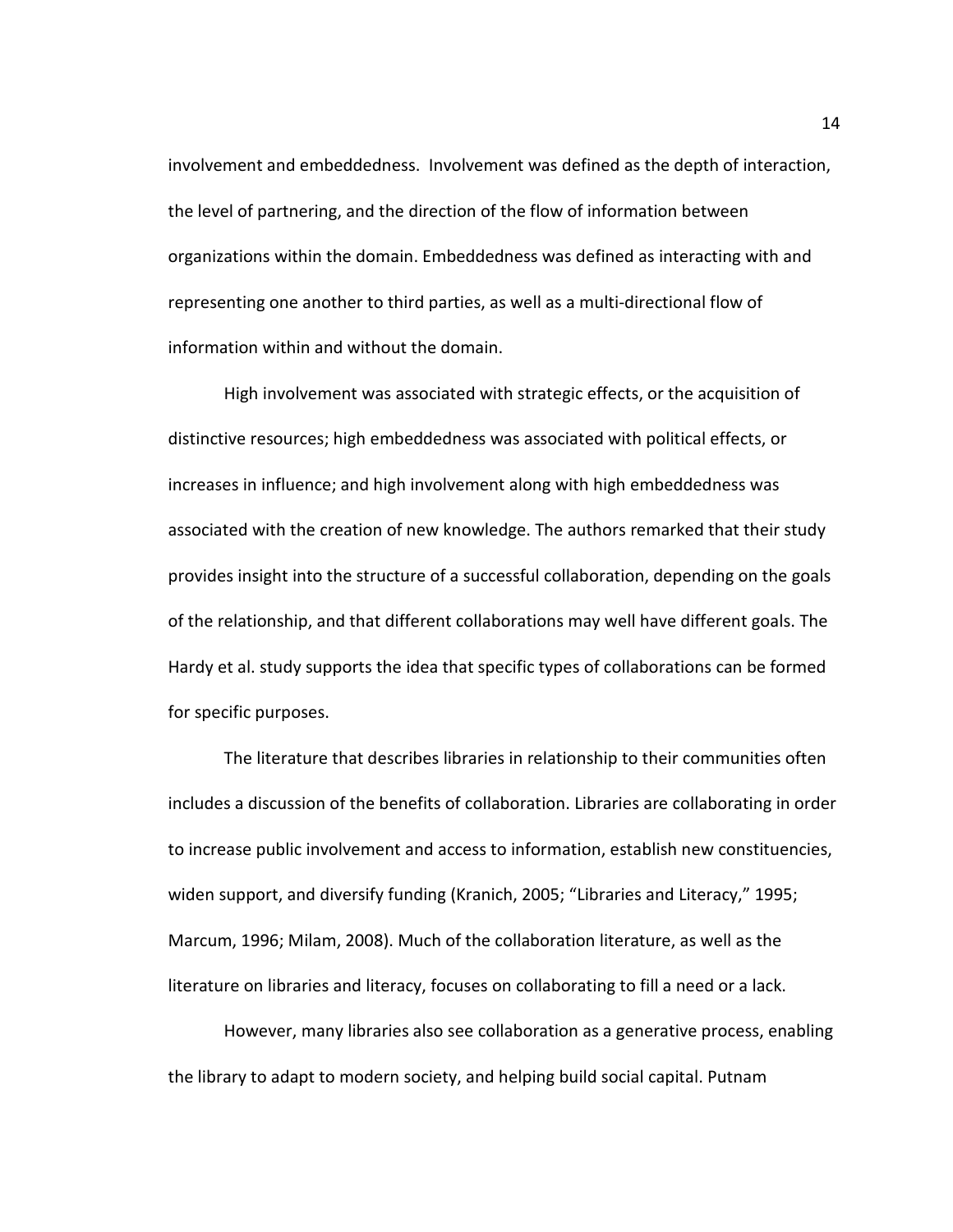described social capital as the strength of a community based on its civic engagement, and stated that American society is becoming increasingly isolated and less involved (as cited in Marcum, 1996; as cited in Kranich, 2005). When public libraries are successfully collaborating, they "rekindle civic engagement, promote greater citizen participation, and encourage increased involvement in community problem-solving and decisionmaking, while garnering greater community support and positioning libraries as even more essential community-based institutions" (Kranich, 2005, p. 91).

The collaborative goals between a library and its community can be defined in terms of Hardy et al.'s (2003) framework of strategic effects, knowledge creation effects, and political effects. Strategic effects relate to the notion that collaboration fills a lack, and allows libraries to participate in providing services even though there is a perceived or real lack of resources, staff, and time. Library staff who seek to create energy and therefore, transformation of the community, may be pursuing the knowledge creation effects of collaboration. Dowlin and Shapiro (1996) argued that "community support will increase the talent and skill level of the institution" (p. 185), contributing to the knowledge and expertise that the library brings to its programming. Libraries may also want to create political effects through collaboration. Political effects enable libraries to enhance their credibility and visibility, contribute to local economic development, and gain support through raising the expectations of the community and making libraries essential community institutions (Dowlin & Shapiro, 1996; Durrance & Schneider, 1996; Kranich, 2005; Milam, 2008). These collaborative goals reflect the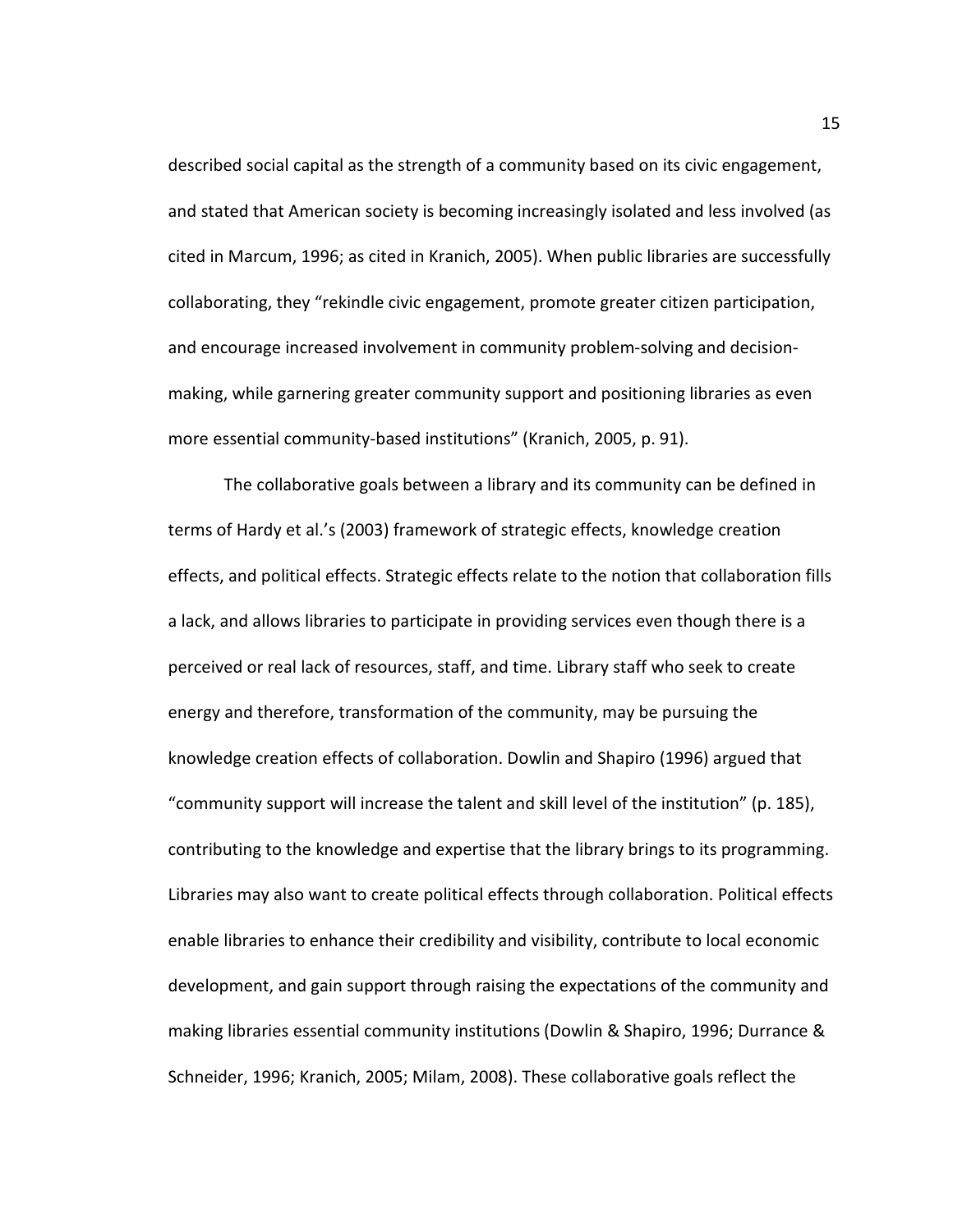library's point of view, but it is also necessary to understand how the community perceives the library's role in collaborations, and whether or not community-based service providers think of the library as a valuable partner or a central player in addressing societal problems.

#### Advantages and Challenges

The advantages and challenges to collaboration are difficult to quantify, and they often depend on the goals of the collaborative alliance. The collaboration literature concentrates on what makes collaboration work, often listing factors of success (Butterfield, et al., 2004; Gray & Wood, 1991; Mattessich, et al., 2001). Many of the benefits of collaboration are generalized throughout the literature as relieving the burden of a lack of resources. With social services in particular, another benefit is to make services more accessible and effective, and to overcome obstacles through innovation (Mattessich, et al., 2001, pp. 3-4).

In recent years, the collaboration literature also has focused on the difficulties and tensions inherent in collaboration and how best to overcome these challenges in order to achieve a successful collaboration. Wood and Gray (1991) reported on the nine articles chosen for the two special issues of The Journal of Applied Behavioral Science and noted that collaborations can cause new dependencies, transaction costs, and an increase in complexity and uncertainty. However, they also reminded the reader that Trist believed that "environmental turbulence is reduced because stakeholders no longer create uncertainty for one another by acting privately and unilaterally with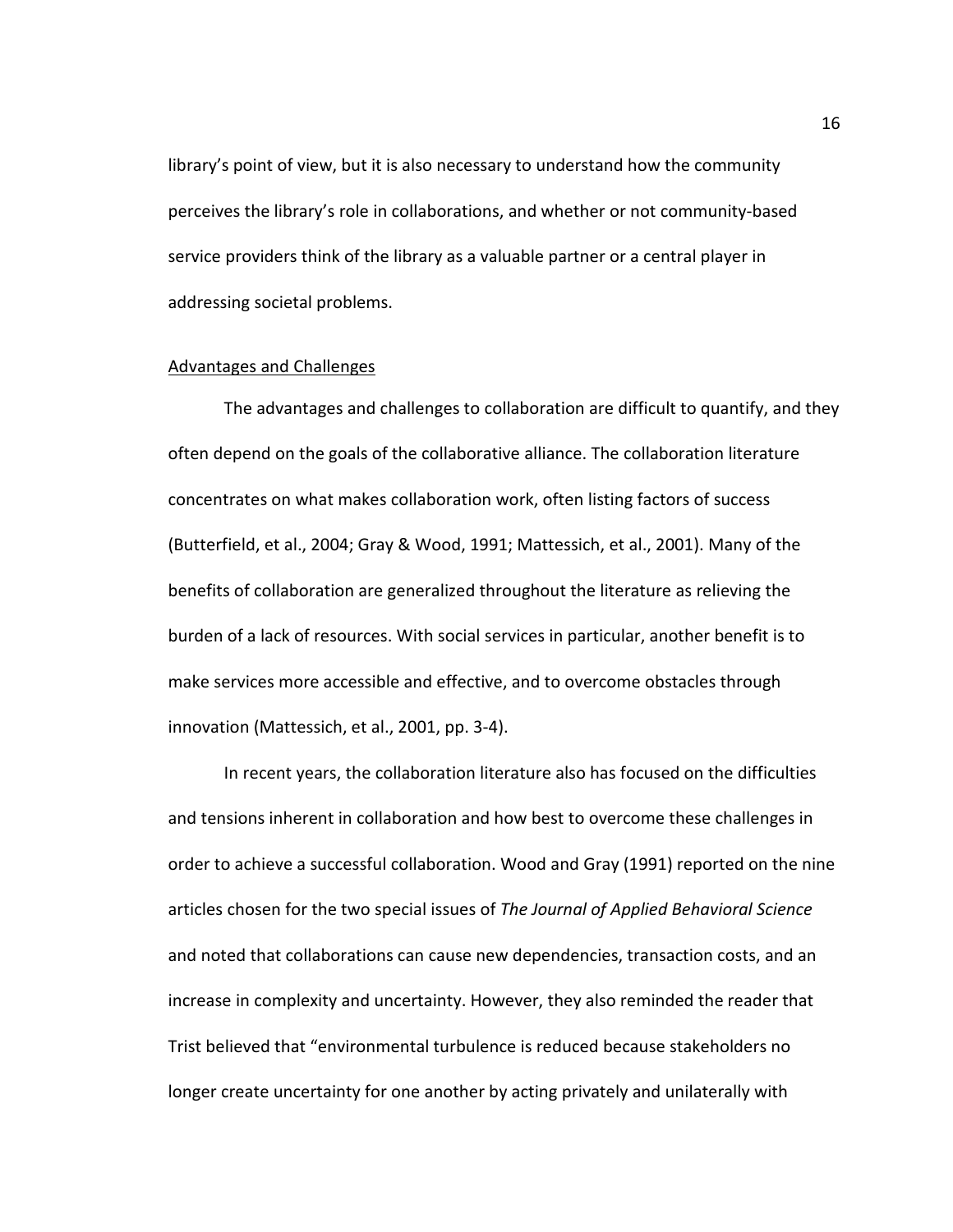respect to the domain. Instead, information . . . is exchanged" (Wood & Gray, 1991, p. 159). Even if a collaboration is trading one set of dependencies for another, Wood and Gray, as well as Trist, would see this level of complexity as more of a resource than a hindrance.

The library literature also addresses the challenges and frustrations that can develop in a collaborative relationship. Like their counterparts in the collaboration literature, the authors confirm that most difficulties encountered in the process are worth the outcome (Brown, 2003; Costello, et al., 2001; Holt, 1999; Long, 2001; Lynch, 1999; Szaba & Gres, 2001). In a survey of public library directors, in which 300 libraries responded, the results indicated that "public libraries have identified partnerships as a proven way, despite all the uncertainties and risks, to begin the journey into the next century" (Marcum, 1996, p. 198).

Much of the library literature focuses on the idea of collaboration as a solution to problems of funding, staffing, and resources, a method of engaging with hard-toreach populations, and an approach to solving domain-level problems. Through discussions of successful collaborations, authors offer general information about how they formed collaborations and the results of these collaborations. However, limited information is available on the specific interactions that were necessary to forming a particular collaboration. Because articles are often written after a collaboration has finished, the nuances of each step are overlooked, giving the reader a framework but not the details of the interactions that took place. In addition, unsuccessful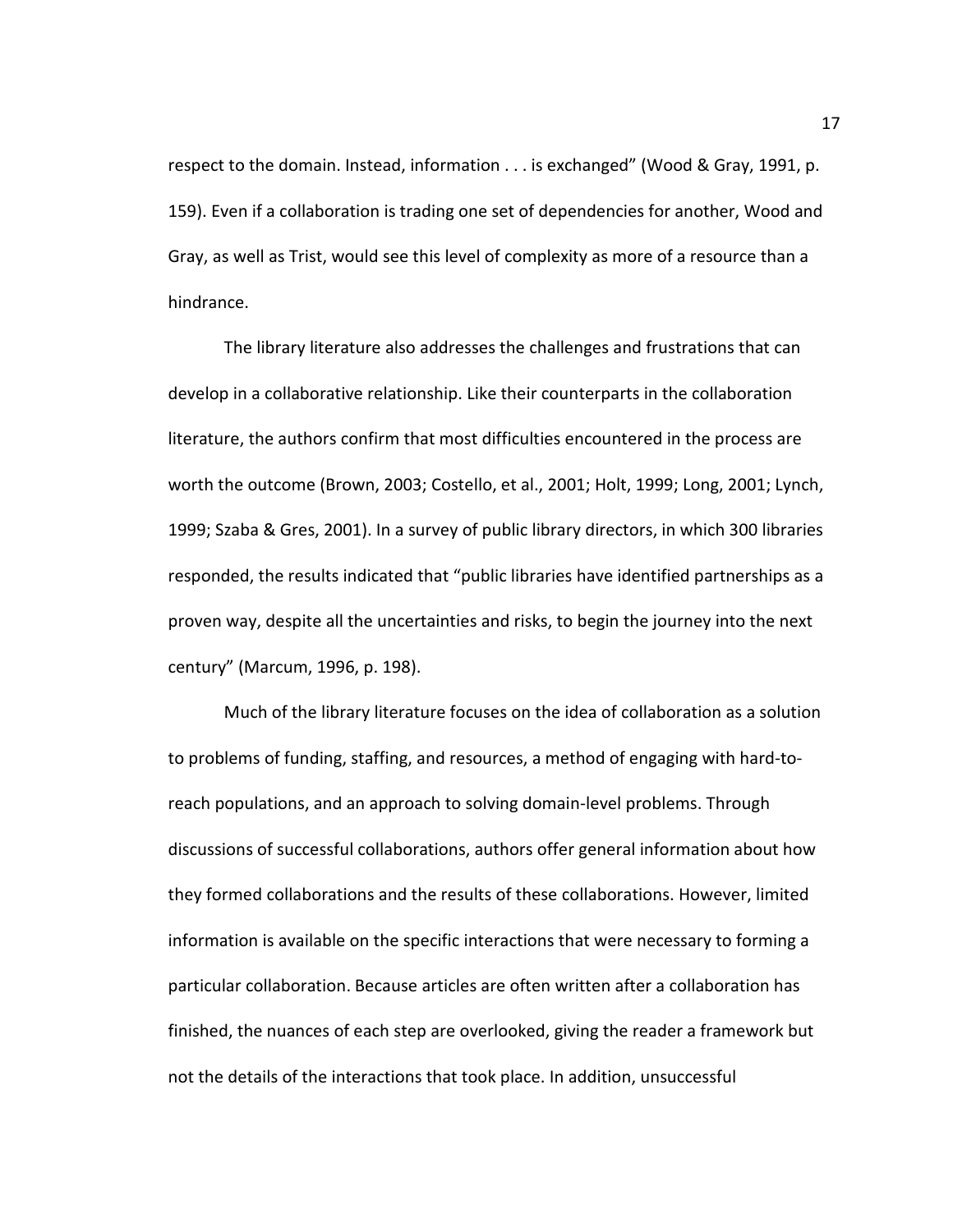collaborations and factors that hindered the collaborative process are often missing in the library literature.

It is with both awareness of the challenges to collaboration and the ability to manage and nurture these challenges that a collaboration can succeed (Huxham & Vaugen, 2000). This is another reason why it is important to use case studies to identify the challenges created by a specific domain, its individual organizations, and its environment. For example, are some of the challenges to collaboration specific to libraries or specific to a library collaborating with its community? Does the culture of the library or the community affect the manner in which they engage in collaboration?

#### Forming Collaborations

Researchers usually address collaboration as a three stage process: formation, operation, and outcomes. Gray and Wood (1991) asked three questions about the nine articles in the two special issues of The Journal of Applied Behavioral Science in order to expand on existing organizational theories. They asked what they termed "domainlevel" questions about the preconditions, processes, and outcomes of collaboration. Because MCL is just beginning the collaborative process, I will concentrate on the formative phase here. There are many lists of factors and conditions related to formation, but important to those just setting out, it is necessary to describe what these factors and conditions look and feel like. How exactly does one align with other organizations, forge personal connections, or decide what the goals of the collaboration will be?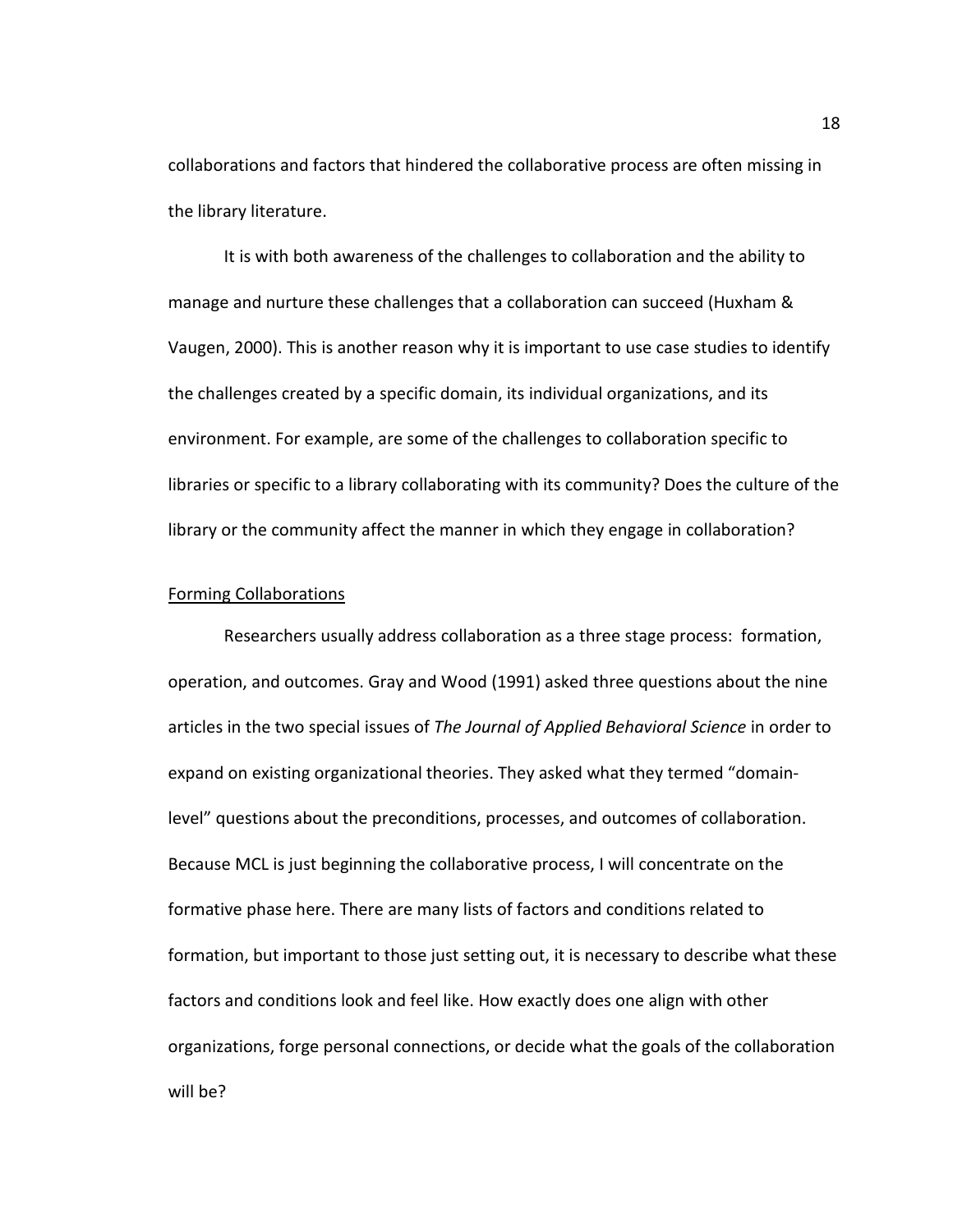Gray and Wood (1991) identified several motivating factors in their search for what gives rise to collaborative alliances. Most of the nine articles that they summarized listed the desire for strategic advantage as a precondition to collaboration. Environmental factors were also considered, and one of the articles indicated the need for shared understanding in order to build a collective response to a problem. Trist (1983) listed five aspects of domain formation: making a shared appreciation of the problem (understanding the nuances of the domain), acquiring an acceptable identity for the domain, setting an agreed-upon direction, shaping the membership structure, and creating an internal structure (based on the stakeholders). This formal, internal structure is what differentiates collaboration from cooperation and partnership in the literature.

 Austin (2000) observed the dynamics of alliances and considered alliance drivers, alliance enablers, and the alliance marketplace in his study of what contributes to the strength of a collaboration. The alliance drivers were the alignment of strategy, mission, and values; personal connection and relationships; value generation and shared visioning; and continual learning. The alignment of strategy is a common theme in collaboration, and must be considered not only in the formative phase but also throughout the process as members and the environment shift over time. Value generation is the continual process of ensuring that the collaborating members feel as if they are receiving value from the course of action, and continual learning represents the sustained desire and ability to generate value and engage effectively.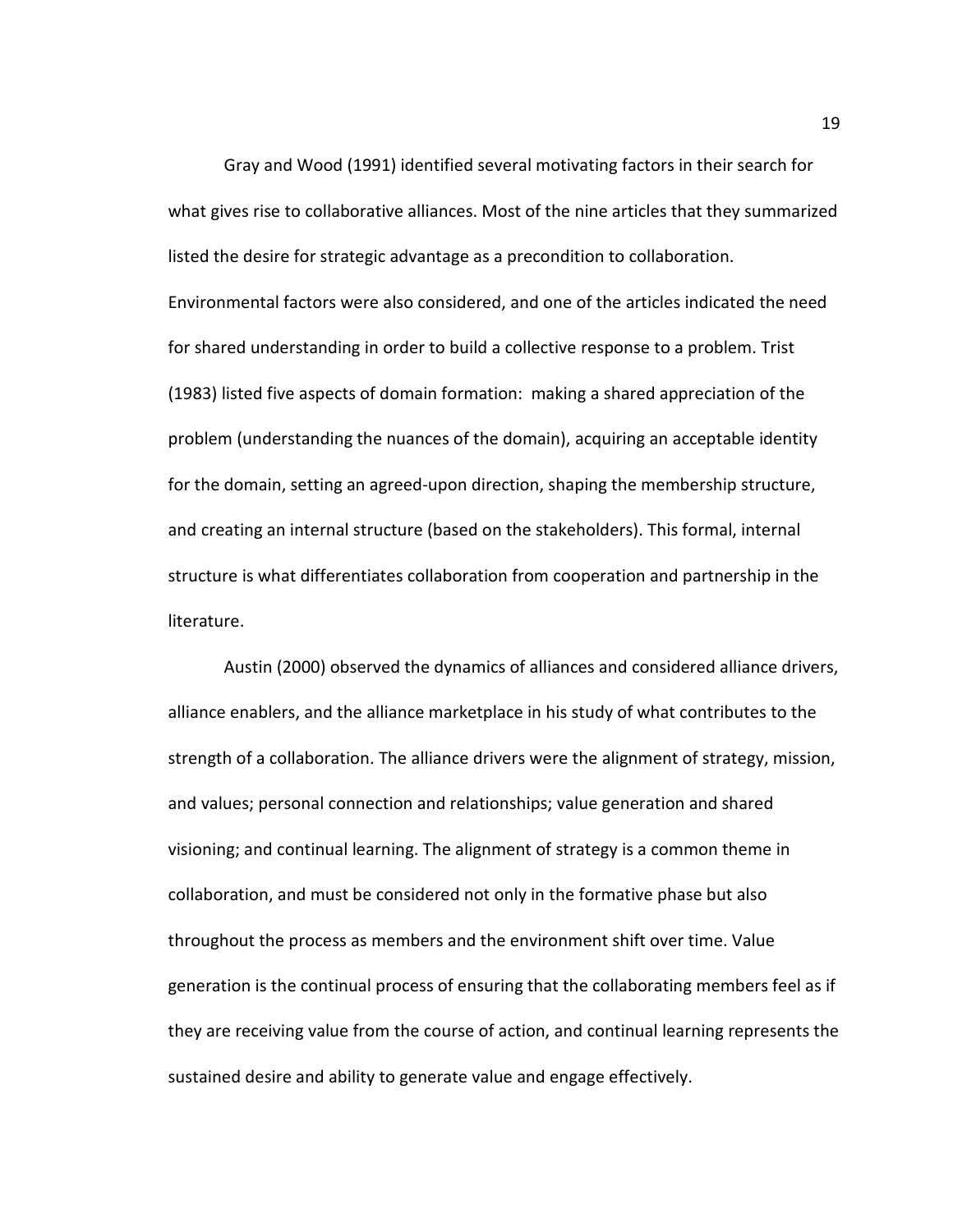Mattessich, et al. (2001) identified twenty factors of success in their second edition of Collaboration: What Makes It Work. In both editions of the book, they identified all the research relating to collaboration and then screened out studies that were not relevant and valid. They reviewed the remaining literature and blended the findings into first 19 and then 20 (the same 19 plus one factor dealing with the pace of development) factors that influenced successful collaboration. Their factors can be sorted into six categories: environment, membership characteristics, process and structure, communication, purpose, and resources.

The Mattessich et al. factors corroborate many of the findings discussed in this literature review. However, it also includes some factors that are not frequently discussed elsewhere, such as the need for an engagement in the process as well as the outcome, the establishment of informal relationships and communication as well as those more formal, and "mutual respect, understanding, and trust" (p. 8), the factor identified by the largest number of studies as important to the success of collaboration. Coleman (1988) also argued that "a group within which there is extensive trustworthiness and extensive trust is able to accomplish much more than a comparable group without that trustworthiness and trust" (p. 101).

 Although immensely helpful in terms of creating awareness of what collaboration entails, there are many questions that go unanswered in the Mattessich et al. review. As acknowledged by the authors in their section on further research, collaborators are also interested in how to cultivate factors necessary for success, which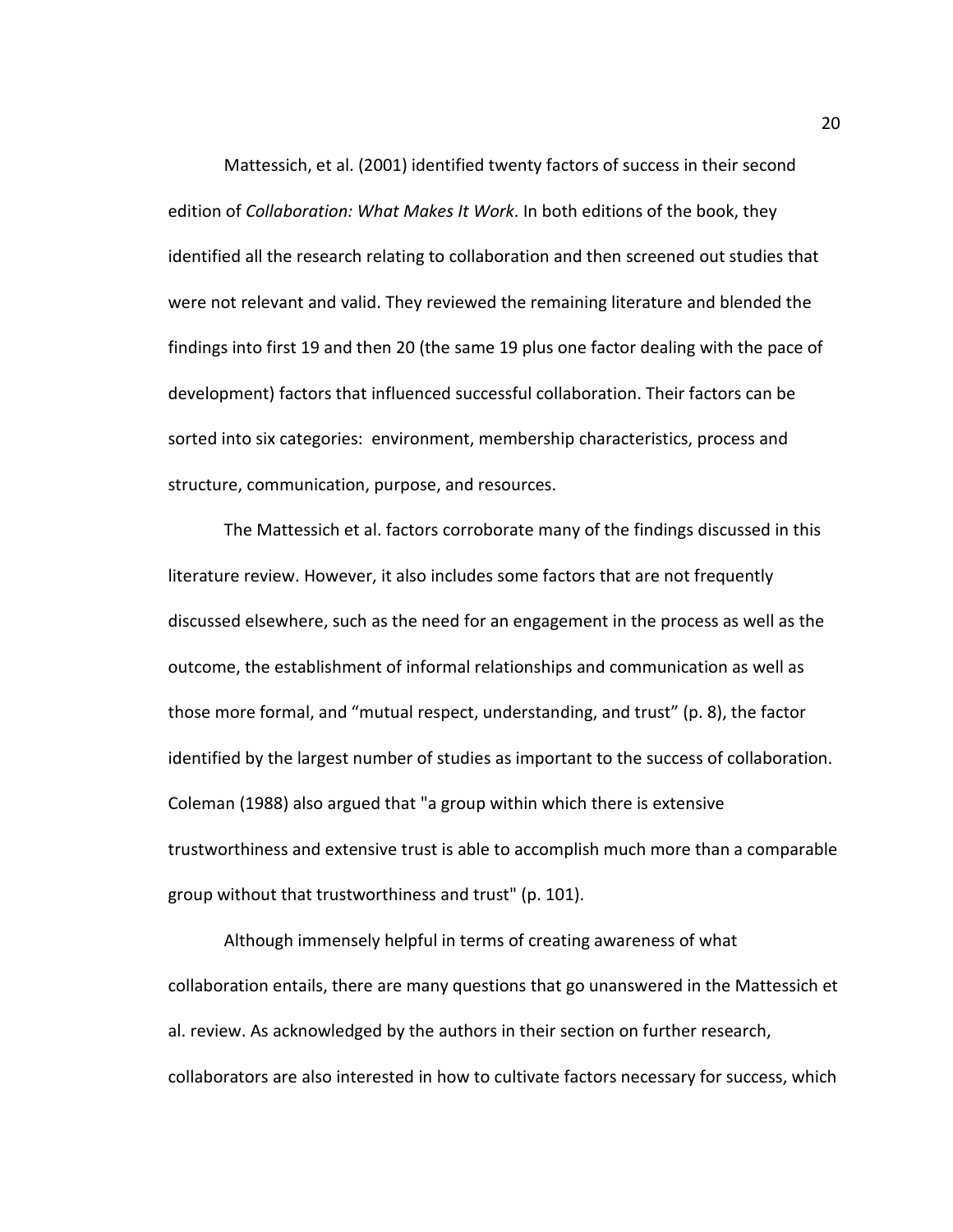factors are phase-specific, and important to MCL's project, "what factors influence whether people will come together at all" (p. 33). Although the need for collaboration between libraries and the community is common in the literature, there is little research that describes the factors involved in initiating a collaborative relationship.

Butterfield et al. (2004) used interviews and an inductive methodology to create a model for collaboration among non-profits. They interviewed collaborating members from different geographical areas who were all tackling a nuclear waste cleanup problem. Their analysis consisted of dividing the data into thought units, categorizing all of the thought units into emergent categories, and then grouping the categories into emergent themes. They found four phases, a motivating and formative phase, which most researchers lump together, an operations phase, and an outcomes phase. They also found moderating variables interacting with the formation and outcomes of the collaboration. The majority of the thought units discussed the operations phase.

The authors noted that their findings generally corresponded to the collaboration literature, but they also discovered some exceptions. The motivating phase consisted of well-known collective factors, also known as the desire for strategic alliances in order to solve a domain problem; individual factors (see Individual Factors below); and the power that is created by multiple organizations working together. They also noted that feelings of duty and responsibility motivated people to act, an idea that is implicit in the literature, but not well-documented. It is possible that these feelings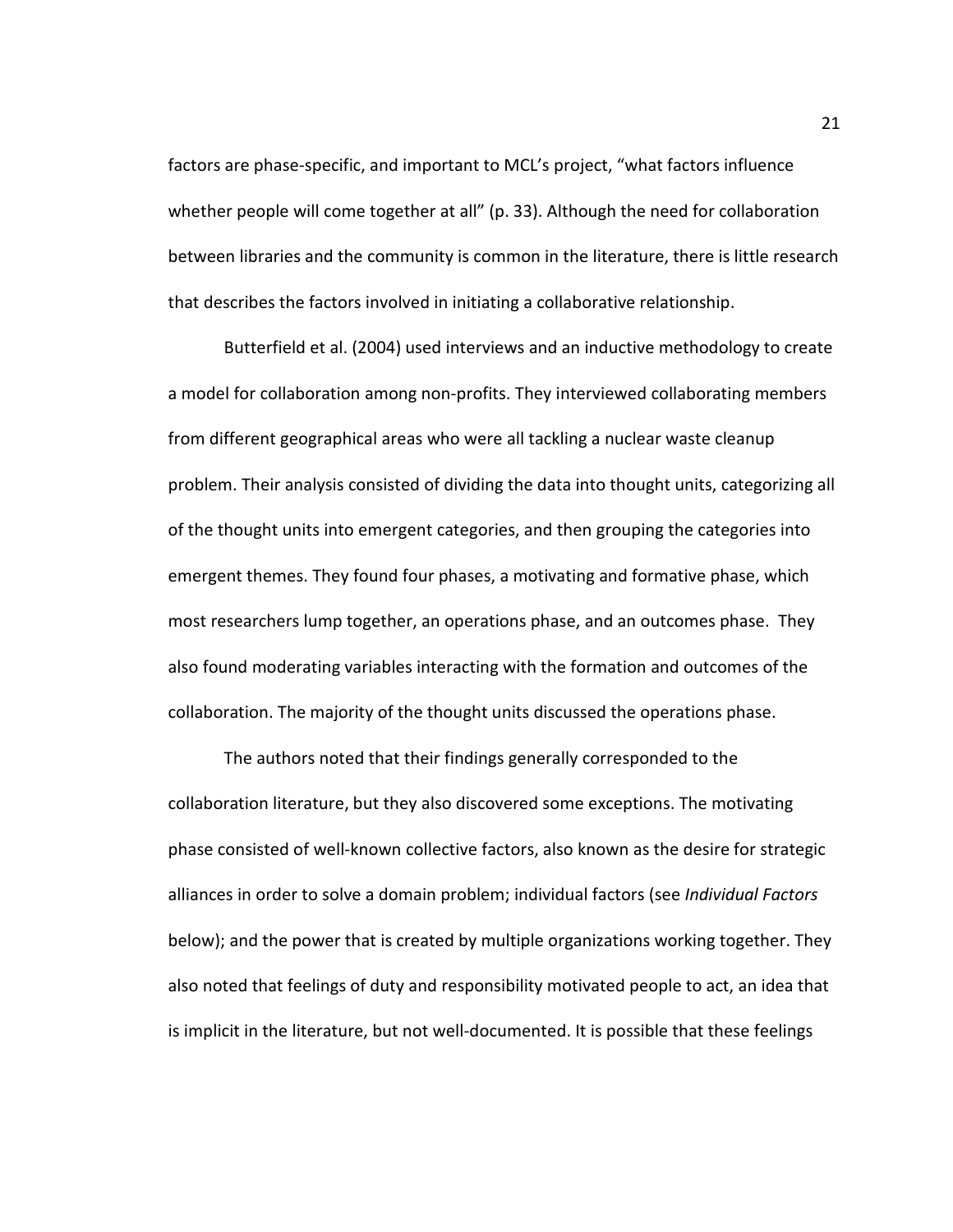are more prevalent in non-profit work where organizations are dealing with societallevel problems.

 In the formative stage, the interviewees discussed their roles, partnerships, networks, and resources. Moderating variables at this stage were largely interpersonal. Although physical proximity was also a factor, interpersonal characteristics were the largest category, and leadership as well as power and politics rounded out the moderating variables.

 One of the common themes in the literature about library involvement in the community is the need for more proactive librarians. Croneberger (1990) stated that passivity leads to missed opportunities. He described librarians as waiting for the client to come to them and argued that it is not enough to say that the doors are open to all. Instead, librarians must go out into the community. The library must play a role in fostering relationships with the community, moving beyond the four walls of the building and expanding their reach (Burnham & Peterson, 2005; Cooper, 2004; Hovius, 2006; Kranich, 2005; Long, 2001; Willingham, 2008). Although much of the literature addresses the role of libraries in forming collaborations, it is unclear whether or not CBOs perceive libraries as partners. In order for libraries to effectively collaborate with CBOs, it is necessary to understand whether the CBOs' perception of the library is dependent on the library taking a proactive role in engaging with the community.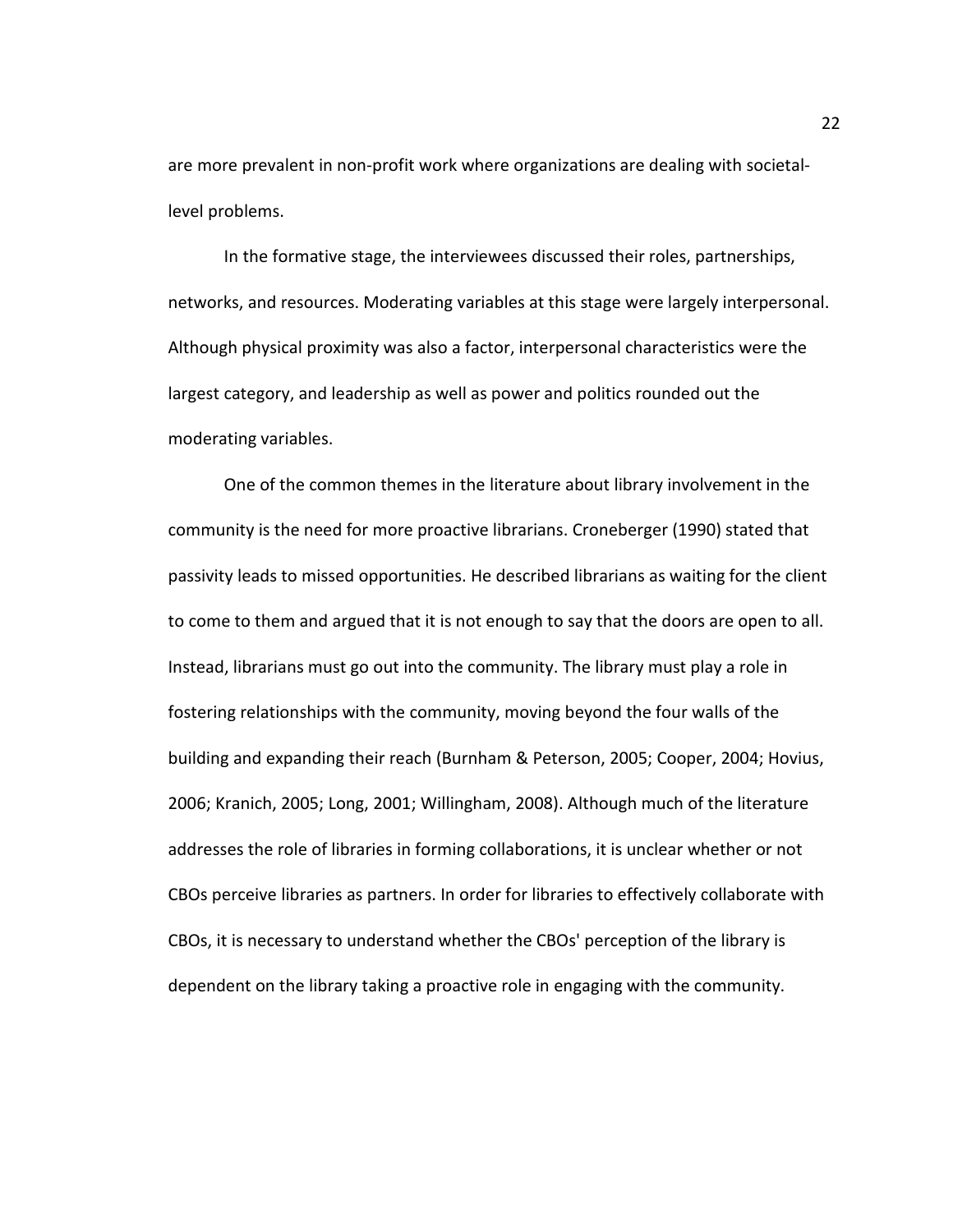#### Individual Factors

 Even though collaboration focuses on organizations and groups, individual factors as well as the role of the individual are significant to the literature. Individuals are an important player in collaborative relationships primarily because collaborations and thus organizations are made up of individuals who have differing views on the problem domain, the possible solutions, the role of collaboration, the structure, and any number of other things associated with human interaction.

As Eden and Huxham (2001) noted, a collaboration must acknowledge that individuals may be representing themselves, their organizations, or the collaborative group, and that who they represent may change according to the topic or over time. One of these roles is not better than another, and it has been noted that an individual can help propel an organization because of motivating personal reasons (Austin, 2001; Butterfield, et al., 2004). Personal relationships also help bind organizations together. Austin found that personal relationships helped build trust, and trust was the factor most commonly associated with collaborative success in the Mattessich et al. (2001) study. Both Austin (2001) and Butterfield, et al. (2004) concluded that although good personal relationships could not guarantee success, problematic personality issues could derail a collaboration.

There is often a leadership role absorbed by an individual who is trusted and respected by members of the collaboration. In fact, skilled leadership is one of the twenty factors defined in Mattessich, et al. (2001). In Butterfield, et al. (2004),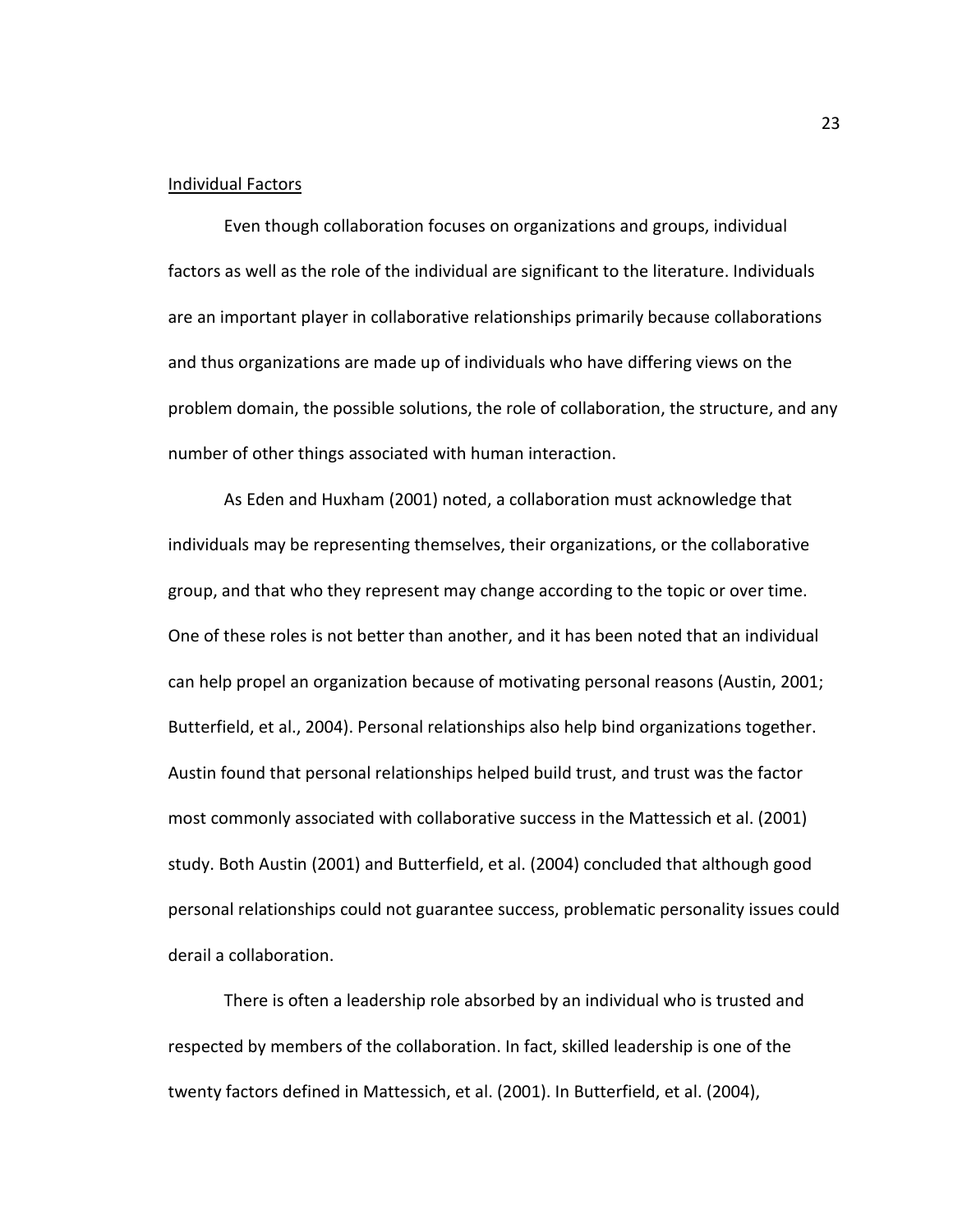leadership emerged as one of the moderators of outcomes. Wood and Gray (1991) found that the role of the convener was an important element in developing their theory of collaboration, but noted that the convener could be an individual or an organization. Huxham (2003) recognized two perspectives on leadership. One describes a leader who works from the spirit of collaboration and empowers, involves, and mobilizes members, and the second facilitates action through "collaborative thuggery," or manipulating the agenda and playing the politics (pp. 416-418).

The library literature also gives examples of successful partnership that start with a personal contact or relationship between two individuals where either individual is or both individuals are pursuing an idea. The idea leads to action and the formation of a partnership. (Brown, 2003; Holt, 1999; Petruzzi & Burns, 2006). The literature doesn't explicitly state that the role of the individual is pivotal in forming these partnerships, but through detailed descriptions of examples of collaboration, it is apparent that many collaborations are formed because of interactions between two individuals.

Trist (1983) discussed the role of some individuals as innovators who help initiate networks. Networks were an important part of Trist's theory because

[they] provide channels of communication which are fluid and rapid. They travel through the social ground rather than between institutional figures. They cross levels and cover the range from private to public. They bring the most unexpected people into relevant contact so that nodes and temporary systems are formed which become levers of change. (p. 280)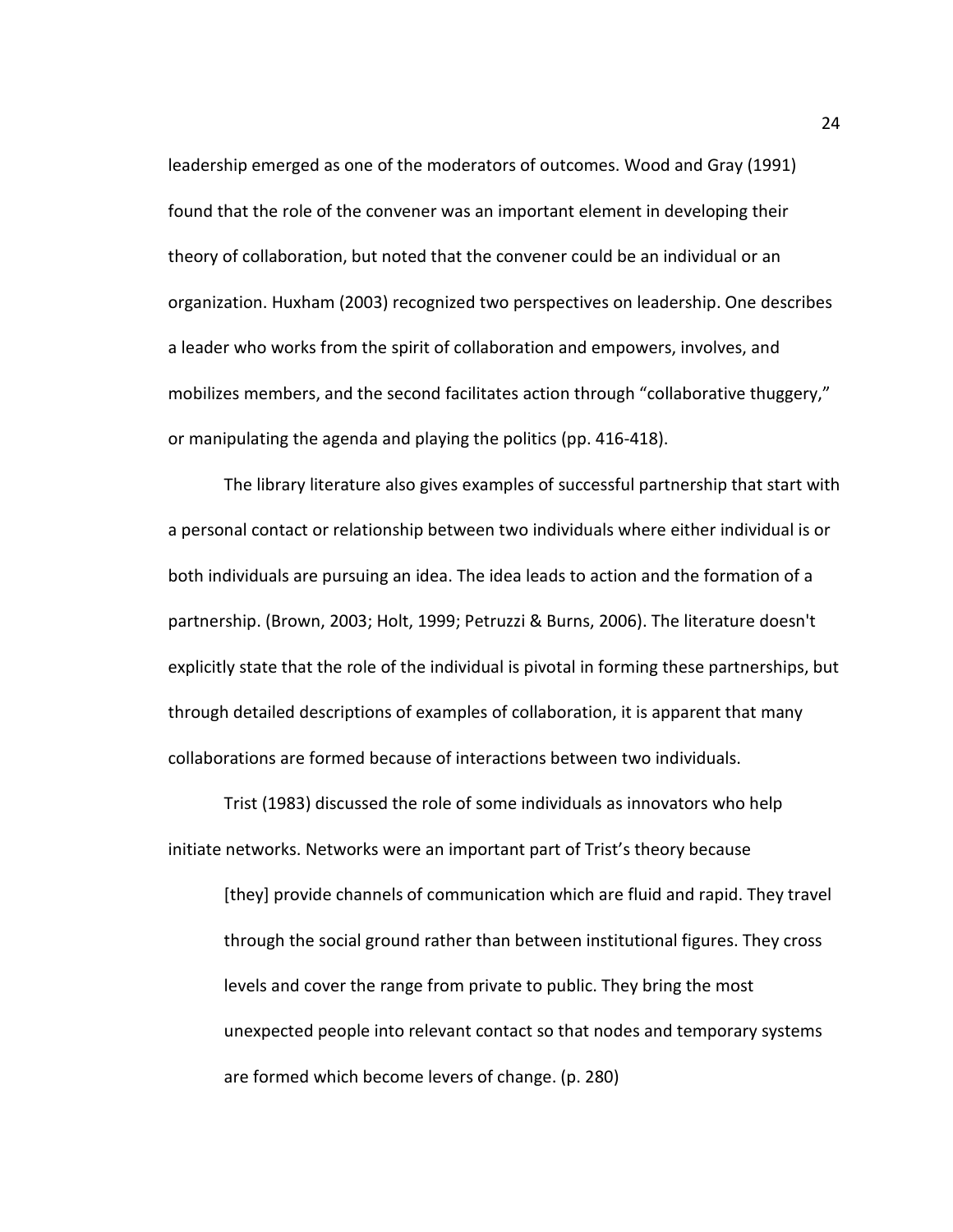Trist believed that innovators, or boundary crossers, were essential to the timeliness and depth of a collaboration. Olney (2005), in the context of outreach, also discussed the idea of the innovator, or the person at the boundaries, and noted that it is through these people that new ideas can spread. Although it may be necessary to collaboration to have an innovative leader, there are questions as to what type of person normally fills this role, why the person is motivated to lead, and where this type of person is found. Do (or can) library staff fill the role of innovator? Do CBOs perceive libraries as innovators?

Libraries which are successful in partnering with the community often have specific staff members who focus on establishing relationships. For example, outreach librarians use certain networking skills in their work to involve isolated communities. A literacy coordinator often devotes much of his/her time to building community relationships. In fact, the task force for Multnomah County Library recommended that the Adult Literacy Coordinator make contact with at least 36 literacy programs (Oregon Literacy, n.d., p. 2) in the first year of her employment. The role of this one person is crucial to the establishment of partnerships, because she is not only a supplier of information about library services, but she is also a single person seeking to motivate, bond, and stimulate creative and manageable goals for literacy programming across the community. More research is needed to understand the factors that will contribute to the ALC's success and the role she fills in establishing partnerships.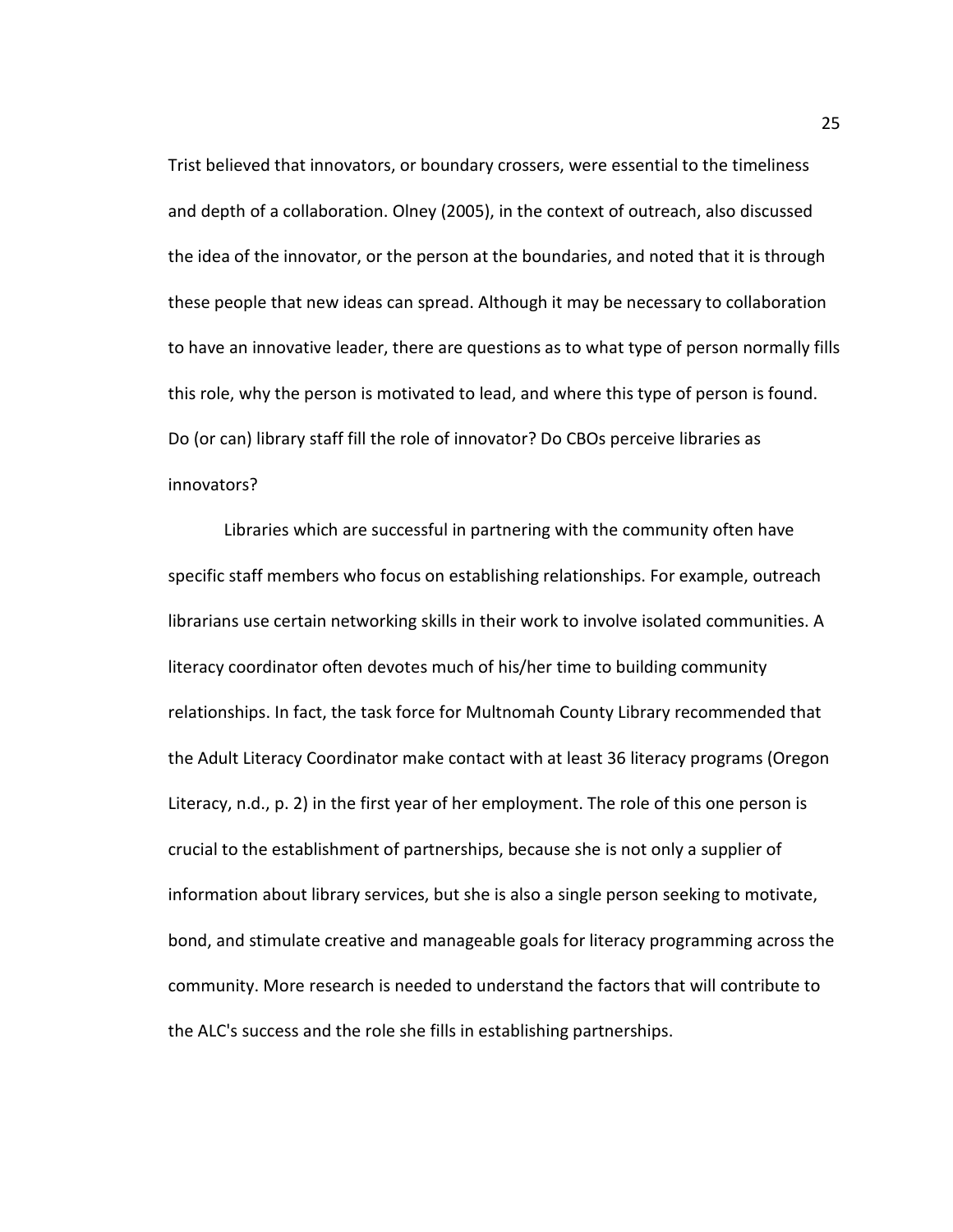#### Libraries and Community

Libraries are in a unique position to support adult literacy. As permanent institutions who support adult literacy through many free services, public libraries have a history of encouraging lifelong learning and helping immigrants adapt to the United States (Bourke, 2007; Comings & Cuban, 2000; Cuban, 2007; Humes, 1996; McCook, 2000). Libraries are often easily accessible to those in need of adult literacy services because of their central location, their extended and weekend hours, free services, and their ability to create a safe and welcoming atmosphere. Unlike many community organizations, libraries are often not required to achieve specific numbers of successful learners in order to keep their funding, and so their programming is often more sustainable. However, some libraries have had to drastically reduce their hours of operation, thus creating difficulty in access. In addition, funding can be problematic for libraries, and they might be unable to provide long term literacy programming.

The library is often described by librarians as a civic place that builds capacity through a strong sense of community (Cooper, 2004; Marcum, 1996; Milam, 2008). Dowlin and Shapiro (1996) argued that the library is in the best position of any public institution to help tackle broad social issues (p. 189). They also recognized that the library must build awareness in order to be perceived as a community asset and as an institution that can connect isolated communities.

Feldstein (1996) noted that public libraries are at the center of a community, thus enabling integration of the community, and McCook (2000) concurred that libraries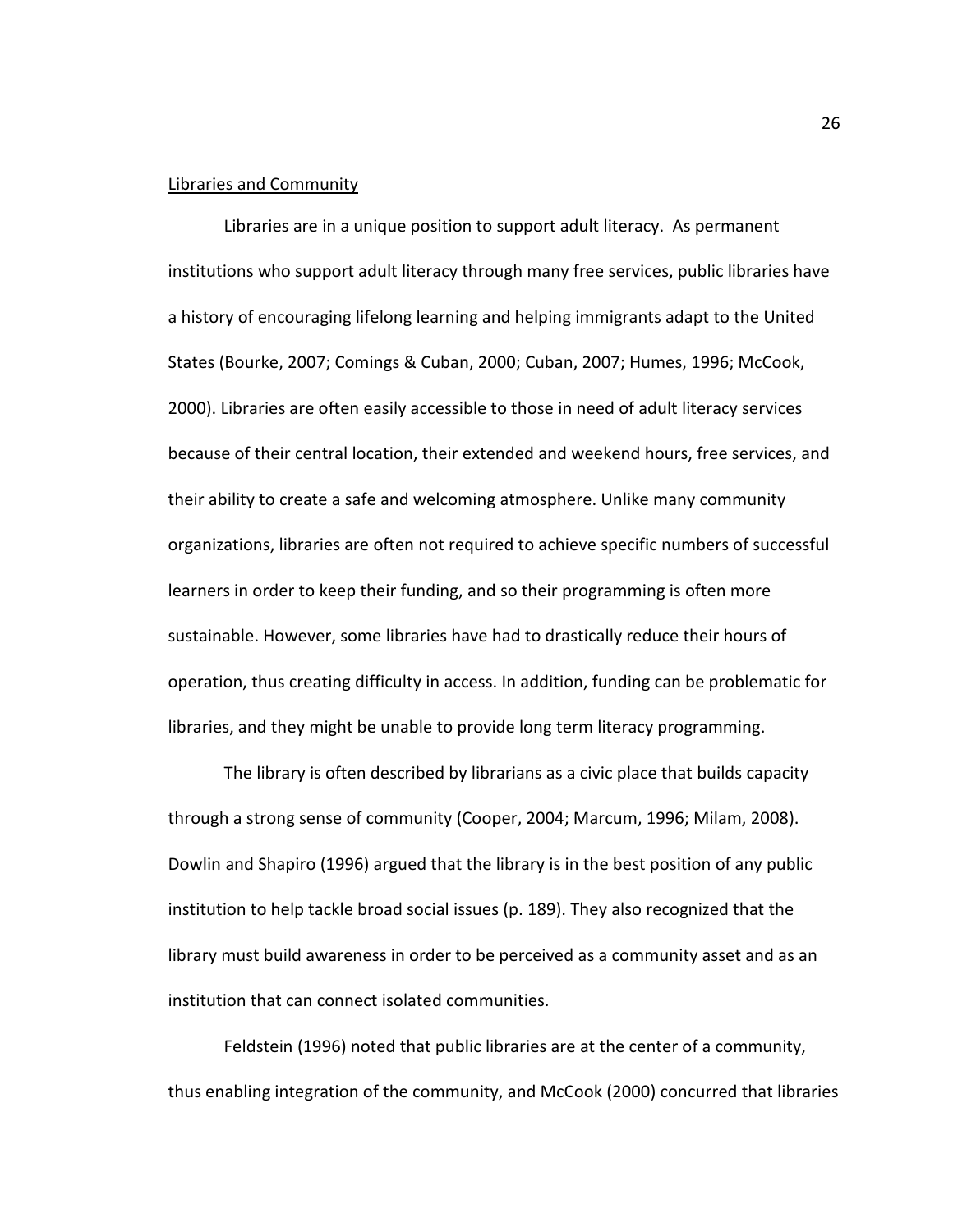build community, a trait that is essential to their effectiveness. Charbonneau, Marks, Healy, and Croatt-Moore (2007) indicated that their academic library's collaboration with CBOs who already served their target population "was essential in building community trust" (p. 352) and helped them gain access to and knowledge about their potential clients. However, McCook (2000) also observed that libraries are rarely included in the literature on community building despite their history and their centrality. Her book, A Place at the Table: Participating in Community Building, focused on how librarians and frequently citizens identified the important role of libraries, but community visionaries and planners did not often include the library in community building.

# Libraries and Literacy

Johnson and Soule (1987) identified three ways in which libraries can be involved in adult literacy programming: materials, services at the library, and cooperative efforts. Johnson, Robbins, and Zweizig (1990) operationally defined library involvement in literacy as materials, instruction, and support services. These definitions are elaborated so that materials include literacy print and audiovisual materials for both learners and tutors; instruction includes recruiting and placing tutors and learners as well as conducting these services jointly with another literacy provider; and support services include referrals, jointly publicizing community services, and participating in a literacy coalition. These studies observed that successful library literacy programs are not always of the direct instruction type. As noted above, direct instruction is not the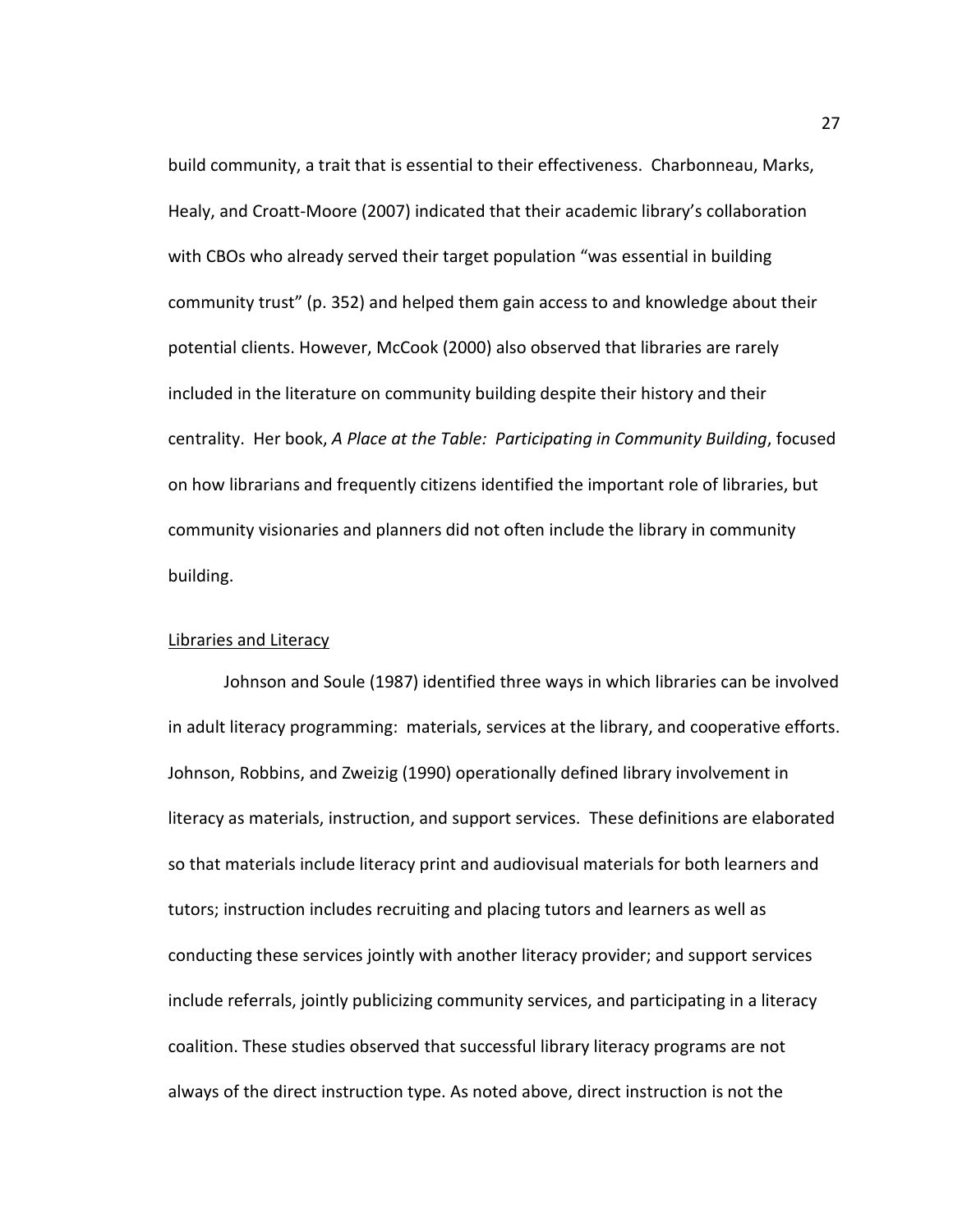present goal of Multnomah County Library, but materials and support services fit well within the library's current capabilities.

MCL has taken the first steps for implementing a library literacy program by conducting a community needs assessment; surveying, interviewing and convening focus groups with stakeholders; assessing the level of readiness at MCL; and facilitating a focus group of community and library personnel who narrowed down the broad goal of literacy to three main recommendations. Included in the recommendations are logic models for implementation, which describe the ways in which MCL can network and "facilitate literacy classes, tutoring connections and opportunities . . . through partnerships with other organizations" (Oregon Literacy, n.d., p. 1). Collaboration in a library setting is often "seen as vital to improving both program quality and access to lifelong learning opportunities" (Humes, 1996, p. 21).

In Johnson and Soule's (1987) planning manual for libraries and literacy, they stated that "understanding the need for cooperation is the first step in developing a library literacy program" (p. 13). They also listed the benefits and barriers to cooperation, many of which are common in the literature on interorganizational collaboration. The benefits typically include sharing of resources, increased publicity, mutual referrals, and the ability to reach a larger, potentially more diverse population. Interestingly, Johnson and Soule also acknowledged the knowledge-creation aspect of cooperation, which does not occur in the collaboration literature until the next decade. Knowledge creation occurs not from sharing information with each other, but from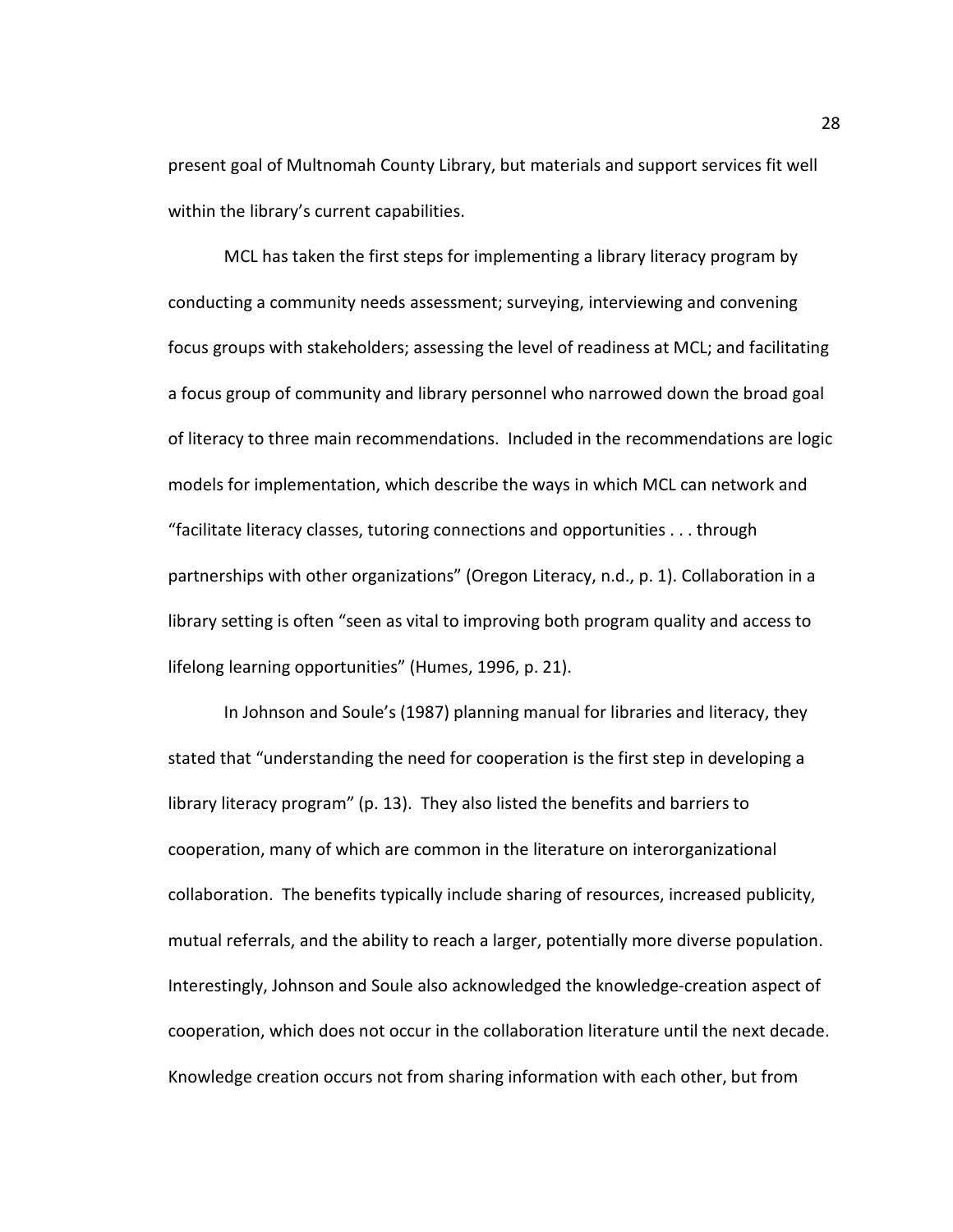innovations and new knowledge that are generated by the collaborative relationship (Hardy, et al., 2003). For example, new knowledge can build from the collaborative groups researching or gathering information, developing new practices, or altering policy based on their new experiences as a collaboration.

 Humes (1996) reported on the proceedings of a conference on postsecondary education, libraries, and lifelong learning, where libraries and CBOs met together for the first time in this context. One of the themes of this conference was "Collaboration Among Community-Based Education Providers" (p. 21), in which participants explored the issue of collaboration. Participants saw collaboration "as vital to improving both program quality and access to lifelong learning opportunities," (p. 21), but they agreed that significant barriers existed to forming and maintaining successful collaborations. Participants wanted specific information about effective models of collaboration, both in providing services but also in disseminating information to the target population. They also wanted to understand the roles they should play, the strategies they should use, and the level of coordination that is needed to enhance lifelong learning (p. 22).

Although the literature does look at unsuccessful interactions, it is mostly through successful collaborations that it specifies "what works." However, it is also through what doesn't work that information is gathered that can help inform collaborative development. The library literature often includes case studies or examples of successful partnerships, but lacks the nuance of the collaboration literature in addressing the specific factors that lead to an effective partnership. There are often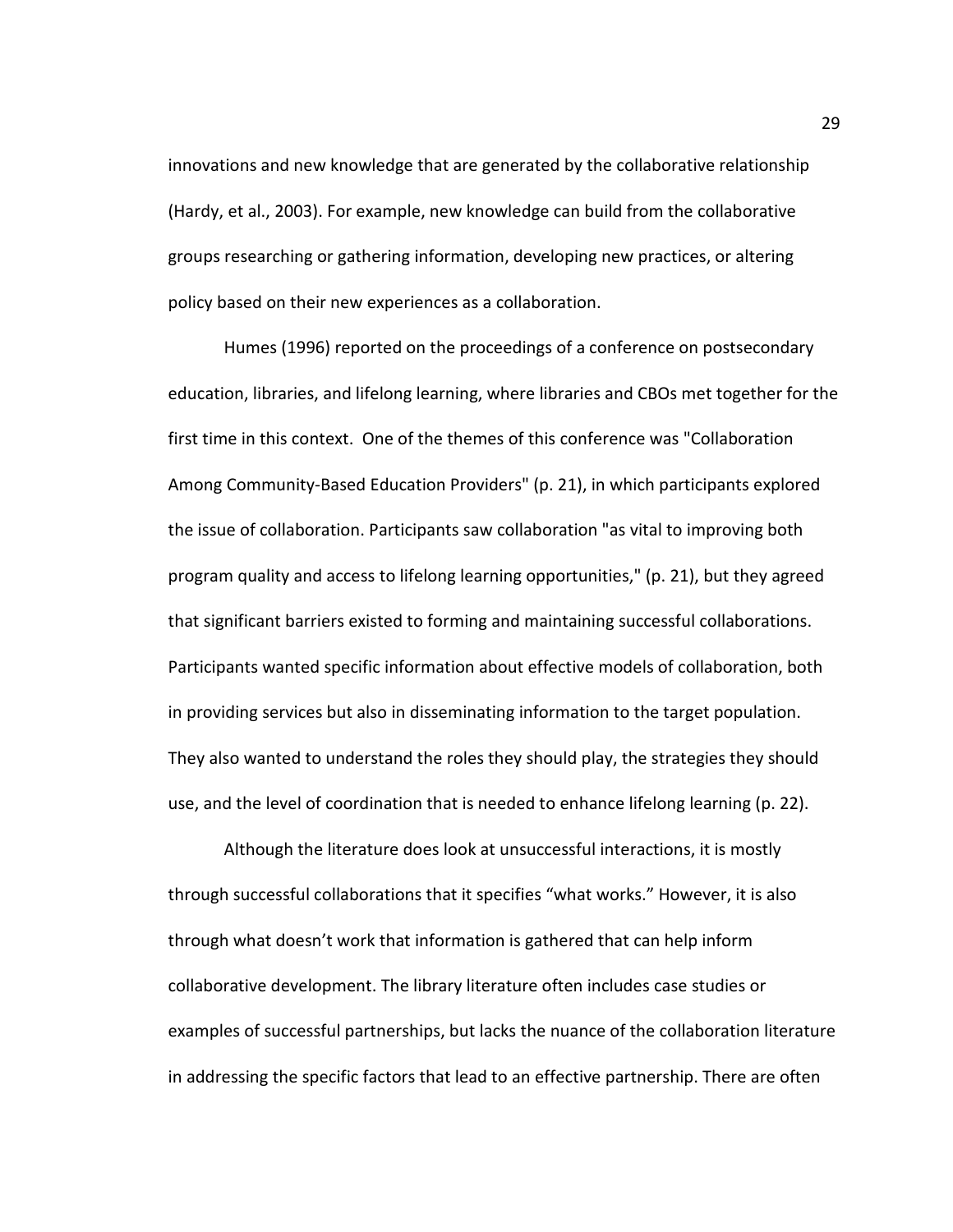sections of lessons learned, but reports that refer to the beginning stages of partnership are often vague, describing a sequence of events with statements such as "soon another collaborator surfaced" (Petruzzi & Burns, 2006, p. 193) In order to understand which strategies are most successful for beginning a collaboration, the literature needs to outline the exact steps that led to a relationship between individuals or organizations.

 For example, what kind of conversations took place before collaboration was achieved? How were the collaborators found or what led them to "surface"? Who initiated the process and how did the relationship evolve? The context of collaboration will also generate and restrict the dynamics of the relationships in very specific ways. This is why case studies have been successful in helping develop the literature (Gray & Wood, 1991). By describing and analyzing the specific relationships in Multnomah County, I hope to describe the "barriers to and facilitators of collaborative efforts" (Humes, 1996, p. 22) among the library and CBOs as they look to collaborate in adult literacy programming.

#### Attitudes Toward Libraries' Involvement in Literacy

It is apparent that many librarians believe in collaboration as a key to their future as community builders, permanent institutions, and providers of services. However, it is unclear whether or not providers in the community perceive libraries in the same way that libraries perceive themselves. In addition, all library staff may not share the view of those who author texts about community building and collaboration. If collaboration requires nurturing, then the participants must have a compassionate and positive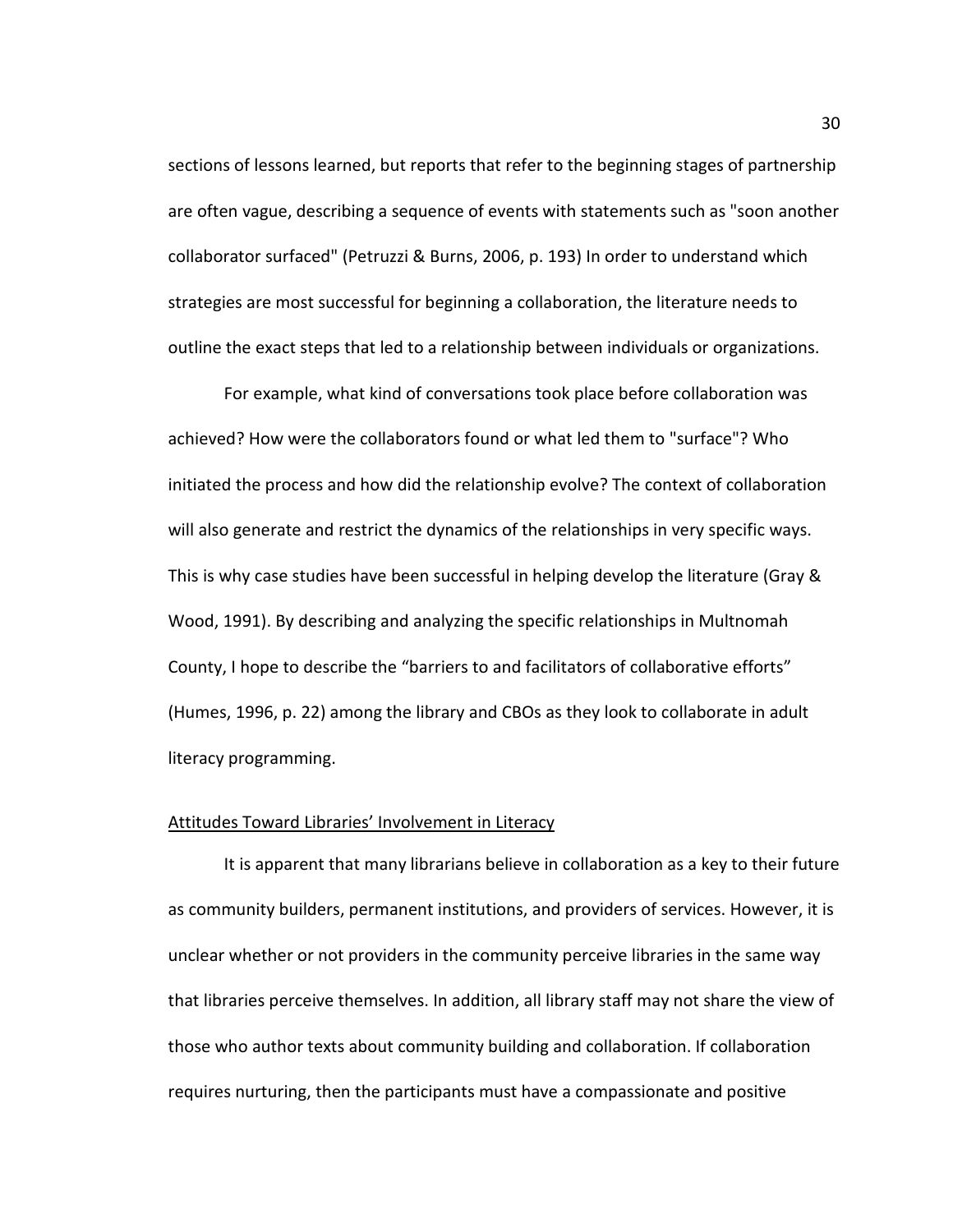outlook toward the other members of the collaboration as well as the collaboration itself.

Marcum (1996) recognized that many librarians do not view their library as a community center, but rather as an information source. Boaden (2005) also stated that librarians may not see it as their role to enhance the library's place as a community center, much the way that Croneberger (1990) described librarians as passively waiting for the clients, and the community, to come to them. Cooper (2004) stated that "the main limitation for libraries and their communities in developing and managing adult literacy services is negative attitudes" (p. 156). She mentioned that the staff may not believe that adults with low literacy use the library. Cooper argued that the problem of adult literacy is often hidden, partly because of the stigma associated with low literacy skills. However, she mentioned that it can be seen in requests for help filling out forms or choosing materials.

 Adult literacy providers were interviewed or surveyed for a report to the Commonwealth Department of Employment, Education and Training in Australia. Of the forty who completed the survey, twenty-four said they used libraries to support their programs. Those who did not use the library cited lack of time, clients' lack of interest, and inaccessibility of resources ("Libraries and Literacy," 1995, p. 6) as reasons for not using the library. Learners in the programs didn't always know how the library functioned, that it was open to everyone, or that it was relevant and available to them.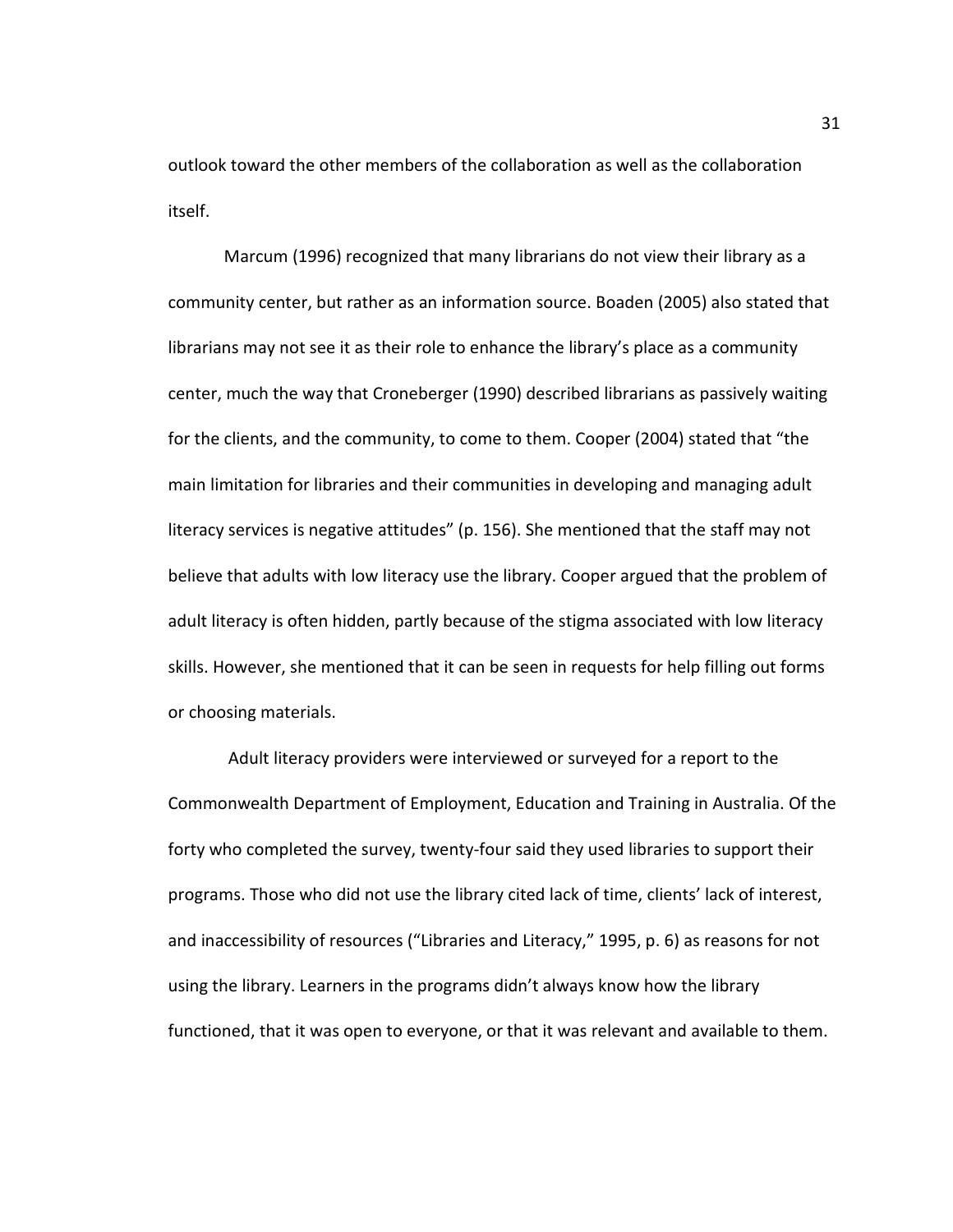One of the major barriers to collaboration between libraries and CBOs is the lack of knowledge about what the library can do for adult literacy providers and learners. The W.K. Kellogg Foundation hired Lake Research to do a public opinion survey of the role of public libraries. The public generally supported the expansion and maintenance of public libraries, and the poll confirmed that libraries are respected in their communities. However, it became "dramatically apparent . . . that the public sees the public library first and foremost as an institution that benefits children" (Marcum, 1996, p. 200). Twelve years later, Milam (2008) noted that research and increased public awareness have contributed to successful library and community collaborations in early education. As communities become more aware of the societal benefits of improving adult literacy, libraries may be better able to secure funding for such programs and their role in providing services will be better supported.

 Libraries must work to build awareness of their ability to contribute to adult literacy services, but they must also believe that they have those skills in place. If the library shares the values of its community, and vice versa, then an environment is created for the two groups to convene and work together toward a solution. Although libraries often believe they play a role in providing adult literacy services, it is necessary for community-based organizations to also see the library in that role.

### Institutional Factors in Collaboration

 An institution has an inherent culture or set of patterns which shape and constrain the rules and resources that structure the behavior of its members (Phillips, et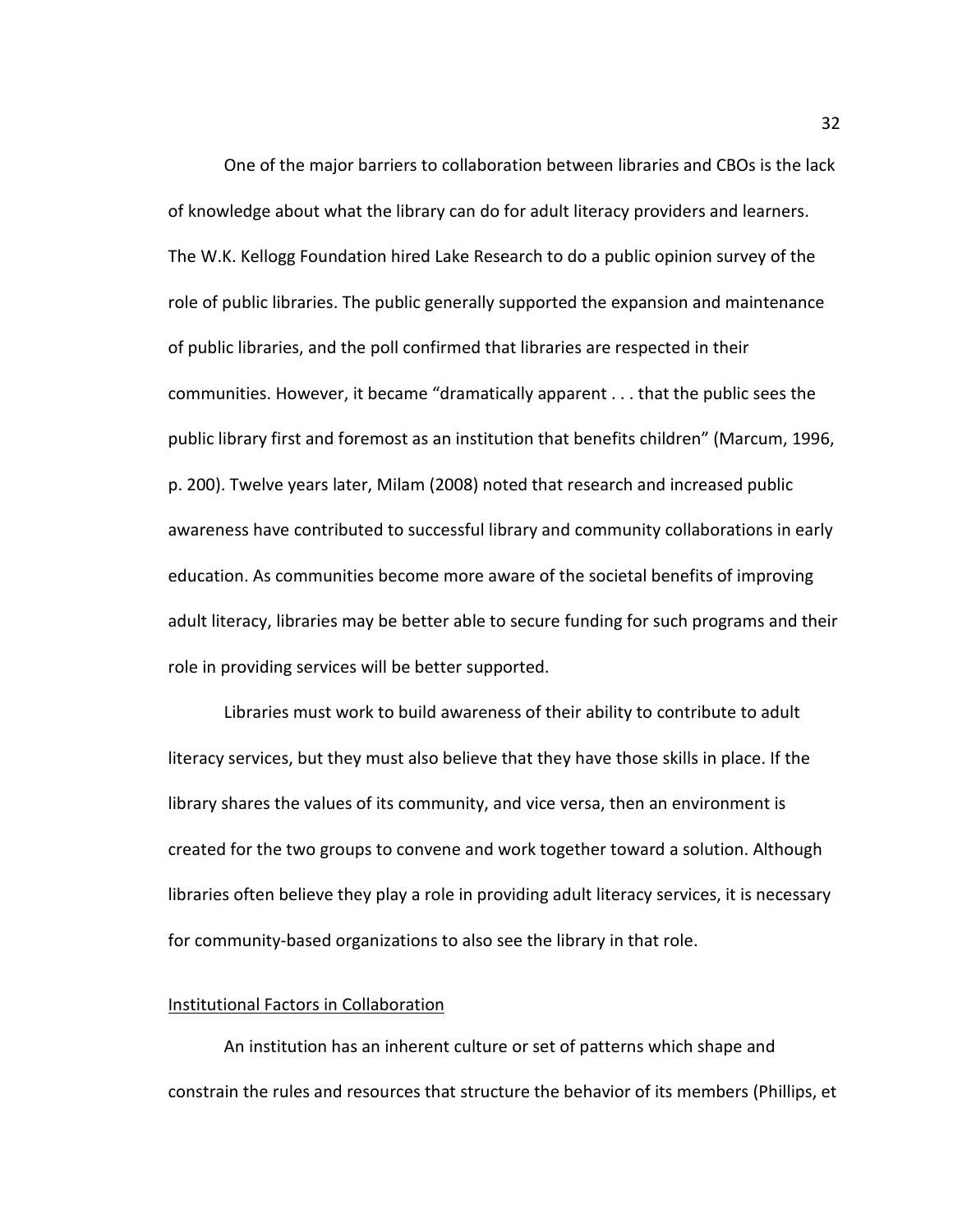al., 2000, p. 27). An institutional field, or domain, can also maintain specific ways of organizing that have been socially constructed and that inform the way in which the domain problem is addressed. These patterns can give some members an advantage over others. Phillips, et al. (2000) claimed that institutionalized rules and resources affect the collaborative process in defining the problem, the membership, and the solutions (p. 31). One might argue that this claim offers support for the inclusion of a diverse cross-section of members (Mattessich, et al., 2001) that represents all of the stakeholders in the domain. In addition, if organizations that exist outside the domain are invited into the collaborative process, new ideas, patterns, and structures may emerge. Phillips, et al. (2000) also noted that a collaboration has the potential to change a domain's characteristics through an increase in partnerships and innovation.

 Rodger, et al. (2005) surveyed public libraries, museums, public television stations, and public radio stations to determine their opinions of and participation in collaboration in the provision of lifelong learning opportunities. The initial survey was sent to the CEOs of these four institutions, and the data focused on the forces driving collaboration, institutional assets, and "the institutions' organizational characteristics that affect their ability to collaborate successfully" (p. 47). The authors found that these institutions identified community needs and their mission as the main forces driving collaboration, which Rodger, et al. thought fitting for public service institutions. A slightly ironic result was that a perceived lack of resources was the top reason to not collaborate, but this same lack was rated fourth in the reasons to collaborate. This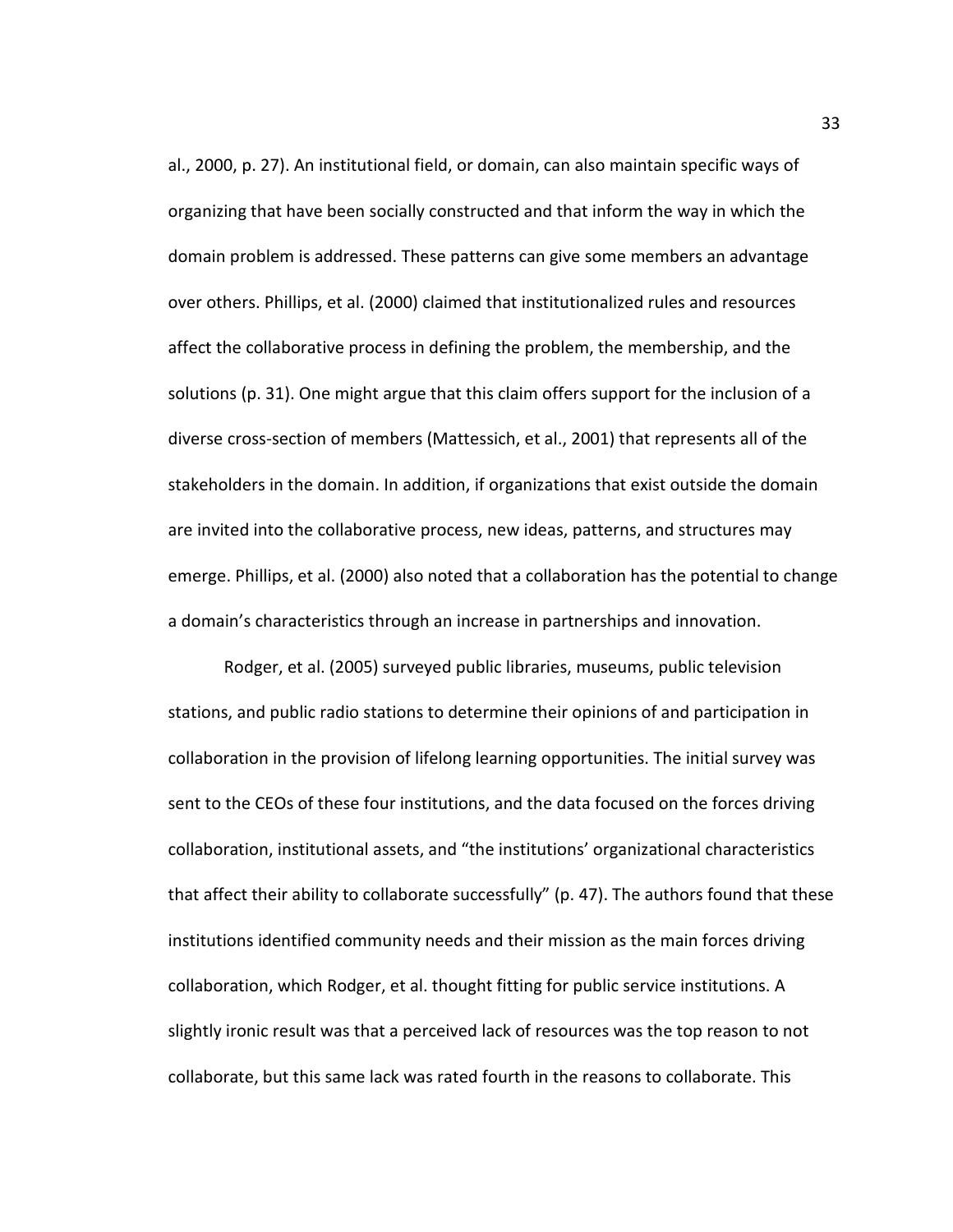finding is similar to a trend found in both the collaboration and library literature that a lack of time, staff, and resources keeps people from wanting to collaborate. However, the proponents of collaboration state that these types of deficits are filled by the collaborative partner.

Rodger, et al. also surveyed the CEOs about their organizational characteristics and asked them to rate their own institution as well as the other institutions on five characteristics: strategic direction, focus of attention, responsiveness, entrepreneurship, and decision making. Libraries had the lowest ratings both by their own CEOs and the CEOs of the other three institutions. The authors stated that libraries may be at a disadvantage when collaborating, at least with these types of institutions. Although this study is helpful because of its unique research questions and choice of participants, the reader must remember that the authors were only looking at collaboration among these four types of institutions, and the data they used were selfreports.

It may be that an individual can alter the general library trend found in Rodger, et al.'s study. For example, Marcum (1996) found that a library director's vision can be an important factor in innovation and partnership. The Council on Library Resources surveyed 3200 public library directors and asked them to describe how they were using technology in innovative ways (Marcum, 1996, p. 193). Of the 300 who responded, the Council picked the twelve most vibrant sites for case study research. They found that the directors of these twelve libraries shared "an important characteristic: they possess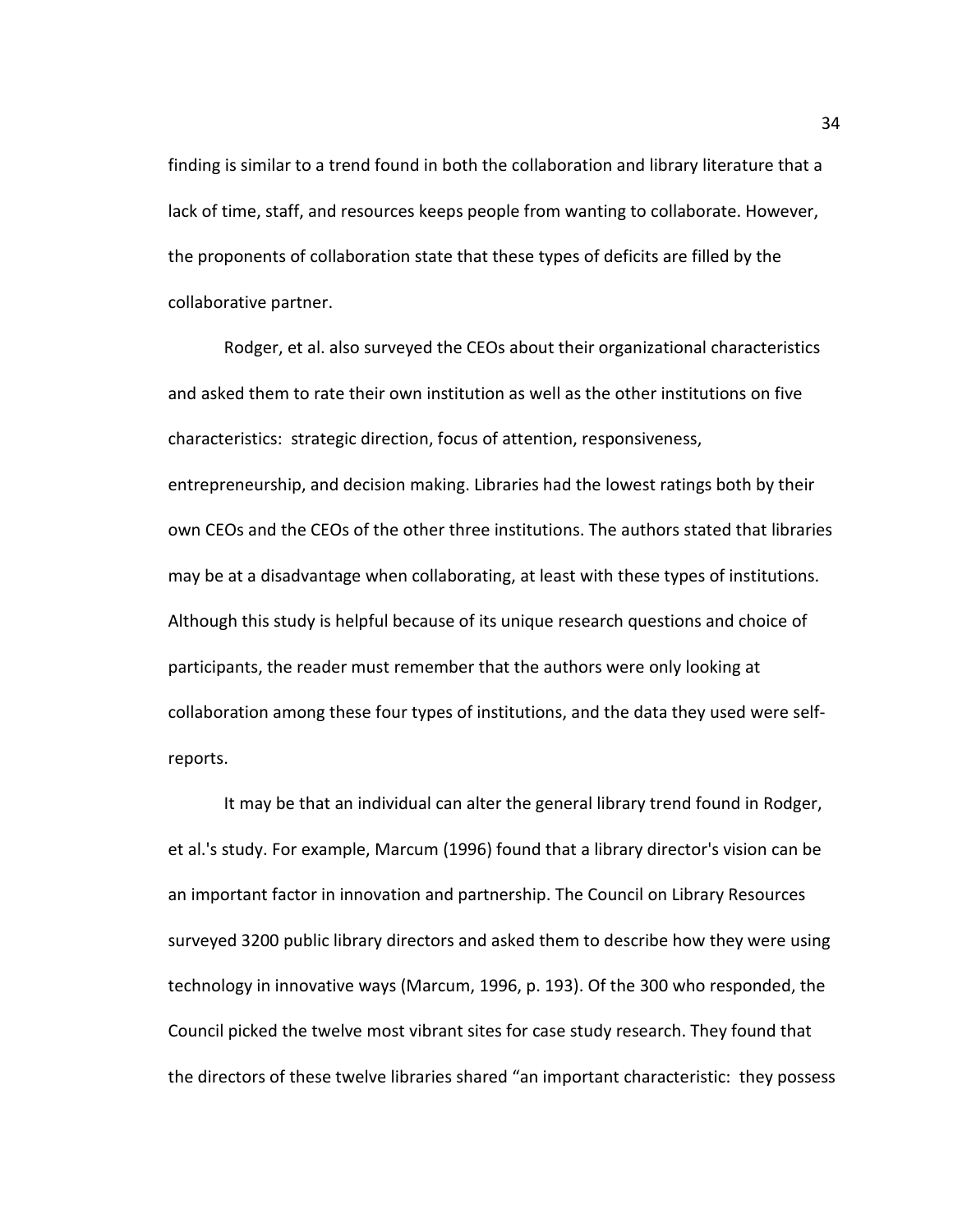a vision and know precisely how to articulate it" (p. 196). In addition, these twelve libraries looked to partner with organizations in the community, seeking resources and relationships with other agencies as they searched for new and innovative ways to use technology.

Although the culture of a library differs from library system to library system and even from branch to branch, as do the cultures of CBOs with different missions, it is important to consider an organization's institutional characteristics and other potential member's views of that organization when developing a collaboration. A library's culture may depend on several factors such as type of funding, support, and history that are unique to its community. However, a detailed description of the library's and community's philosophy of collaboration can help other communities to compare and contrast their situation with the one addressed in this exploratory study.

# Research Questions

The literature illustrates that the nature of forming, maintaining, and succeeding in collaboration is a complex, ambiguous, and dynamic process (Huxham & Vaugen, 2000). One must take into account individual factors, institutional characteristics, the problem domain, and the structure and specific goals of the collaboration, while also acknowledging that all of these variables develop and shift in an unpredictable manner. As awareness of context-specific challenges grows through case study research, individuals and institutions will be better able to prepare for and address the problems that arise.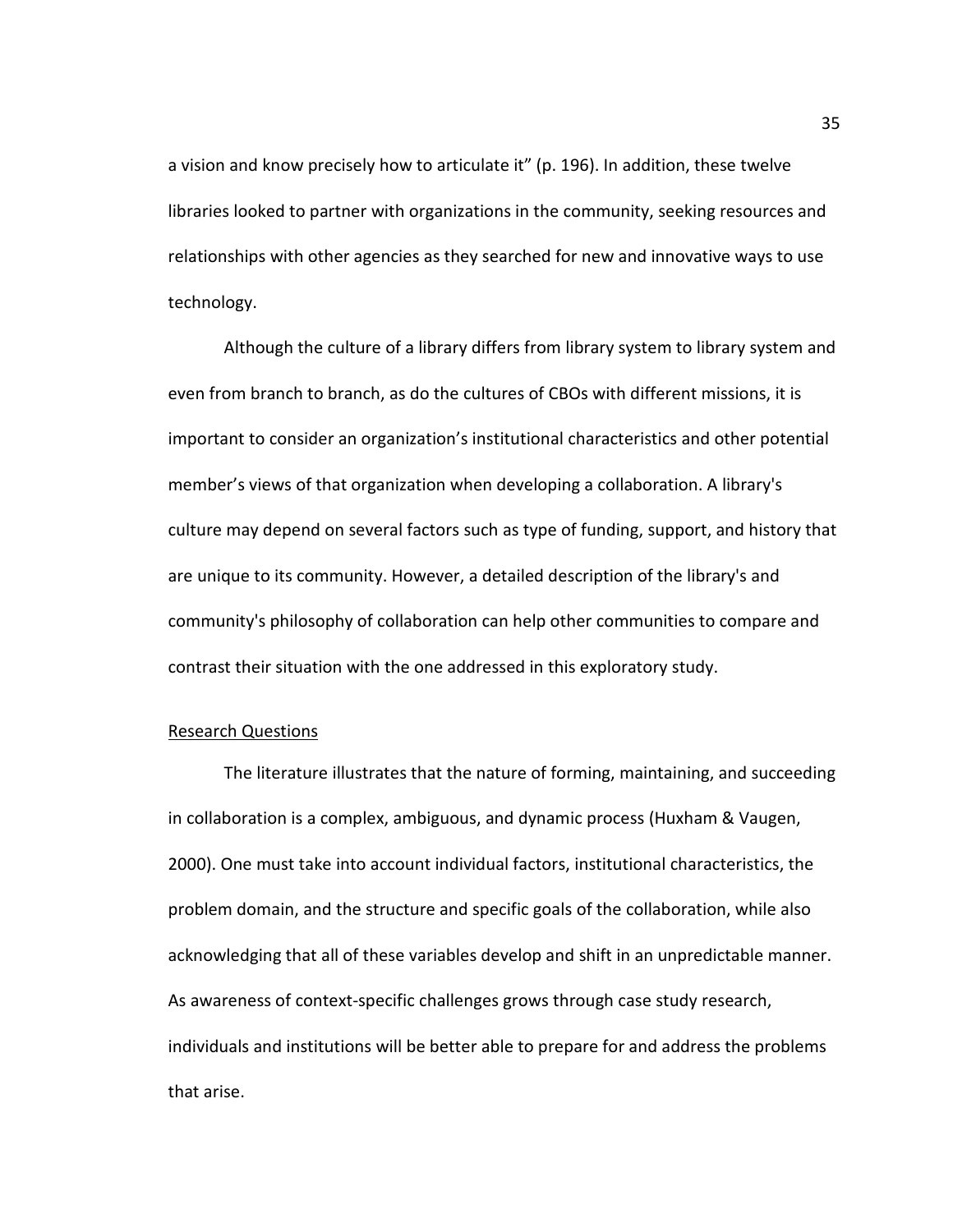Case studies have allowed collaboration theory to develop, but there is still a lack of research exploring the factors that relate to public libraries, particularly in the formative stages of adult literacy programming. A library's perception of its role in adult literacy affects whether or not it includes adult literacy as a goal within the institution. Once the goal is adopted, the library's culture can help or hinder the process of incorporating the adult learner into the library. The community's perception of the need for adult literacy services plays a role in its support of new programming, both financially and through its actions and words. In addition, a general community awareness of the benefits of adult literacy programming is necessary for continued support and recognition of its place in the community. A CBO's perception of the library's ability to serve adult learners affects its willingness to collaborate with the library. In addition to these community and institutional factors, individual factors also contribute to the success of the library's collaboration with CBOs.

This study seeks to identify the attitudes and perceptions held by Multnomah County Library and the community toward each other and toward the provision of adult literacy services. Does MCL see itself as a community builder? Do the CBOs in Multnomah County see the library as poised to tackle adult literacy? As the library seeks to establish relationships with community-based organizations, it is important to identify the factors that will lead to success, as well as the factors that may inhibit the process. Awareness of their respective opinions and goals can help guide the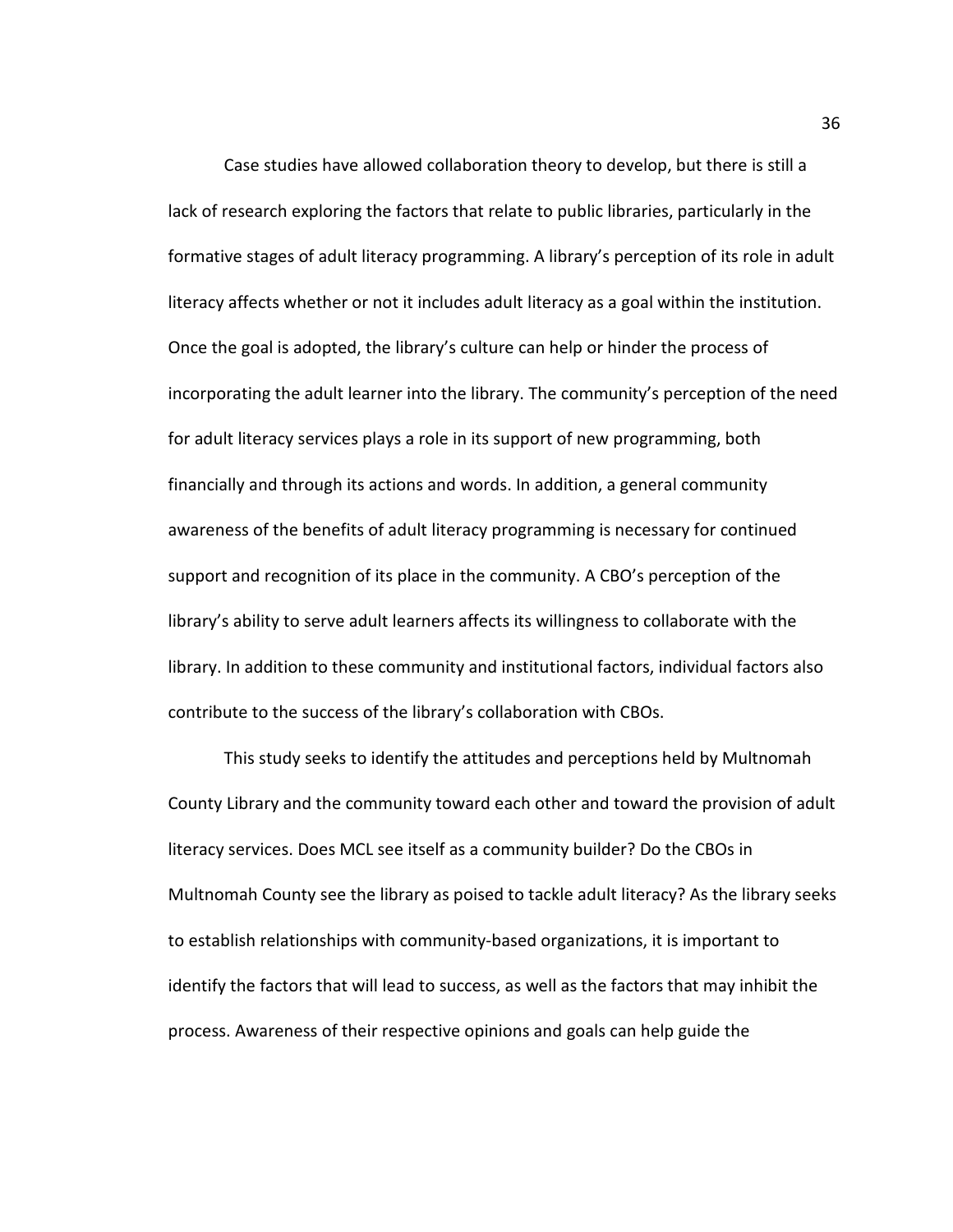collaborative endeavors of the library and the community as they seek to build relationships around adult literacy.

Specifically, this thesis is a case study of the notions of collaboration held by the Multnomah County Library and the community-based organizations that provide adult literacy services in the same geographic area. This study seeks to answer the following questions, in which *libraries* refers to the 17 branches in the Multnomah County Library system and CBOs refers to community-based organizations that will be chosen based on criteria described in the following chapter.

- 1. How do libraries and CBOs envision and enact collaboration?
- 2. How do libraries perceive and engage with CBOs as a partner or collaborator?
- 3. How do CBOs perceive and engage with the library as a partner or collaborator?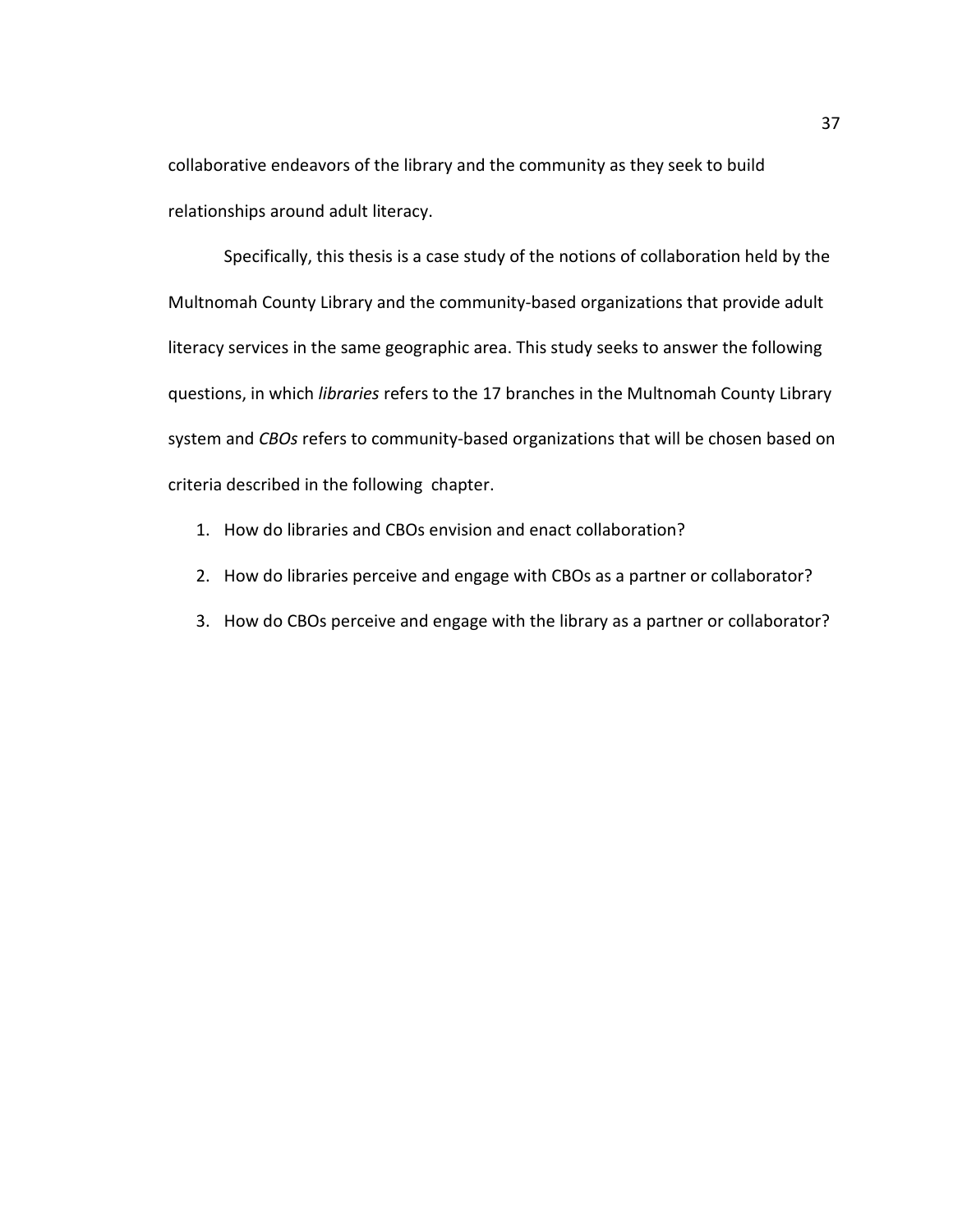# CHAPTER III

# **METHODOLOGY**

#### Introduction

The literature clearly states that collaboration can be used to successfully contribute to a solution for a domain level problem such as adult literacy. Although there is extensive research on factors involved in successful collaboration, there is limited information available about how libraries form collaborations with communitybased organizations. As Humes (1996) noted, librarians and staff of CBOs would like more information about roles they should play and strategies they should use to engage in successful models of collaboration.

Because Multnomah County Library was beginning the process of working to meet their strategic goals for adult literacy in the community, and because these goals included building relationships with the community, the opportunity was available to study the collaborative process in action. This thesis seeks to understand the perceptions of collaboration held by the library and its community through a case study of the library's adult literacy program and relevant community organizations. Case studies provide detailed and context-specific information that can help identify barriers to and facilitators of collaboration that may be present in similar library and community contexts.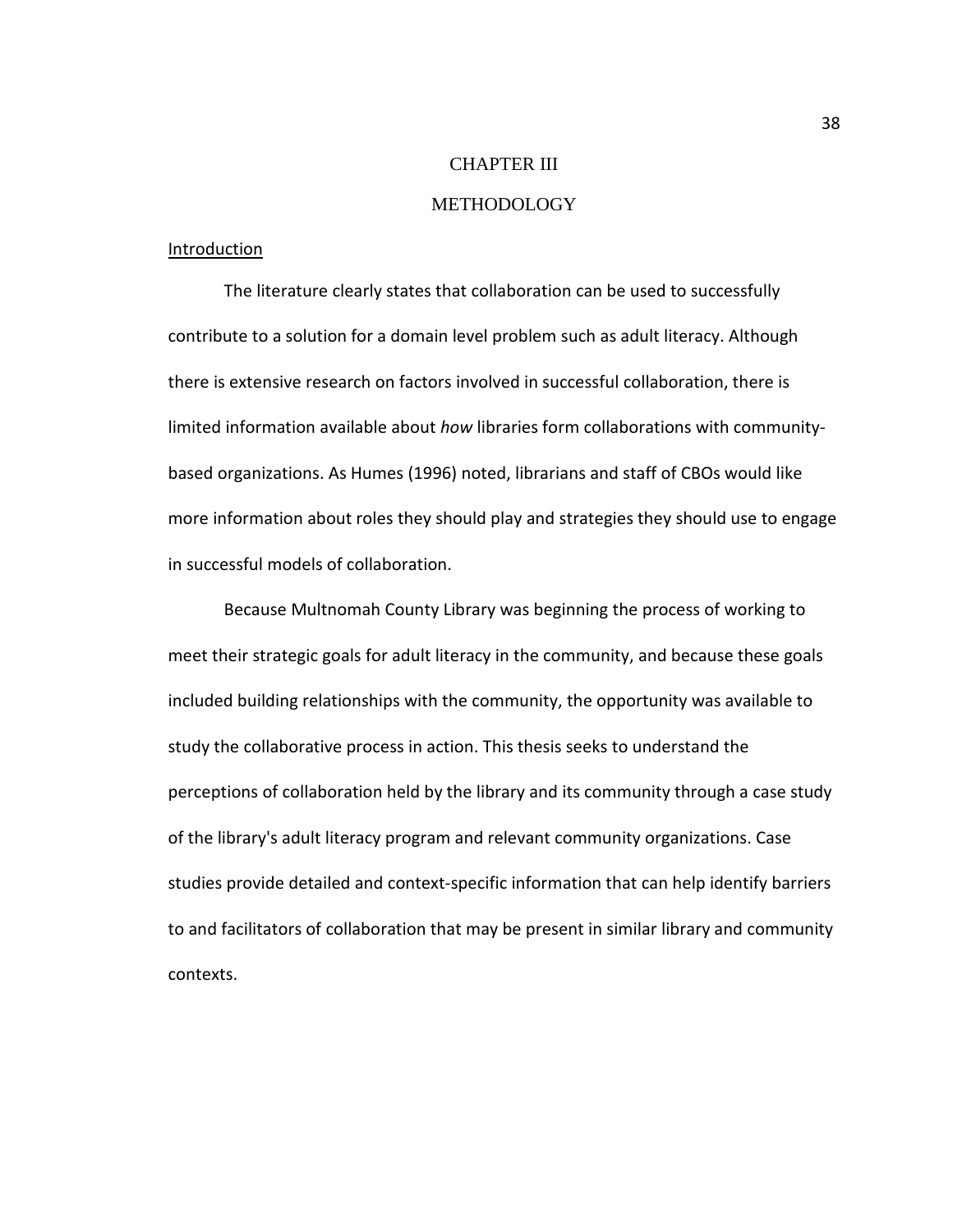This chapter includes an explanation of the research methodology, a detailed description of the participants, the instruments, the materials, and the data collection and analysis procedures used in this study.

### Description of Research Methodology

This descriptive case study used purposeful sampling to select participants and sites that represented multiple perspectives on adult literacy and collaboration in the library and community (Creswell, 2007, pp. 125-129). Data collection consisted primarily of in-depth interviews with individuals and was supplemented by additional materials and information about the organizations. The data was organized using a coding system based on both information in the literature and emergent themes, while analysis used pattern-matching strategies to compare the results with existing theory and across participants (Yin, 1994).

By conducting semi-structured, open-ended interviews, I allowed the participants to elaborate on their perceptions and beliefs about collaboration and their relationship to the other organizations in this study. Interviews help elicit in-depth responses that can provide rich descriptions of the collaborative process (Rubin & Rubin, 1995). Although the guiding interview questions were based on the library and collaboration literature, they were designed to obtain information about the individual experience of the participant, permitting the interviewees to speak freely about their encounters with and opinions of collaboration and partnership. Through data analysis, I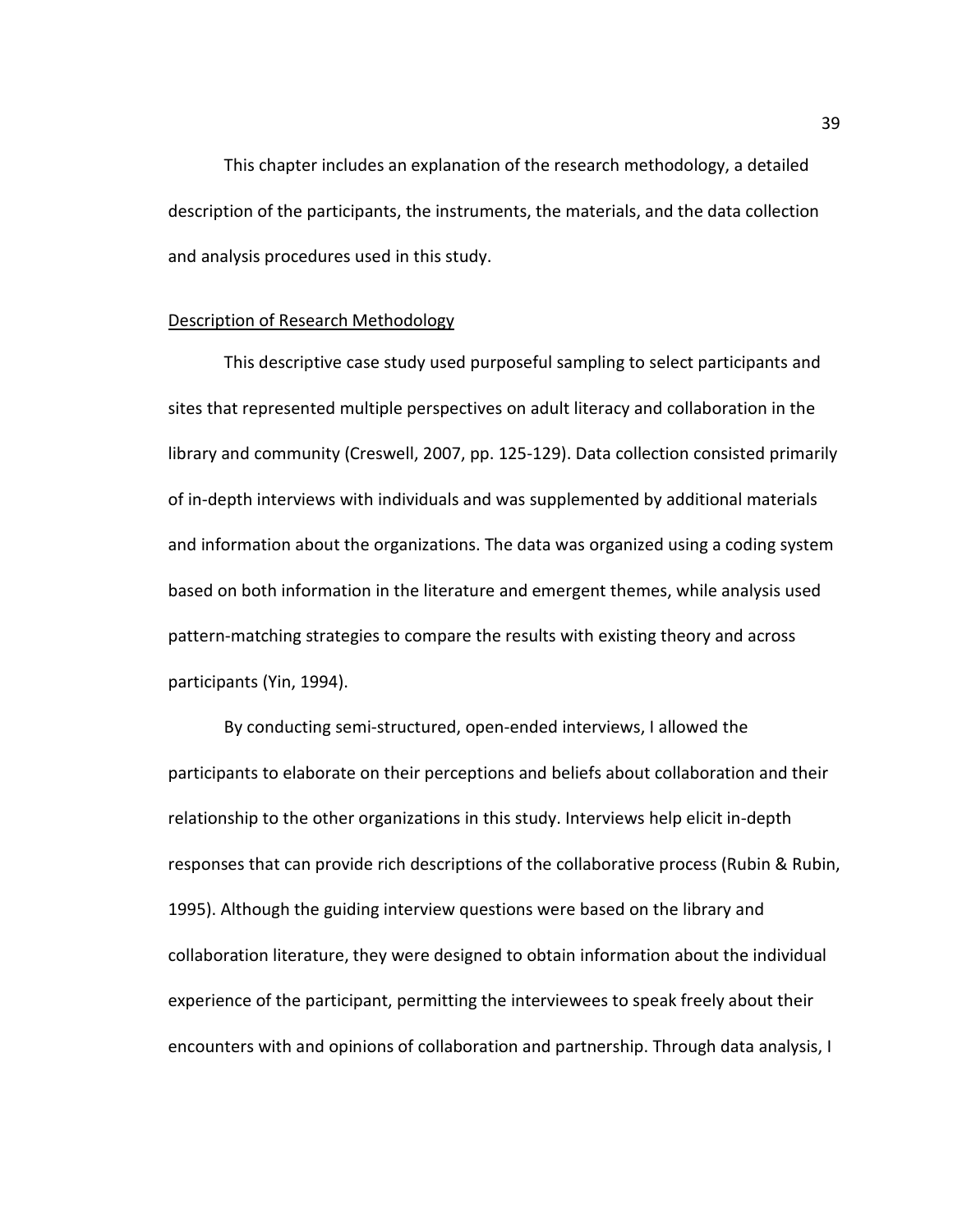was able to confirm whether or not the responses from the participants in my study matched the factors in the literature.

This case study included thirteen participants from three different employment agencies, two library branches, and library administration. Employment agencies were chosen to represent the community perspective in this study because their goals include helping clients gain skills and qualifications, such as literacy, that are necessary for increasing clients' employability. Because the employment agencies shared an implicit goal of literacy with the library's explicit goal of literacy, and because the alignment of mission and values is an important element in forming a successful collaboration (Austin, 2000; Gray & Wood, 1991; Mattessich, et al., 2001; NMAC, 1996), these employment agencies were identified as relevant participants for this study (see also Analytic Strategy below).

The data analysis included coding, descriptive matrices, organizational spreadsheets, Interview Notes, Transcription Notes, Coding Notes, Theoretical Notes, and Research Notes. The process of analysis was iterative and ongoing and evolved into a study of five prominent themes: the importance of the individual, the effort required for partnership, the library's ideal partner, the library as a resource, and the library responding to community needs. The results of the analysis are discussed in the next chapter.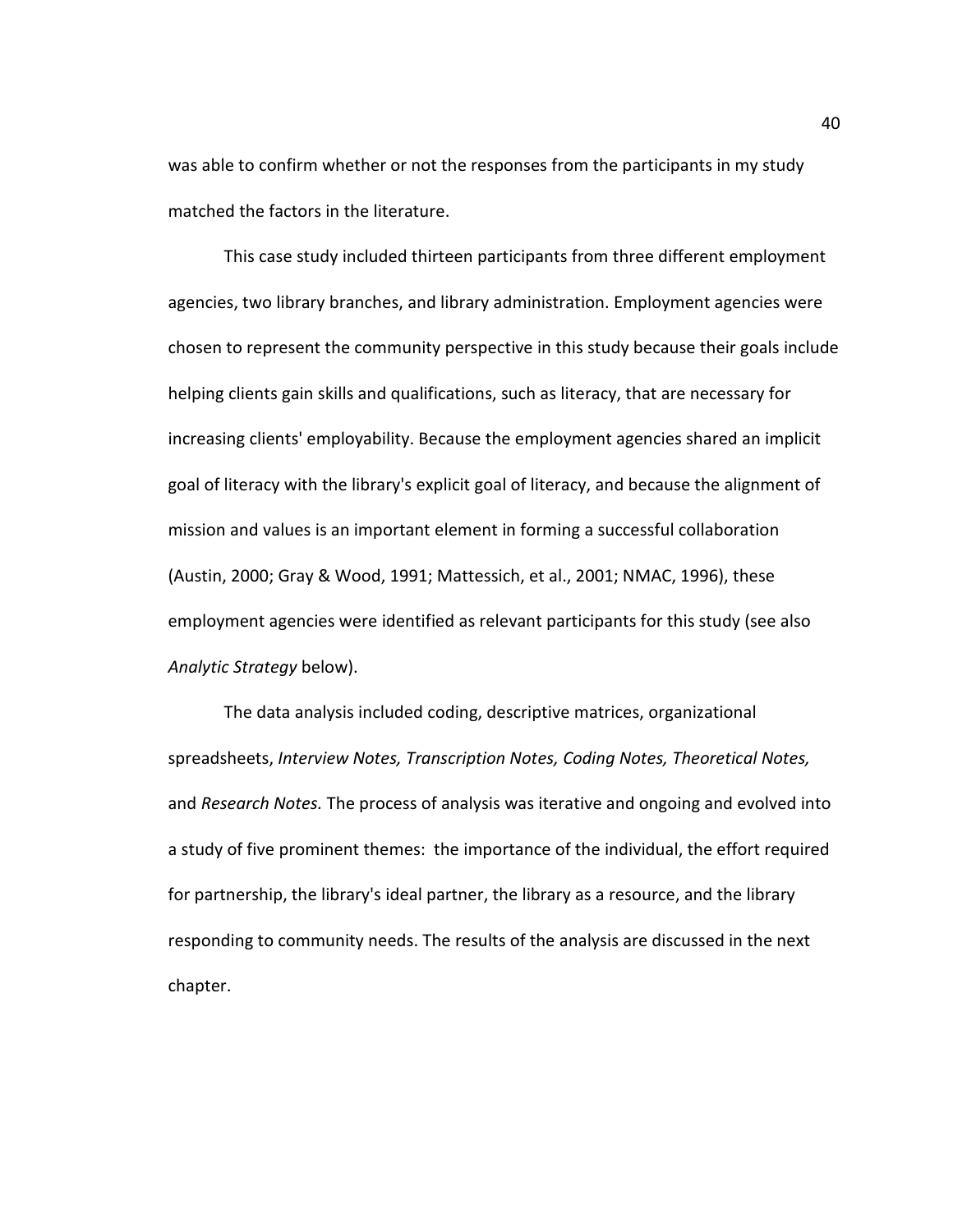#### Setting and Participants

This exploratory study took place in Portland, Oregon during the first year in which Multnomah County Library (MCL) instituted an adult literacy program. Multnomah County Library served a population of 710,025 for the 2007-2008 fiscal year (Oregon State Library, 2009). There were seventeen library branches, and most residents of the county were within two miles of a library branch. MCL is consistently recognized as one of the top three libraries in the country for high circulation, and it is also nationally recognized for its role in children's literacy and family literacy. In 2005, it made adult literacy one of its long-term goals. Because the library was just beginning its adult literacy program and following recommendations to partner with the community, I chose to study the challenges and advantages to building partnerships between this library and its community.

There were thirteen participants in this study, six from the library and seven from three employment agencies. All participants were informed that their participation was voluntary, and pseudonyms are used at all times in this thesis for all of the participants except one, who chose to use his real name. Participants were also asked to verify the accuracy of the conclusions in this study in order to validate the findings.

### Analytic Strategy

The criteria for choosing the community based organizations were theoretically driven. Because the focus of this study was collaboration around adult literacy, I sought to include organizations that named adult literacy or adult basic education as one of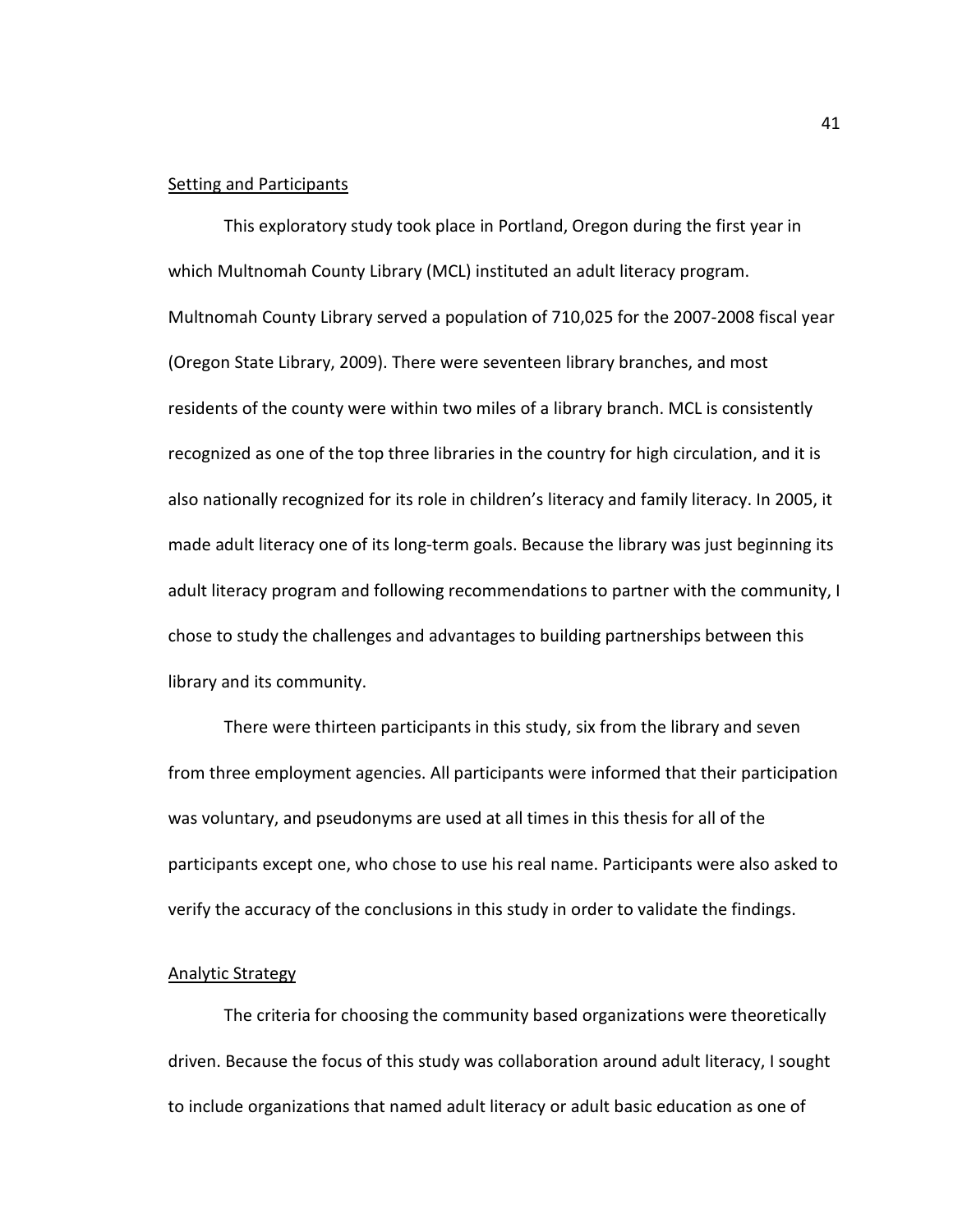their goals and whose target audience included residents of Multnomah County who were English Language Learners or Adult Basic Education students or both. Because many organizations that specifically included adult literacy/education as one of their goals did not have consistent programming or a sufficient number of staff, I had to adjust the criteria. The amended criteria allowed for organizations whose formal or informal mission included skill building, education, or support for adults who were working toward overcoming barriers and fulfilling their personal goals. In order to gather views on partnership that were not influenced by a previous relationship with the library and to more clearly understand the initial stages of collaboration, I sought participants at organizations that were not currently identified by the ALC as partners. The ALC was midway through her first year at the library and had already begun to form relationships with certain organizations in the community. By including her in the process of identifying potential organizations for this study, I was able to isolate the organizations with whom she had no prior relationship.

The organizations also needed to have a sufficient number of staff so that I could interview employees at three different levels of the organization. By including participants from a variety of positions, I hoped to elicit a broader, more complete description of collaboration within a particular organization and to account for any relationship between position and perception of partnership. For example, I wanted to know if choices and opinions about partnership were similar across position, or if organizations which had similar missions had similar views of partnership. It was also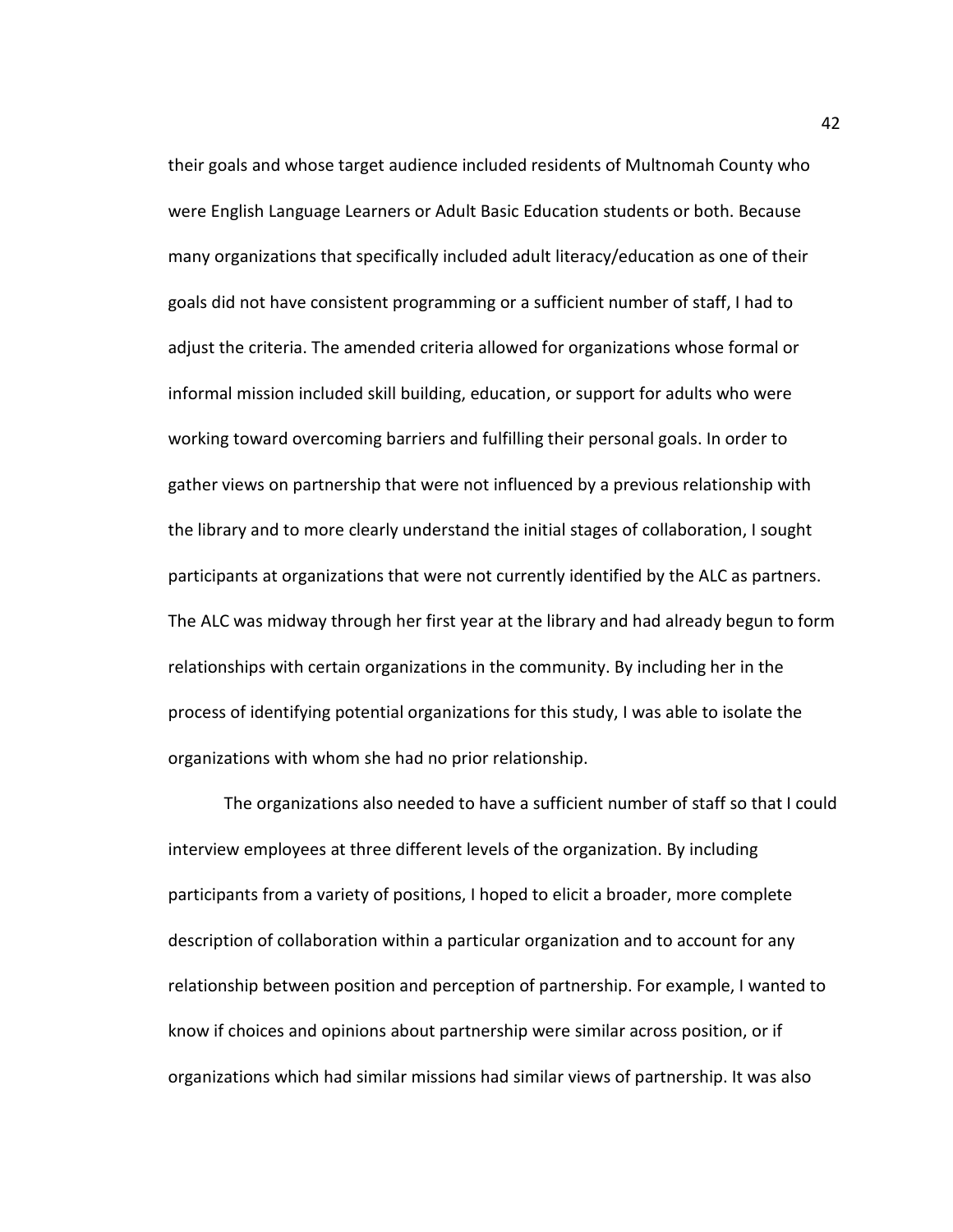important to understand any differences between employees in a supervisory position and those who worked directly with the clients.

After reviewing the data, however, there were many reasons not to group the data by position or organization. Because participants had been at their positions for varying lengths of time, and organizational missions varied due to funding and eligibility requirements, the commonalities I had prepared for did not exist. In addition, there were not enough similarities in job descriptions to compare by type of position. For example, one instructor was part-time (six hours), the second was a half-time instructor who focused on job readiness, and the third was full-time and focused on building language skills. In addition, I was only able to interview one participant from Organization C, so this organization did not have all three positions represented in the data. Because of these reasons, I chose to analyze the data by individual and then by type of organization: the library and the community agencies.

Using the list of organizations that the ALC intended to contact in her first year at MCL, lists of organizations involved in adult literacy from Oregon Literacy and Portland Literacy Council, and information from the internet, I initially researched organizations by obtaining information about their mission and programming. As stated earlier, one of the criteria for choosing organizations was the alignment of their mission or values with those of the library. I also telephoned representatives of the organization to ask followup questions. I searched for organizations that listed partnerships or collaborations as part of their philosophy and that included an educational component in their work.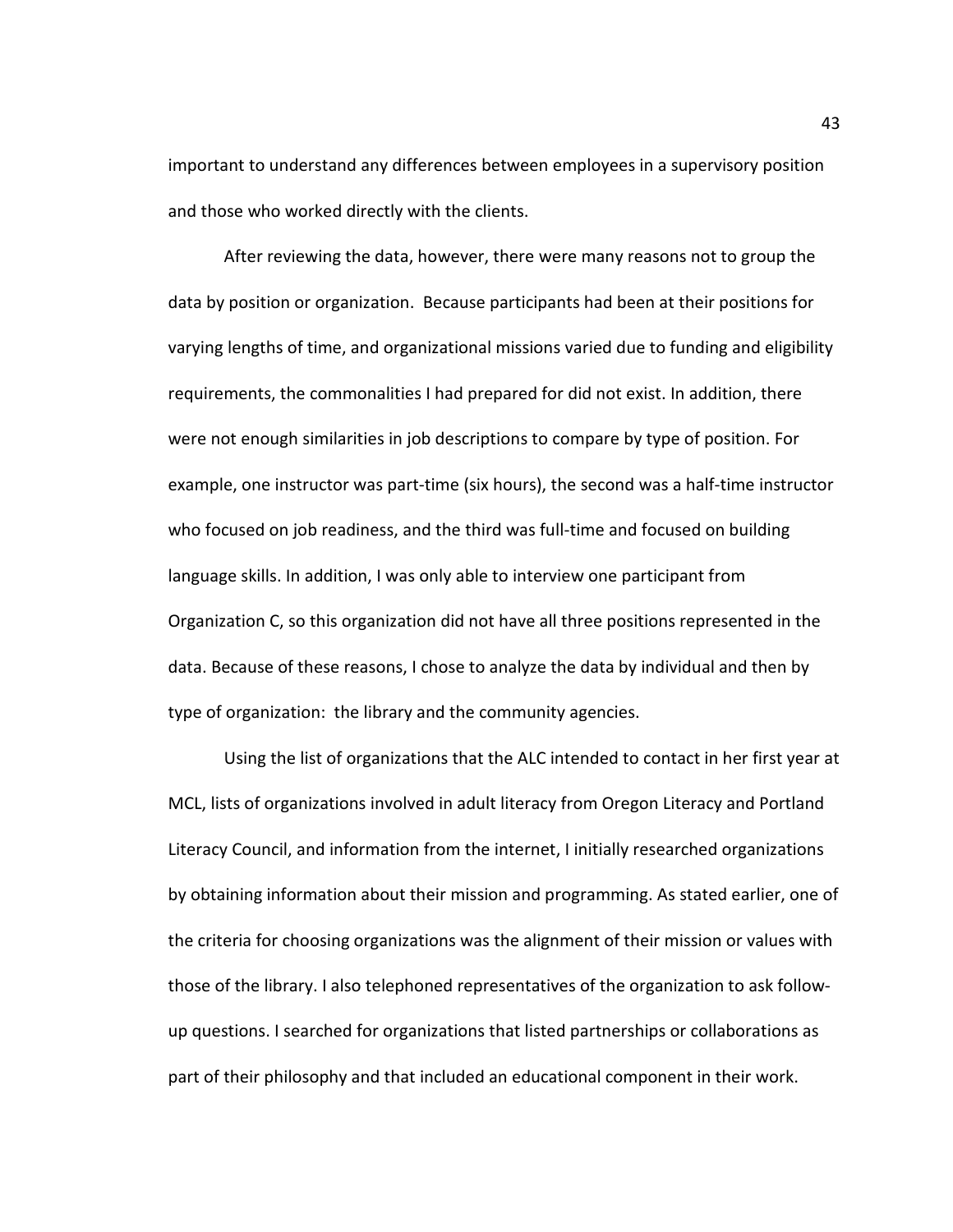Several organizations were eliminated from the study due to small staff, disinterest, or lack of time for the interview process. I narrowed down the choices to Organizations A and B, both employment agencies, and started my interviews while still investigating a potential Organization C. Organizations A and B were chosen because of their mission or philosophy and their size. The current economic recession also helped support the inclusion of employment agencies, which were providing relevant and timely assistance to adults, many of whom had limited education.

In order to compare results from similar organizations, I sought to include employees from a third employment agency in the data collection process. However, it was difficult to find a third employment organization that fit the criteria of this study. I adjusted the criteria to include Organization C, which was ultimately chosen as a contrast to Organization A and B, because the ALC already considered herself to be in partnership with Organization C. It is important to note that the ALC considered herself to be in partnership with a specific person from Organization C. This person was Isabella, the Literacy Services Coordinator, who confirmed that any relationship, questions, or concerns that her fellow employees had about the library were usually communicated through her to the ALC at the library.

I chose the two library branches based on three criteria: location in a population in need of adult literacy services as determined by the ALC and a prior needs assessment conducted by the library; willingness to be interviewed for this study; and level of involvement in adult literacy as determined by the ALC. Branch A was less interested or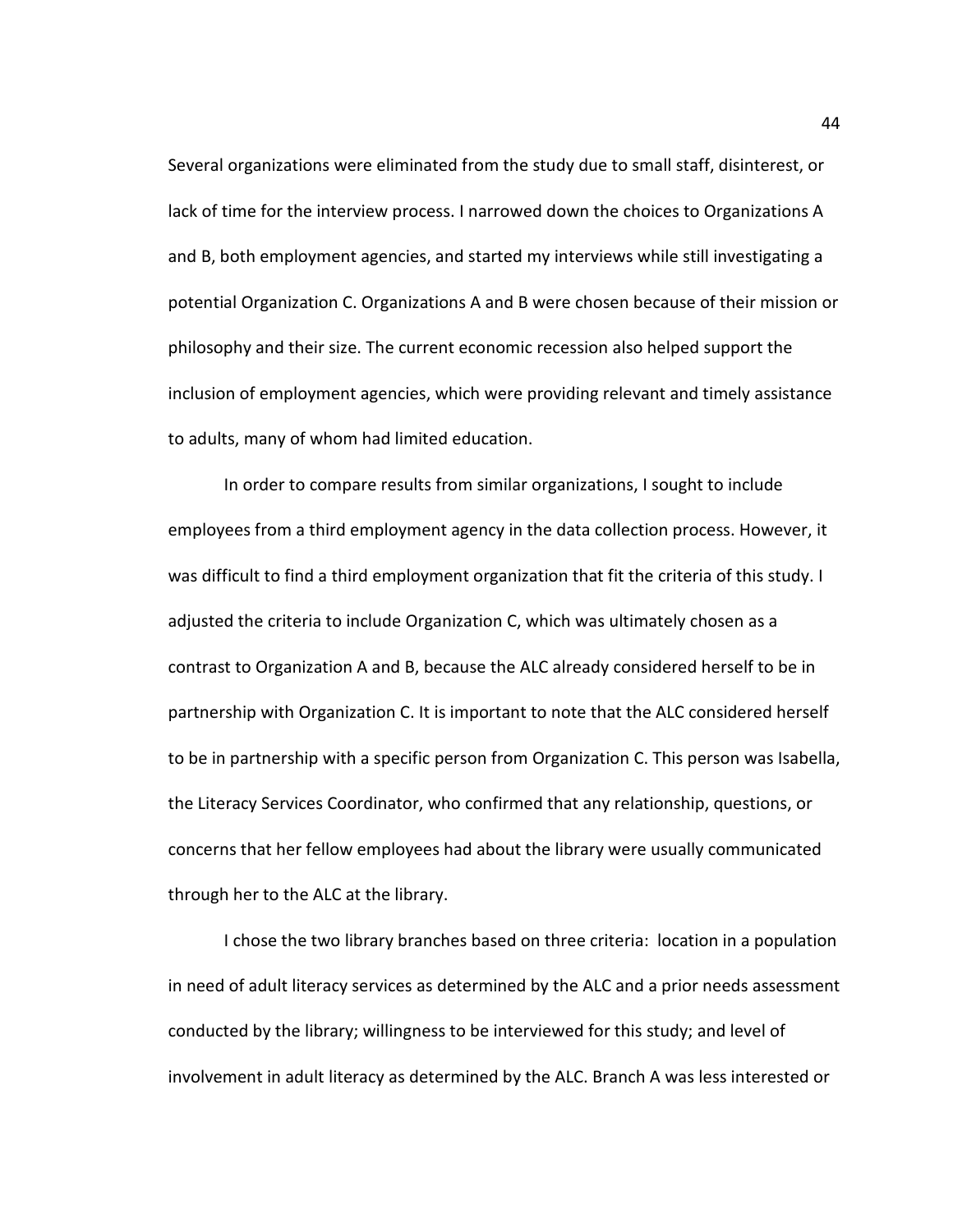involved in adult literacy, and Branch B was very interested and involved in adult literacy. Branch A was also conveniently located close to Organization B, which allowed me to investigate the possibility that geographic proximity was associated with partnership.

I interviewed two employees at each branch in order to represent perspectives from different positions. The two positions were the supervisor or manager of the branch and one employee whose job description included adult outreach. The library differentiates between neighborhood library branches and regional library branches. The regional branch has a manager and a supervisor with the supervisor working under the manager. The neighborhood libraries have a stand-alone supervisor. Branch A is a regional branch, and so I interviewed the manager at Branch A. Branch B is a neighborhood branch, and so I interviewed the supervisor at Branch B.

# Community Participants

The community participants listed in Table 1 included three staff from two employment organizations: the supervisor or director of a program; an English as a Second Language (ESL), Adult Basic Education (ABE), or General Educational Development (GED) Instructor; and an employee who worked with clients to provide them with the assistance and/or resources to achieve their goals. I was only able to interview one staff from the third employment organization because the Instructor declined to be interviewed and the Executive Director was not available to be interviewed during the data collection process. The community participants will be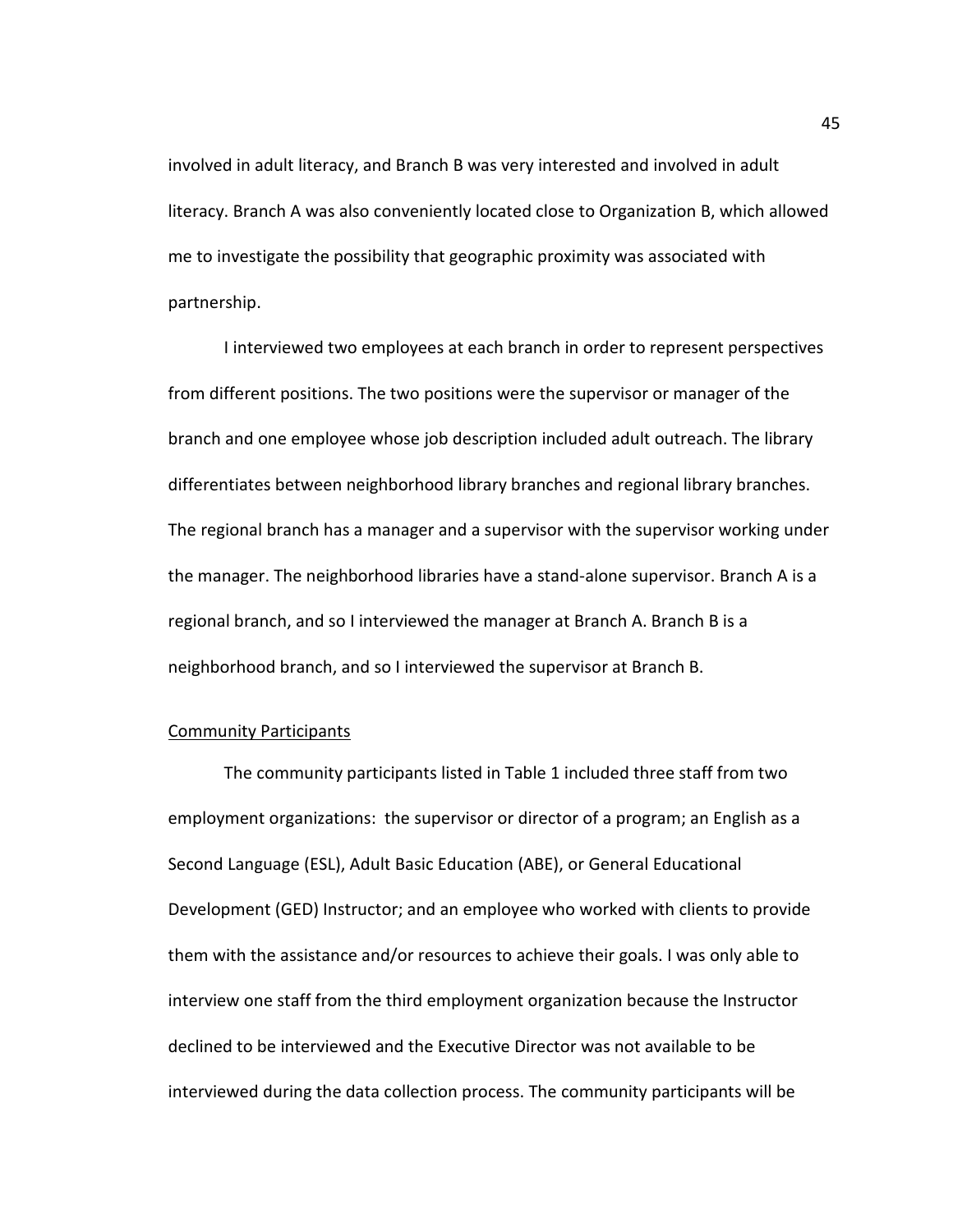referred to as employment agency employees in the following chapters in order to

reflect the specific goals of the organizations.

| <b>NAME</b> | <b>POSITION</b>                                  | <b>ORGANIZATION</b> |
|-------------|--------------------------------------------------|---------------------|
| Carrie      | Job Search Skills Instructor                     | Organization A      |
| Ali         | <b>ESL Instructor</b>                            | Organization A      |
| Moose       | <b>Deputy Director</b>                           | Organization A      |
| Lucas       | Instructor, NET (Non-native Employment Training) | Organization B      |
| Susan       | Part-time Instructor ABE/GED                     | Organization B      |
| Marie       | Director, Economic and Workforce Development     | Organization B      |
| Isabella    | <b>Literacy Services Coordinator</b>             | Organization C      |

Table 1: Community Participants

Organization A was a non-profit organization that was self-funded through revenues generated by their retail program, and whose mission was to provide opportunities to people with barriers to employment. Within this organization, there was a department that focused on connecting clients to jobs. This department consisted of Employment Specialists, Job Search Skills Instructors, and ESL Instructors. The services were free to clients who entered the program, they could use the services for up to six months, and there was a possibility for them to renew their participation in the program a second time.

I interviewed three employees of this organization: Carrie, Ali, and Moose. I first interviewed Ali, an ESL instructor, who had taught at the organization for five years. The ESL program started as a support program for employees within the organization, but then expanded to serve members of the public in addition to clients of the job program. Ali described the other employees in the organization to me, and based on her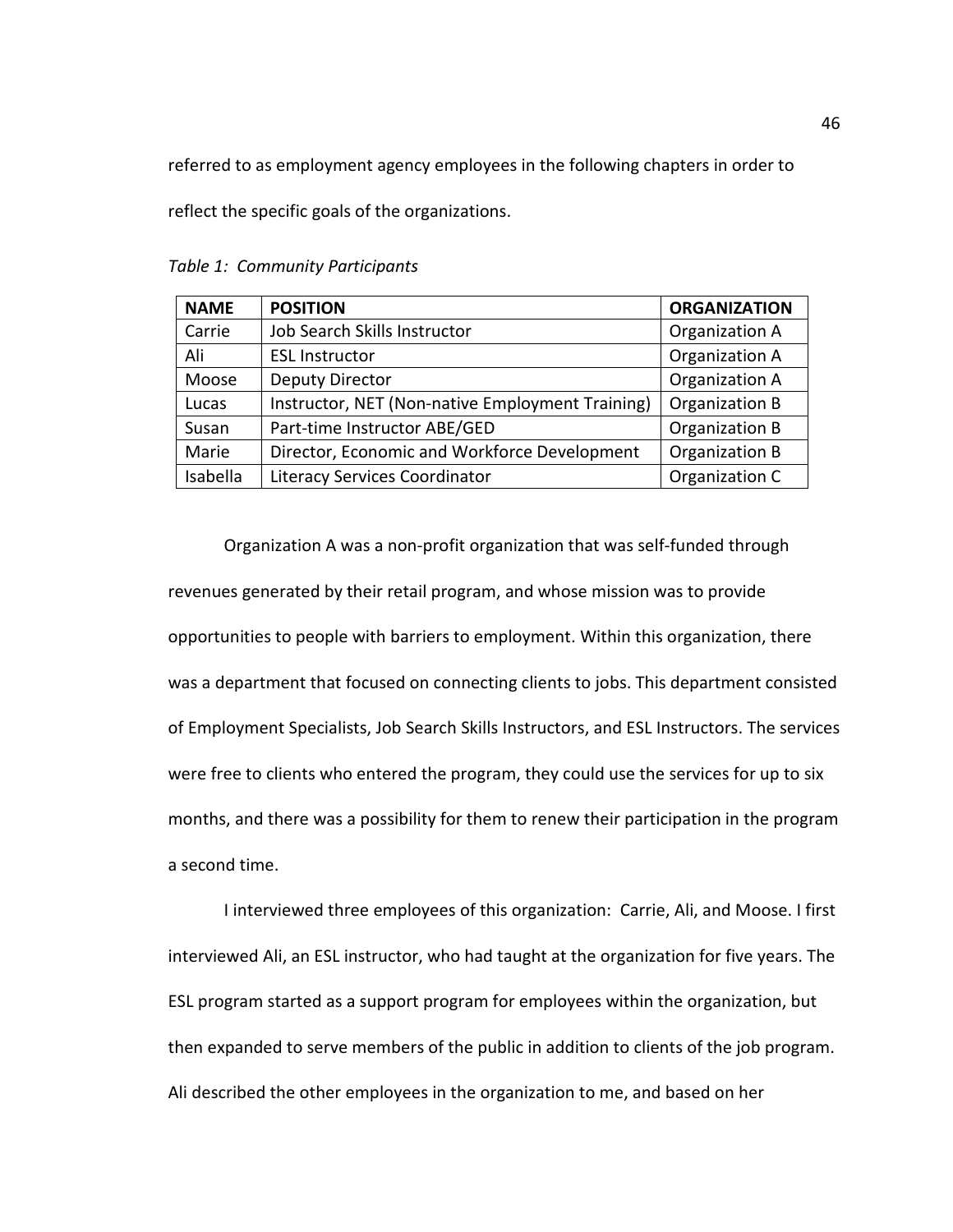description of Carrie's work as a connector of clients to resources, I sought to interview Carrie, the Job Search Skills Instructor.

Carrie was chosen because she worked to support clients in a Resource Room of four computers. The computers were for clients in the program to search for jobs, write resumes and cover letters, and learn job search skills. Based on Ali's description of Carrie's job, I felt that Carrie was an appropriate choice for this study because she was in a position to provide the clients with resources and tell them about other opportunities available to them for increasing their employability. I also wanted to know what kinds of referrals or help she gave clients who wanted or needed to increase their skill set. Carrie had only been at her position for five weeks, so there were several organizational questions that she could not answer. I followed up on those questions with Moose, the Deputy Director of the job search program, who was the last person that I interviewed from this organization. He was chosen because he was the supervisor of the program.

Organization B is a government funded organization that provides support services for their clients in order to help them become more employable, earn a higher income, and gain life skills. It is also located one block away from Branch A, so I sought to understand if location would make a difference in whether Organization B did or did not collaborate with Branch A. I first spoke with Marie, the Director of Economic and Workforce Development, and asked her about the organization and its employees in order to determine which people to interview. I also interviewed her since she was in a supervisory role.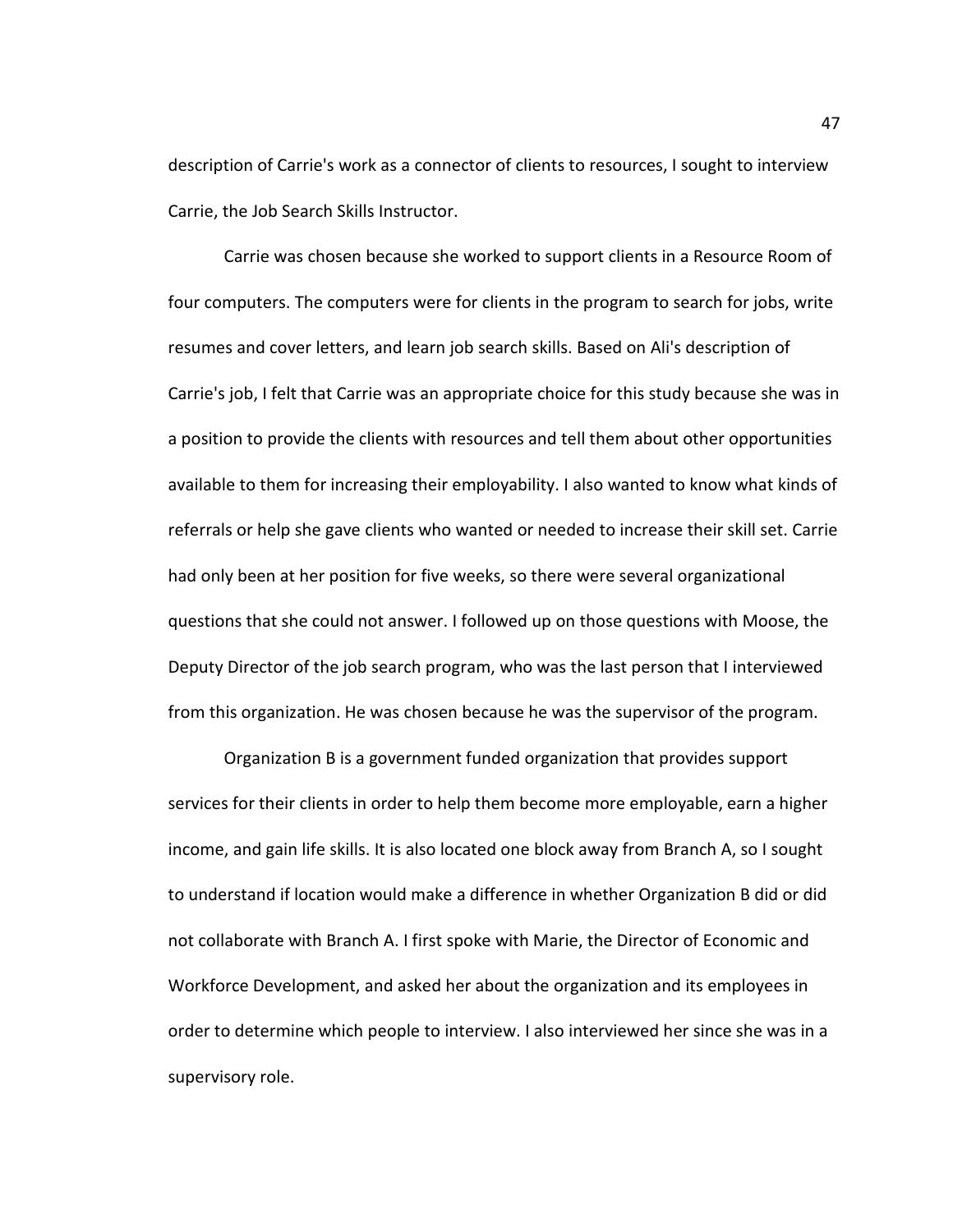She gave me the contact information for Susan and one other instructor, who wanted to be interviewed together. I thought it would be interesting to record the opinions of two people who worked in the same position within the same organization. However, when I came to the interview and explained my study, only Susan wished to continue. Susan is a part-time ABE/GED Instructor who has worked for the organization for 25 years. At the beginning of her tenure, she had been part of a team of 16 instructors, and she was now part of a team of two instructors who each worked six hours per week.

The third person I interviewed from Organization B was Lucas, who worked halftime as an NET (Non-native Employment Training) Instructor and half-time in the computer lab, where clients and members of the public are welcome to come in and use the computers for job-search related activities. He was chosen because he is an ESL Instructor and because his job parallels Carrie's job in that he works with clients who are using the computer as a resource to build skills and find employment.

I first interviewed Isabella, the Literacy Services Coordinator, from Organization C. Isabella developed the volunteer literacy program at her organization for job seekers who needed to build their English language skills. She was chosen because of her role in ESL, as well as the relationship she had already developed with the ALC from the library.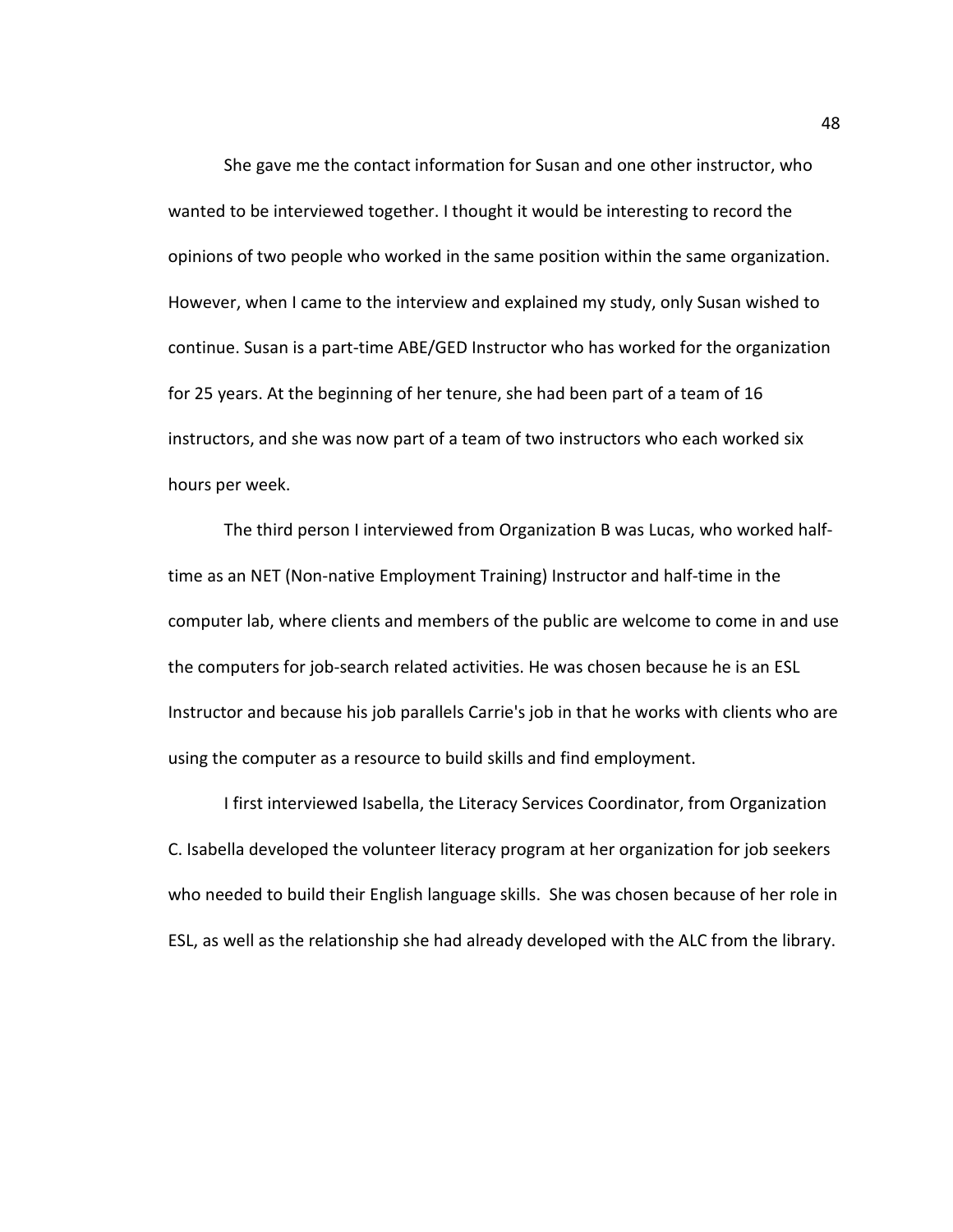#### Library Participants

The six library employees listed in Table 2 included the ALC, the sole employee who focuses on adult literacy, the Supervisor of Library Outreach, and two library employees at two different branches.

| <b>NAME</b> | <b>POSITION</b>                        | <b>ORGANIZATION</b> |
|-------------|----------------------------------------|---------------------|
| Shannon     | Supervisor of Library Outreach         | Library             |
| <b>ALC</b>  | <b>Adult Literacy Coordinator</b>      | Library             |
| Javier      | Manager                                | Branch A, Library   |
| Sarah       | Temporary Librarian                    | Branch A, Library   |
| Daniel      | Interim Neighborhood Libraries Manager | Branch B, Library   |
|             | (Usually Branch B Supervisor)          |                     |
| Ryan        | <b>Bilingual Library Assistant</b>     | Branch B, Library   |

Table 2: Library Participants

The ALC was interviewed for this study because she was the cornerstone of the Adult Literacy Department, she supported this research, and she had been given the responsibility of building relationships with the adult literacy community. She is the main person involved in this study as many of the partnerships involved her and another person or organization.

After interviewing both the manager of Branch A, Javier, and the Supervisor of Branch B, Daniel, I asked each of them to recommend a branch employee who was involved in adult outreach. It was because of their recommendations that I interviewed Ryan, a Bilingual Library Assistant at Branch B, and Sarah, a Temporary Librarian at Branch A. Ryan's job no longer focused on adult outreach, but he had previously worked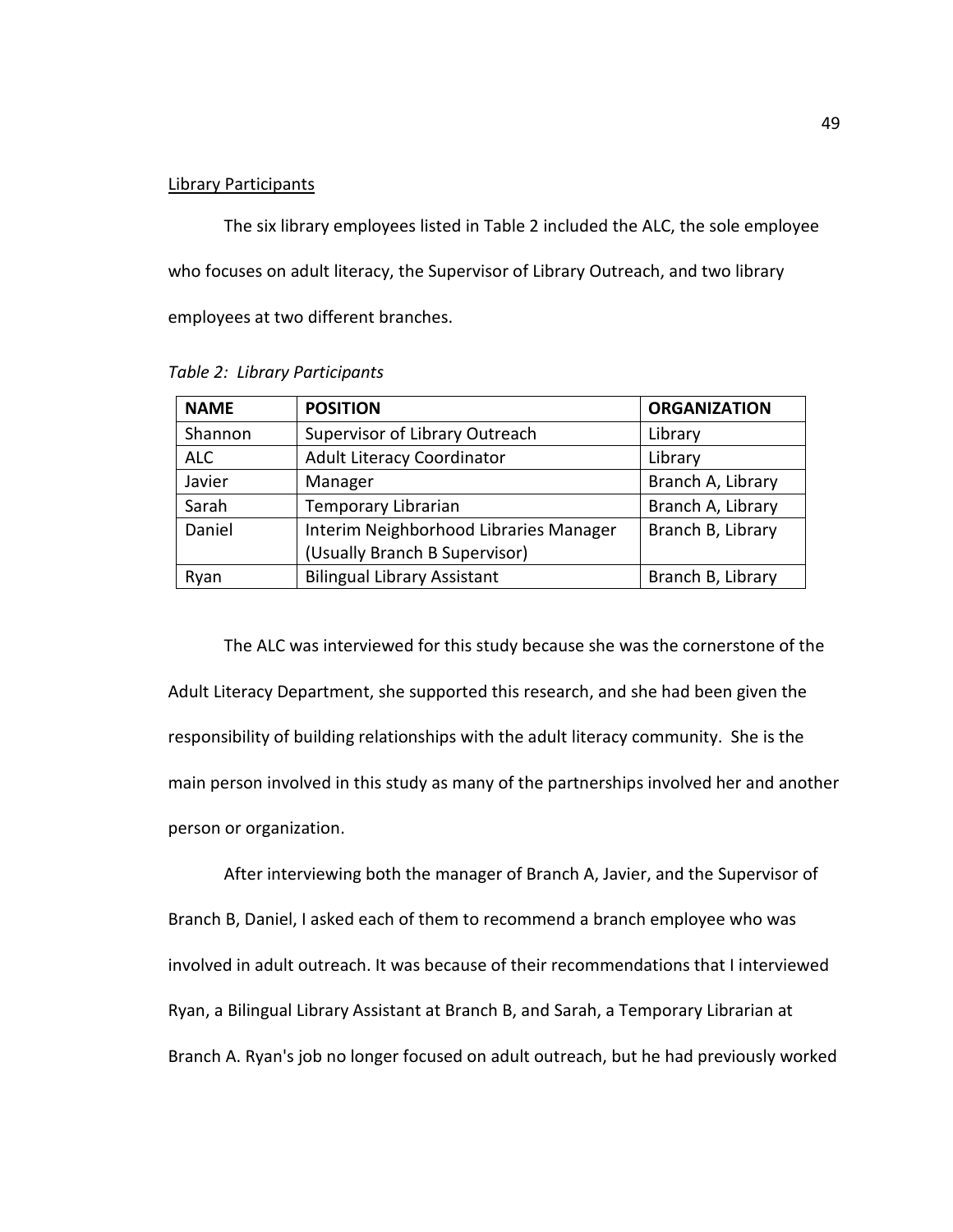in that capacity. Sarah had just finished a temporary, four month position as a librarian in which approximately 40% of her time was spent focusing on adult outreach.

However, after speaking with the ALC and Daniel, the Interim Neighborhood Libraries Manager, I realized that the library links outreach with partnership. Therefore, I added the Supervisor of Library Outreach to the list of participants, because I felt that she would contribute pertinent information to the study. She also supervised the ALC and held a central role in developing the adult literacy program at the library. In addition, the Supervisor of Library Outreach had been with the library for 25 years in various roles. She held several positions that focused on specific collaborations and was knowledgeable about the history of the library.

### Instruments

The primary source of data was individual interviews. Interviews were openended and semi-structured. Questions that guided the interviews with library staff and staff of the employment agencies can be found in Appendix A.

In-depth interviews were used as data in order to obtain rich and detailed information on participants' point of view. Because the collaboration literature is lacking with regard to specific information on roles of libraries and community groups in collaboration, it was important to gather data on how these institutions worked together or why they didn't work together. Although much of the library literature offers strategies for partnering with the community, the translation and effect of these deceptively simple strategies into real-life situations is often missing from the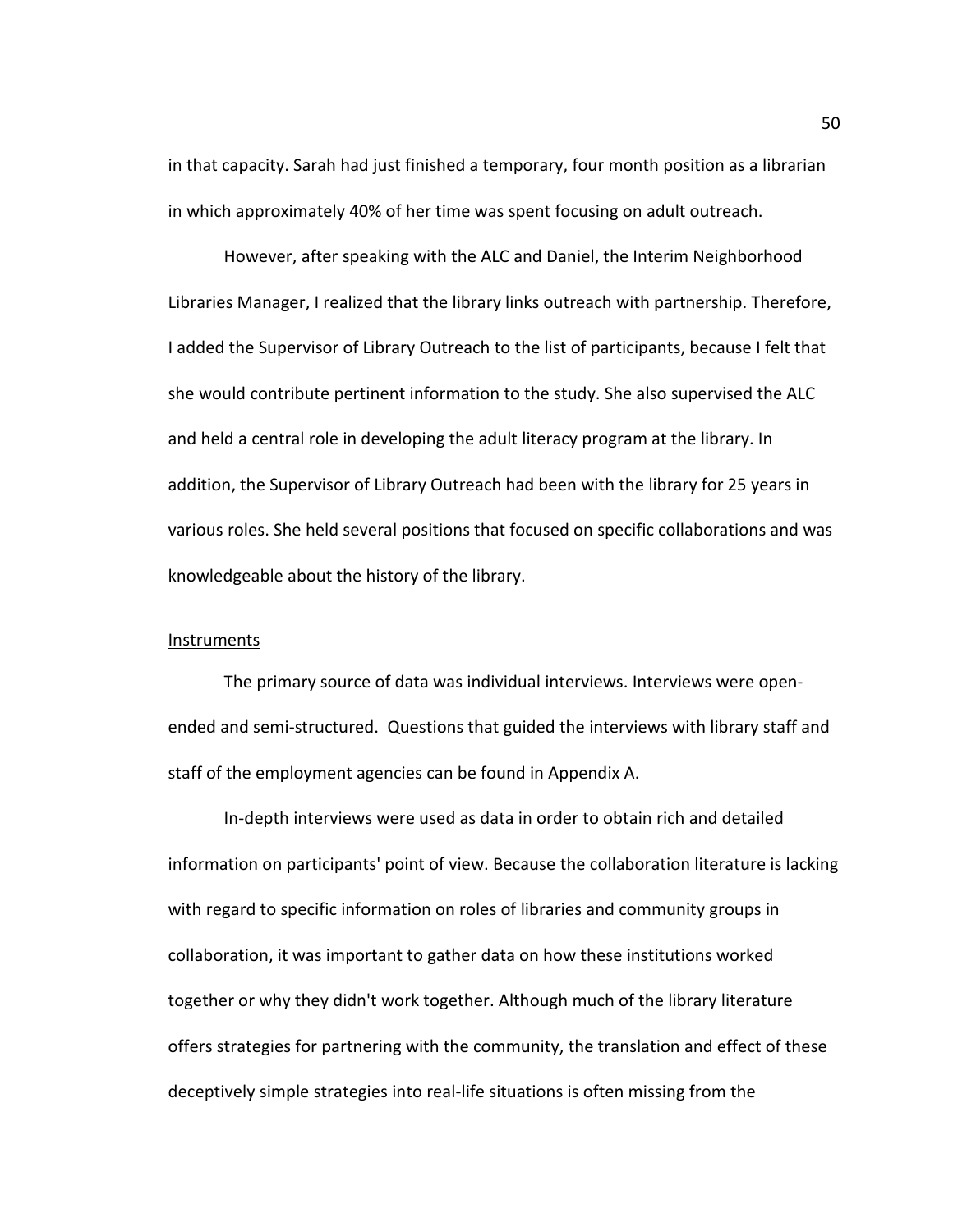recommendations. Interviews were used to ascertain how one library and three employment agencies perceived and engaged in collaboration, whether their ideas of collaboration matched the literature, and how collaborations actually developed or why they didn't develop between these agencies.

Using Rubin and Rubin (1995) as a guide, interview questions were designed in order to obtain data that corresponded to the three research questions. In addition, interview questions were reviewed by a member of my thesis committee and subsequently revised. The questions elicited information about personal experience and perception of collaboration as well as both real and potential examples of collaboration from the participants.

The open-ended questions allowed for elaboration on the part of the interviewee, and salient themes emerged from the participants instead of being predefined by the researcher or the literature. Through subsequent analysis, the themes were coded and classified and then compared to themes found in the literature. In order to accurately compare the results of this study with the literature, the analysis considered the language and labels that the participants used to describe their view of and experience with collaboration as well as their actual engagement in collaborative relationships.

# Data Collection Procedures

Interviews with staff of libraries and the employment agencies were recorded on a digital audio recorder and later transcribed. When participants strayed into subjects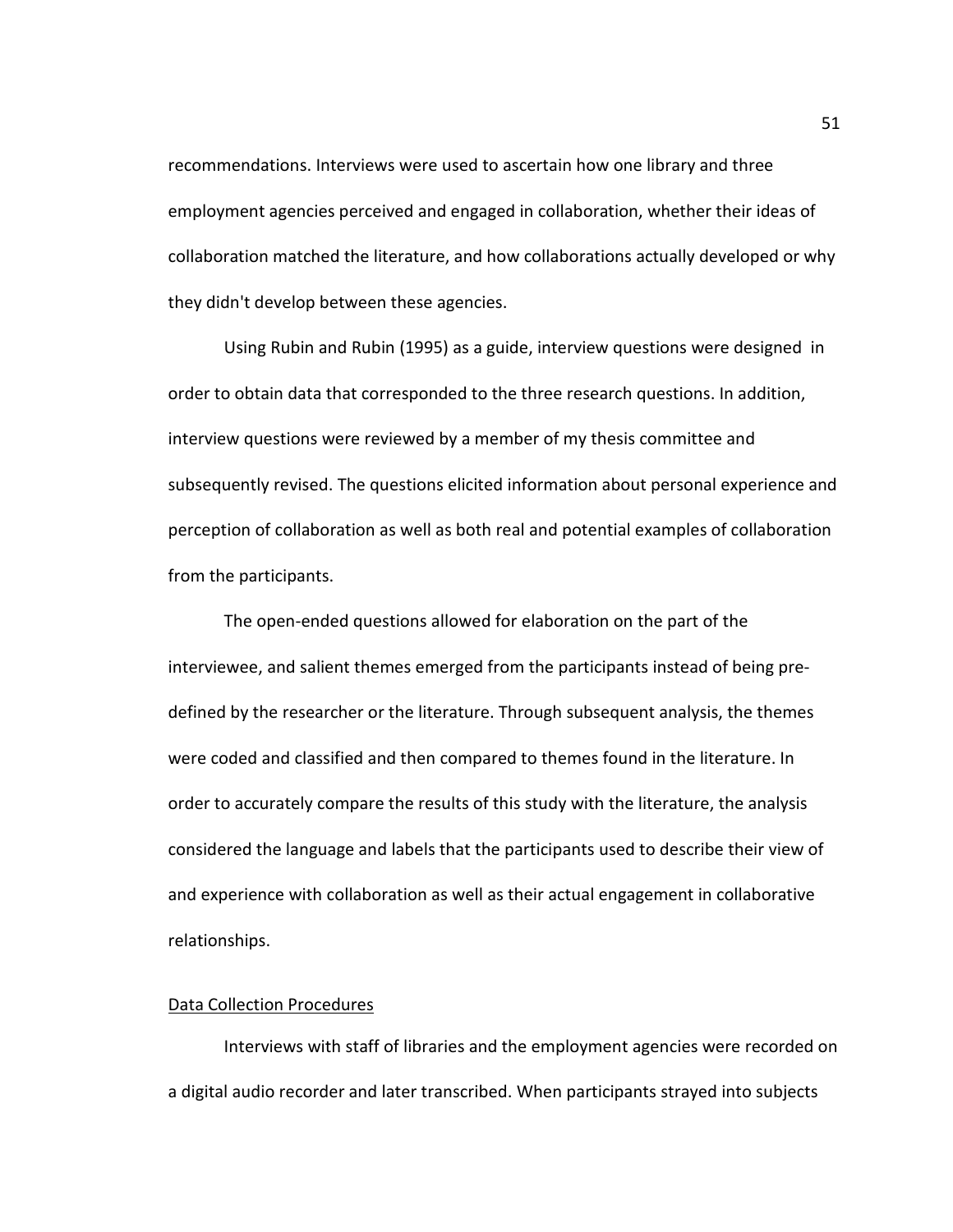irrelevant to the thesis, such as an interviewee's daughter's choice of college, I did not transcribe that section of the interview. The transcripts did include fillers such as "like" and "you know," repetition of words, and pauses, but did not include length of pauses or hesitations in speech unless it was of a significant length. In this thesis, repetition of words and fillers are eliminated from interviewee's quotations for ease of legibility.

The interview was structured around the guiding interview questions listed in Appendix A. Questions were followed up with probes that clarified, expanded, and confirmed participant's responses. Occasionally, prompts were used to ensure that participants addressed certain topics, such as referring clients to resources or reasons for using or not using the library in the professional realm. Interview questions were also adjusted throughout the interview process to ensure that emergent themes were addressed.

Directly after I interviewed a participant, I wrote Interview Notes documenting the experience of visiting the organization, the feeling and perception I had of the interviewee, my own level of comfort, my interpretation of the interview, and any prior perceptions I had had of the agency or interviewee. These Interview Notes were intended to identify any researcher's bias as well as any noteworthy thoughts, actions, or ideas that pertained to the study. In addition, I reflected on the interview questions, possible similarities between interviews, possible adjustments to the interview questions to address emergent themes, and any missing information. If needed, I followed up the interview with an email to clarify or gather information.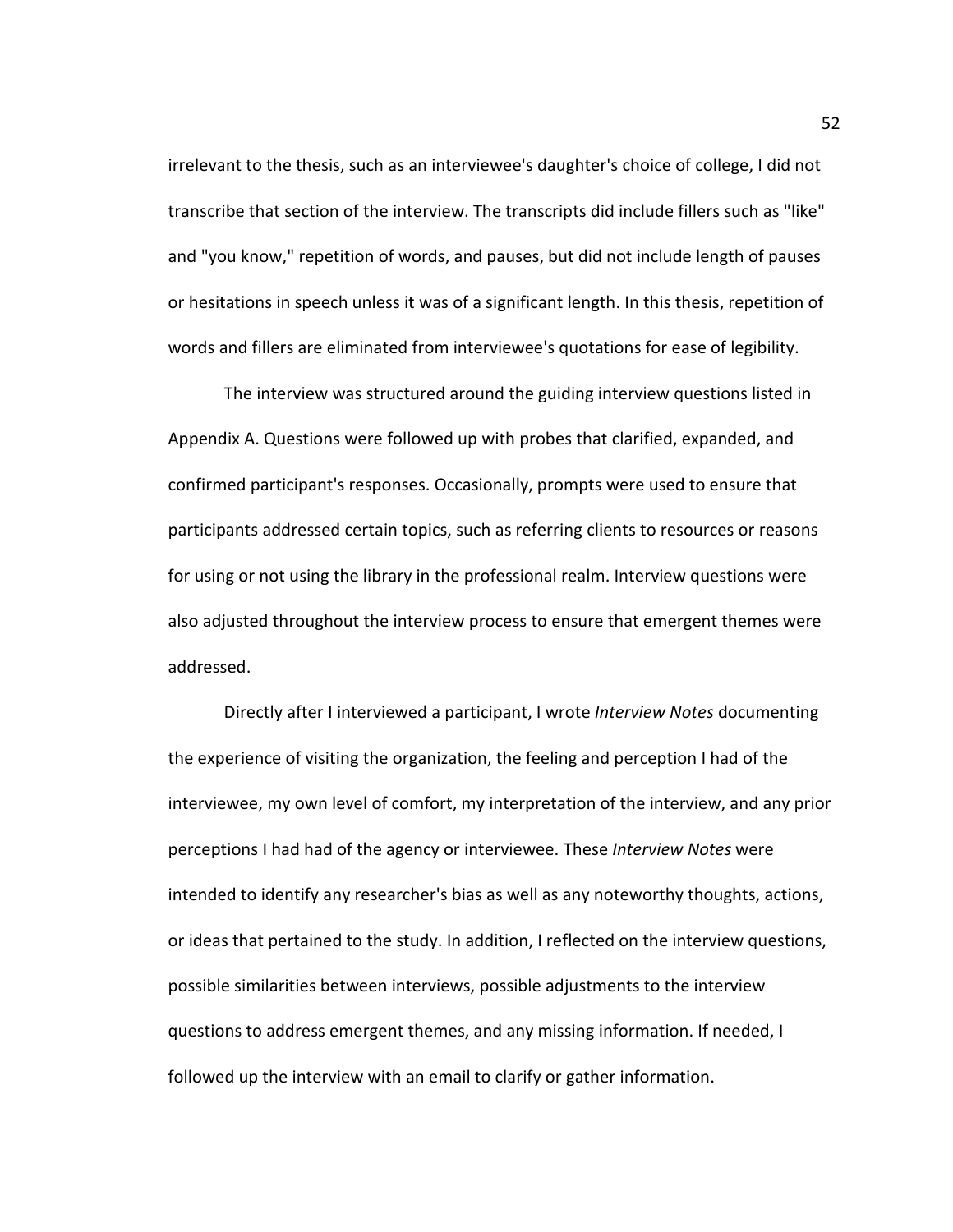Transcription occurred immediately after the interview in order to clarify or develop concepts or themes and identify areas that should be examined in more detail (Rubin & Rubin, 1995). Based on recommendations from Yin (1994), Rubin & Rubin (1995), and Kvale (1995), I kept Transcription Notes which documented the time, date, length, and location of the interview as well as the reason the participant was chosen. They also included main points related to the research questions, concepts or themes, interesting or illustrative quotes, and possible links to previous studies.

#### Materials

I used materials from a variety of sources to supplement the data I collected in the interviews. I reviewed the recommendations from the Library Services and Technology Act grant which was used to make recommendations for the implementation of adult literacy services at MCL. It included a list of objectives and logic models for attaining those objectives. These recommendations were guiding the work of the ALC. Some participants gave me brochures, flyers, and other papers with information about their organization, branch, or programming. I followed up with several of the participants via email and used their responses to help clarify and supplement the data from the interviews. I also reviewed the organizations' and library's websites to gather information about mission statements, purpose, and context.

#### Data Analysis Procedures

Data analysis was an iterative and ongoing process that included coding, organizing data through data displays, pattern-matching, and developing a descriptive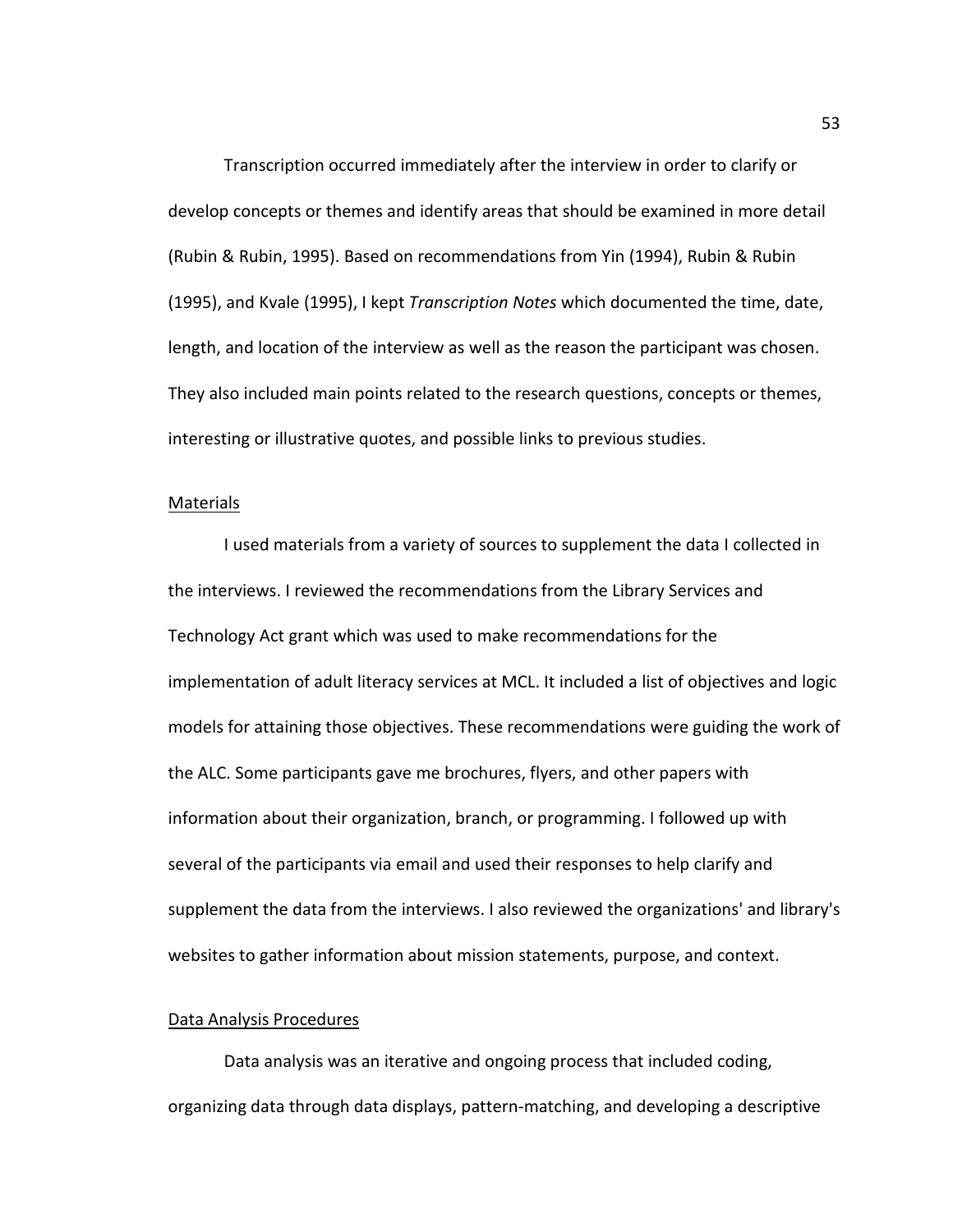framework. Coding was chosen as the primary method of analysis because it offered a "systematic overview of the scope of the data," aided in extracting themes, and helped make comparisons and connections between data (Spencer, Ritchie, & O'Connor, 2003, p. 203). Codes were then organized in preliminary descriptive displays in order to determine how the categories related to one another and the literature. Transcription data were revisited and subsequent iterations of data organization led to a final descriptive framework for the themes that had emerged from the interview process.

An initial list of codes was developed based on the literature as well as the concepts and themes identified in the Transcription Notes. Coding labels were modeled after examples found in Miles and Huberman (1994). Other codes emerged while rereading the transcripts and during the coding process. Many of the emergent codes were subcategories of the initial codes. I defined each code operationally, and this definition was occasionally adjusted to include a narrower or broader set of statements (see Appendix B).

Transcripts were coded using code abbreviations in the left margin. Information pertaining to the context of the individual or the organization were noted as "Context: Ind" and "Context: Org" in the right margin. Examples of context included job descriptions, number of years at the organization, work schedules, and personal or professional history. Brief Coding Notes were also written in the right margin. Coding Notes recorded the researcher's thoughts on the relationship between themes and participants and between participants. Coding Notes also marked passages or quotes

54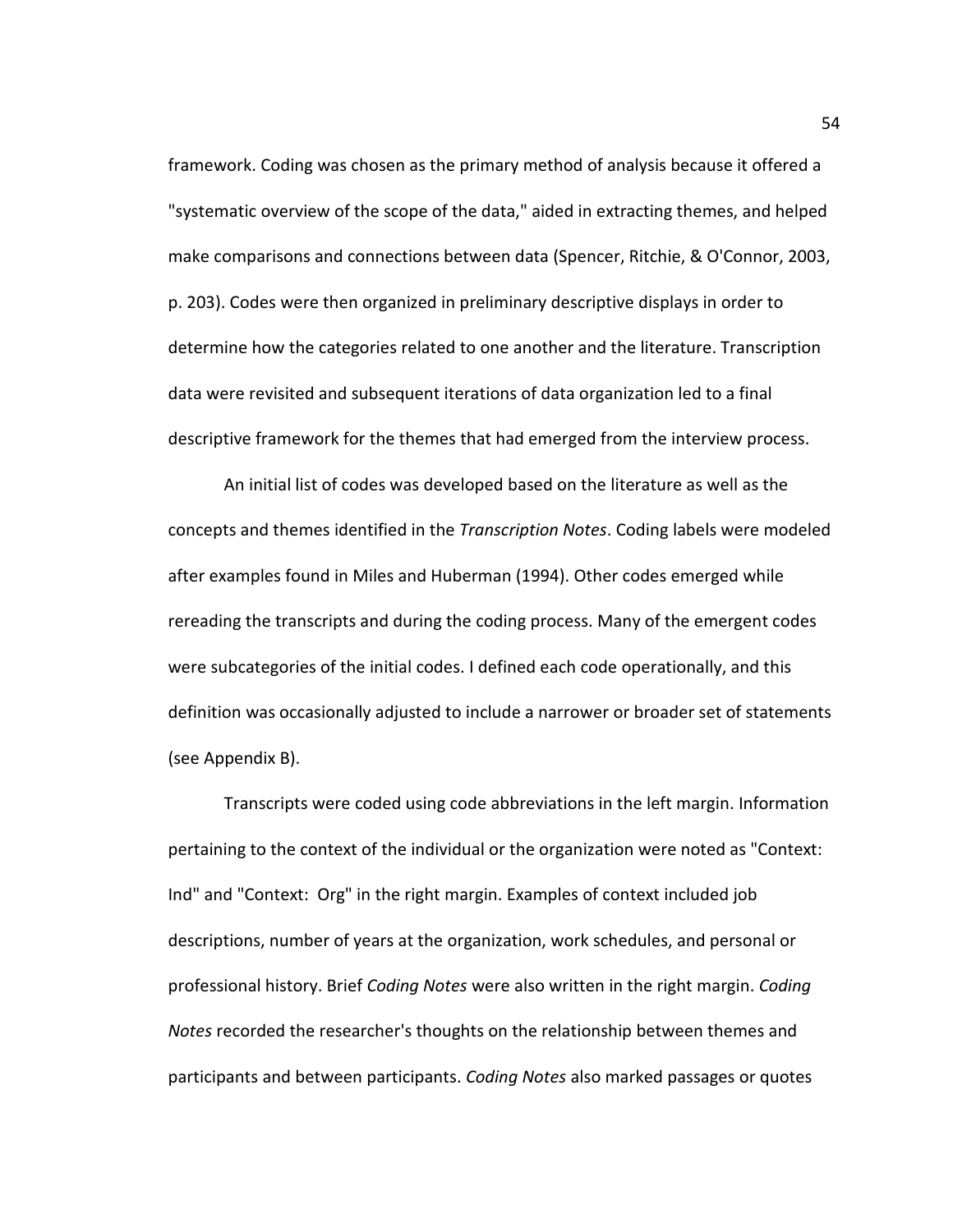that related to emergent or repetitive themes, or examples that supported or contradicted the majority.

During the coding process, I also wrote Theoretical Notes, which consisted of my thoughts and ideas concerning prominent themes, possible patterns, and areas of focus. Theoretical Notes were continuously written and adapted throughout the process of analysis.

Once most of the transcripts were coded, I developed descriptive matrices that described the data using a variety of methods (Miles & Huberman, 1994). Initially, I designed visual representations of the data by research question. I organized the data into broad categories with contributing factors, and drew lines and arrows to represent how these factors and categories interacted with one another. These initial diagrams helped develop two prominent features of the data, the role of the individual and of the library as a unique collaborator.

An initial outline was developed of the themes found in the coding and visual representation process, including the current state of adult literacy programming and history of collaboration between the organizations in the study, the role of the individual in collaboration, and descriptions of what the library and the employment agencies wanted and were able to do in collaboration.

In order to better organize the data, I copied each transcript onto a different color of paper so that each statement's speaker could be instantly identified. The colored transcripts were cut up into slips of paper by code. The codes were then filed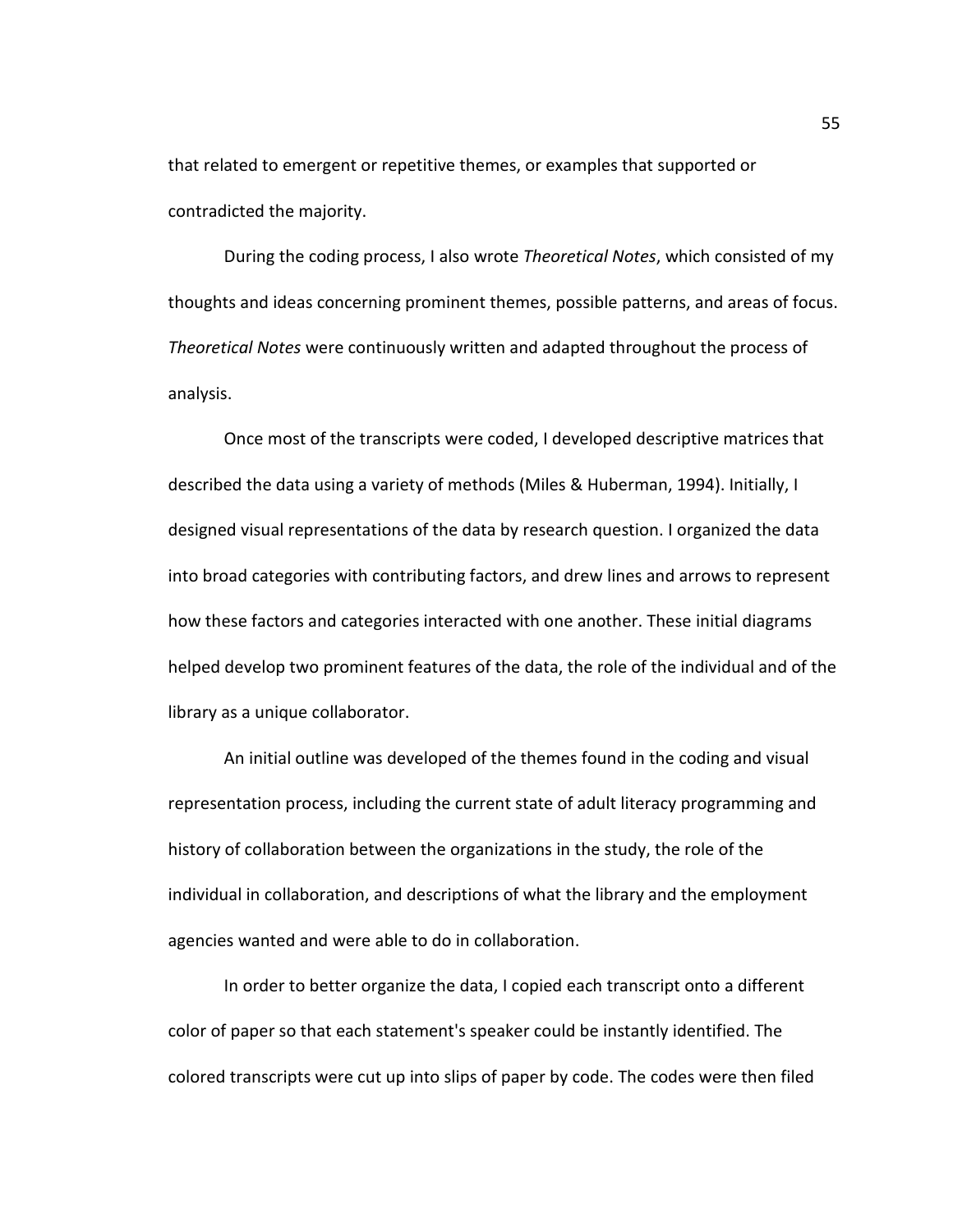together by category: context, individual, organization, collaboration, outreach, and perception. Using the grouping categories, I created spreadsheets that organized the data by participant and included quotes and Theoretical Notes. The seven spreadsheets depicted the following information:

- 1. Definition of collaboration, helpful and unhelpful factors
- 2. Ideal and real perceptions of what each participant can offer to and receive from a collaboration
- 3. Definitions and examples of collaboration in process and the snowball effect
- 4. Ideal and existing examples of proactive and reactive collaboration
- 5. Ideal and existing examples of collaboration
- 6. Individual factors, including goals, belief in collaboration, freedom to collaborate, and effort
- 7. Perception of the library, perception of employment agencies, and belief about the role of the library

In order to define the context for the reader and contain the study within the

parameters of this particular case, two additional sections were developed. These

sections described the prominent use of the word partnership instead of collaboration

and the definition of outreach and its similarities to partnership. During the analysis

process, I also kept Research Notes that linked any data to previous studies, noted

implications of the data, and described possible avenues for further research. Research

Notes helped inform the Discussion chapter of this study.

#### **Summary**

 This case study relied on in-depth interviews to gather detailed information from thirteen participants regarding their perceptions of and role in collaboration. Interviews were transcribed and analyzed using codes and iterative processes of organization,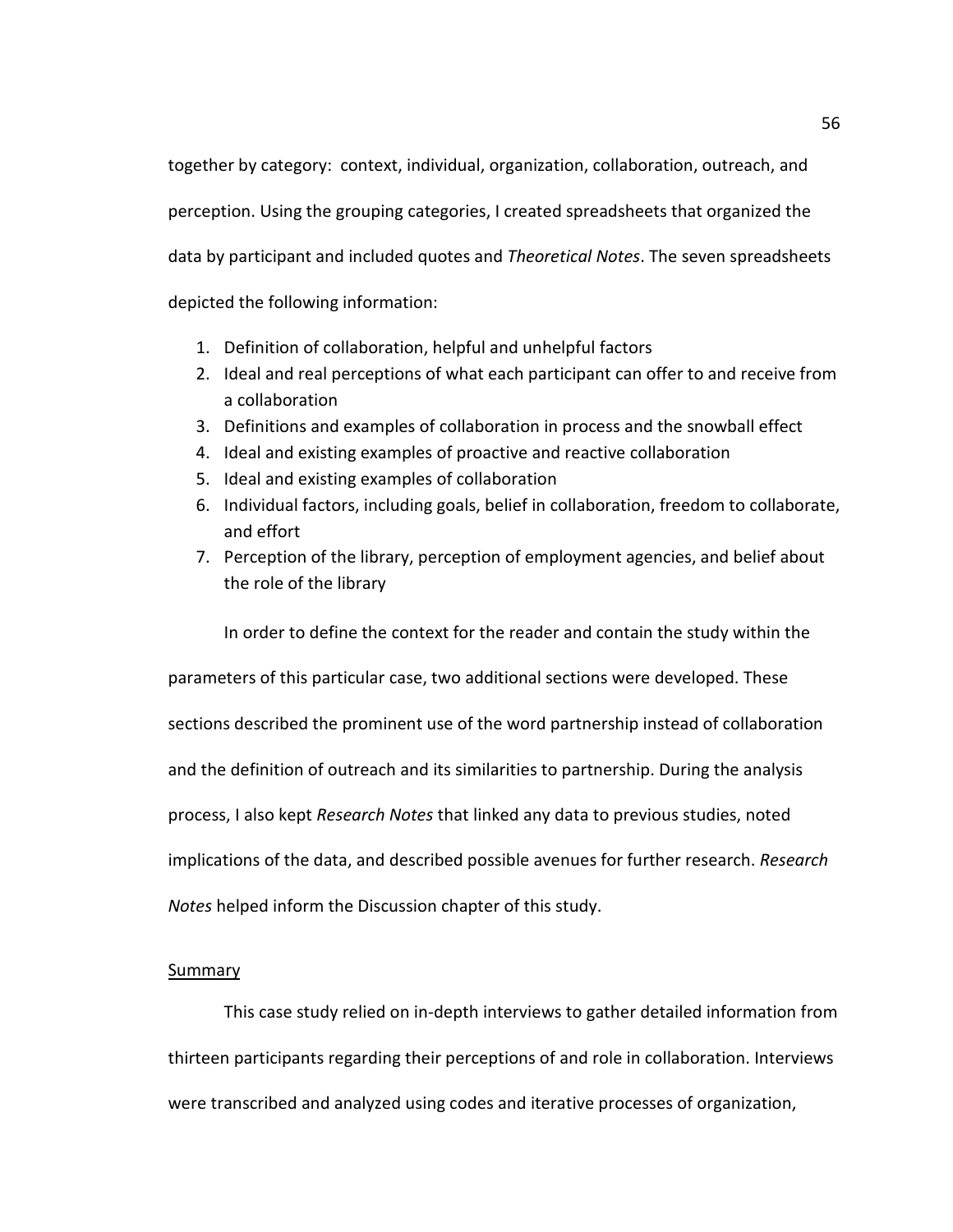visual displays of information, and descriptive frameworks of how categories related. The results of the analysis and the discussion of the findings are presented in the following two chapters.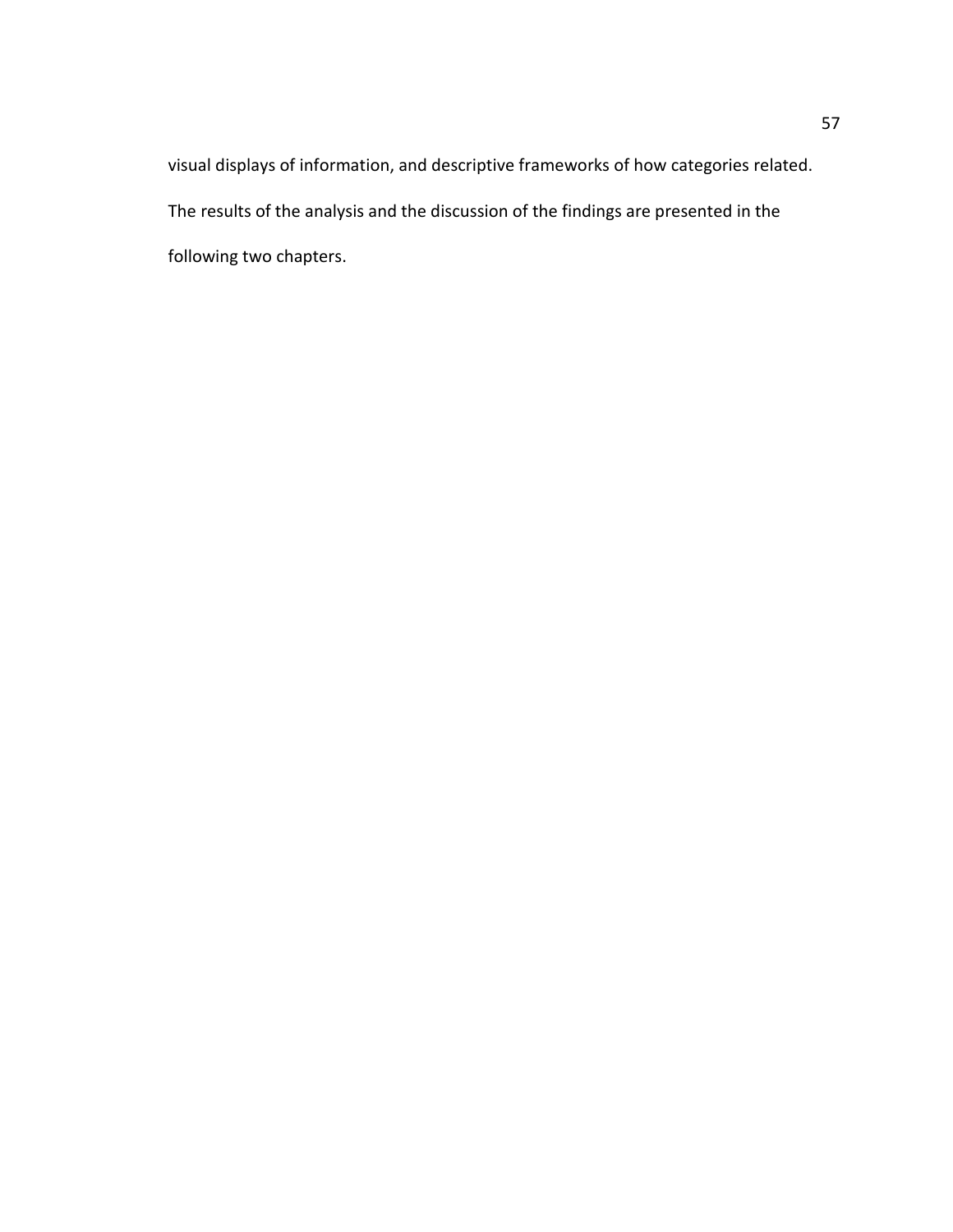# CHAPTER IV

# ANALYSIS

### Introduction

 This chapter starts by addressing the first research question, which focuses on how the participants envisioned and enacted collaboration. A necessary component of how the participants viewed collaboration involves a discussion of the terminology used in this study as defined by the library and employment agency employees, who frequently used the words collaboration and partnership interchangeably. I will also explain how the responses from the participants differed from the collaboration literature. Related to research question one is the tendency for library staff in this study to use the term outreach as synonymous with partnership, which will also be discussed. Next, I will present the library's view of outreach/partnership/collaboration and the employment agencies' view of partnership/collaboration. The element of partnership/collaboration most frequently mentioned by the participants, the role of the individual, will be addressed in the following section and divided into two categories: the personal connection or relationship and the effort required for partnership to take place.

 Several themes emerged from the interviews with regard to research questions two and three, which focus on how the participants perceive their own role as well as the role of the other organization in partnership or collaboration, particularly with regard to adult literacy programming. Framed by the factors that shape the library's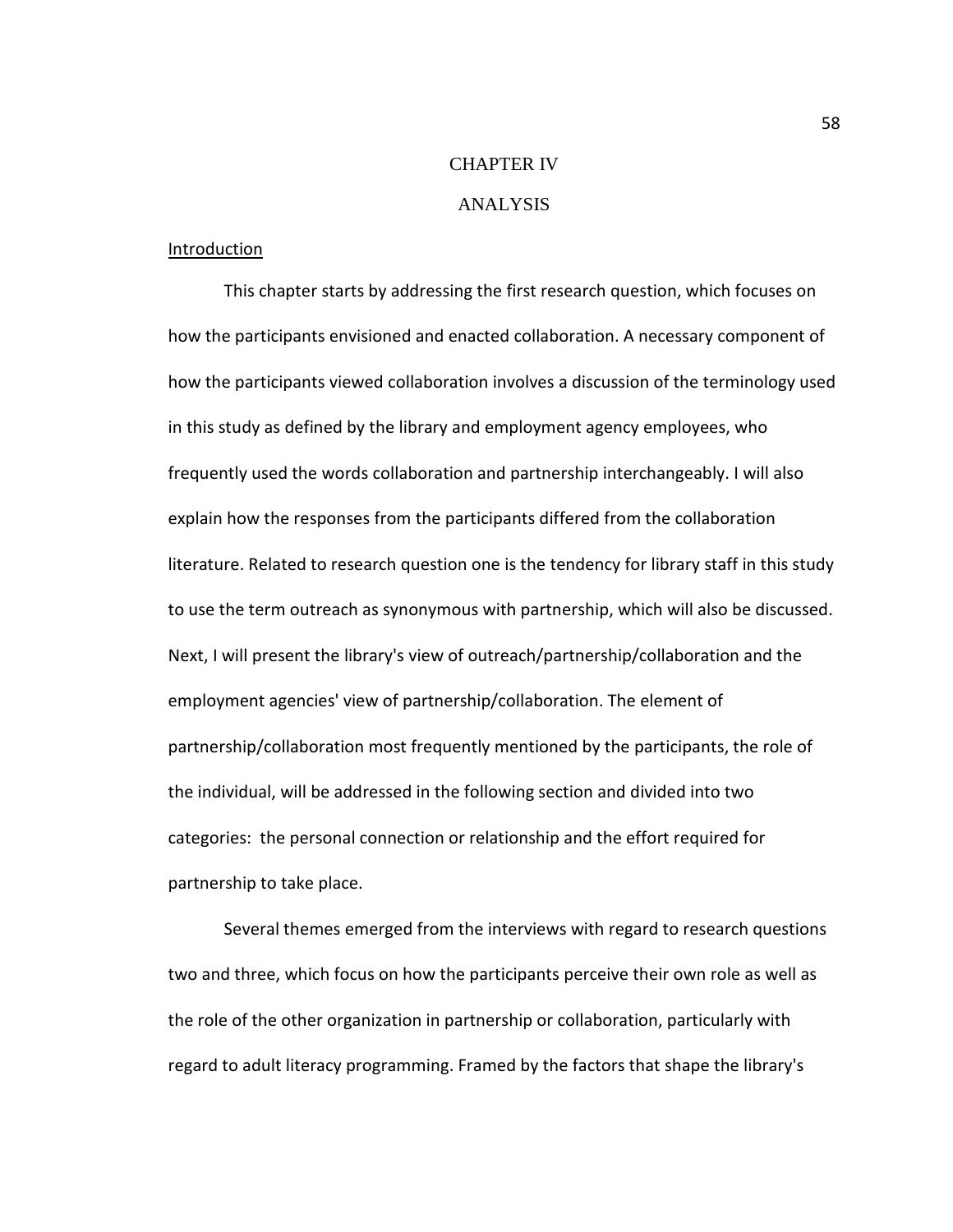philosophy of outreach, or partnering, the final three sections of this chapter include the point of view of both the library employees and the employment agency employees. These three sections address the library's definition of an ideal partner, the library as a resource, and the library's goal of addressing community needs. The chapter concludes with a summary of the findings.

### Terminology In Use

#### Collaboration versus Partnership

 It is important to note the distinction between collaboration and partnership. Collaboration is referred to as the formally structured interactive process in which stakeholders engage (Wood & Gray, 1991; see also Definitions, p. 6). Collaboration can include the prior steps of cooperation, informal relationships that share information but maintain separate resources and rewards, and coordination, formal relationships with some established planning and communication in which resources and rewards can be shared (Mattessich, et al., 2001).

During the interviews, I reminded the participants that I was interested in collaboration and asked participants to describe what collaboration meant to them. In their responses, two of the participants used the word collaboration as a label for interorganizational relationships while the remaining participants used the word partnership. Several of the participants used both terms interchangeably. Even though the participants described different levels of interactions between organizations that corresponded to all three categories in the literature, the participants did not delineate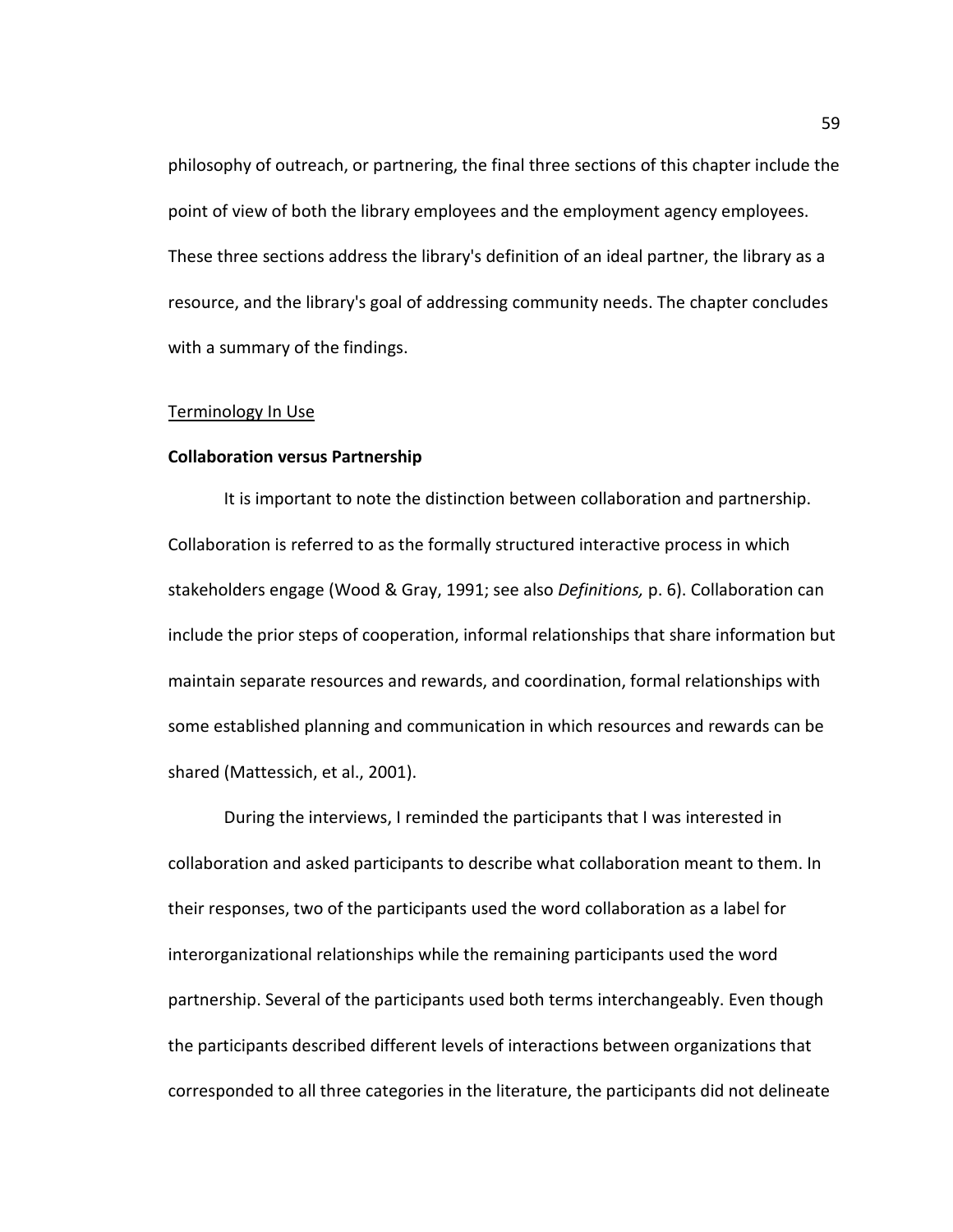which label corresponded to which type of interaction. In other words, the participants did not assign meaning to the terms in the same way as the literature.

Instead, the participants in this study used the terms partnership and collaboration to include the range of interactions available to two organizations working together. For example, when asked how they defined collaboration or partnership, twelve of the thirteen participants described a process of working together toward a shared goal or a process which is of mutual benefit to the two partnering agencies. This definition can cover a broad range of interactions between two organizations, including what the literature defines as cooperation, coordination, and collaboration. Table 3 organizes the terms in this study in relation to the meaning assigned to them by the literature and by the participants.

In general, the thirteen participants in this study discussed and were involved in partnerships rather than collaborations, as defined by the collaboration literature. They all gave illustrations of working relationships and out of the 86 examples given, 34 were referrals to another organization, 19 were one-time events, 20 were other types of partnerships, 8 were examples of coordination, and 5 were examples of collaboration, using these terms as they are defined in the collaboration literature.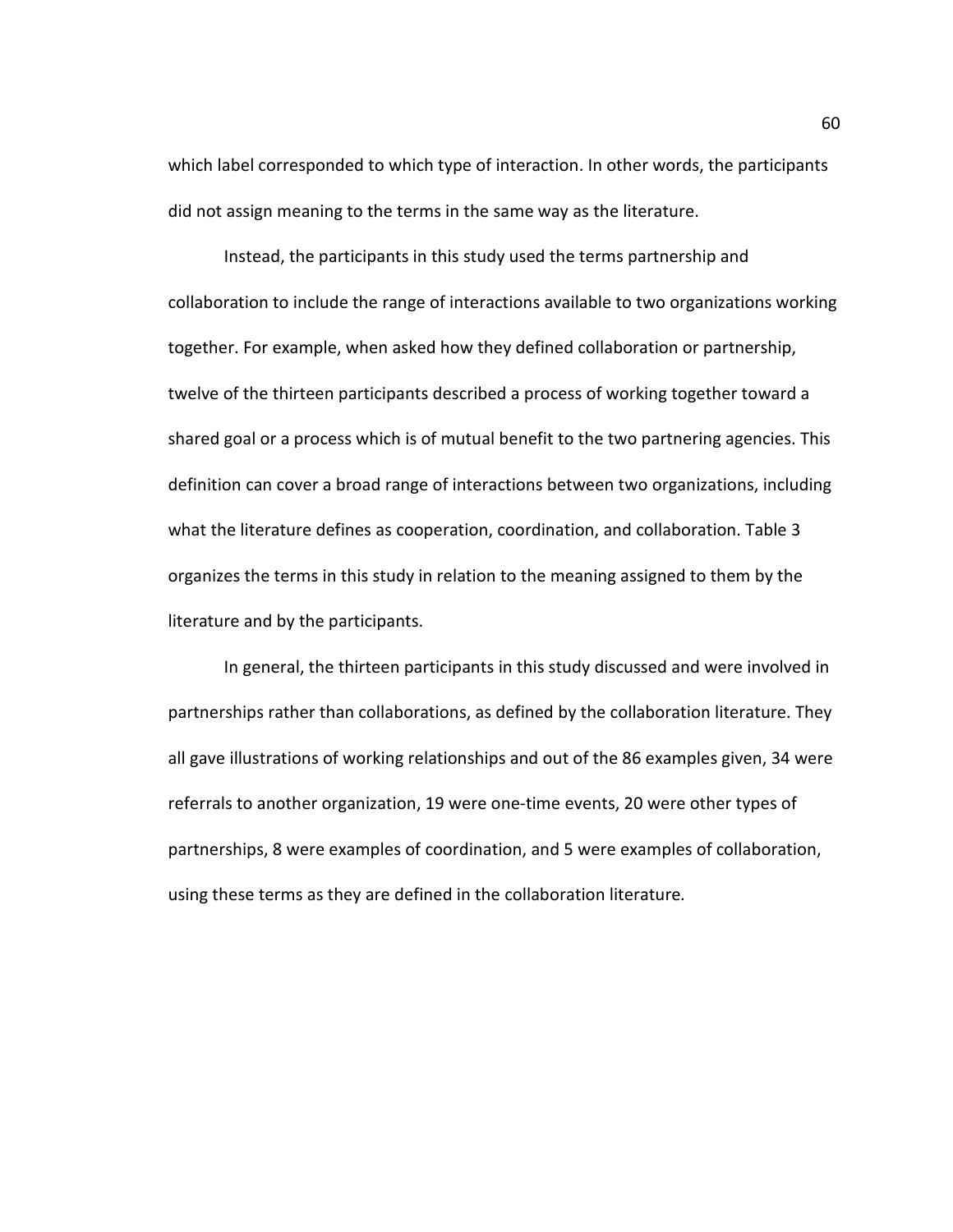TERM As used in the library literature As used in the collaboration literature As used by the participants Partnership Includes full range of interactions between two organizations. Not used. | Includes full range of interactions between two organizations. Cooperation Used infrequently; refers to the full range of interactions between two organizations. Informal relationships that share information but maintain independence. Not used. Coordination Not used. Some formal methods of communication and shared resources, but independence maintained. Not used. Collaboration Includes full range of interactions between two organizations. Formally structured group that is formed with representatives from different organizations who engage in a longterm, committed process. Used infrequently; refers to the full range of interactions between two organizations. **Outreach** Used rarely to refer to initial interactions between the library and community groups that do not know about the library. Not used. Includes full range of interactions between two organizations. Used only by library participants.

Table 3: Terms Used to Define Relationships Between Organizations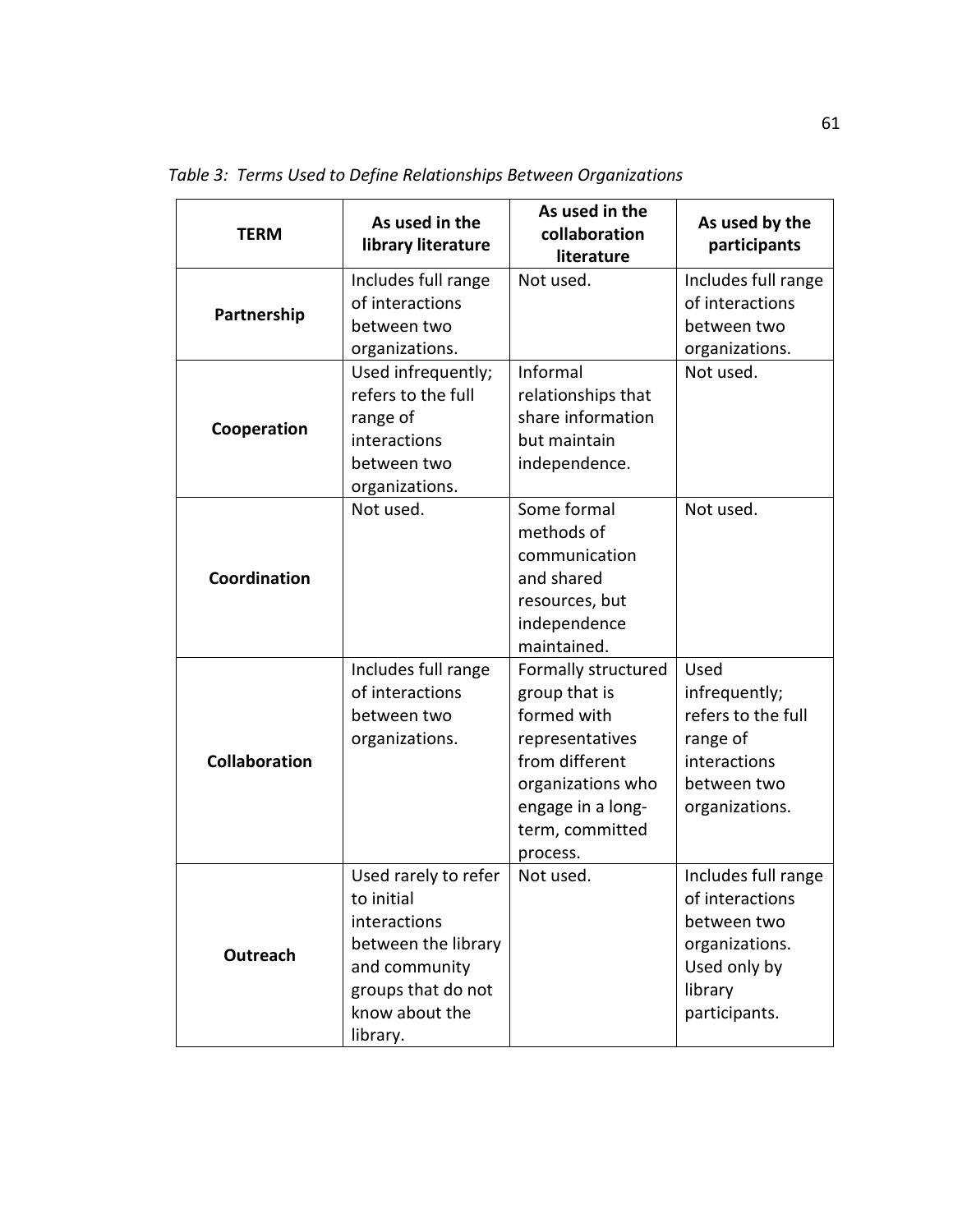Of the collaborations, three were mentioned by Shannon, the Supervisor of Library Outreach, who had been at the library the longest; one was described by the ALC; and one was given by Isabella, the Literacy Services Coordinator, who confirmed a recent merge with another state organization. Because the details of this recent amalgamation were not given, I listed it as a collaboration, but it is possible that it was a mandated merger of the two organizations.

Library employees often referred to what the literature calls cooperation and coordination as partnership, and the majority of their examples would be considered cooperation in the collaboration literature. Library employees also considered collaboration (as defined in the collaboration literature) to be a form of partnership. The library employees' use of the word partnership corresponded with the library literature, including Johnson and Soule (1987), who stated that many libraries participate in a form of cooperation, or what they called partnership, different from the more rigidly defined collaboration which involves a structured relationship between organizations who shared responsibility.

The library's philosophy was expressed through examples of both real and ideal relationships, and the relationships they described included the following, which ranged from referrals, or partnerships, to formally-structured collaborations.

- 1. The library refers to a community group.
- 2. The library presents information about library services to a community group.
- 3. A community group uses a meeting room in the library.
- 4. The library is present at community events or meetings.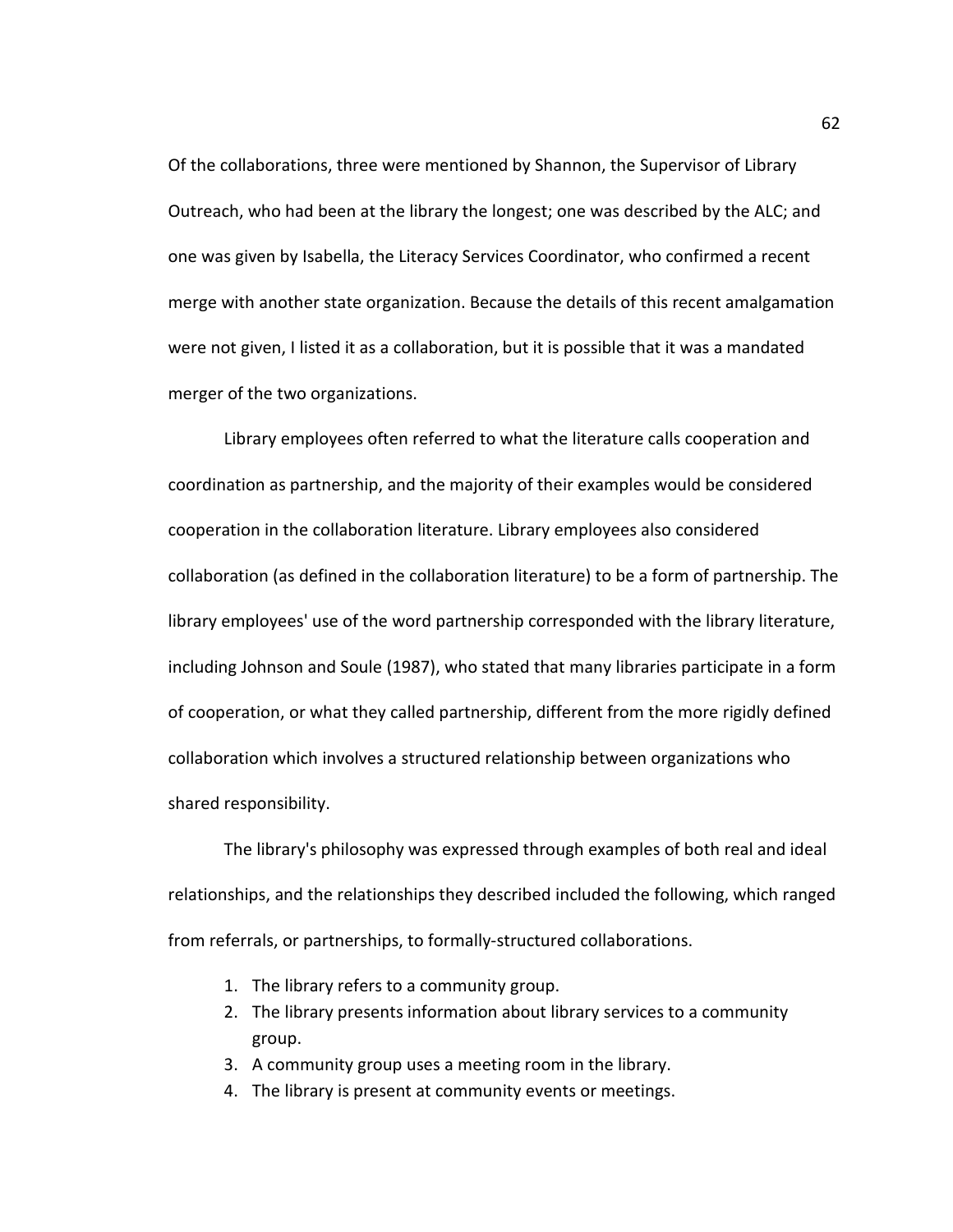- 5. A community group presents their program at the library, using the library's space. The event is often publicized by both organizations.
- 6. A community group and the library present joint programming at the library (or rarely in the community).
- 7. A community group refers their clients to the library.
- 8. A community group and the library develop a formal, long-lasting partnership or what the literature called a collaboration.

Shannon, a library employee who has participated in a wide range of different types of partnerships, expressed a preference for less formal partnerships. She believed that a more structured partnership (considered collaboration in the collaboration literature) presented more difficulties, because it often entailed a long-term, formal relationship, involving many people that led to results only late in the process. Moose, the Deputy Director of Organization A, discussed how it would be easy to partner with the library because it was just a referral and there was no bureaucracy involved. Ali, an ESL instructor at Organization A, mentioned that short-term projects were better because there was a clear end date after which the organizations could reassess the value of the partnership. This preference for informal or smaller partnerships will be explored in The Role of the Individual below. Another factor in the various terminology used to describe a relationship between two organizations is the library's tendency to use the word outreach as synonymous with partnership. This will be described below in the section labeled Outreach.

This thesis will reflect the majority of participants' choice to use the word partnership to include the range of possible interorganizational relationships by adopting partnership to refer to what the collaboration literature identifies as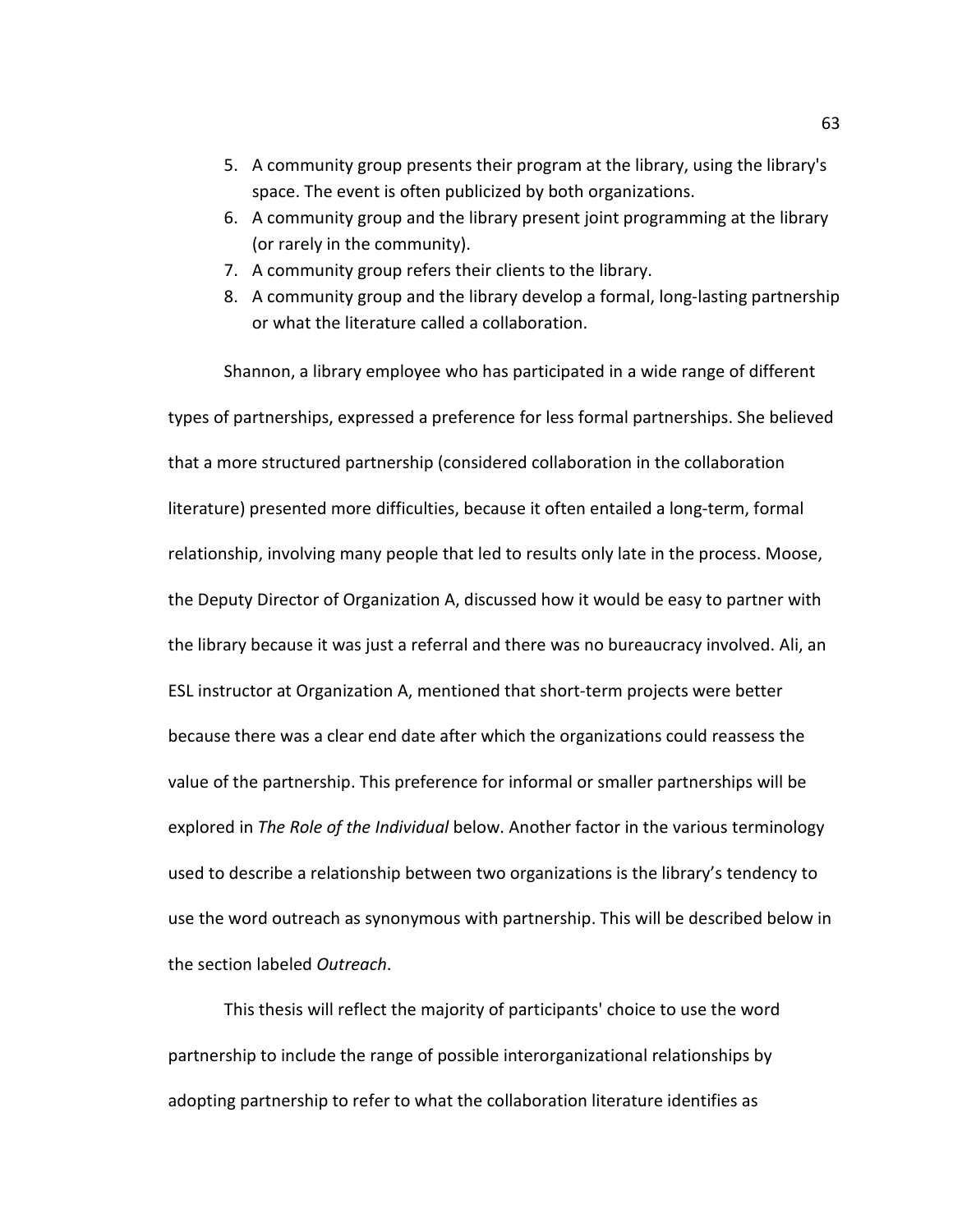cooperation, coordination, and collaboration. If there is a need to distinguish a partnership or idea by identifying it as specifically a cooperation, coordination, or collaboration, then italics will be used in order to remind the reader that this term is being used as the collaboration literature defined it as opposed to how the participants defined it.

| <b>TERM</b>          | As used in this thesis                                                   |
|----------------------|--------------------------------------------------------------------------|
| Outreach             | Includes full range of interactions between two organizations. Used only |
|                      | from the perspective of library employees.                               |
| Partnership          | Includes full range of interactions between two organizations.           |
| <b>Collaboration</b> | Includes full range of interactions between two organizations.           |
| Partnership          | Informal relationships that share information but maintain independence. |
| Cooperation          | Informal relationships that share information but maintain independence. |
| Coordination         | Some formal methods of communication and shared resources, but           |
|                      | independence maintained.                                                 |
| <b>Collaboration</b> | Formally structured group that is formed with representatives from       |
|                      | different organizations who engage in a long-term, committed process.    |

Table 4: Definition of Terms as Used in Thesis

# **Outreach**

Five of the six library employees in this study used the term outreach as symbolic of or interchangeable with partnership. The sixth library employee, the ALC, didn't use the term outreach, but instead used the words partnership and collaboration interchangeably. Because her background is in education, this is the first time the ALC has worked in a library, and she had been employed at MCL for one year at the time of this study.

Although outreach had several connotations, it embodied an outward gaze, a

look to the community for information, and a method of performing recruitment and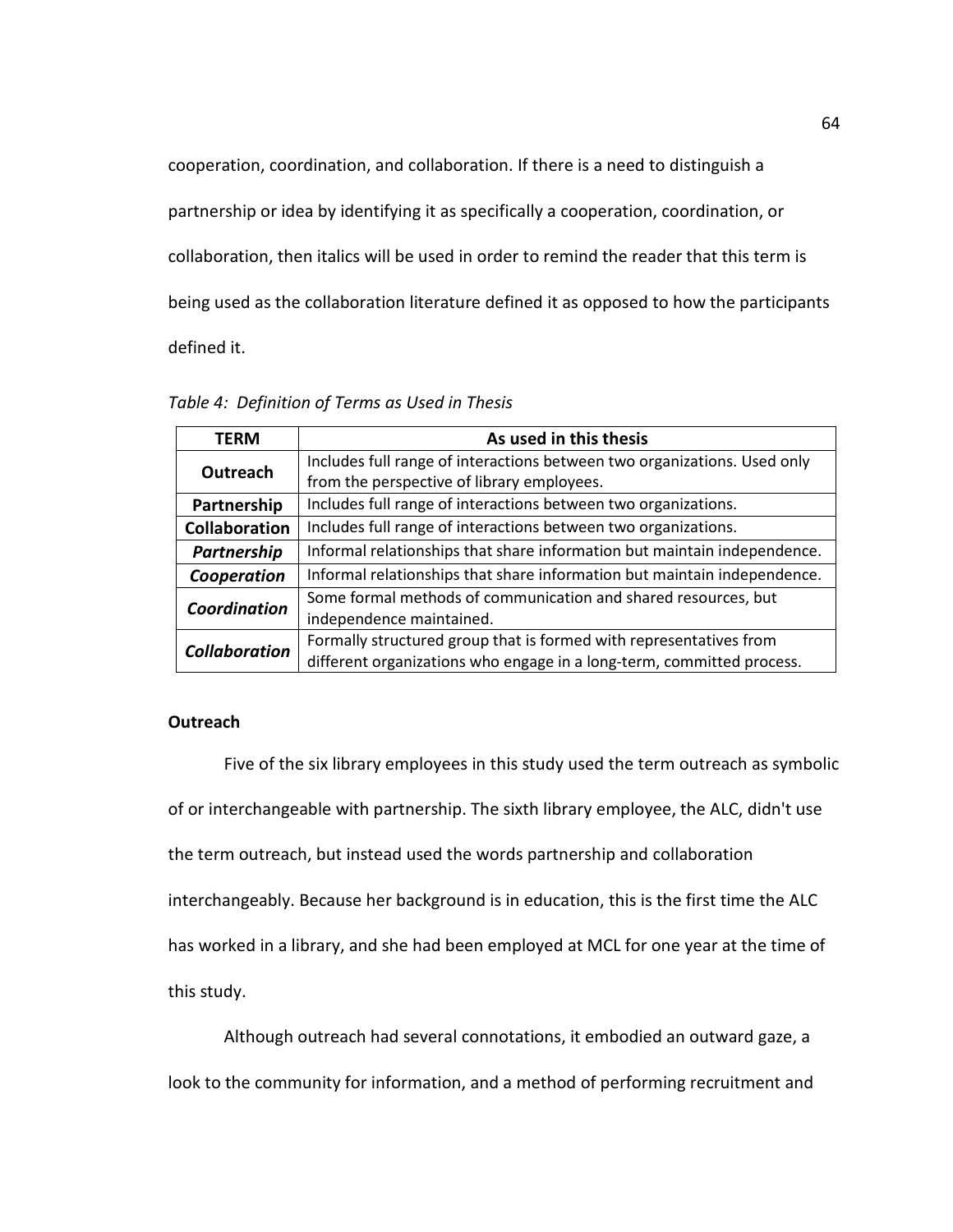increasing patronage. Shannon, the Supervisor of Library Outreach, said that the traditional definition of outreach was to bring "the library to people who can't get to the library," including the elderly, homebound patrons, and those in jails. Historically, the library also went to rural areas with their services. The Outreach Department at MCL performed these services, delivering books to patrons outside the library. In other words, they performed outreach in the traditional manner, serving those who were unable to access the library on their own.

However, Shannon also indicated that there was another way library staff thought about outreach. She suggested that branch librarians often thought of outreach as marketing, "reaching out to their neighborhood and their community to get people to use, to come in to the library." This idea was confirmed by the staff at Branch A and Branch B, who said that outreach entailed an introduction to library services to people who did not already use the library. They often attended neighborhood association meetings and community events such as fairs and open houses where they presented library services to the public. Outreach also included partnering with community groups and providing story times or talks outside of the library as well as offering space and publicity for an organization's events in the library. Outreach and partnership reflected the library's goal of increasing patronage and improving the relevance and attendance of their programming, a seemingly never-ending goal even in a system as well-used as MCL.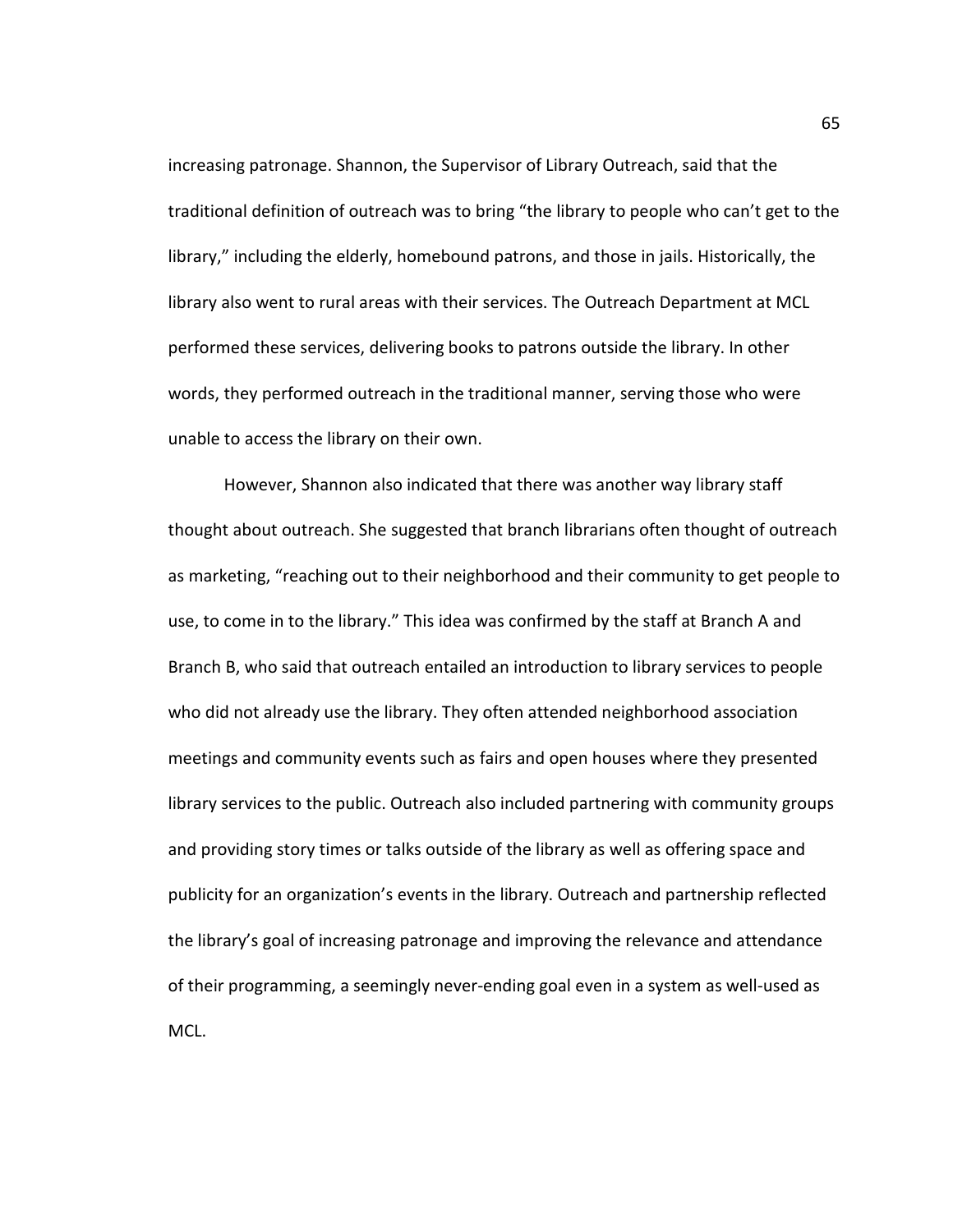Five library participants discussed outreach when responding to my questions about partnership, because outreach was how they initiated partnerships with their community. Outreach was how the library reached out to its community through a presence at community events, one-on-one meetings with community members, or fliers sent to community organizations. The goals of outreach were to alert people to the presence of the library, introduce them to library services, and increase the number of people using the library. The library sought community partners for similar reasons, believing that partnerships brought increased exposure to the library. Partnerships included referrals, community groups using space in the library, the library participating in community events, or the library sharing responsibility with a community group to produce a series of events.

I initially coded statements on outreach separately from those on partnership but found they were so closely related that they could be grouped together. Because outreach and partnership were so strongly tied, defined by similar goals and mentioned interchangeably by the library participants when describing the library's relationships with the community, this thesis will include library outreach in the idea of partnership.

The following section summarizes the view of outreach or partnership held by the participants in this study. First, I will discuss the role of outreach or partnership from the perspective of the library employees, and then I will discuss the role of partnership from the perspective of the employment agency employees.

66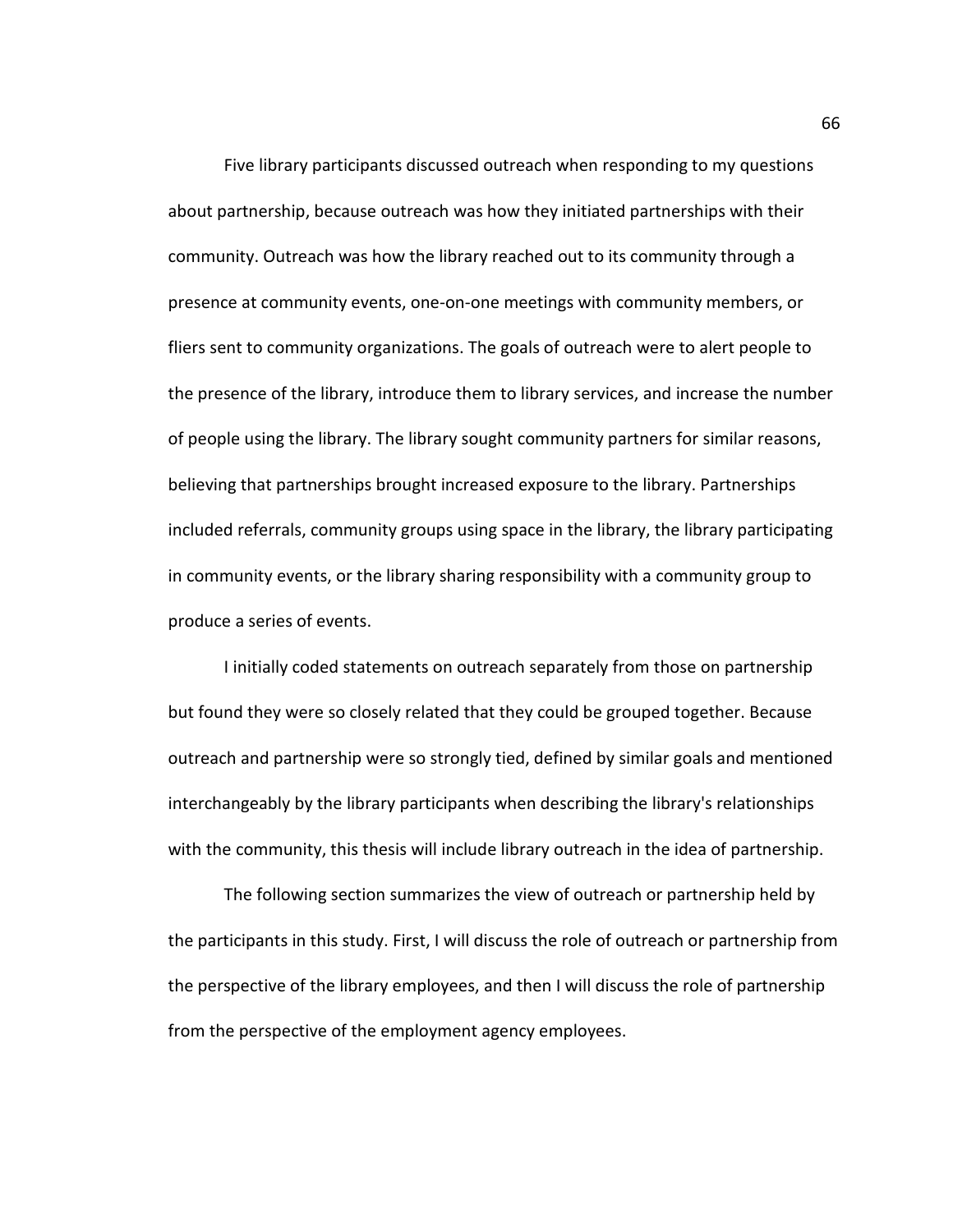#### Library View of Outreach/Partnership

MCL's mission and philosophy stated that the library will "anticipate and respond to community interests and needs," including a regular review of the community profile, seeking and responding to public input, investigating and suggesting services and programs, and representing the library at community events and organizations (MCL, 2009, para. IV). Although the library philosophy reflected its desire to be present at community events and seek public input, it is not clear what the official library stance was on outreach or partnership. Daniel, a branch supervisor, thought that there was a system-wide commitment to outreach but not a structured plan. Javier, the Manager at Branch A, and Shannon, the Supervisor of Library Outreach, agreed that there was no overall philosophy about outreach. Even without an official library policy, all of the library participants discussed the importance of outreach and partnering with the community. Some of the library staff described other branch managers and supervisors who did not prioritize outreach usually because other job duties took up most of their time. However, all of the library employees in this study emphasized the importance of partnering with the community even when other job responsibilities demanded all of their work time.

Depending on the individual, the goal of outreach varied. At Branch A, the Manager wanted to find organizations that were working with underserved populations and connect to them in order to see how they could work together. By partnering with organizations that were already working with a specific population, he believed he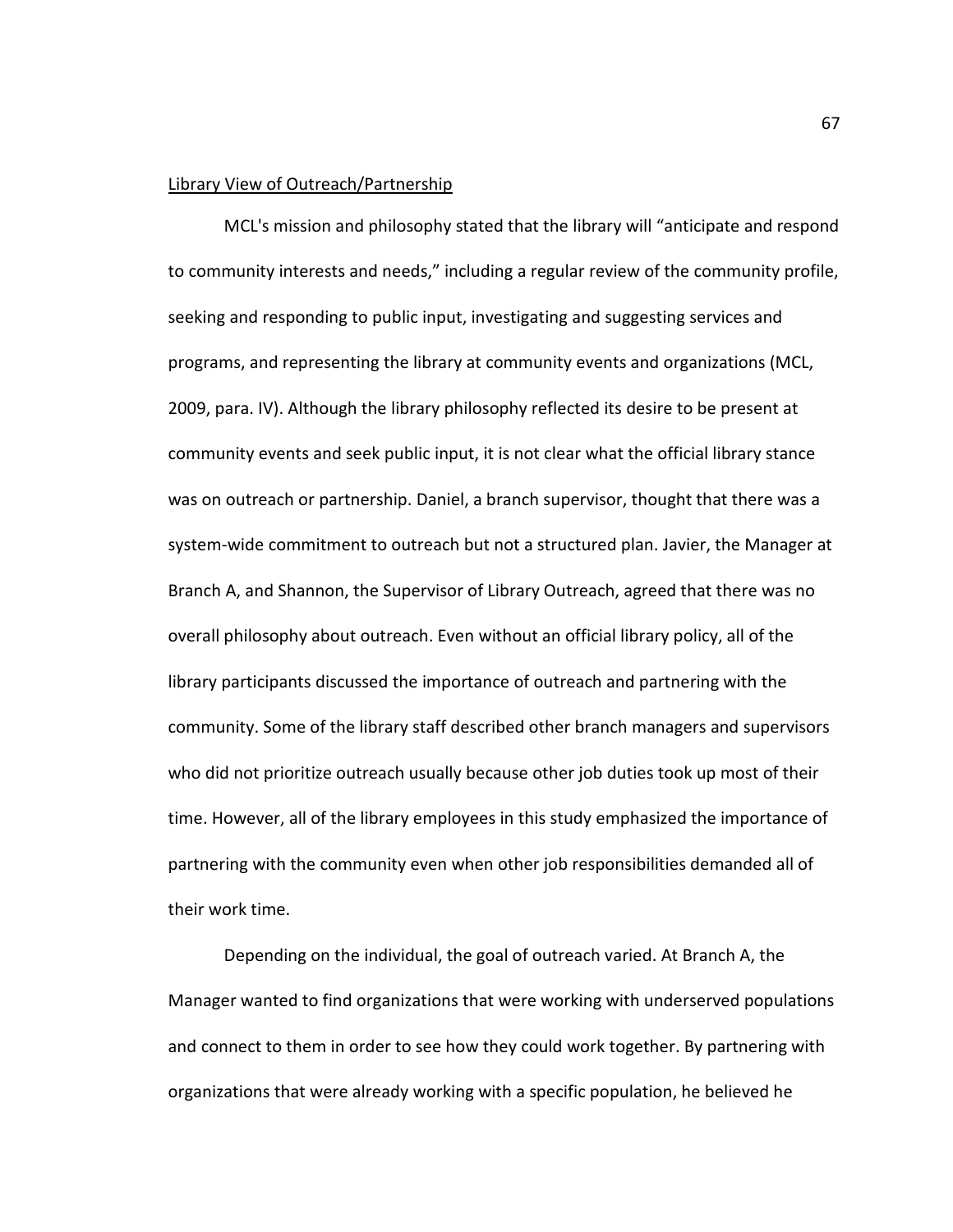would be able to reach out to that population more quickly and easily. His goal was to bring hard-to-reach populations into the library and to increase programming in house. At Branch B, the supervisor wanted to increase services outside the branch through contact with the community. Three of the four library employees who worked at the branches also identified the added benefit to outreach of gathering information about community needs in order to better serve the public.

The ALC described her outreach goals slightly differently. She believed that the library wanted her to "support programs in the community so they [the community] would feel like the library was a partner instead of just a place to go." When asked to elaborate on what it would look like if the library were a partner, the ALC described the knowledge creation aspect of partnership (described in Goals of Collaboration, p. 13). In other words, she was interested in crafting something that was less about the creators and more about the creation. She wanted her partners to help her enrich the program, help her make good decisions, and to participate in strengthening the community in order to increase literacy levels. She hoped to be able to call and ask for information, assistance, and suggestions from her partners. For her, partnership was a way of giving and receiving information and ideas.

In addition, she hoped to determine what the needs in the community were by engaging with the public and asking for feedback and information. Her original goal was to meet people, but then it shifted to a combined goal of meeting people and bringing them knowledge of library resources and materials. Her goal shifted again to building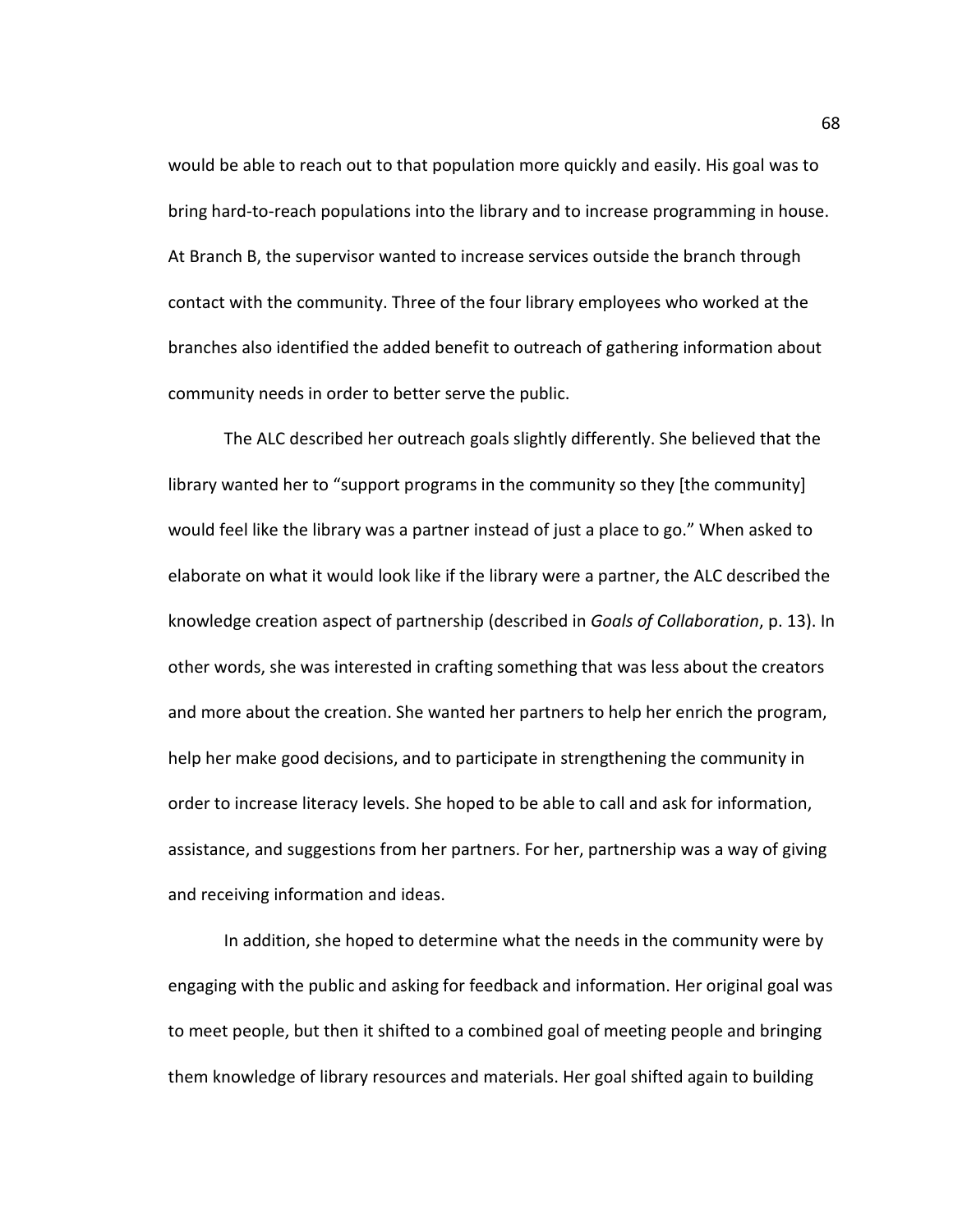bridges between the library and the community. She defined the term "building bridges" as the creation of a relationship that connected the library to the community. She wanted this partnership to foster other relationships between the library and the community as well as between different community groups. In this way, the library was connected to the community but was also a connector for other organizations in the community.

The library employees that I interviewed linked the idea of outreach with forming partnerships. When asked about outreach, they discussed community partners, presentations that they gave to the community, and programs in the library that were led by community groups. They described themselves as the hub of a wheel with spokes to different parts of the community, the builder of bridges, or the weaver of a web, and they sometimes referred to building partnerships as a personal connection to one community member that snowballed into connections with other community members.

Although the library employees each explained the purpose of the library slightly differently, when asked about partnerships or outreach, they all described the process of reaching out to those who did not already know about the library. Shannon confirmed that MCL is a broad service organization that "enriches lives by fostering diverse opportunities for all people to read, learn and connect" (MCL, 2009, Introduction), but some of the library participants described the library's mission as helping potential patrons learn to love reading, linking patrons with services, or serving as a community space.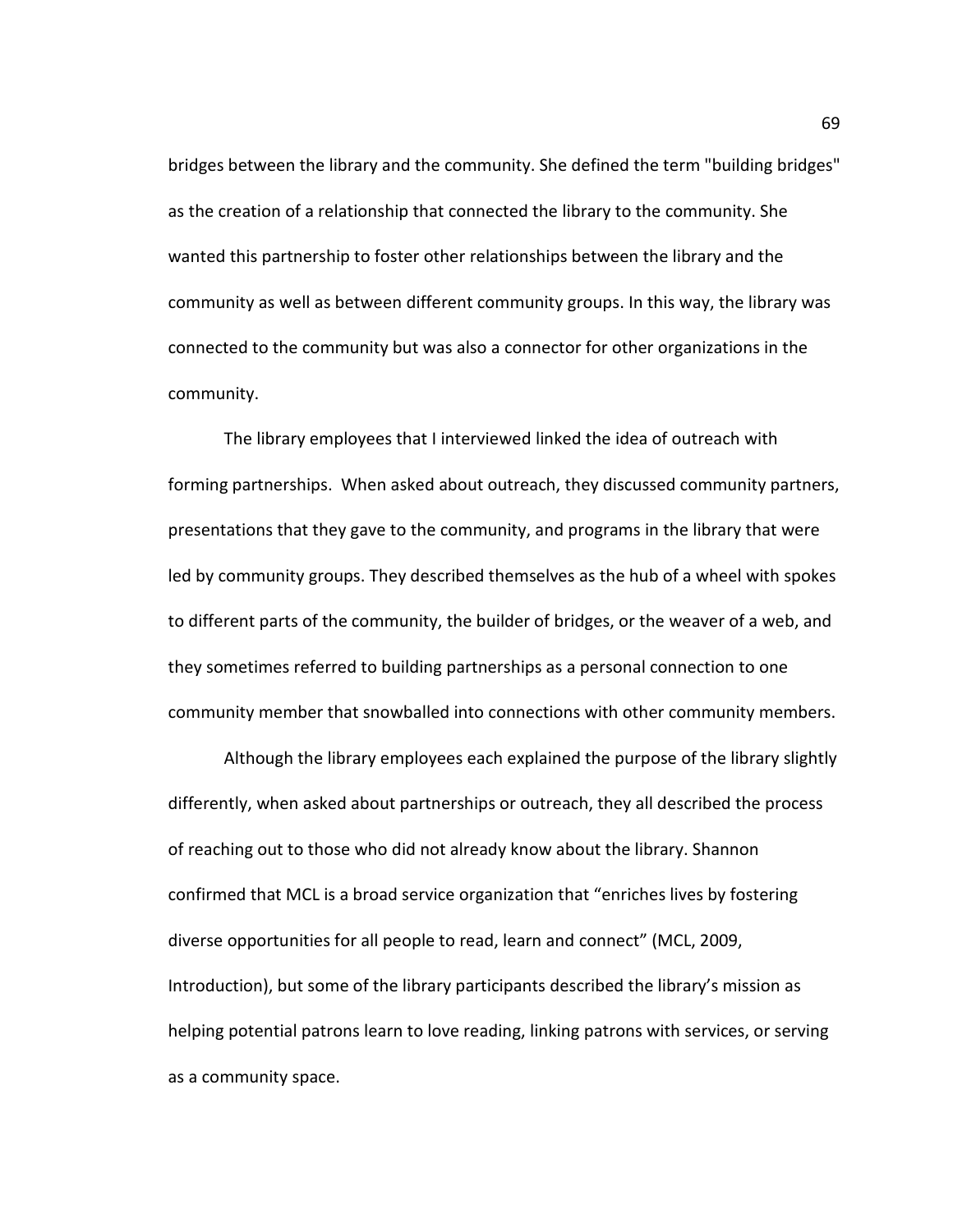However, all of the library staff mentioned that the goal of the library was to reach out to those who did not already know about the library. According to the library participants, this was the true mission of the library and as such, it was a mission that could never be completed. It was an ongoing process, even though "you couldn't really ask for a whole lot more than we have in terms of public [interest], but we are always asking for more . . . because . . . there's a whole group of people who don't think of the library." Even though daily operations consumed most or all of the work hours in a day, all of the library participants argued that outreach was important because of the existence of people in the community who did not know about or use the services the library provided. The goal was to reach the people who didn't already use or think of the library as a resource, and the library committed to this goal by seeking partnerships with the community.

## Employment Agencies View of Partnership

The employment agency staff all believed in the benefits of collaboration, and most of them described ways in which their organization partnered with another agency, mostly as a referral. None of them expressed an organizational philosophy about partnering. Many of the partnership examples they gave corresponded with linking clients to employment, which is connected to the mission of their organizations. In some cases, partnerships were a method of recruiting additional clients for their organization.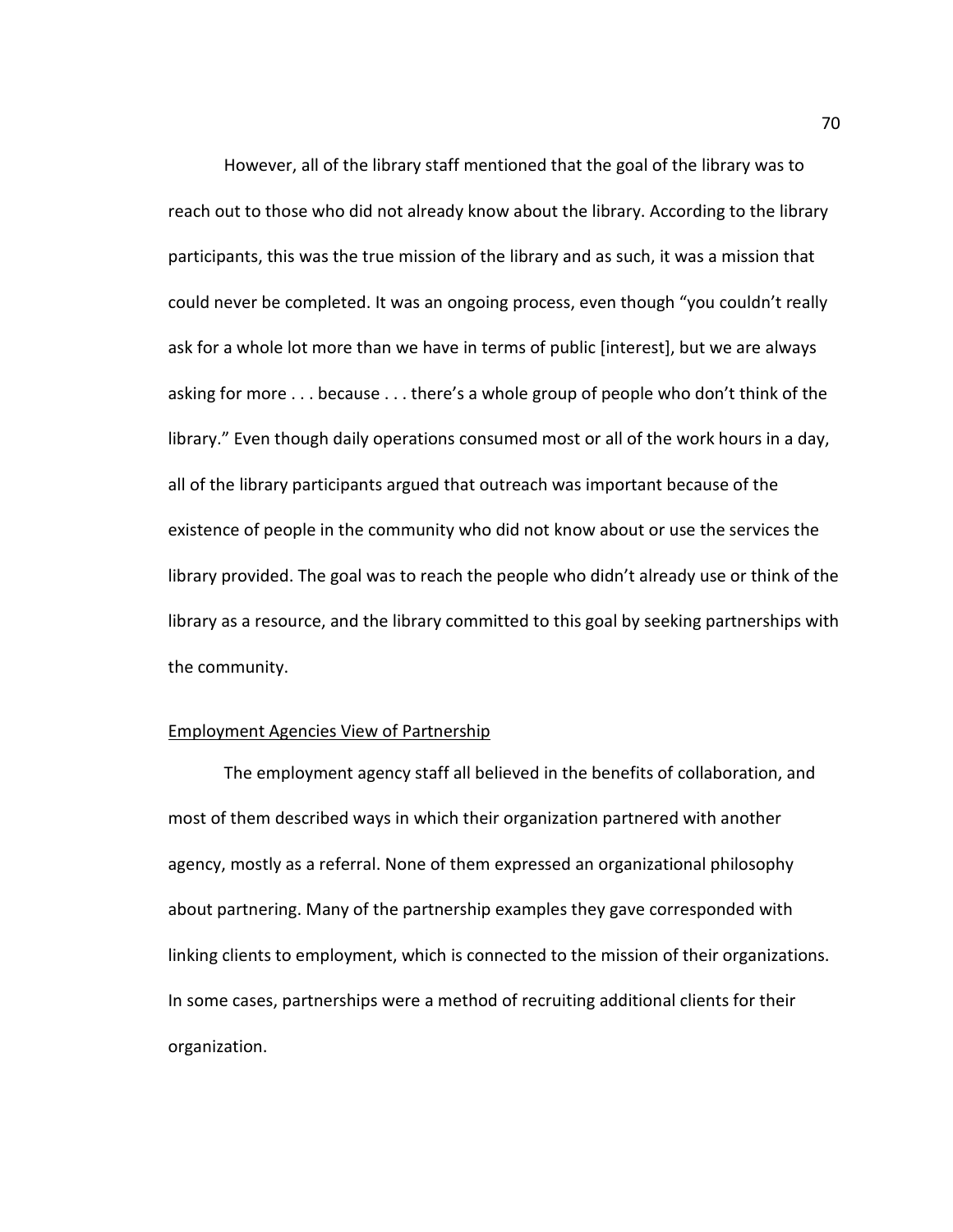These agencies did not look to the library for help with the educational goals of their clients, and they did not send their clients to the library to practice or improve their job search skills. They were guided by the mission of their organization, which was to find their clients employment, and the library was not a likely potential employer for their clients. In addition, the employment agencies did not need a partner to duplicate the services the agencies already provided, such as providing assistance with job search.

For example, neither Marie, the Director of Economic and Workforce Development of Organization B, nor Moose, the Deputy Director of Organization A, considered the library a partner for building job skills in their clients, primarily because their own agency's focus was improving these skills in their clients. Both of these employees mentioned that maximizing resources was the goal of partnership, explaining that this meant not duplicating what they were already doing. When I asked Marie about how her organization approaches work with clients who may want or need their GED to obtain a job, she explained that services like ABE or GED were secondary services and therefore, not prioritized as much as activities that helped build job or life skills. Moose, the Deputy Director of Organization A, told me that if clients wanted or needed to obtain their GED, they would refer them to a partnering agency, and he named several local agencies but did not include the library.

Continuing clients' education or helping them obtain a GED was considered a secondary need of their clients. The need for improving a client's education was not a common area of discussion within the employment agency staff. Most of the discussion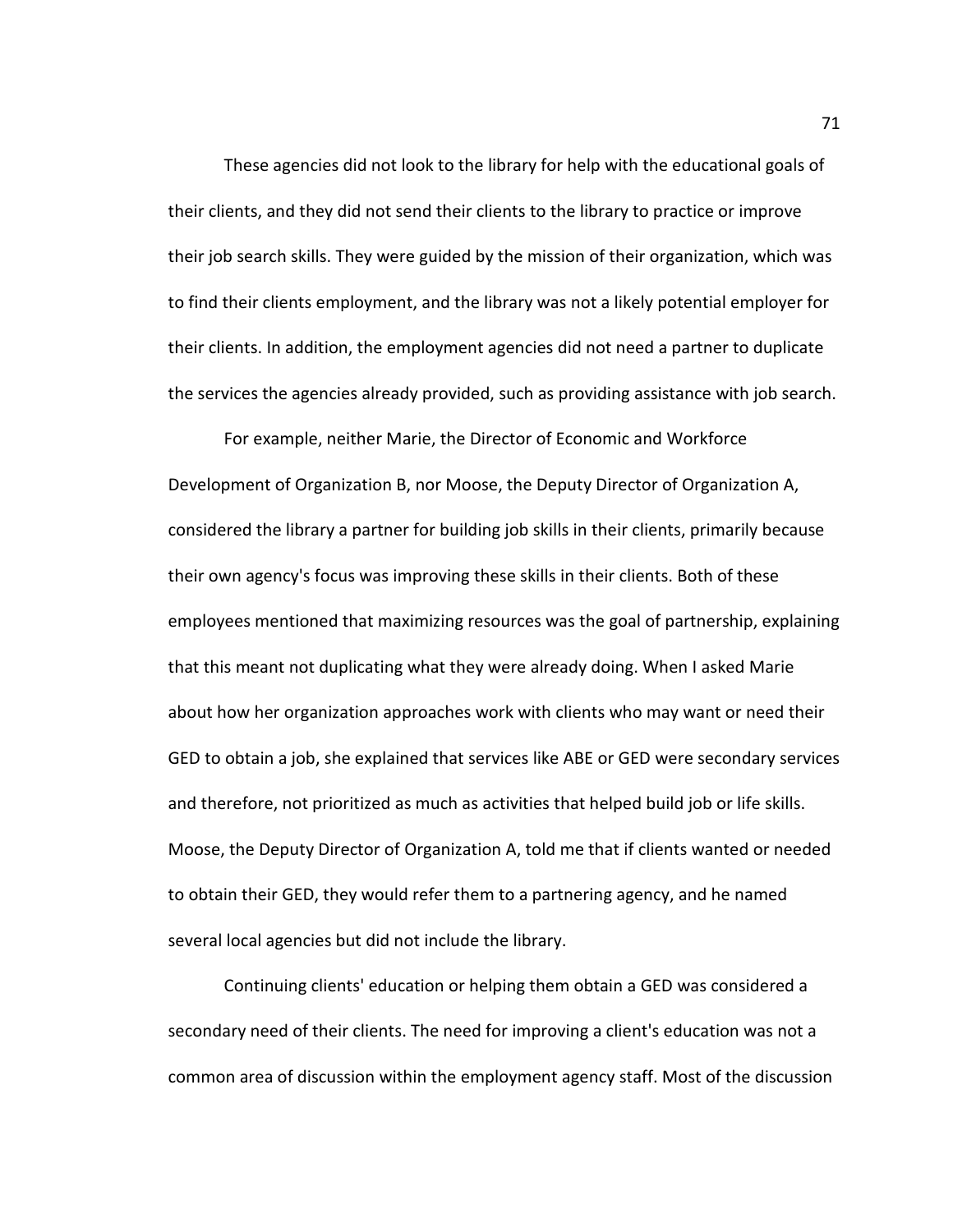that centered around continuing education resulted from a prompt from me during the interview. Some of the employment agency staff believed that improving education was important, but they explained to me that the organization did not see it as a priority, the client did not see it as a priority, or that they believed education was secondary to finding employment.

At Organization B, the three employees that participated in this study listed partnerships with subcontractors as their primary form of interorganizational collaboration. Another prominent partnership was described as a mutually beneficial arrangement with an organization that needed to complete a specific task. The clients at Organization B would complete this task as a method of learning about job skills. Susan Brown, the part-time ABE/GED Instructor, mentioned that when she was working more than six hours per week, she would take her students to the library or partner with her colleagues in a skills exchange. However, now that she and one other instructor split a twelve-hour work week, she no longer has multiple colleagues with whom she can partner, and she did not feel as if she had time to take her students to the library.

 At Organization A, partnerships included presentations at other institutions with the goals of job-skills training or recruiting more clients as well as referrals to organizations such as staffing agencies that provided jobs to clients. Ali, the ESL Instructor, referred her students to the library and to other literacy organizations and ESL classes. Carrie and Moose often used 211, a community referral service, for referring clients to other resources.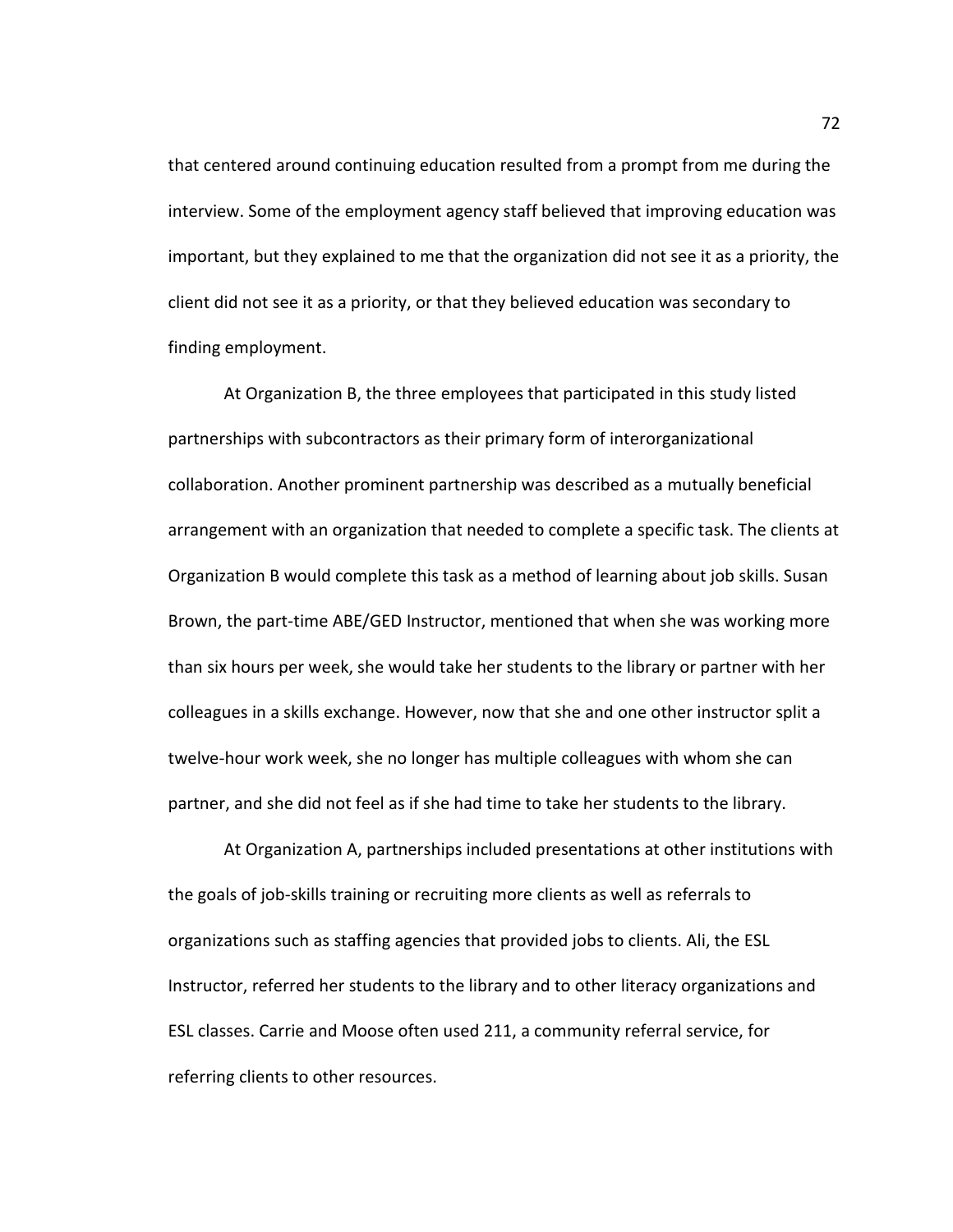Isabella, the Literacy Services Coordinator at Organization C, referred her clients to other resources in the community and also mentioned a variety of grants and contracts as forms of partnerships. Because she had already been in contact with the ALC, she also used the ALC as a source of information for her clients.

Employment agency staff recognized the potential benefits of partnership such as maximizing resources, creating new knowledge, and working together to benefit the client. However, many of them also described the challenges to partnership. Limited staffing and funds was listed as a barrier to partnership by Lucas, Ali, and Marie. Moose and Ali described how important it was that the partnership be "a good fit," meaning that it corresponded with the goals and operation of their organization.

 When asked what they would like to receive from a potential partnership with the library, two employment agency staff mentioned guaranteed attendees at a presentation and computers they could use for a class or training. Employment agency staff also offered the following ideas for partnership:

- help with the administration of a class
- help training clients
- information about how to overcome the barriers to navigating the library
- access to library curricula
- one-on-one tutoring
- a place to post the organization's brochure

The above list does not include examples of partnership in which the library already

engaged such as giving presentations at an organization or offering tours.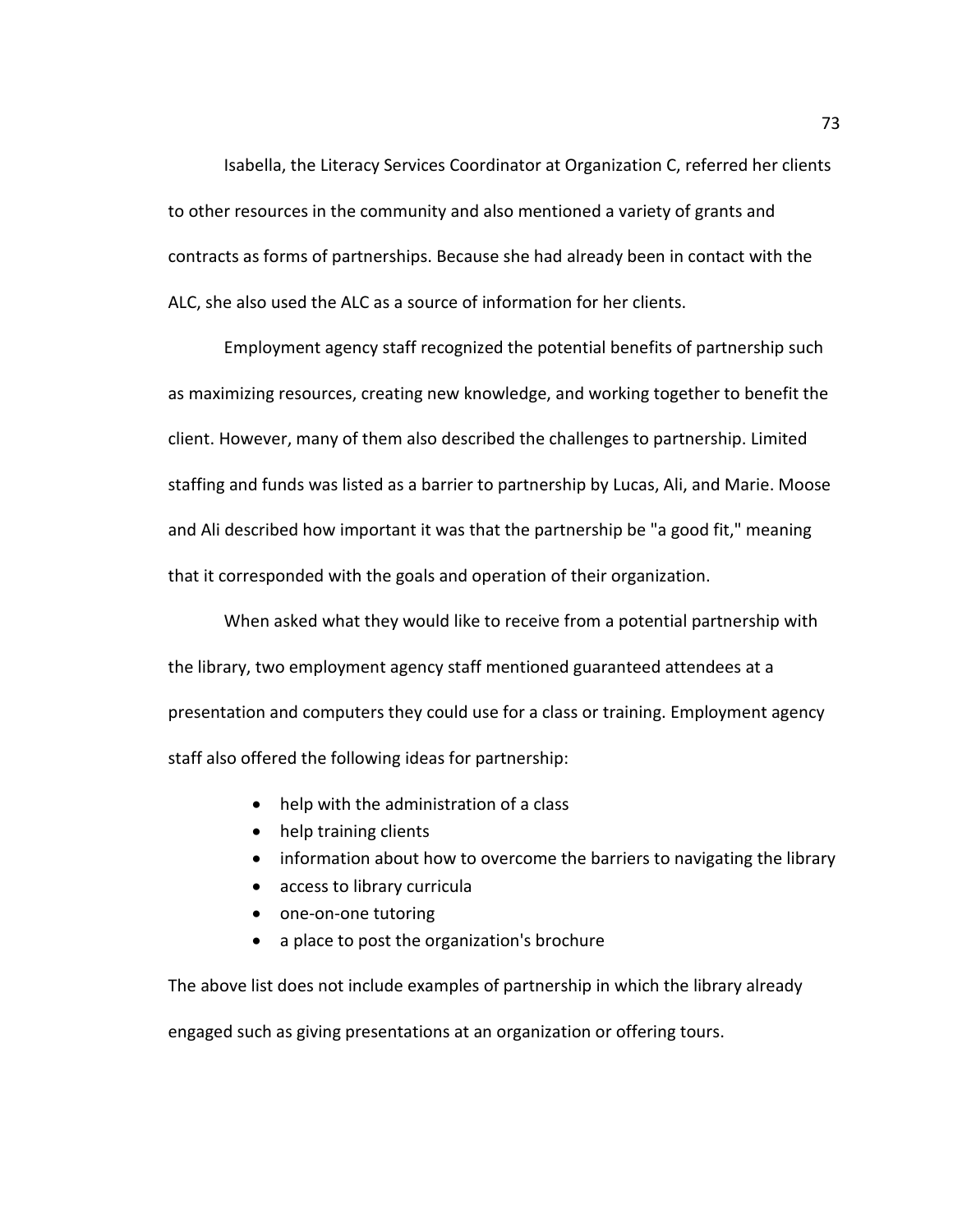It is important to explain that most of the proposals listed above were given in response to an interview question specifically seeking this information and were not initiated by the participants. Partnering with the library was not part of their experience (except for Isabella) and envisioning a partnership with the library was not prevalent in their discussions of partnership.

## Role of the Individual

Before addressing the challenges and advantages of partnerships with the library, I will describe two factors that emerged from the participants' responses as prominent aspects of partnership: personal connection or relationship and the effort required for partnership. Because participants frequently referred to these two themes, it was clear that they would play a role in how the library partnered with the community. Both of these themes correspond to the role that an individual plays in a partnership.

The participants in this study were asked to describe how partnerships started, the factors involved in partnership, and their definition of partnership. I also asked participants to describe the challenges and advantages of partnership, as well as what they would like from a partnership and what they could offer to it. Participants often described past experiences with partnership, both personal and work-related, as a way of relating their ideas about partnership. They discussed many different types of partnerships, including formal collaborations, short-term projects, sharing of resources, referrals, and contractual relationships. Through these examples of partnerships that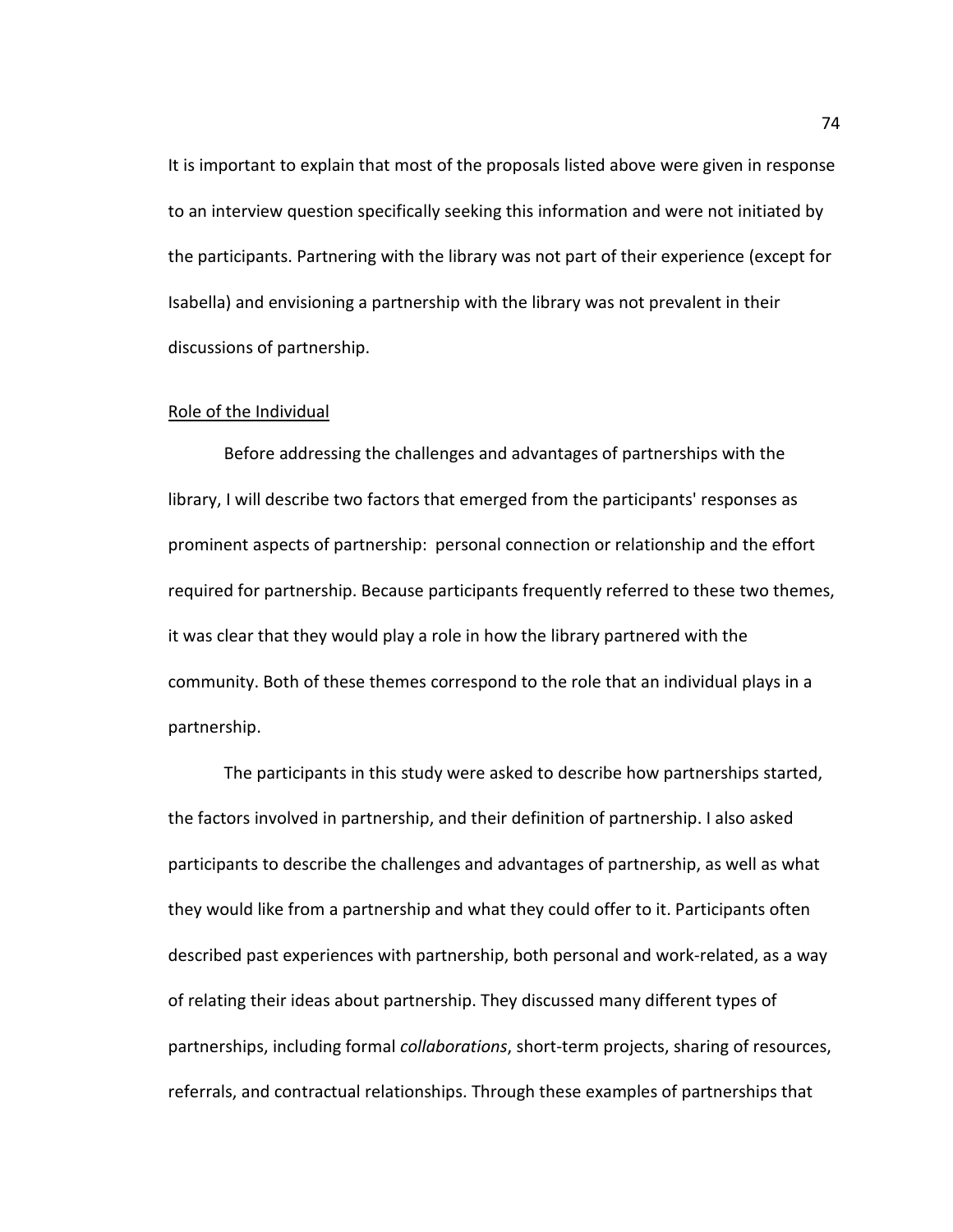did and did not include the library as well as generic definitions of partnerships, participants described factors that were extremely similar to the factors included in Mattessich, et al. (2001). These factors included common goals that benefit the client, sharing resources, working together, supporting one another, and open communication and flexibility.

However, nine of the thirteen participants also referred to the role of the individual when they described a partnership in which they had participated. Though participants did not mention the role of the individual when directly asked to define the elements of partnership, they initiated discussion of this topic during other parts of the interview. For example, these nine participants often referred to partnerships as a discussion or series of interactions with person X from Organization Y instead of a discussion with Organization Y. Their choice of words signified that they thought of the relationship as a partnership they had with one person, possibly as a representative of the organization, instead of with the organization.

For Ali, an ESL Instructor at Organization A, partnership was something she pursued as an individual because of her belief in it and not because her organization wanted her to seek out partnerships. Susan, a part-time ABE/GED Instructor at Organization B, engaged extensively in partnership with her co-worker and occasionally with friends, but did not seek out partnership at an organizational level. The ALC and the other library employees described partnerships that evolved because of a relationship between themselves and one other person at another institution. Although the two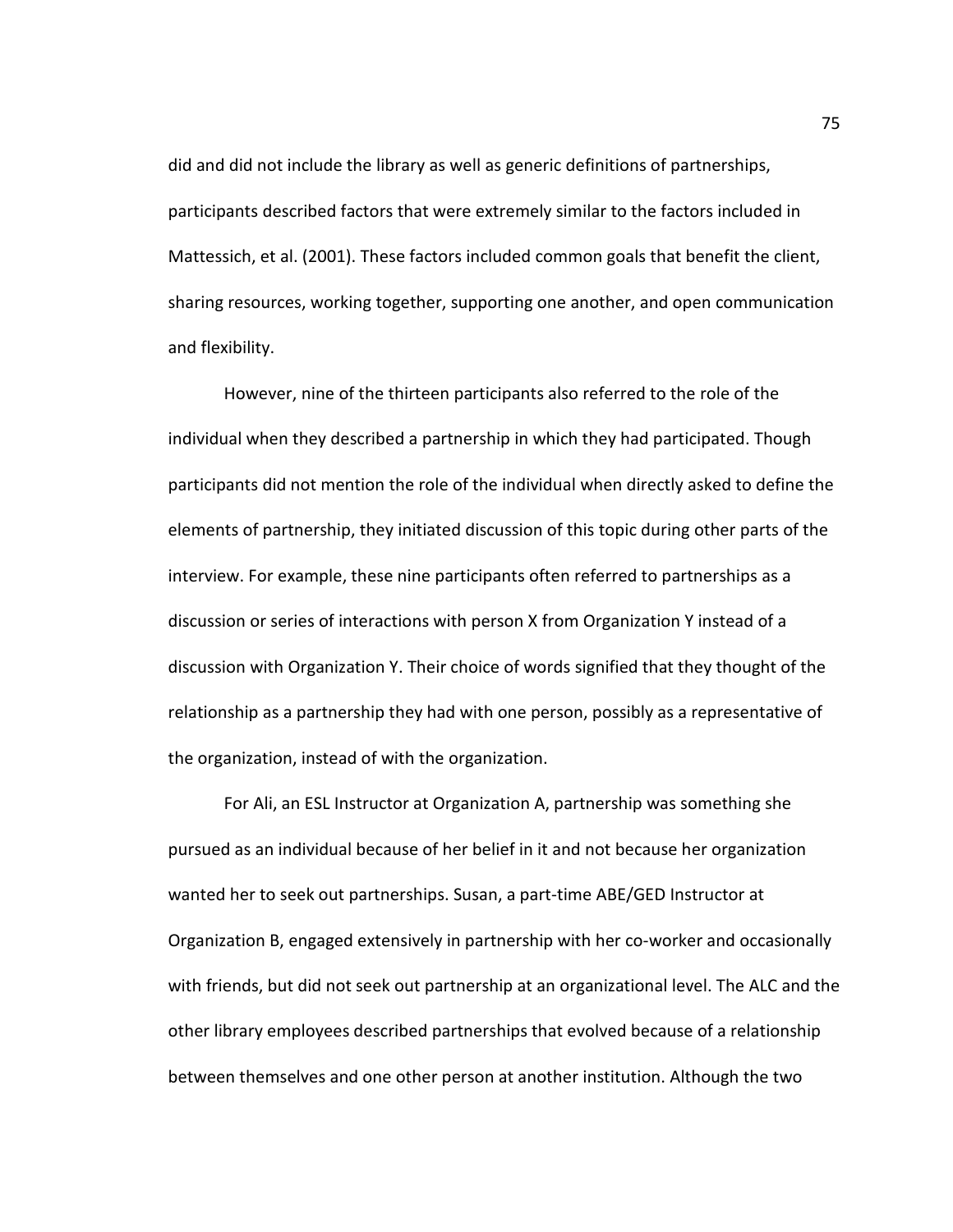individuals were partnering as representatives of their institutions, the process was often a series of communication between two people.

Ryan, the Library Assistant at Branch B, described what he thought was possibly his most successful partnership as a series of ten family nights at the library that stemmed from a smaller program he had developed with three members of the community organization. Even the preliminary smaller program had arisen from an initial introduction and awareness of each other, which then led to a series of meetings that culminated with a jointly presented event. Daniel and Sarah confirmed that once a community group had a contact person at the library, or an individual with whom they had some kind of relationship, that group would think to ask the individual about potential partnerships or programming. The library's analogy of building a web of contacts is congruent with this idea of starting small, as one contact led to another or as one contact evolved into a partnership.

Particularly for partnerships, as opposed to collaborations, the role of the individual held great importance as many participants described their personal relationship with one other individual as the reason for a partnership or as the partnership itself. When participants talked about collaborations, even though they might have used the term partnership to refer to these organizational collaborations, the role of the individual was less pronounced. For example, when Shannon, the Supervisor of Library Outreach, described a collaboration she was involved in which included the library and a downtown agency that helped the homeless, she referred to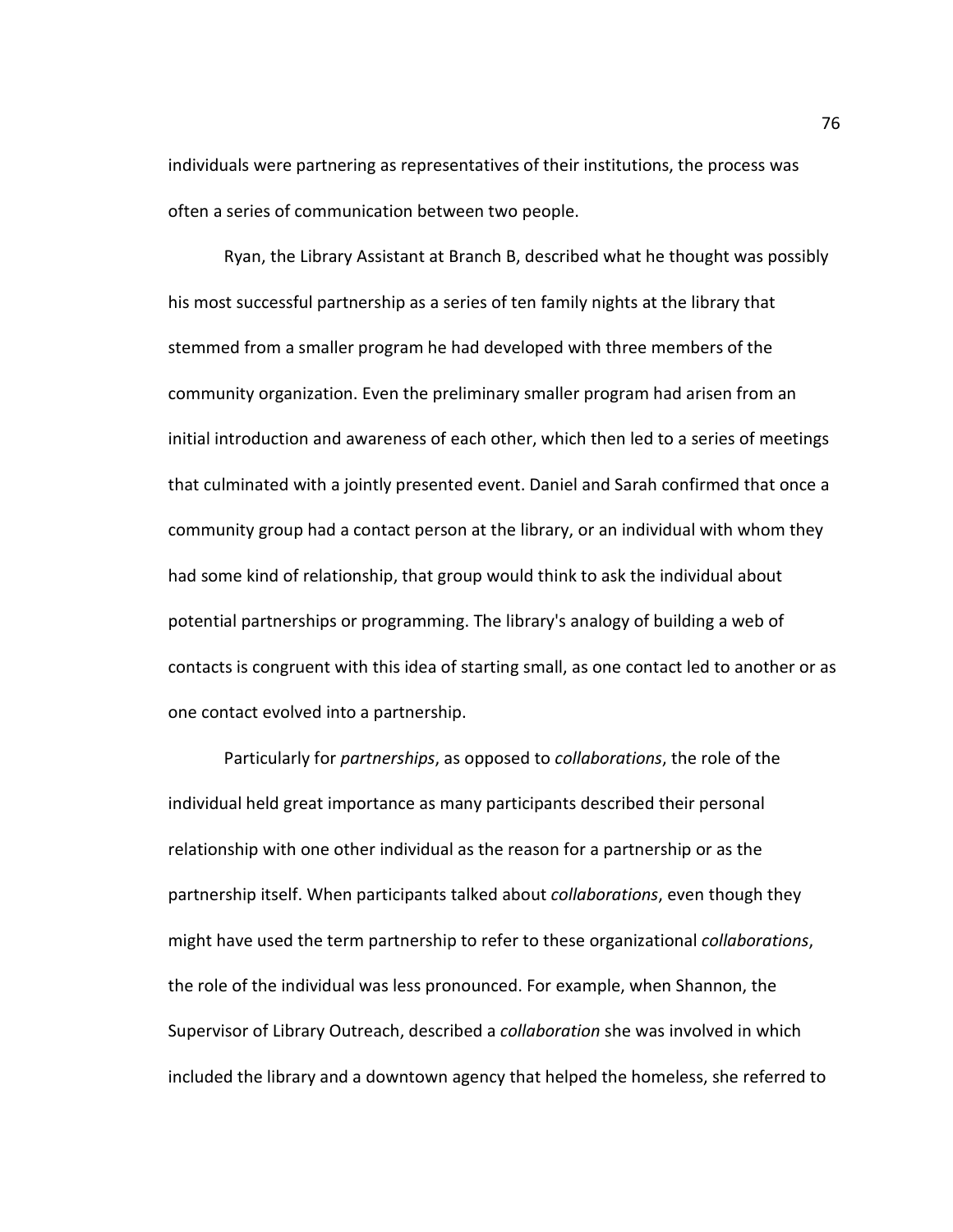it as a partnership with the organization, not with an individual from that organization. Similarly, Javier and Daniel, both library supervisors, told me about collaborations with organizations that involved multiple events, and they did not refer to specific individuals at those organizations.

The next two sections explore the two dimensions of the role the individual played in partnership as described by the participants in this study: the personal connection and the effort required for partnership.

#### Personal Connection or Relationship

The personal connection was mentioned by both library and employment agency employees, and the context of their remarks will be described in this section. Five of the six library staff discussed the importance of giving members of the community a face and a name that they could associate with the library. They believed that other referrals, participation in community events, and increased use of the library could develop from a connection with an individual who worked outside of the library. In addition, two of the employment agency employees specifically asked about the possibility of a personal contact at the library in order to find out about library resources and identify any potential for partnership.

Sarah, a Library Assistant (LA) working temporarily in outreach, noted that personal contact was an important aspect of her job, introducing herself to people in the community and giving them a face and a name to access when they needed information. Daniel, the Supervisor of Branch B, described why he attended community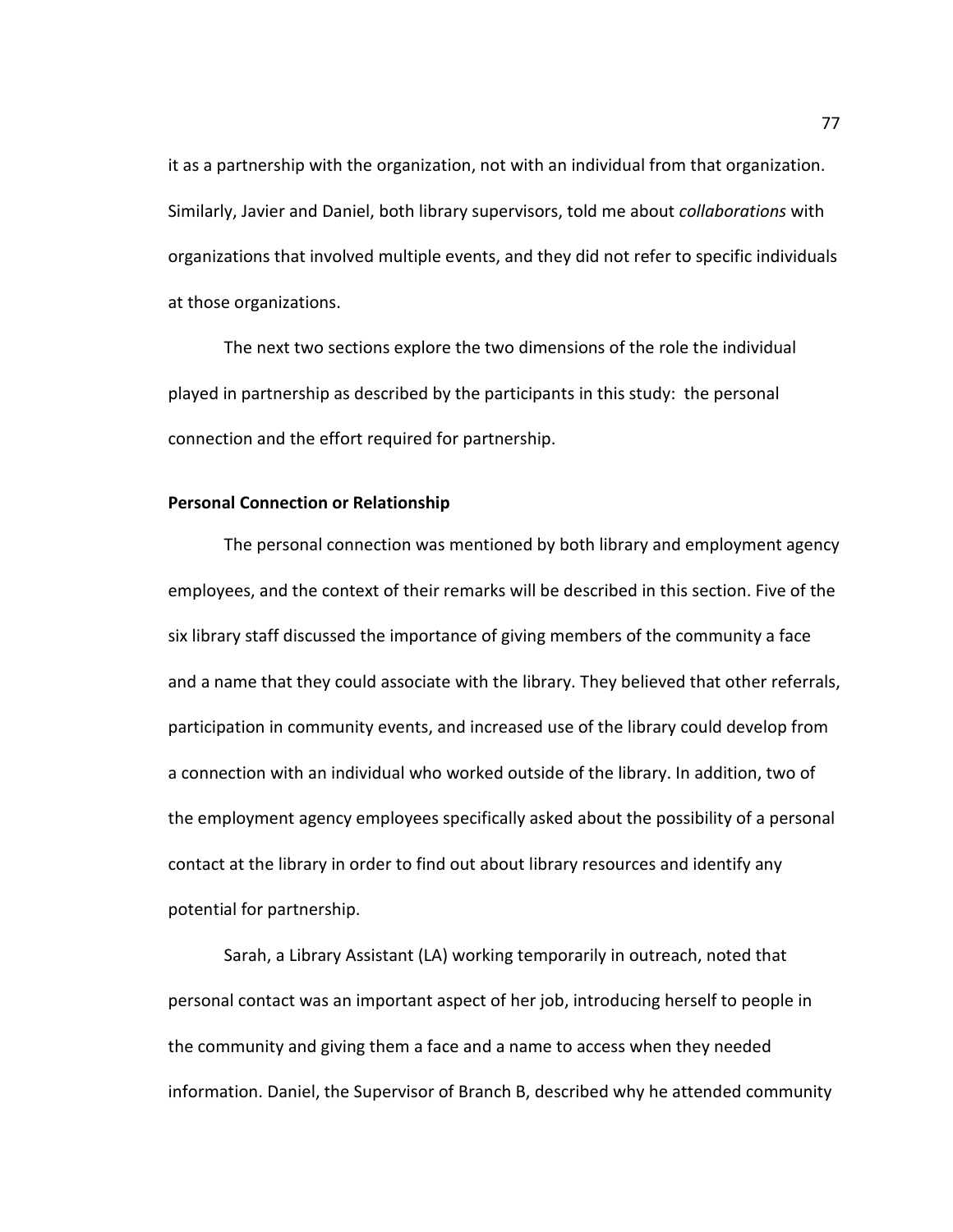meetings, observing that "if they [the community group] need me for something or if they need the branch for something, they have a face and a name recognition" and therefore, are more apt to approach the library with their needs and ideas. The ALC called her partnership with Organization C successful because of her ability to call up her contact person and exchange information.

Both the ALC and Ryan spoke about the connection they had with individuals in partnering organizations. In addition, Lucas, a Non Native Employment Training Instructor at Organization B, believed that some of the partnerships that existed in his department were because of personal connections that his colleagues brought with them to the workplace.

The ALC described one of her successful partnerships as making this initial "connection and a partnership develops just like a friendship, a relationship, you know, a collegiality between people who work together, and it builds, and you do each other favors." Isabella, the Literacy Services Coordinator at Organization C, increased her organization's use of the library as a resource based on interactions with the ALC, and when asked about her partnership with the library, she consistently referred to her relationship with the ALC instead of with the library.

Ryan also told me about a personal relationship he had forged with some of his contacts at a partnering community group, explaining that their relationship had developed into a friendship outside of work as well. He named this particular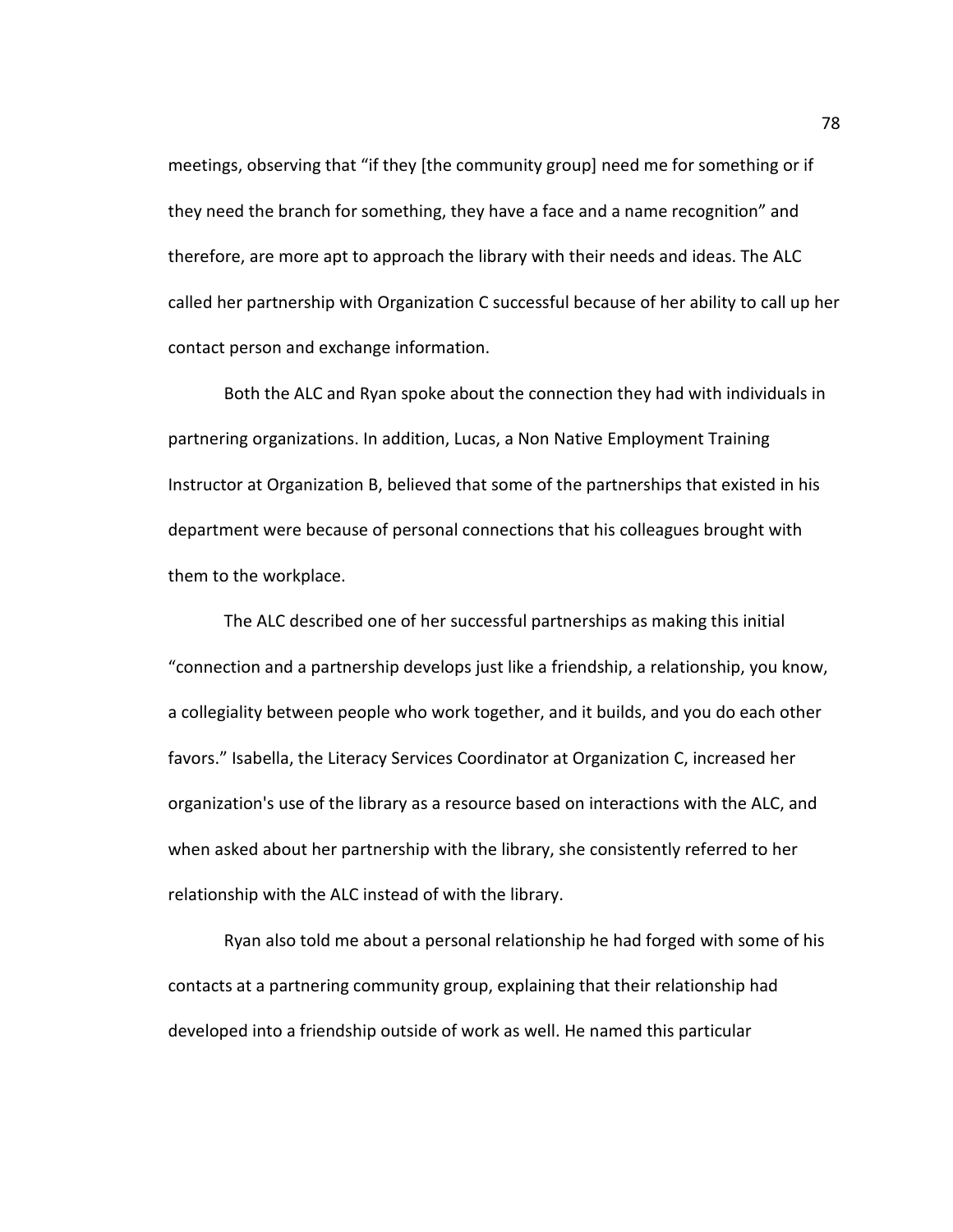partnership as one of his most successful, and when asked how big a role the personal relationship played, Ryan responded that

As long as you're interacting with somebody who is dedicated, the interpersonal stuff I think is great and it might be somewhat serendipitous. I think you can definitely reach heights that you wouldn't. That said, I think you can still do a great job with people who are just dedicated to their work.

The ALC identified the risk in developing a partnership based primarily on a relationship between two people. When questioned about how much her successful partnerships were based on the relationship she had with another individual, the ALC responded that she worried about that quite a bit. She said:

I think that a lot of what's happened this year has been on personal connection, but one of my goals for next year would be to get the systems in place so that they're [the partnerships and the results of the partnerships] so valuable, they're no longer associated with [me].

The ALC said she is cautious about injecting too much of herself into a partnership, because she wants the relationship or program to last beyond her involvement in it.

Susan, a part-time ABE/GED Instructor at Organization B, acknowledged the support she received from her partnership with her co-worker. She explained that "it's nice because you have someone who understands what you're saying, who's coming from the same place and then kind of understands, and it just keeps us so there's more continuity in the program." Their partnership seemed to help them perform better, as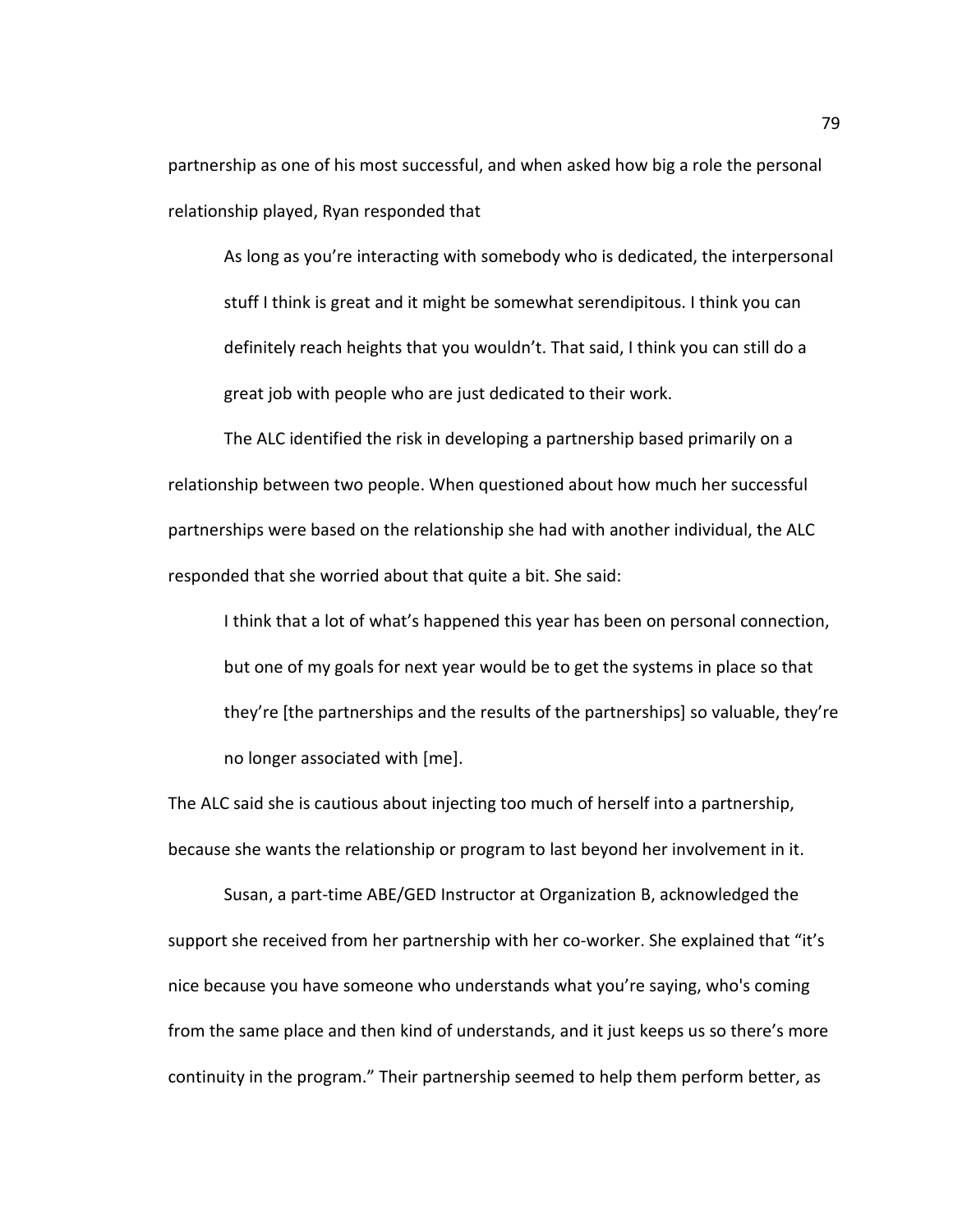Susan mentioned that she and her partner discussed their work on a daily basis in order to communicate about their students. Their partnership consisted of talking on the phone for one hour per day four times per week when they worked only three hours per day two times per week. When asked whether it felt like extra work, Susan replied, "It's not really a burden. Well, for one thing, we like each other."

The Supervisor of Library Outreach also mentioned that she preferred smaller, more manageable partnerships, stating that "small is beautiful" in referring to the size of a partnership. She believed that building a web of connections one person at a time was much more timely and effective than building a large, multi-person, expensive partnership that took years to come to fruition. She explained that the reason the smaller partnerships worked better was because of a sense of relationship and connection. Moose, the Deputy Director of Organization A, also preferred simpler, less complicated relationships that he described as referrals. Referrals could happen between individuals or between organizations.

Carrie, a Job Search Skills Instructor at Organization A, said that she wanted a contact person at the library so that she knew where to get the information she needed. Even though the library posted its resources and classes on the web, it was important for her to have someone to contact in order to clarify any questions she had. She also defined partnership as involving face to face contact on a regular basis, although she did not specify whether that would be with one individual or many. Marie, the Director of Economic and Workforce Development, also mentioned that she would love to have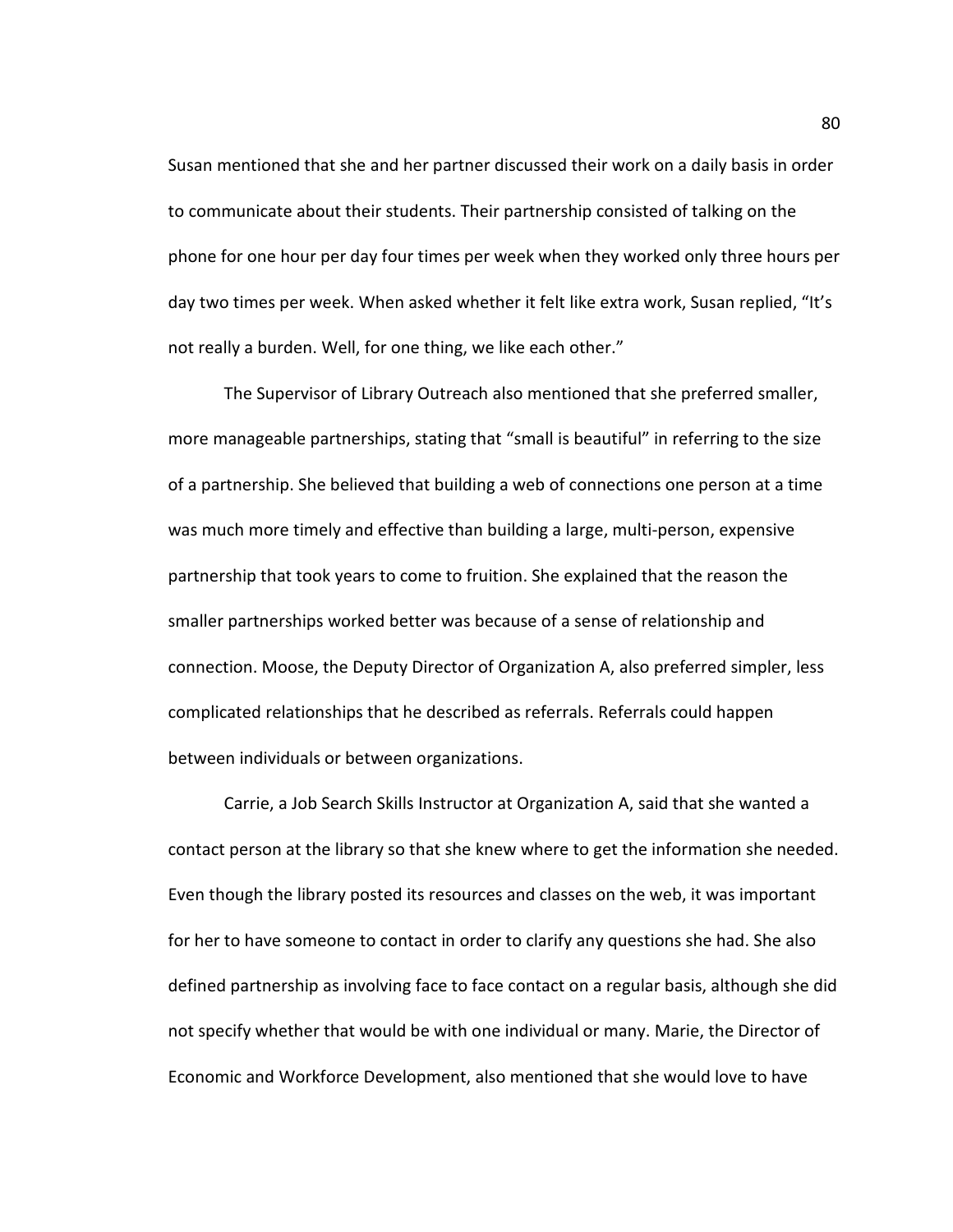someone from the library come to her organization and give a presentation about what the library provided.

Some of the participants explicitly described how personal contact or a personal connection was part of the process of building partnerships. Shannon interpreted the process as grassroots, visiting one agency today and another agency tomorrow, making personal contact with potential partners who then communicated with their colleagues and other potential partners, and in this way, the information spread. Some employment agency employees felt that smaller, successful partnerships often lead to larger, more complicated partnerships if the initial interaction was positive. This was confirmed by several participants who had experienced a successful partnership that evolved from a smaller, more personal, initial contact. For example, Ali's meeting with one person at another organization developed into a collaborative effort to provide ESL classes at that organization. For Organization A, successful partnerships with one correctional facility led them to seek out partnerships with other correctional facilities.

The ALC admitted that one area in which she did not have a set plan was in connecting the library with the community, and that "in lieu of having a really good idea or goal of that is really going out almost one by one." In a follow-up email, the ALC noted that the one-on-one process brought about better results than some other methods such as sending out an electronic flier. Isabella, the Literacy Services Coordinator at Organization C, was asked what she thought about the difference between marketing by speaking to one person at a time and marketing on a broad scale.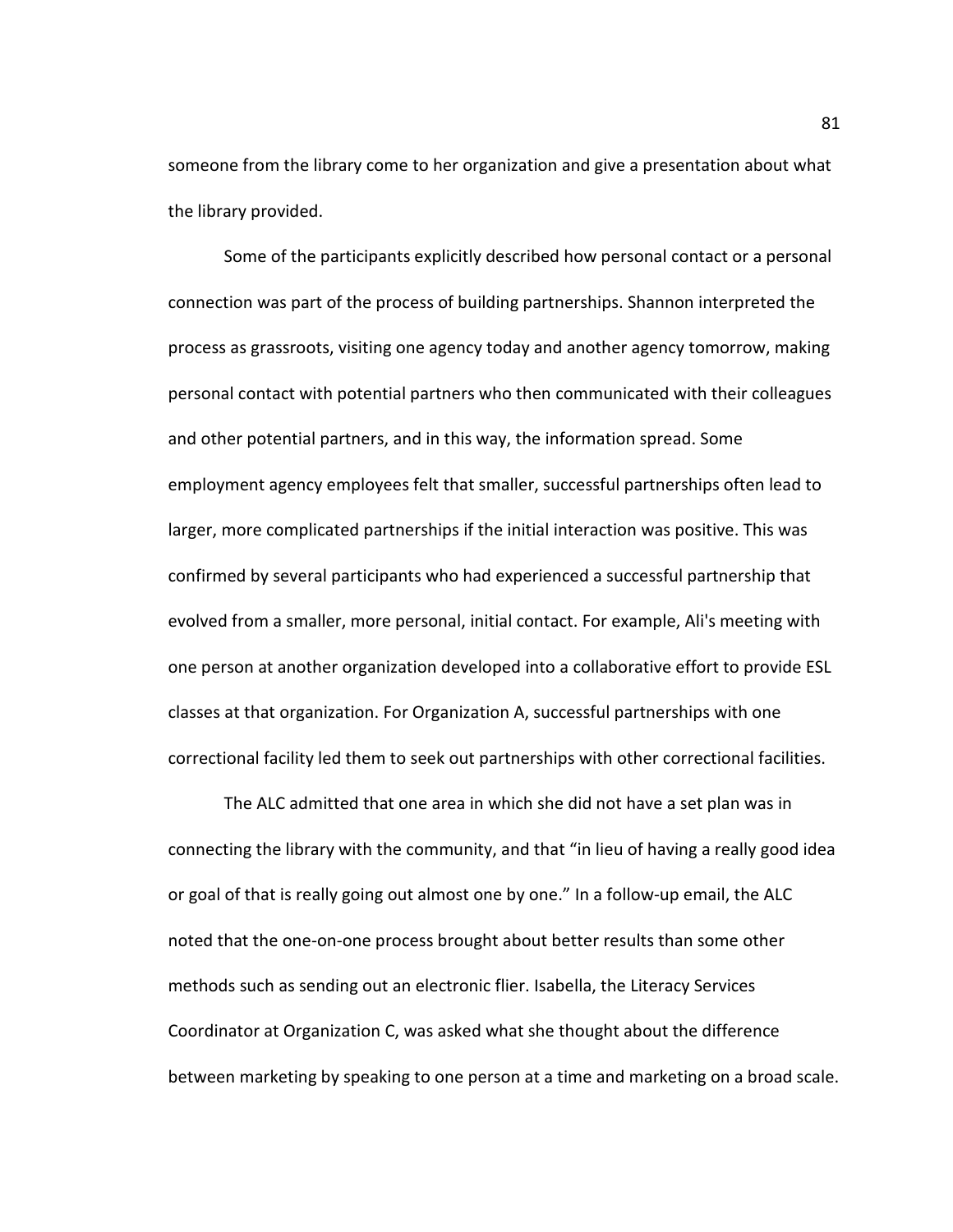She answered with a metaphor, describing the difference between dropping a hook and casting a net. She believed it was much more effective and appropriate to drop a hook, using "targeted communication with people that have the most interaction with people needing [literacy] assistance." Her response implied a process that existed between specific individuals.

The role of personal connection or relationships was mentioned by the majority of the participants in this study when discussing partnerships. Several participants believed that individual relationships could lead to other connections, referrals, extended partnerships, or access to information. Two of the participants stated that a personal connection was easier to manage and more effective than a more complicated partnership that involved numerous people. Four of the participants described how they used a personal contact to quickly obtain information that they needed, and they called this type of interaction a partnership. The personal connection is one aspect of the role the individual plays in partnership. Next, I will discuss how an individual's effort relates to his/her participation in partnership.

## Effort Required for Partnership

After conducting the first four interviews, I was struck by the additional effort that three of these four participants suggested they put toward building partnerships and how that effort translated into an ability to initiate and maintain a partnership. An individual's effort, which I defined as performing work-related actions outside of working hours or as seeking additions and alternatives to what was already present in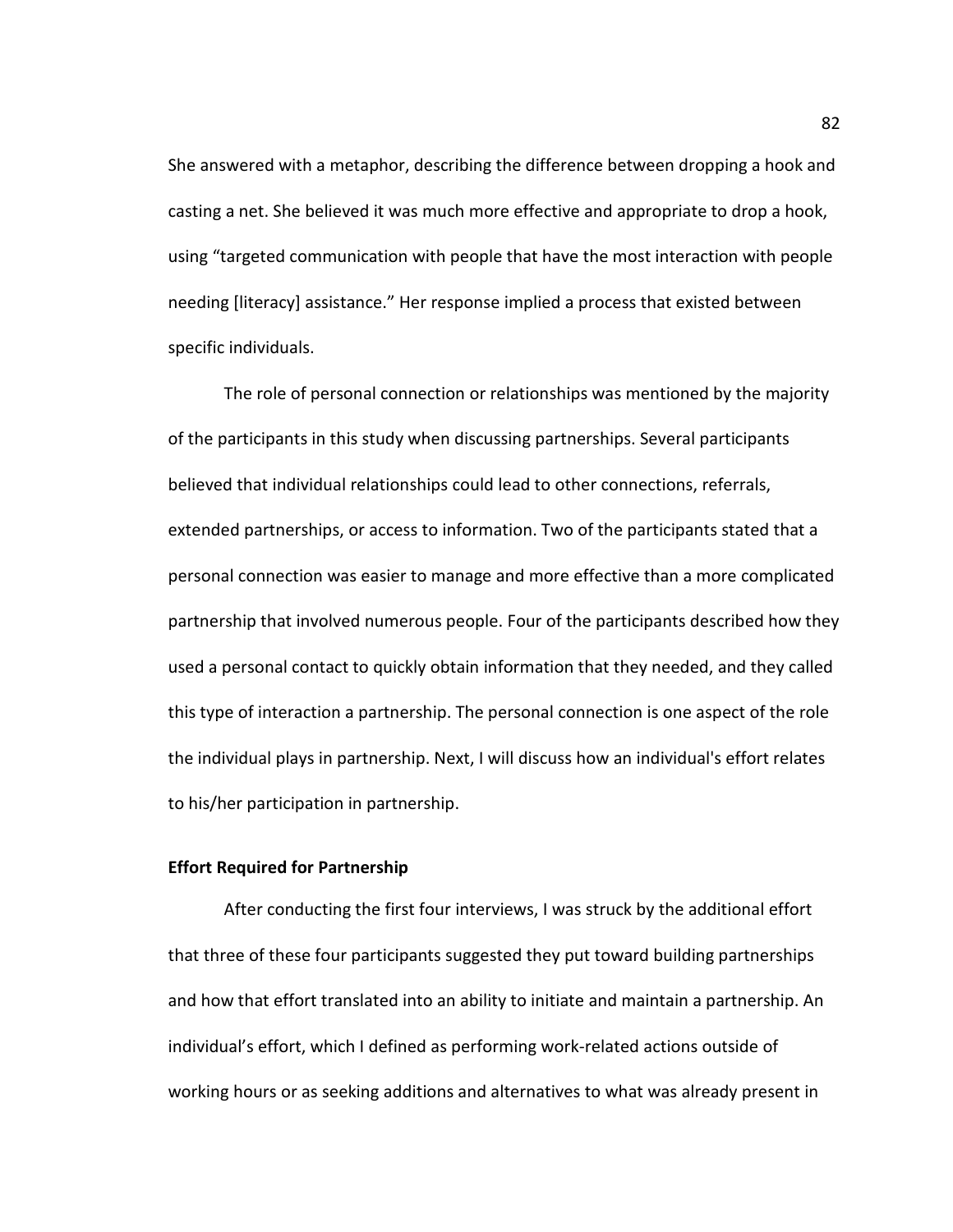order to benefit the client, was mentioned by eight of the participants in this study, who discussed how effort was required for pursuing partnerships.

 An individual was often the initiator of a partnership, as an individual can look for, identify, or be presented with a need in the community, and one of the ways that an individual can respond to that need is through partnership. How individuals responded to a need often depended on how much effort they were willing to put toward their response to that need. For example, many participants mentioned the need for partnerships or additional resources, but stated that there was not sufficient time, staffing, or resources to pursue these methods of meeting a need. Some of the participants also identified other factors which helped or hindered the building of partnerships, such as organizational goals, funding, and position at the organization, but eight of the participants mentioned that some type of additional effort was necessary for partnerships, and they added that a personal interest or passion often contributed to that effort.

As Lucas, a Non Native Employment Training Instructor, stated, people go "out of their way to do something with another agency," and being involved in another organization takes "a level of commitment that's really pretty high." He added that people who work with other organizations probably want to get some personal satisfaction out of their work, and their personal interest is an important factor in their motivation to expend the extra effort that it takes to make and maintain connections.

83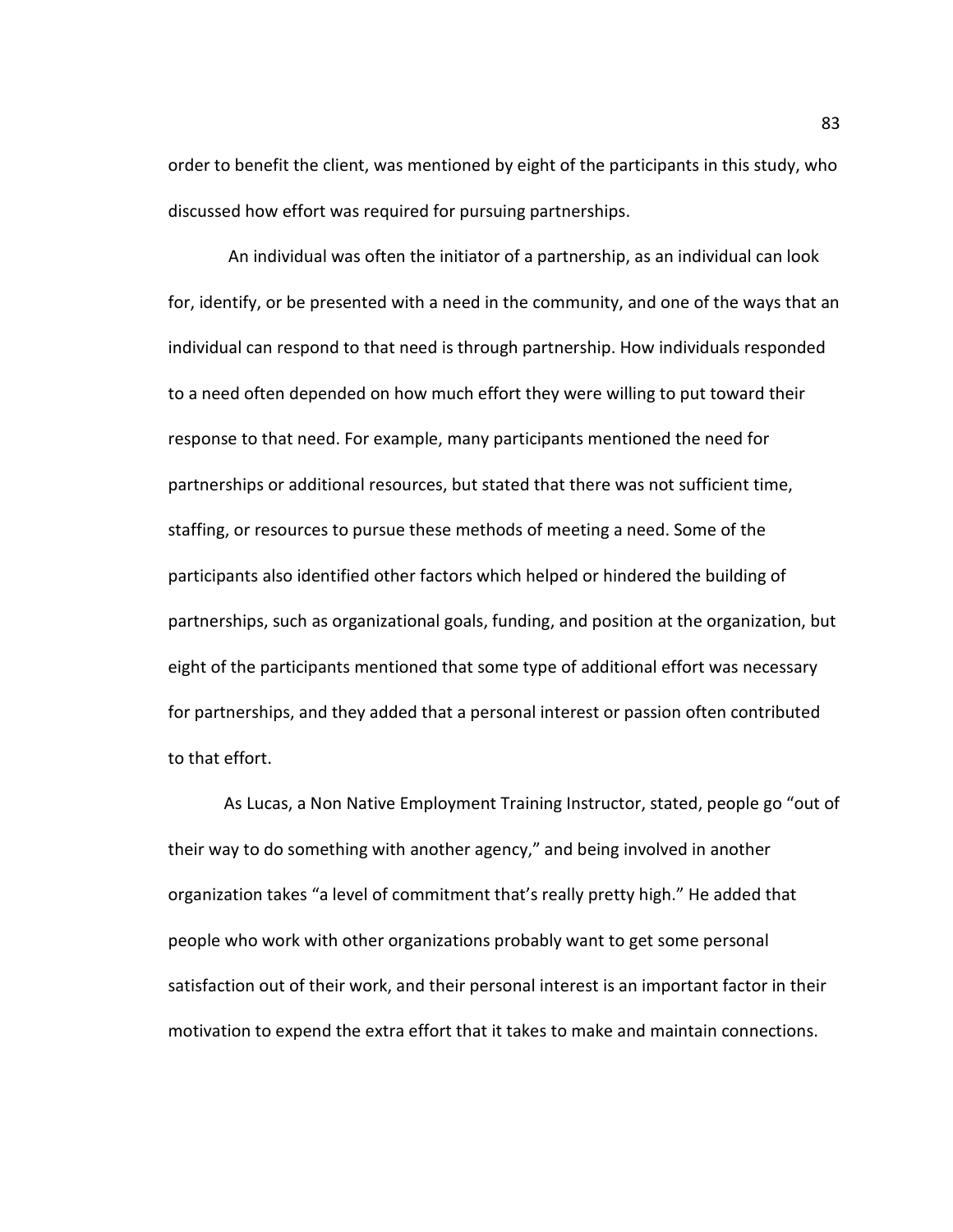Ali, an ESL Instructor at Organization A, seemed to be constantly seeking ways to better serve her clients and the community. She stated that "as an ESL teacher, you want to see people served and you want to see them served well," and her process reflected her philosophy. Ali spent extra time and effort trying to meet the needs she saw in the community, and not just in the clients at her own organization. Recognizing that the effort required to meet those needs would have to be in addition to her regular work week and that it may add stress to her job, Ali still felt as if it didn't hurt to do more.

For example, she volunteered to teach at a housing development after they approached her organization about a possible partnership. Initially, the partnership was not feasible between the two organizations, but Ali went to a meeting at the housing development several months later because of her personal interest in helping them. She realized that they needed an ESL instructor to teach a class once per week, and she decided that she could fill the role of instructor. After revisiting the idea with her organization, she was able to perform the duties of instructor as a representative of her organization. However, teaching this class was an added responsibility to her job.

Susan believed in the role of education in helping people overcome poverty and expended effort to meet the educational needs of her clients. Susan's job could be very straightforward if she worked only the two hours per day that she was scheduled, but she and her colleague believed that continuity in their program was maintained by spending one hour each work day speaking to each other on the phone and sharing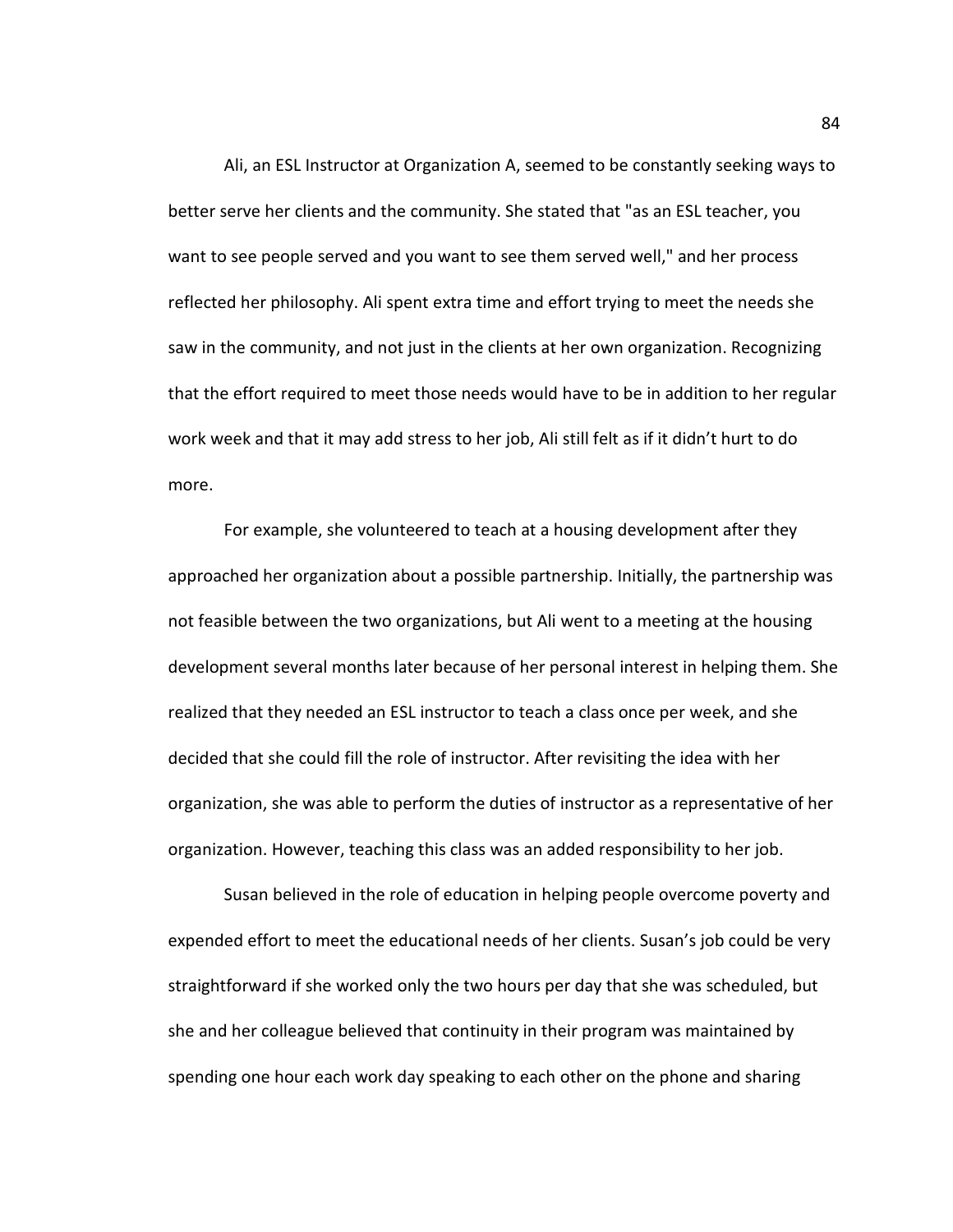information about their students. Although Susan did not see this extra time as a burden because she perceived it as useful, and she appreciated that she could talk to someone who understood her work, it still required effort that she expended to better serve her clients.

Daniel, the Supervisor of Branch B, believed that outreach was about marketing to potential patrons and bringing people into the library who were previously unaware of library services. Similar to other library employees, Daniel linked outreach to an implicit component of the mission of the library and then linked outreach to partnerships. He believed that although partnerships took more time at the beginning of the process, they could help in saving time later. He explained that

I see outreach as getting the people in who don't know about the library. But it does add to our use and our use is skyrocketing and we can hardly control it as it is so it's sort of a hard thing. Maybe partnerships could actually help us too, though.

Daniel acknowledged that it did take more time to do outreach and that the amount of effort one spent on outreach depended on one's personal interest in it. He argued that there was always more that could be done. However, he also observed that people could be very dedicated to their job and the services the library provided, but they might not think that they needed to perform outreach.

Shannon, the Supervisor of Library Outreach, believed that most people who worked in the library had a passion for their work, and they received satisfaction from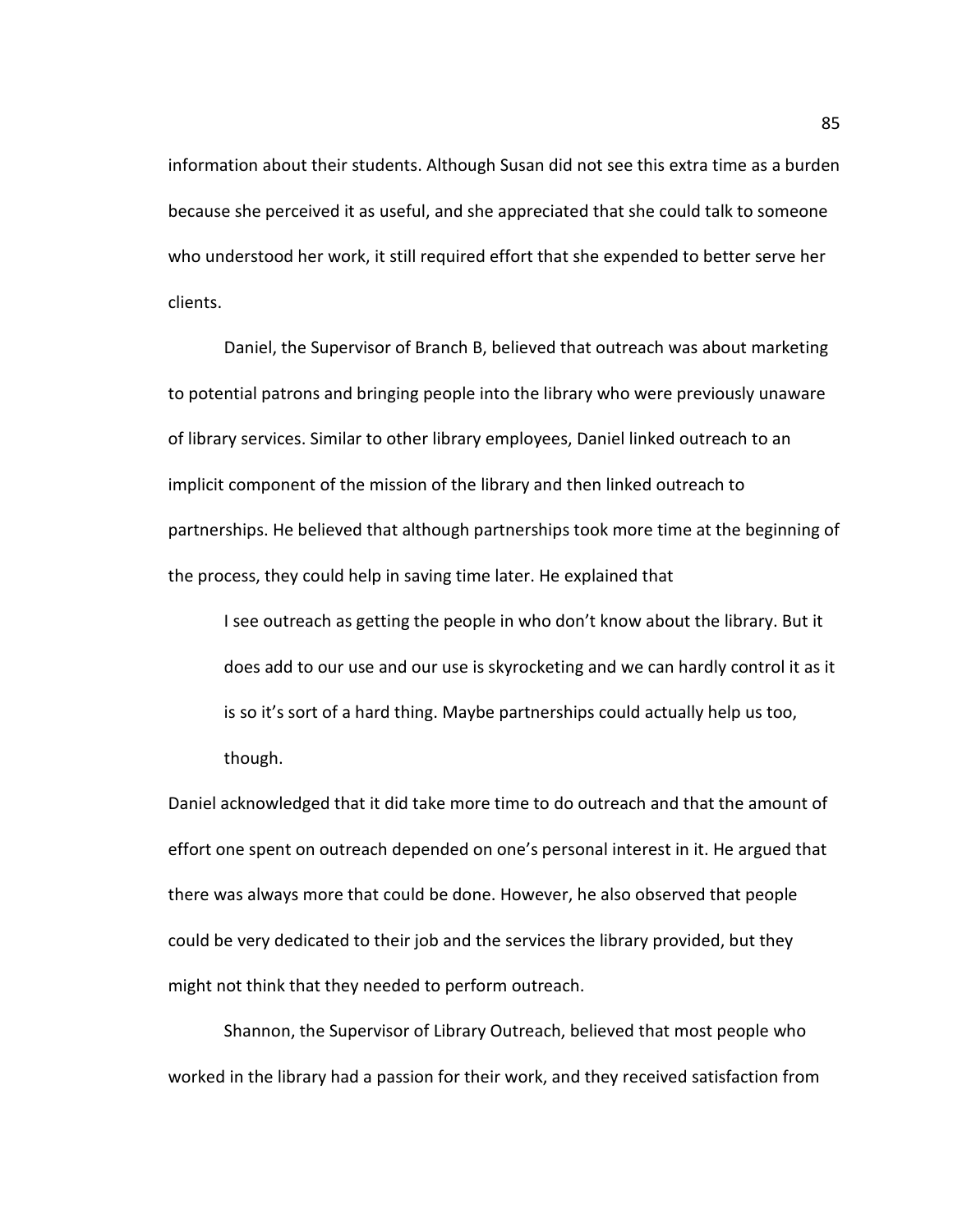fulfilling what she labeled "a great mission." She thought that personal investment in the library philosophy might translate into effort spent on community partnerships. As with the other library staff, Shannon admitted that outreach could be difficult sometimes, particularly because MCL was already serving so many people, but that it was part of the library's mission to serve as many people as possible.

Sarah, a Temporary Librarian at Branch A, also believed in the purpose of the library and the importance of what the library did as a service organization. She declared that she talked up the library anytime she could, whether she was on the clock or not. A large part of what the library did as a partner was refer patrons to other organizations and resources, and Sarah discussed the challenge of resource management. She described how she had to take extra time to familiarize herself with new resources or she wouldn't remember what they were when the time came to refer to them.

Ryan, a Bilingual Library Assistant, was a convert to the library, and he revealed that it was not for a love of reading. Ryan worked at Branch B where the staff had developed personal relationships with many of the patrons. He believed that outreach was "pretty fundamental," but mentioned that it was difficult because he felt his branch was understaffed. He explained to me that they had to be selective about the type of outreach or partnership in which they engaged, because it was important to not waste time and resources. The library staff liked to have a guaranteed number of participants at an outreach event or know that the outreach would lead to increased patronage or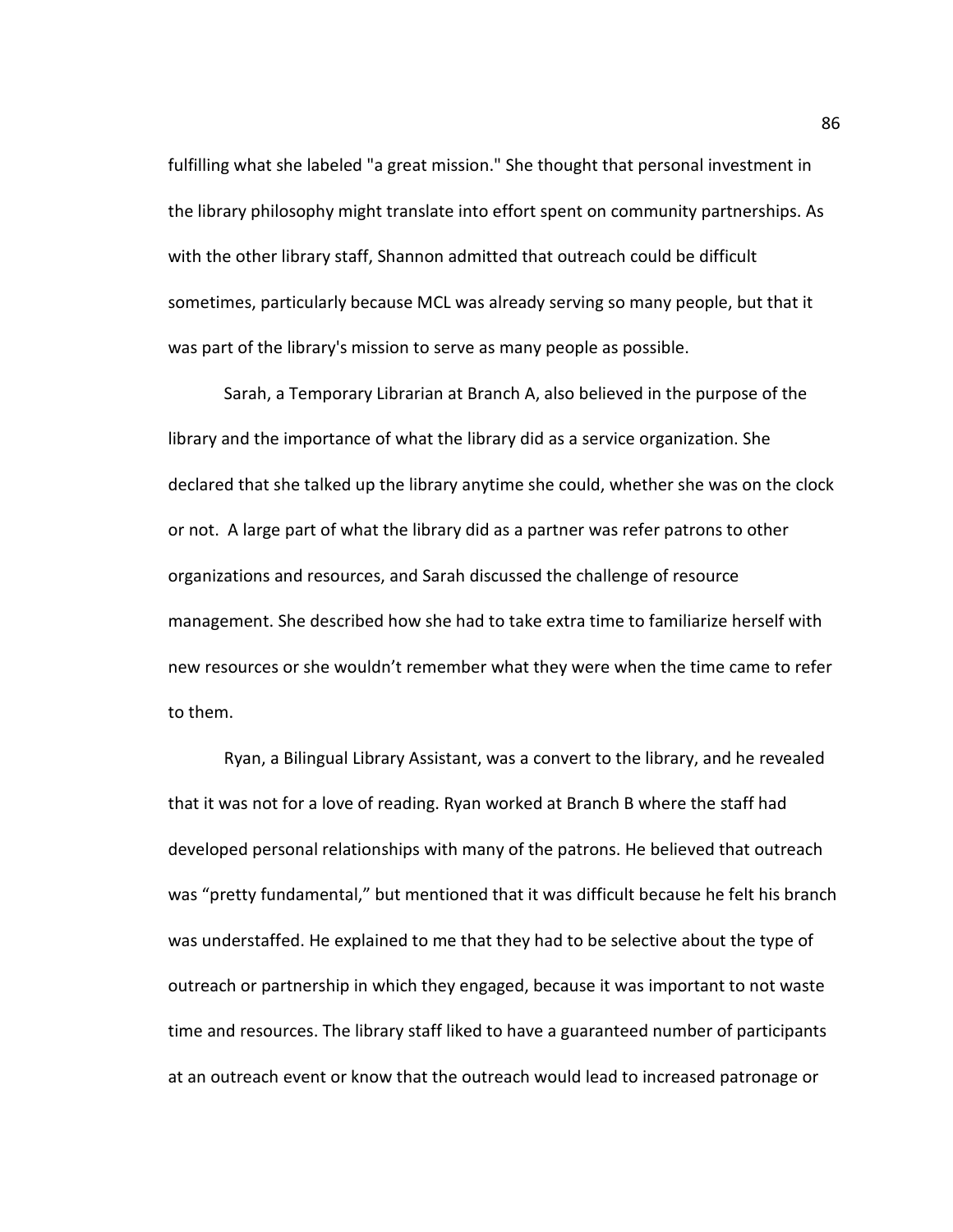other partnerships. One way in which Ryan expended effort in his job was by calling specific families and urging them to attend events that he thought would benefit them. He also mentioned that the library had opened after hours in order to help people improve their computer skills, assistance that was not possible when the library was open, because Branch B did not have a dedicated computer lab.

The ALC presented a slightly different view of the effort that she expended to reach out to members of the community and create partnerships. She emphasized that her job was the perfect fit for her because it was meaningful for her to be able to serve people. She explained that she enjoyed meeting new people as part of the goals for her new job, working to create relationships with people and organizations in the community. Similar to Susan, she said that the effort she spent on building partnerships did not feel like a burden because of her belief in her work and because she was used to forming relationships with others in order to reach her professional goals. In addition, part of the ALC's job was to meet with community organizations, so she was able to pursue partnerships within the context of her work and presumably, within working hours.

The ALC remarked that her job description at MCL was so extensive that she knew she would not be able to accomplish all of it alone. However, because of her prior experience, she also knew that she could "figure out how to get it all done, which means that [she didn't] do all of it." The relationships that she formed were part of a web she built to support her as she continued in her job. She said that she spent some time and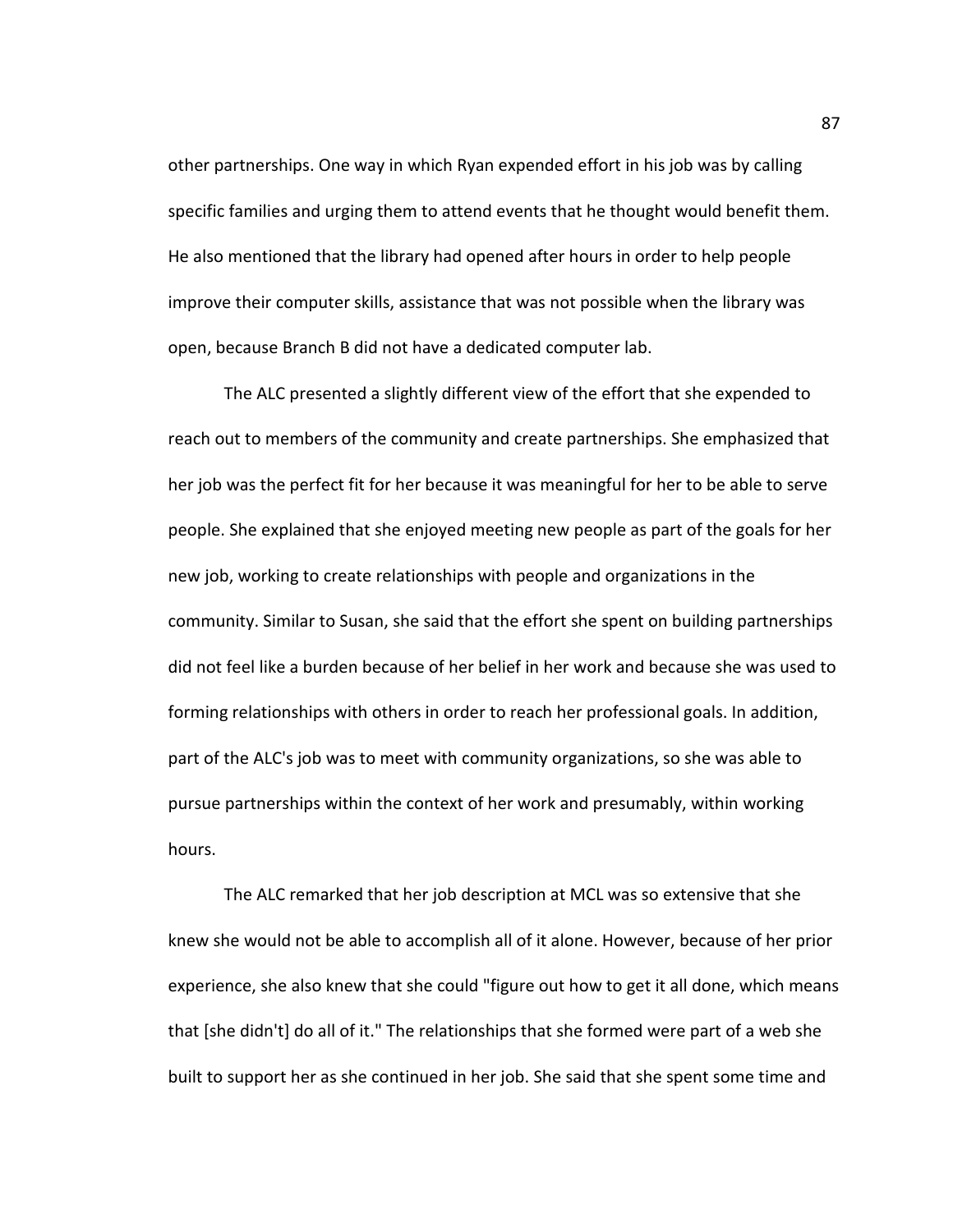energy maintaining these relationships and helping her partners as needed, but she explained that it didn't feel like effort because of her belief in her job. She said "I'm here because I believe in the work, so if I work with an organization and they need something and I can bend, it's really easy for me to bend." Bending was an example of effort needed to maintain a relationship, but the ALC looked at it as similar to making a deposit into a bank account. Once she had invested effort into giving time, materials, or knowledge to a partner, she had essentially made a deposit to their partnership, and she could then depend on that partner to reciprocate the effort at a later time, withdrawing his or her help as needed.

The ALC gave an example of what it was like to make use of her bank account when she described a more formal relationship that she was in the process of developing. She said that it was successful because

We've worked well together in the past, and it's kind of, it's sticky, because she has to go through all kinds of approval, not only to be a GED tester, which she's already done, but beyond that, she has to go to her department heads, and she's working with a [specific department], which is I think more difficult in some ways, to get things passed through, so it has to be really clear on paper. And I'm not sure that we would have, either one of us, considered spending the time on it if we hadn't had some collaborations before that were easy and helpful.

The ALC used words such as "sticky," "difficult," and "spending the time" to describe the effort required for this more formally structured partnership. She observed that prior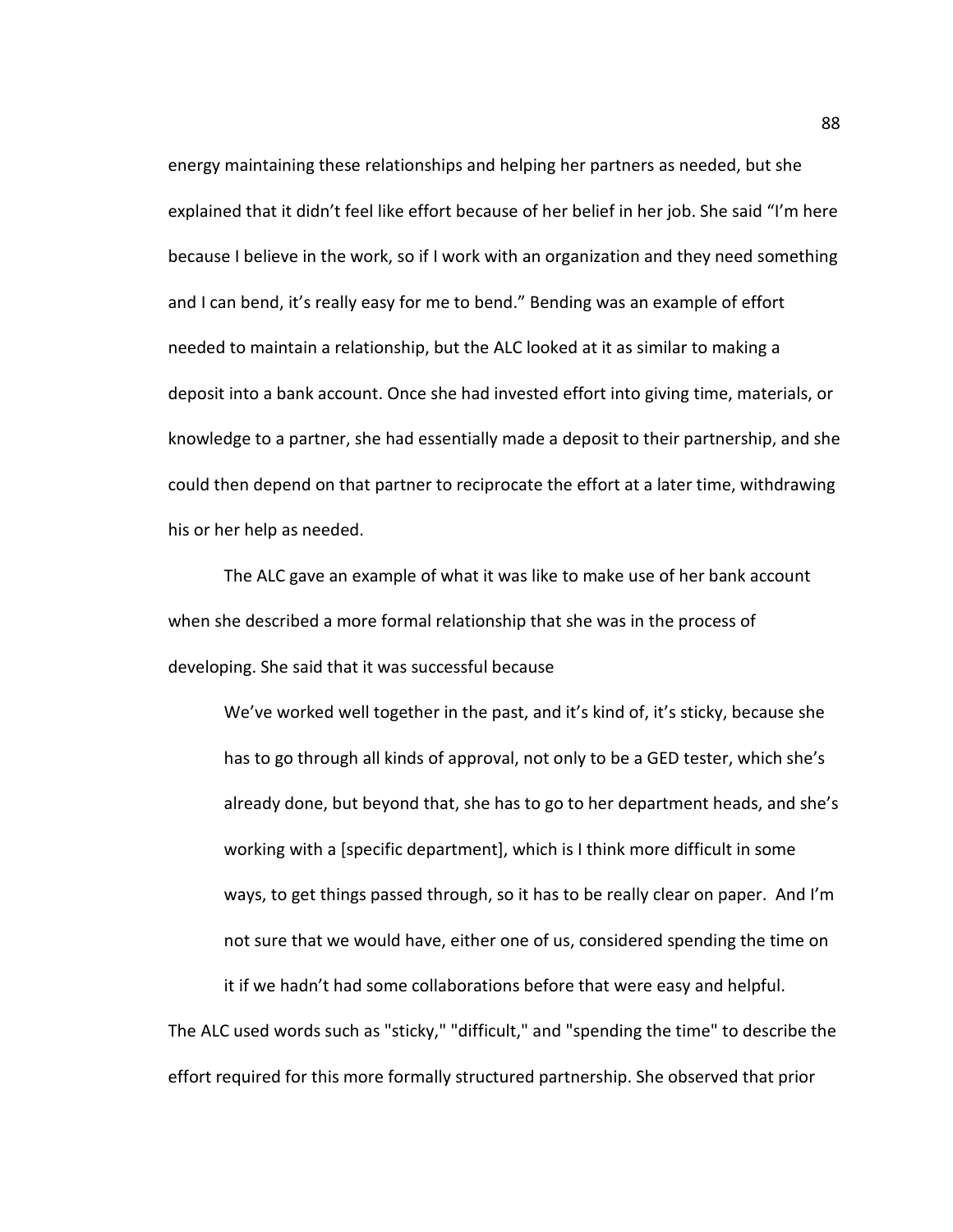successes were a key factor in their willingness to expend effort on this more complicated partnership.

Interviewees listed several motivators that led them to expend effort on partnerships. Lucas felt that personal satisfaction in meeting the needs of the client was an important motivator in applying effort. Ali wanted to serve the community as well as the clients at her job and spent time beyond her working hours developing partnerships with community organizations. Susan felt that her work benefitted from the extra time she spent communicating with her colleague, and therefore, this extra time did not feel like a burden. Daniel believed that outreach was important but time-consuming. He also confirmed that, in his experience, a personal interest in outreach contributed to one spending effort on outreach. Shannon believed that many library employees exceeded their job requirements out of a belief in the mission of the organization.

Sarah spent extra time talking about the library and familiarizing herself with resources so that she could refer patrons to them later. Ryan felt that outreach was important but difficult because of challenges such as a lack of staff, time, or resources. However, he performed outreach, or the building of partnerships, when he could target it to a specific purpose or organization that he knew was effective. The ALC described the effort she put into partnerships as similar to depositing money into a bank account. Because of her personal belief in the mission of her department and organization, she was able to bend in order to help out some of her partners. However, she also knew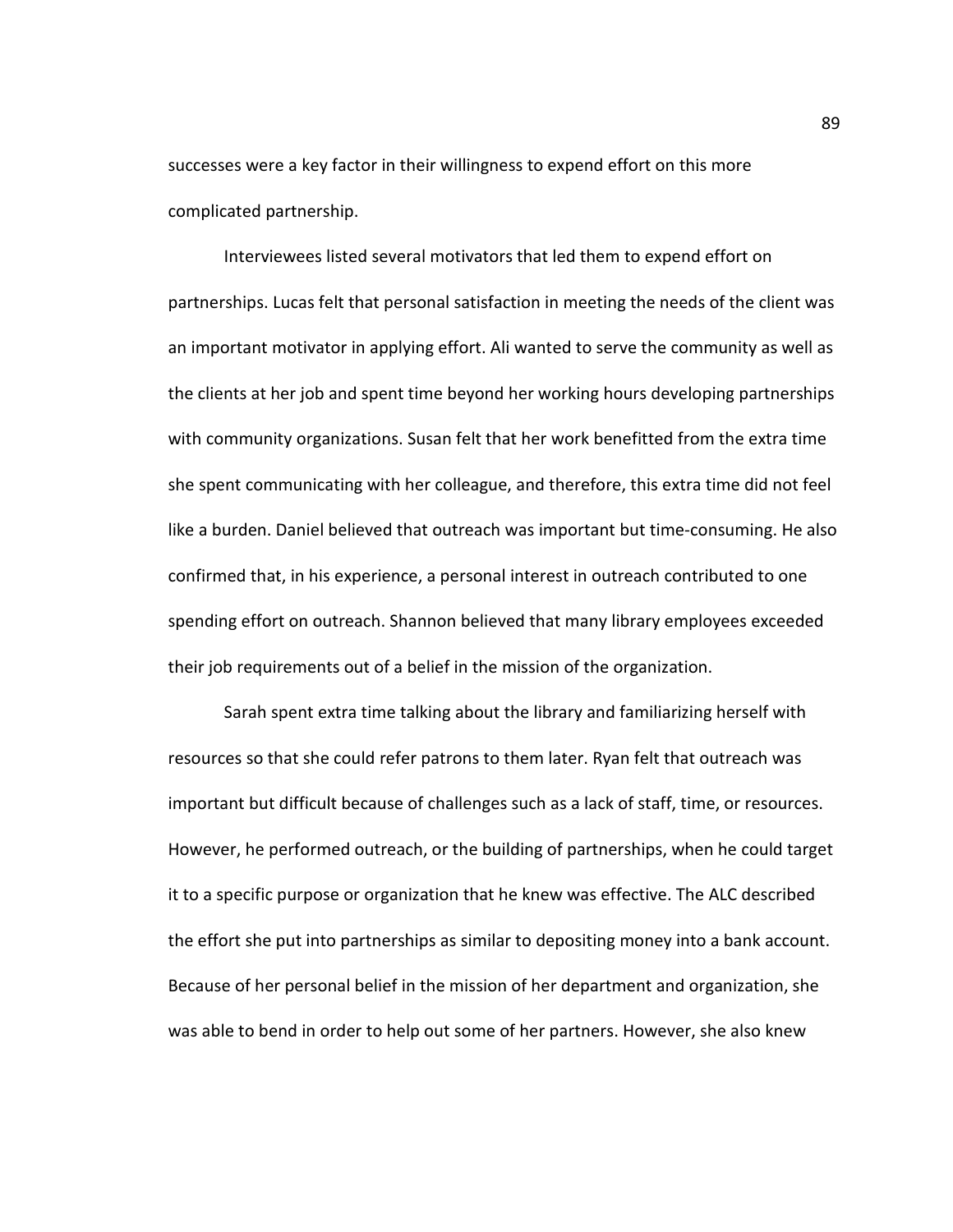that her actions would enable her to ask for help or effort from her counterparts at a later time, essentially withdrawing effort after having made deposits to the partnership.

The previous section discussed the two aspects of the role of the individual in forming partnerships: the personal connection/relationship and effort. Nine of the thirteen participants in this study acknowledged the personal connection or relationship either by their choice of words when referring to another individual instead of an organization with whom they were in partnership or by their description of the personal connection as useful or essential to building partnerships. In addition, eight of the participants discussed the effort that they expended or thought necessary to expend in order to create and maintain partnerships.

The next three sections of this chapter correspond to the three factors that shaped the process of partnering with the library. Analysis of the library as a partner was initially divided into two categories: the library's role and perceptions, and the employment agencies' role and perceptions. However, it was clear that the library and the employment agencies discussed the same themes but from different sides of the coin. Therefore, the analysis was restructured into the themes that arose during the data analysis process, and each theme was explored from the perspective of the library and the employment agency employees. These themes were the library's ideal partner, the library as a resource, and the library responding to community needs.

90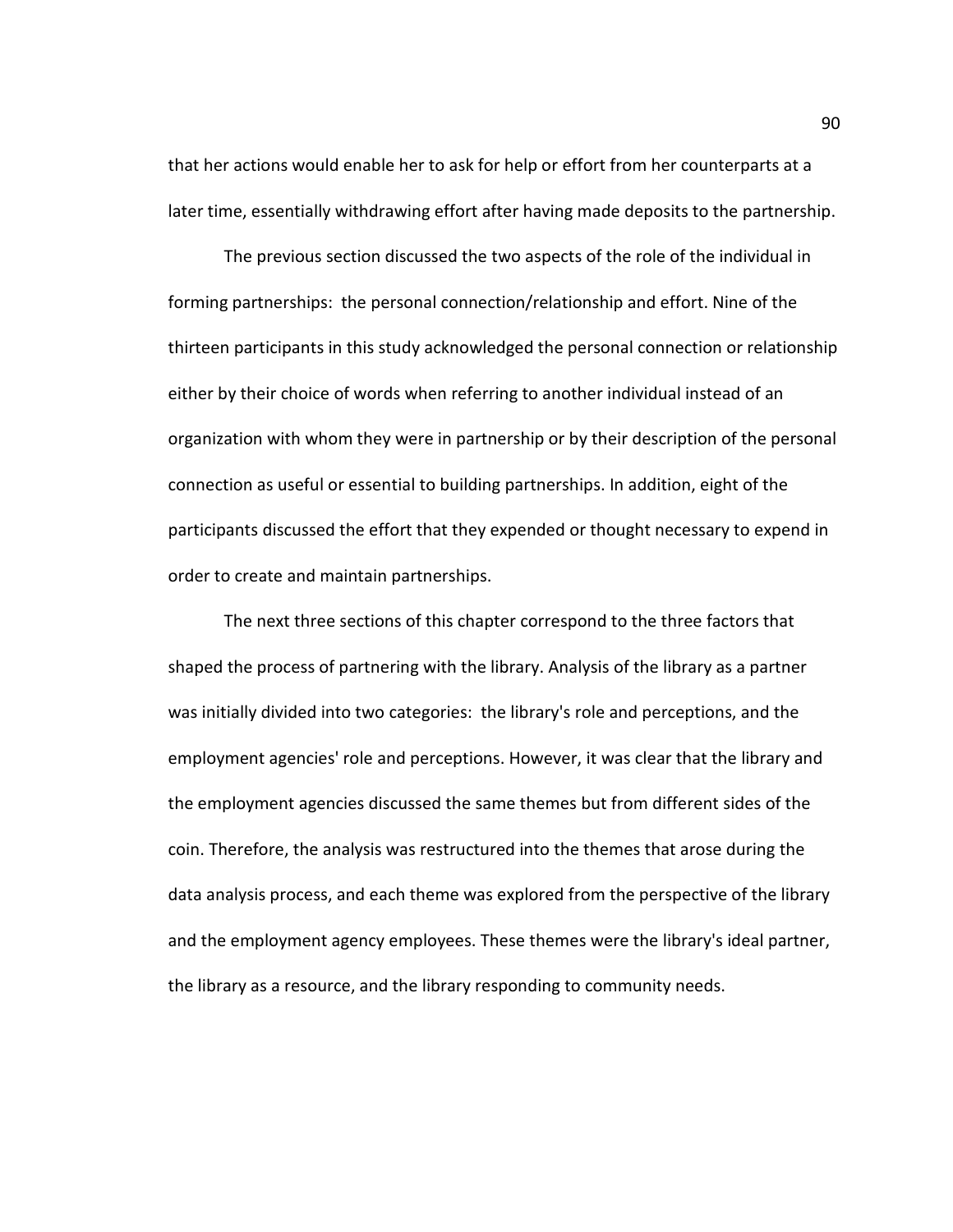#### The Library's Ideal Partner

The nature of the library's informal mission, to be a presence in the community, to learn about the community's needs, and "to serve everyone as much as we possibly can," created an environment in which the library valued outreach and partnering with the community. It was part of the library's mission to engage with the community since so many of their new patrons come from partnerships with community groups. The library employees in this study stated that they had independence in their choice of partners, because they didn't have to receive permission to serve a particular group or patron or to partner with a particular group or patron. Shannon described her outreach department as "fairly independent and if we see a group that we want to serve . . . we just make those decisions," and this philosophy was reflected by Javier and Daniel, managers of Branch A and Branch B.

When asked what they could offer to a partnership, five of the six library employees that I interviewed responded with the following items: space, materials, publicity, accessibility, skilled staff, and a connection to patrons. The sixth library employee, the ALC, said that she could offer information about the library and about resources that would be helpful to community organizations. The five library employees' goals in partnership included promoting library programming, bringing people to the library, and engaging with a target population through an organization that already served that group. Because the library was not tied to accountability measures such as testing or ensuring that their patrons fulfilled specific goals, and because the library's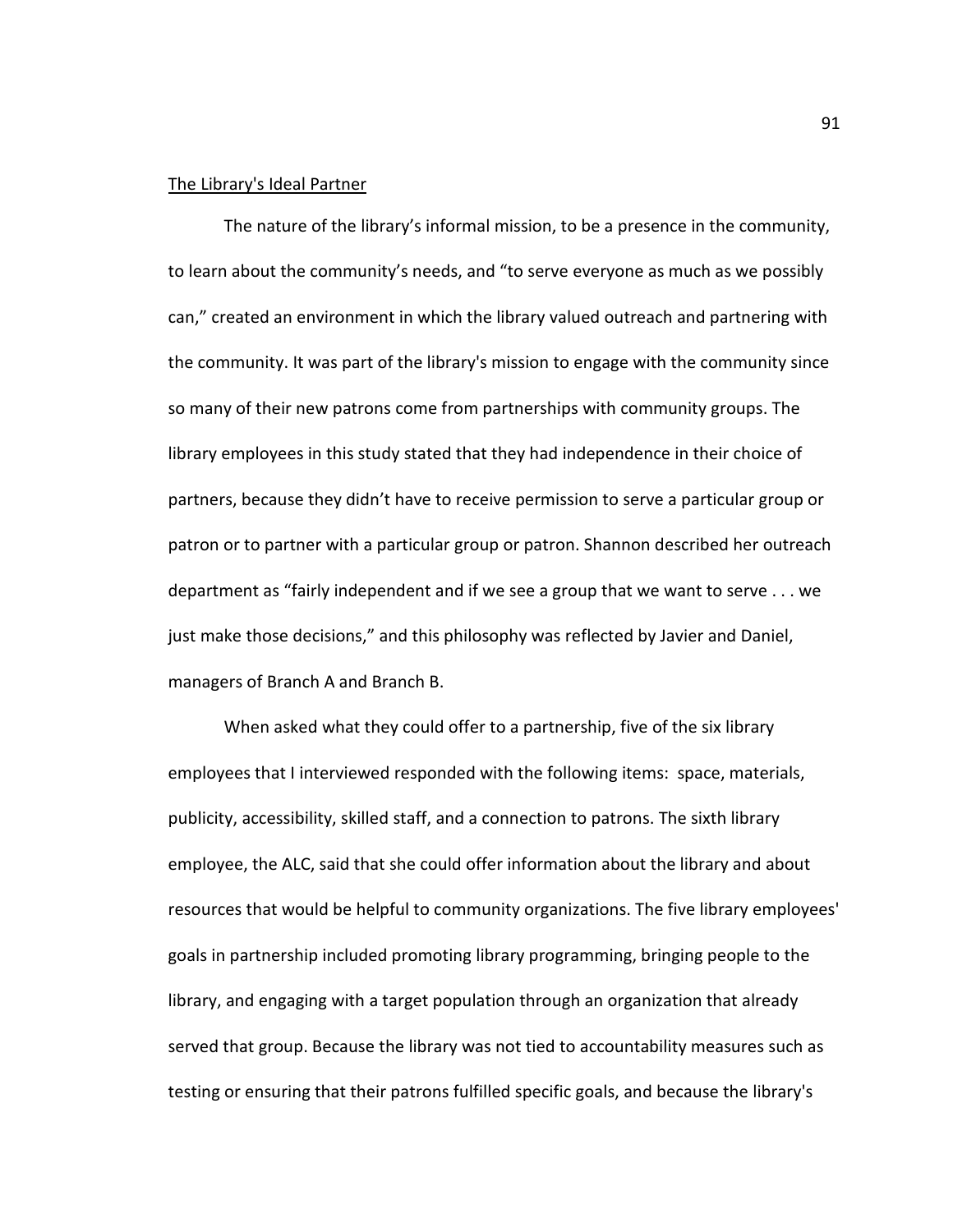informal mission included partnering, the library employees experienced a lack of restrictions that was different from what the employment agency employees experienced with regard to seeking partnerships. The employment agency employees were often constrained by their budget, ensuring that a certain number of their clients were employed by a certain date, or by a required accountability to their related or funding organizations.

Although the library initially appeared to the researcher to be able to offer a great deal to a partnership and expect little in return, this study found that five of the library employees in this study had potentially restrictive opinions about the types of partnerships they wanted. As with many organizations, the easier the partnership, the more likely the library was to engage with the community partner. In terms of potential community partners, the library employees wanted consistency, reliable and established programs, established constituents, and they wanted to know a fair bit about the resource, group, or program in order to put their name behind it. Ali, an ESL Instructor, similarly described the goals of her own organization (A), "We need to make sure an idea's going to fly before we invest a lot of human power into it." In addition, four of the six library employees expressed a preference for smaller *partnerships* instead of more formal collaborations. They argued that smaller partnerships began more smoothly, came to fruition more quickly, and were managed more simply.

I will first discuss what the library employees reported they could offer to a partnership, and then I will describe their definitions of an ideal partner. The library 92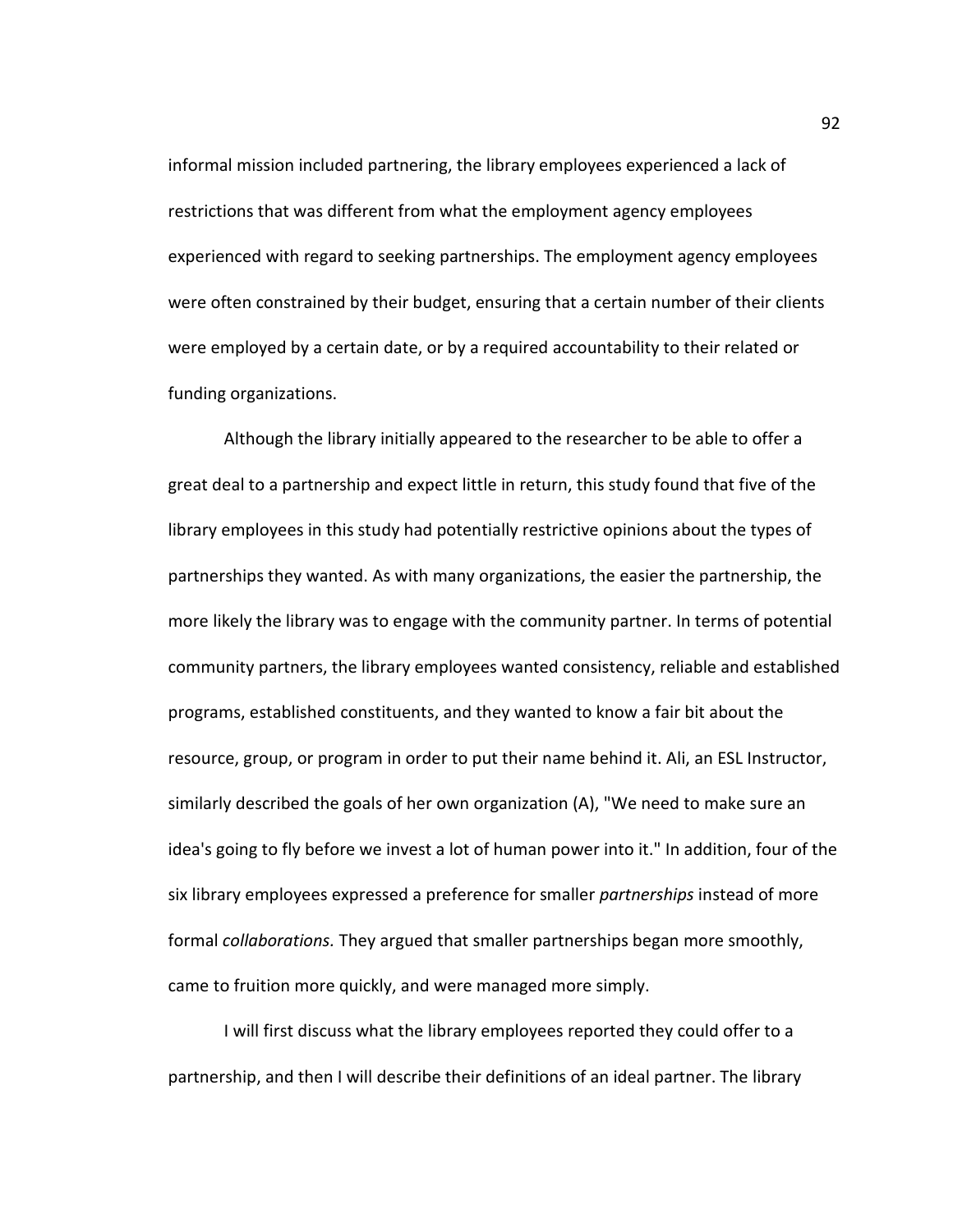staff's preference for smaller partnerships will also be addressed. This section will end with a discussion of how the ALC differed from other library participants in terms of her goals for partnership.

All of the library employees in this study responded quickly to my question about what the library can offer to a partnership with a community group. Sarah, a Temporary Librarian in charge of adult outreach, talked about the variety of ways in which the library can serve a community group, including promotion of the group's goals or programming as well as tours to new patrons, concluding that "there isn't much we can't do." Sarah had only been at her position for four months, so she was new to outreach and mentioned that she hadn't had time "to get a sense of what else is out there. I was mostly responding to, let's try this and this and contact these people or these people."

Ryan, a Bilingual Library Assistant with experience in adult outreach, discussed a unique offering available at Branch B, which was a personal connection to families that their staff had developed, allowing them to personally recruit attendees for community programming at the library. Daniel, the Supervisor of Branch B, and the ALC mentioned that the library could offer resources, skilled staff, knowledge of the library system, and an ability to find resources in the community. Shannon, the Supervisor of Library Outreach, listed space and materials as offerings the library could provide, and Javier, the Manager of Branch A, stated that the library could offer a partnership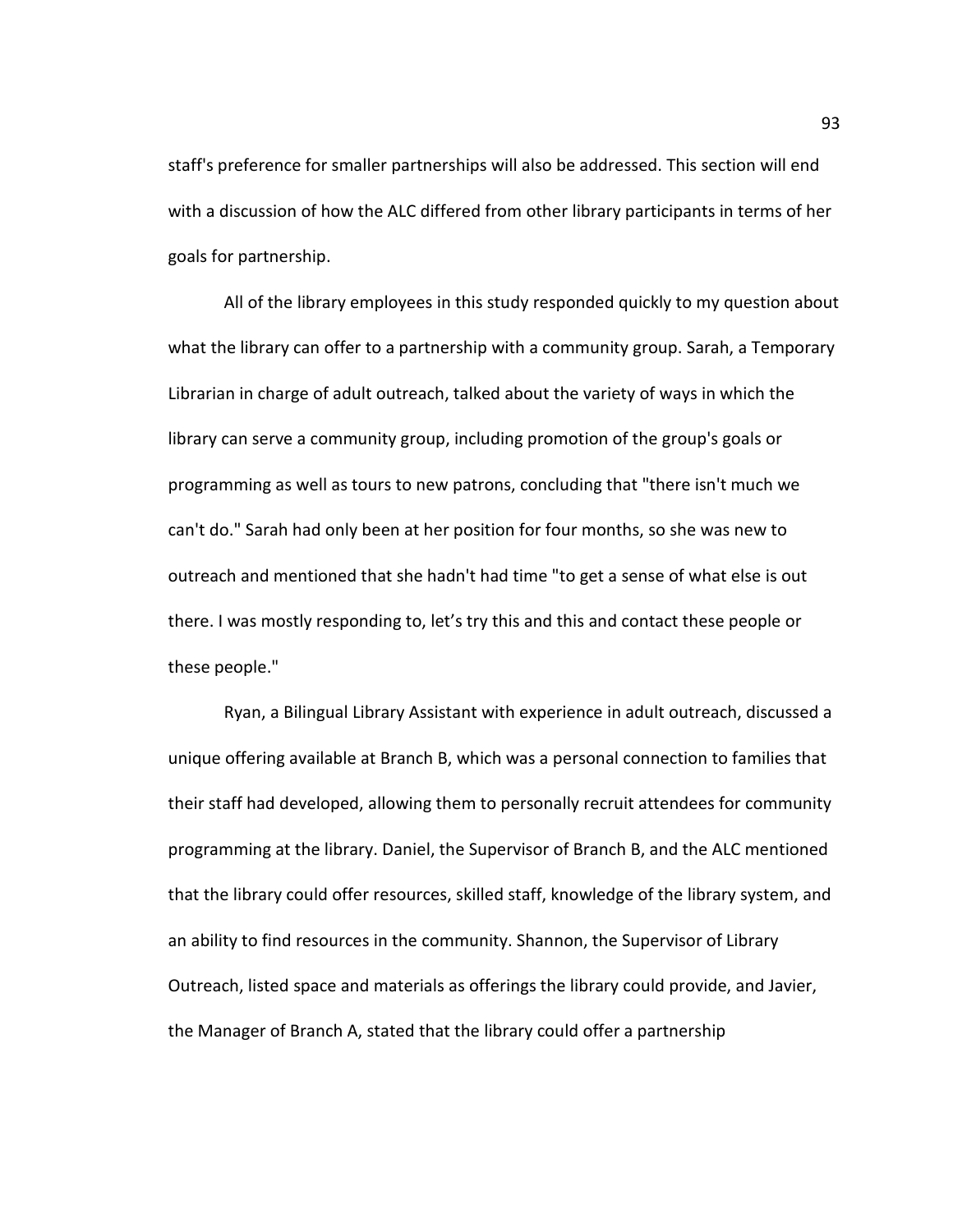Space, a commitment to promotion, we can create fliers, we have a PR department that's great, we can get their name out with ours, reliability, they know that we're going to be there. Also, if they need equipment . . . we could provide equipment. At times, we could provide library involvement, say if they want to do their tour. If they want to get set up in that way, we're there for that. If they need an aid, if we need more involvement, like the Vietnamese classes for the first six months, I made sure my Vietnamese librarian was available in there and now it's to the point that they're so used to coming that it's pretty much, but yeah, staff, part of my staff involved. So they have that commitment.

 Reading the above statements about the library reinforced my initial impression that the library was an ideal partner because of its ability to offer so much and ask only for increased participation in the library in return. However, I found that the data illuminated more limitations than freedoms with regard to the type of partner or partnership that the library wanted. Sarah's description of "there isn't much we can't do" was contradicted by the ALC, Daniel, and Shannon. As the ALC revealed, "we can't actually do a lot of things that people want." Daniel also mentioned that one of the challenges to partnering with the community is that "they don't understand what we can't do." Even though Shannon stated that everyone wanted to partner with the library, she also admitted that there could be a gulf between what the community wanted and what the library was able to do.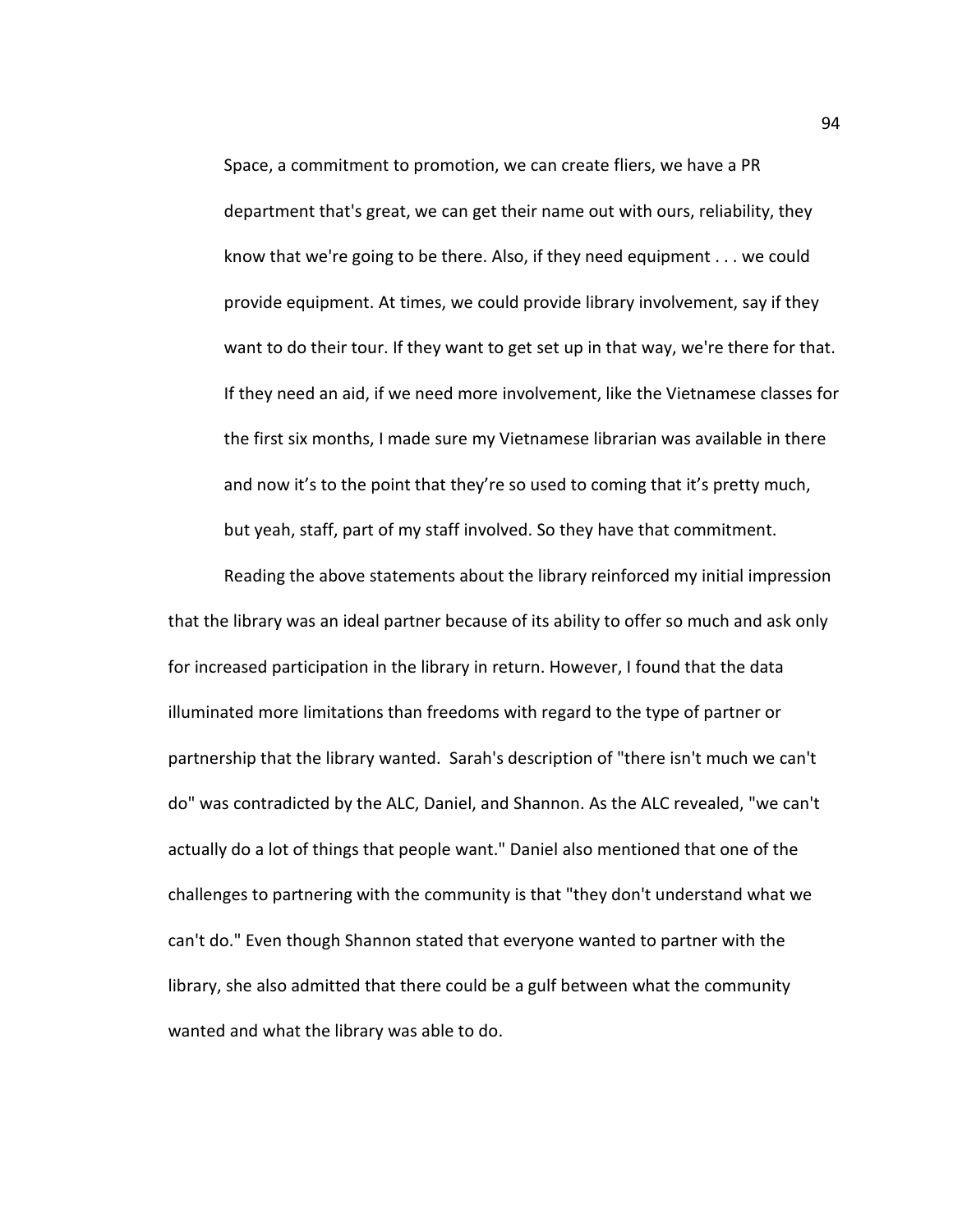Javier's lengthy description of all the offerings that the library could provide was tempered by the statement "at times, we could provide library involvement," indicating that the involvement of his staff was not something he could consistently offer. He first listed several items that already existed at the library, such as space, fliers, and equipment that the library owned. It seemed that an additional offering could include the involvement of his staff, but it was not the first thing that he mentioned. He explained that there was no cost to his branch to have organizations in the space, and the organization brought people into the library, something the library wanted.

Daniel confirmed that providing space and making a flier for a community group was not "a huge logistical problem." Both Javier and Daniel indicated that a partnership became more difficult and complicated when a community partner wanted more from the library than just space and publicity. A common example of partnership given by the library staff in this study was a partnership where a community group brought an established constituency and program into the library while the library provided the space, materials, and publicity for the program.

Four of the library employees agreed that it was important to work with a consistent and reliable organization. The ALC, who is not a librarian by trade, mentioned that the library was concerned with sustainable programming, which sometimes took more time to develop and required an extensive commitment from all parties involved. Sustainable programming meant that a program would endure over time. In order to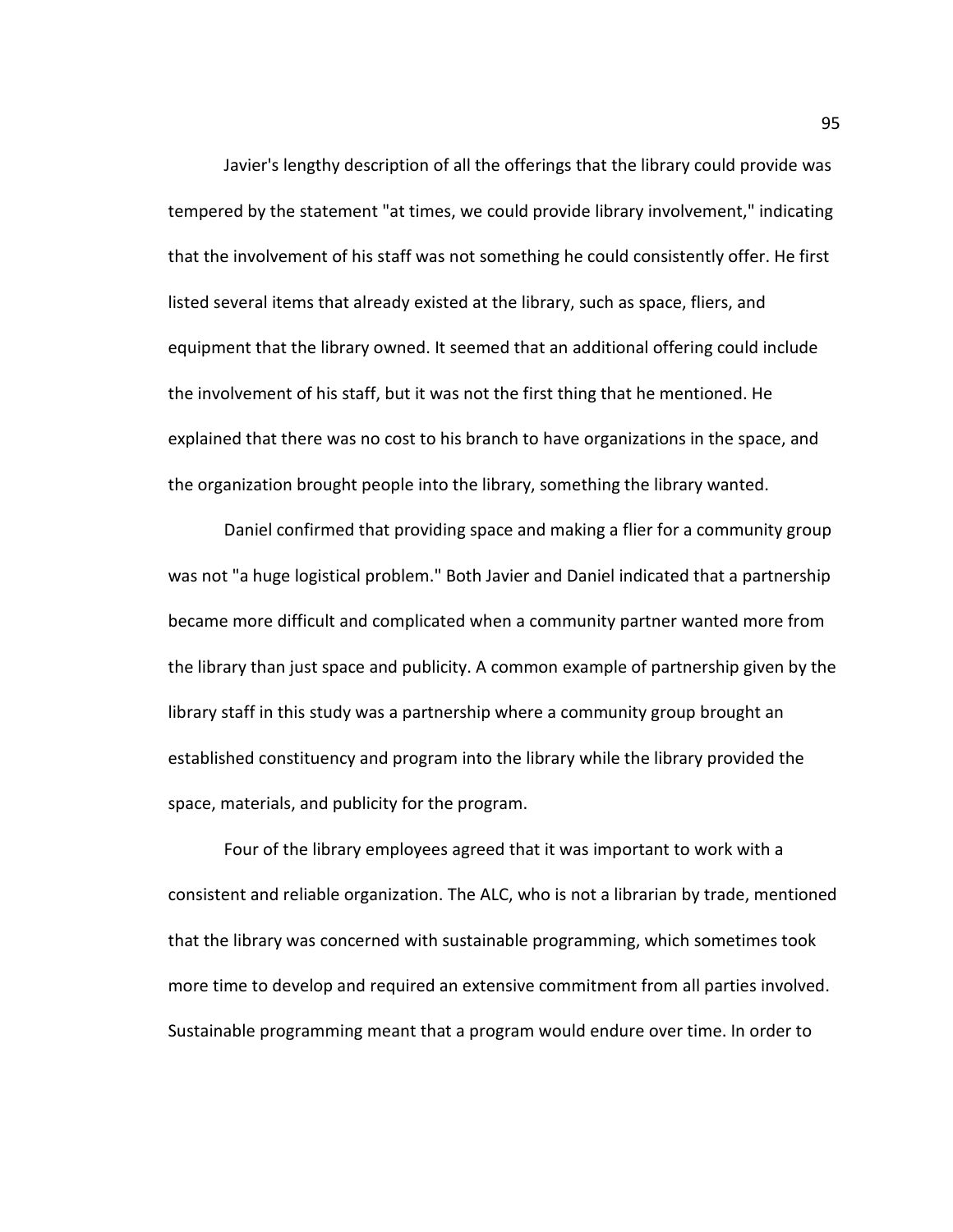provide successful, sustainable programming, the library needed program providers (partners) to be reliable and consistent.

Three of the library employees gave examples of the types of partners that were not as consistent or reliable as they would like. Javier found it difficult to work with nonprofits because of high turnover of staff, which he believed led to difficult communication, unstable funding, and a tendency to try to do more than they could handle. Ryan concurred that some organizations are hard to work with because they have funding only at certain times. Shannon also mentioned that partnerships often stop because funding stops. Marie, from Organization B, mirrored these opinions when she discussed the difficulty of collaborating with a small business, because even though they have "all good intention and effort . . . and maybe they start out doing great . . . then there'll be staff changes, management changes, budget reductions . . . and they're not able to comply with what we need."

Ryan and Javier also sought established programs or organizations so that the joint effort was more likely to succeed. Given the library's limited staff and resources, Ryan suggested that it was important to know that the community partner or event would attract enough participants to make the event worthwhile. Similarly, the library was sometimes invited to an event that was poorly attended, rendering the return not worth the library's effort. He argued that experience and a prior relationship with the community group helped the library to make better choices about outreach.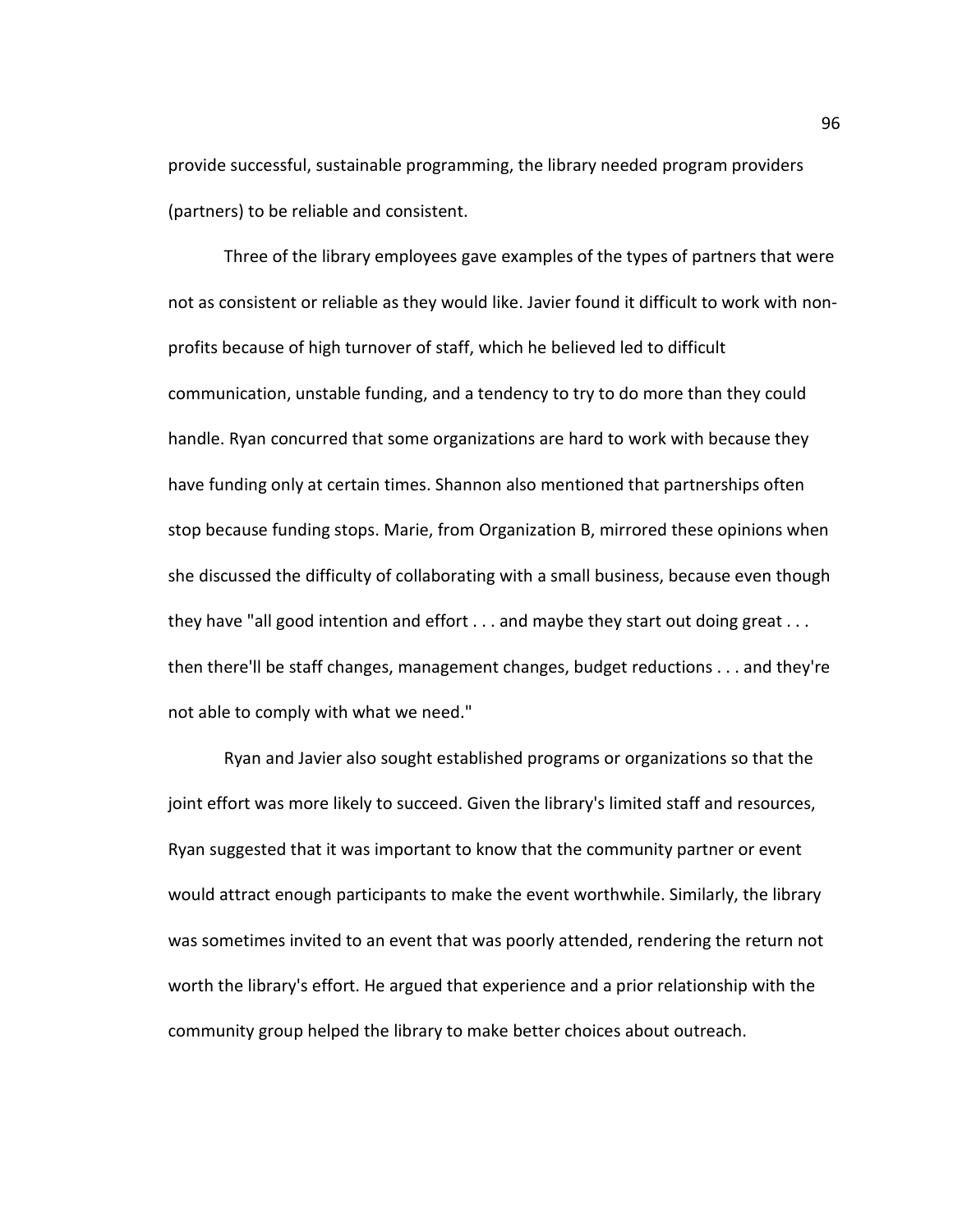Javier wanted to know that the group was reliable so there would be no doubts about their holding up their end of the partnership (usually the administration of a program). He stated that "I think we're looking for organizations to partner with that are already doing the services in those communities and bringing them into the library." He believed that one way to obtain good programming was to engage with a community group that was already trained to offer that type of programming. Javier also mentioned that it was important to partner with reliable organizations because he was putting the library's name behind it. He believed that if "people are coming into the library expecting a program, and if they're not getting it, they're not going to look at that program or that group, they're going to look at the library saying what's going on."

Another of the library staff's goals in partnering with the community involved the constituents of the partnering organization. Three of the library employees mentioned that they wanted the partnering organization to bring people to the library, particularly people that did not normally use the library. As mentioned previously, the goal that permeated the library's actions was to increase the number of people who knew about and used the library. Javier emphasized that it's hard to break into new communities, and the task was made easier by working with organizations that already engaged with the target community. He explained that when he and his staff worked with organizations that already had an audience, they didn't have to work to recruit the audience, they had to work only on the partnership with the organization.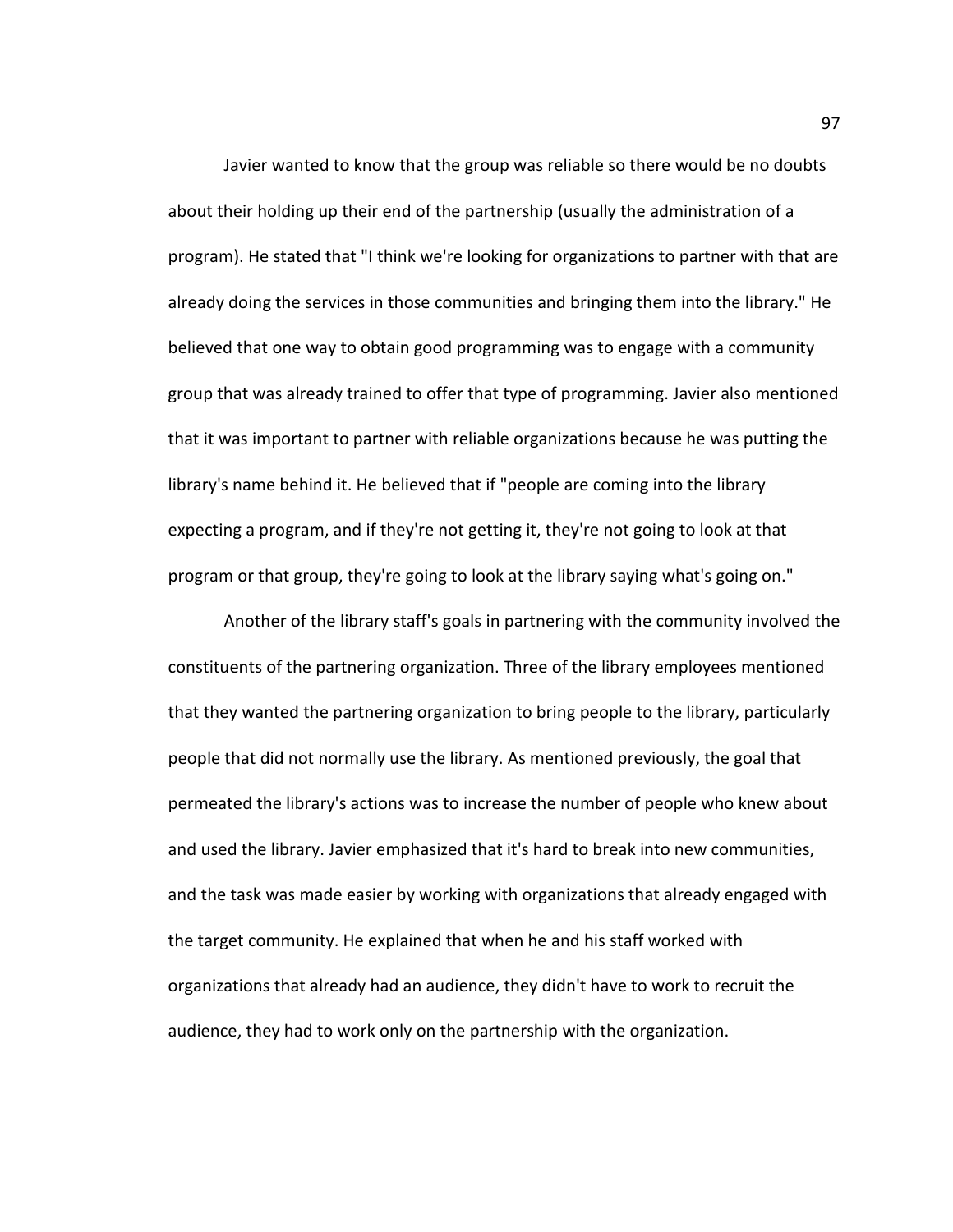Sarah realized that one benefit of connecting to neighborhood associations or community organizations was that the library then had a set, relevant group to whom they could advertise their services and programs. Ryan remarked that if a community group already had a target audience, then it could help the library develop "a really close and substantial relationship with [that] community." He described how beneficial it was to partner with social service and education providers in the community, because they brought people to the library.

Ali, Moose, and Carrie, all employees of Organization A, described similar desires with regard to potential partnering organizations in the community. They discussed reliability, established programs, and links to a target population. They did not mention these factors with regard to the library, because a partnership with the library was not part of what they did. For example, Ali, an ESL Instructor, discussed her wish for a partnering organization to guarantee students, because she could then concentrate on contributing the resources she already had, namely her expertise in teaching. Carrie, a Job Search Skills Instructor, needed a potential job fair or partnership to be credible and to appeal to her clients. Moose mentioned that outreach for his program often included presentations in the community, but it was important that the community group guaranteed an audience of at least twelve people in order to make it worth his while.

Four of the six library employees also felt that simpler, smaller relationships were more effective because they could develop these partnerships with more autonomy. They didn't have to go to the next level of management to seek approval or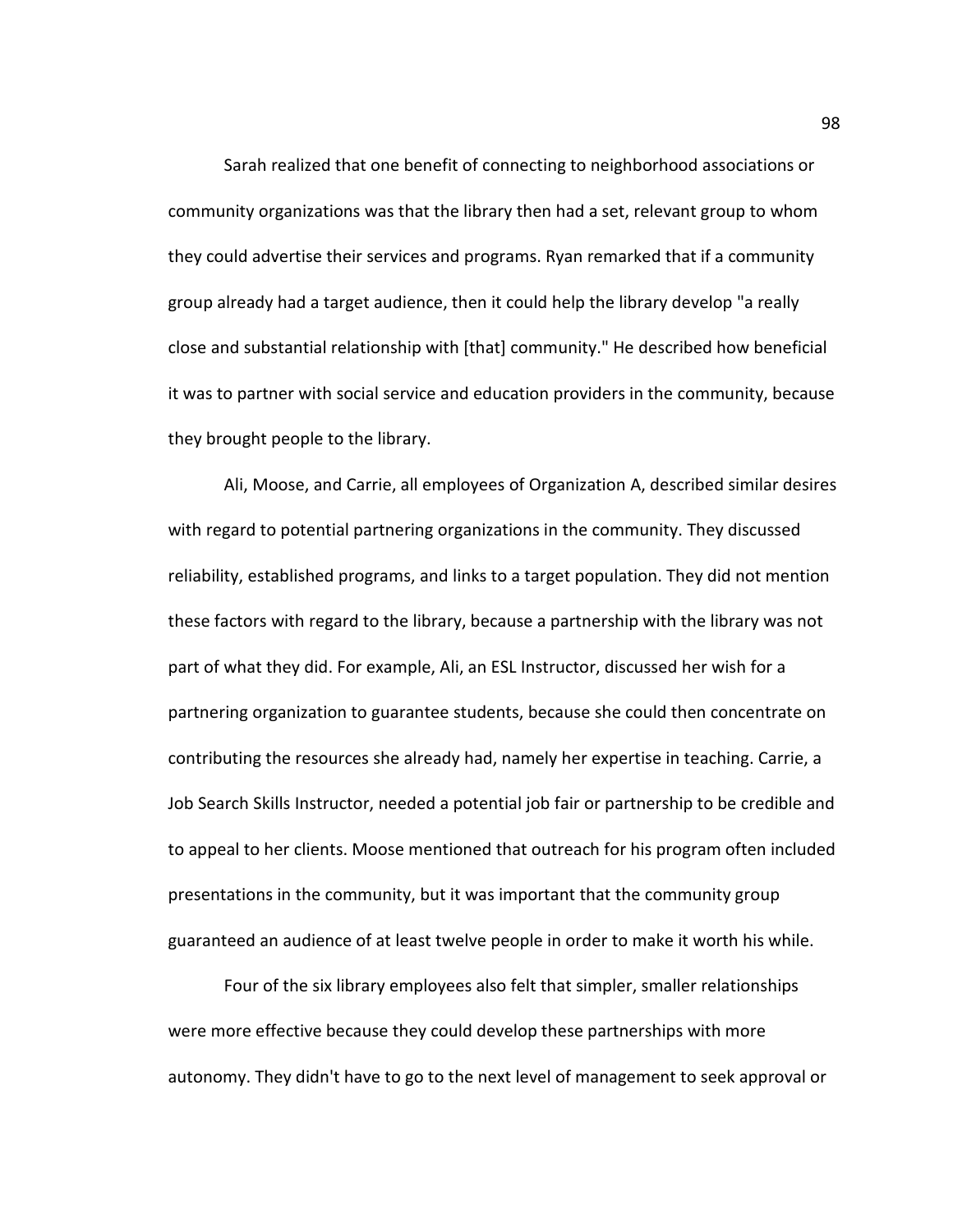guidelines, and they didn't have to follow the formalities of writing and signing contracts. In many ways, the library branches were free to determine their own priorities and seek out the type of partnerships they thought were most important for their particular community. Although outreach was important at a system-wide level, individual branches had the independence to determine their own goals for outreach. These four library employees felt it was easier and more effective to develop partnerships at the branch or department level. Shannon described more complicated partnerships as formal and structured, and she said that "when things get a lot of layers and a lot of people's ideals involved in what it ought to be, it becomes, it just becomes this slowed down, confusing, lumbering thing. And stuff doesn't happen."

The Adult Literacy Department, which consisted only of the ALC, functioned slightly differently from the branches in terms of outreach and setting goals for community partnerships. Similar to other library staff, the ALC also mentioned that her "charge was to . . . reach out to the populations that might not come to us." However, the ALC did not explicitly mention that she wanted established, reliable, and consistent partners, although she did mention that she wanted to operate stable programs, an idea that was similar to Javier's notion of sustainable programming. She explained:

What I am trying to do is create a program that would go on, with its reverberations long past the time I'm gone, so it doesn't mean that the models would still be the exact same models, but that the value of the connection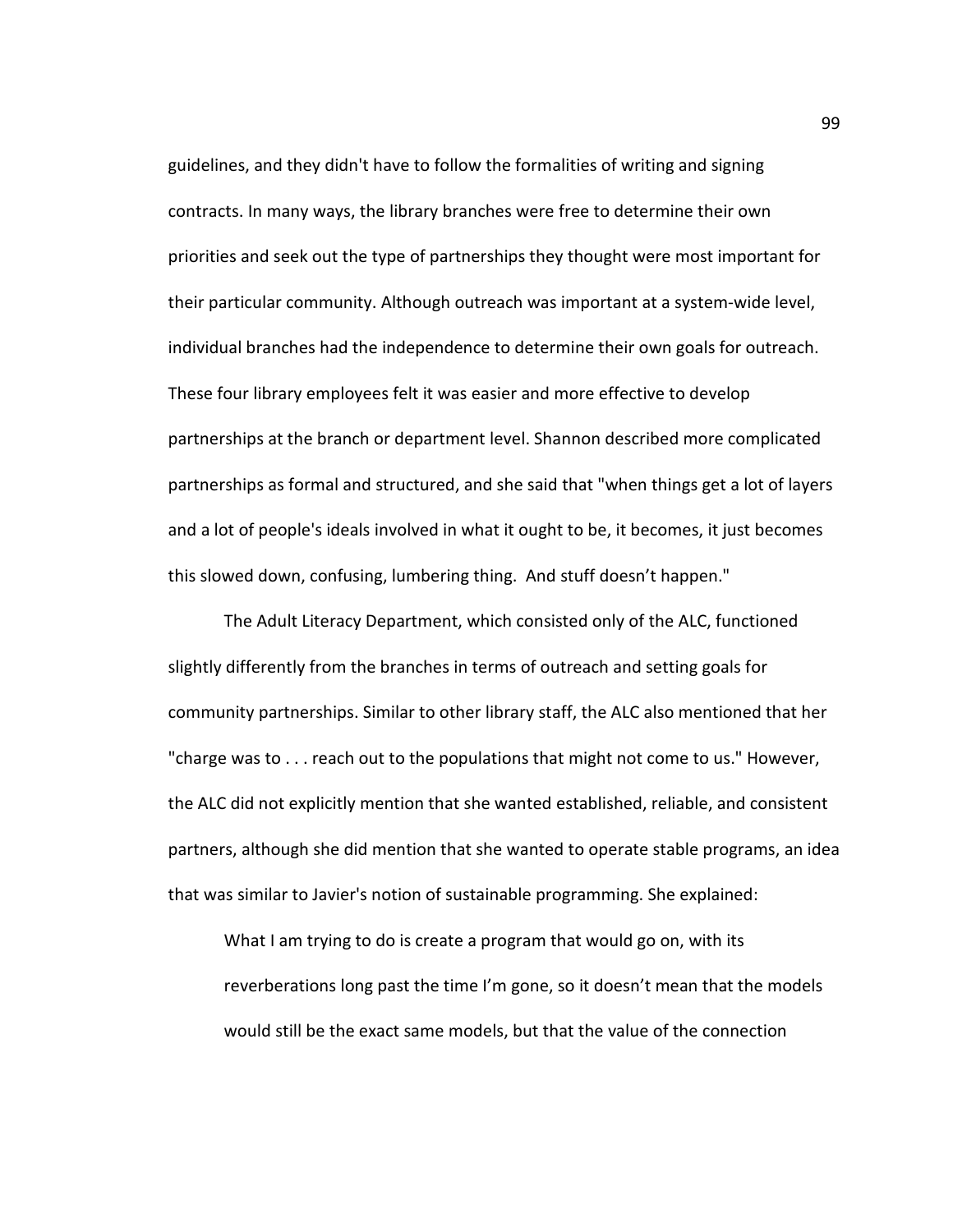between the library and the community would be so established that it wouldn't be lost.

As discussed in Outreach above, the ALC's goals in partnering consisted of meeting people, bringing them knowledge of library resources, and making connections between the community and the library. She remarked that "when I think of partnership, I think of people and organizations I can genuinely collaborate with to enrich the program." Her examples of partnerships that helped enrich the program included: obtaining information about classes in the community or theories behind tutoring choices; help making a good decision; the exchange of information; receiving feedback; contractual partnerships; and the use of an advisory committee. She used the advisory committee to help reach her goals and "establish programs that would bridge the gap between the library and the community." The ALC acknowledged that there was a gap between the library and the community, and that even though "people love the library . . . they don't really understand what it can offer." She emphasized that she visited over forty organizations and not one thought of the library as a partner.

The ALC, who was new at her job one year ago, claimed that the library's goal for the Adult Literacy Department was to join "all the elements that were already existing and figure out what we could add to support programs in the community so they would feel like the library was a partner instead of just, sort of a place to go." However, when she began to visit organizations in the community, she realized that they "don't see the library playing any role in their organization" and "that all the organizations that I've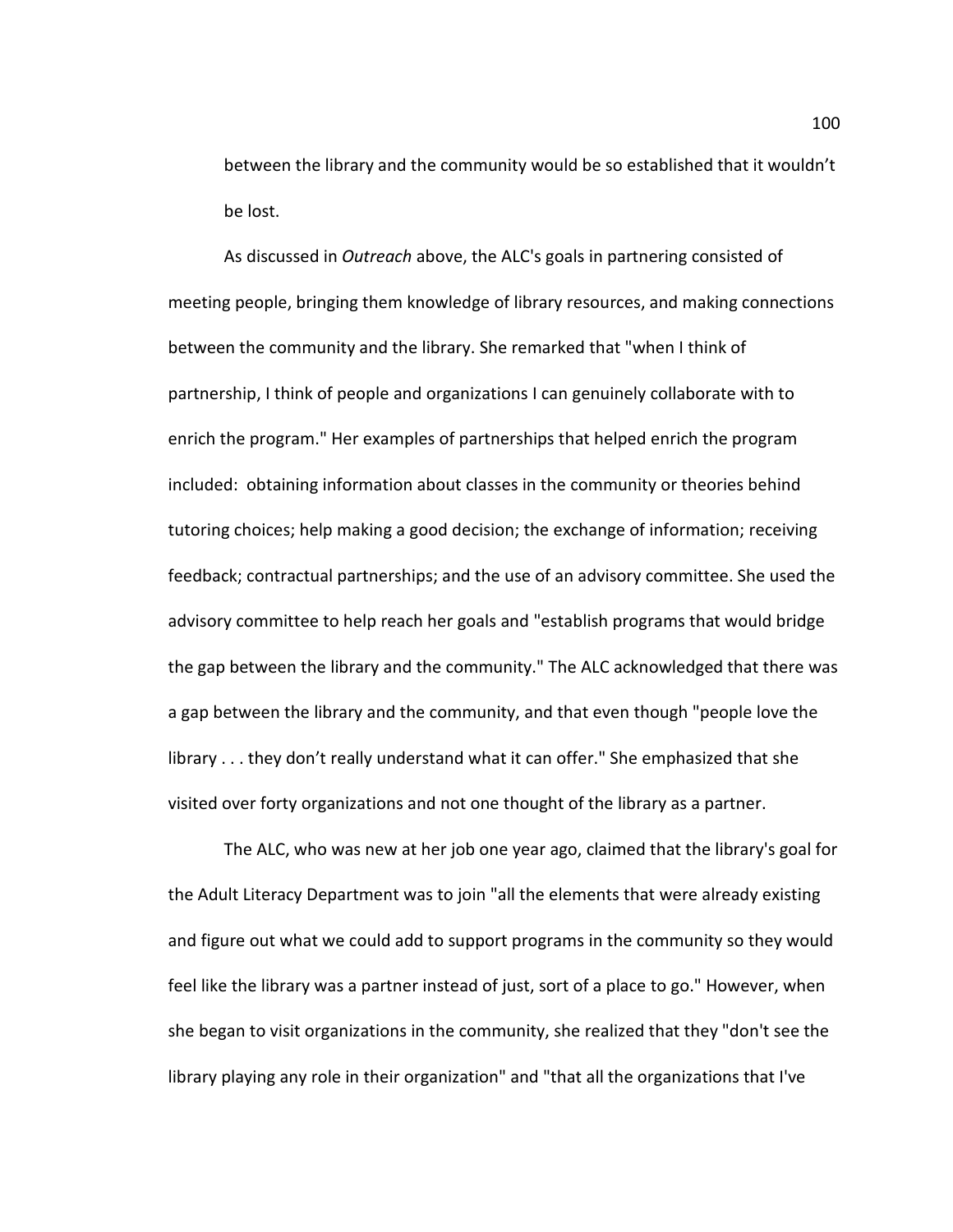gone to don't know about the library. And they don't see it as a partner." The employment agency employees in this study rarely saw the library as a partner and when they did, they had their own explanation for how challenging it was to partner with the library. This will be discussed below in Library as a Resource.

The six library employees in this study prioritized outreach, and some of them felt that the library could offer a lot to its partners. Five of the six library employees expressed the desire for consistent, reliable, and established programs and organizations with whom to partner. These library employees performed outreach, or sought partnerships, in order to increase programming, welcome new patrons, and connect to specific populations in the community, while the ALC viewed partnerships as a way to help enrich the adult literacy program. The ALC also found that the community organizations she visited did not think of the library as a partner. In the next section, I will discuss how the employment agency employees also didn't think of the library as a resource.

### Library as a Resource

The public library has long been known as a source of information and a provider of resources to the community, and this service is free and open to everyone. As Sarah, a Temporary Librarian at Branch A, confirmed, the library exists to help people make connections to information they need and to help link them to materials, services, and technology. Daniel, the Supervisor of Branch B, agreed that the library acts as a clearing house for information and services. The ALC pointed out that the library offered a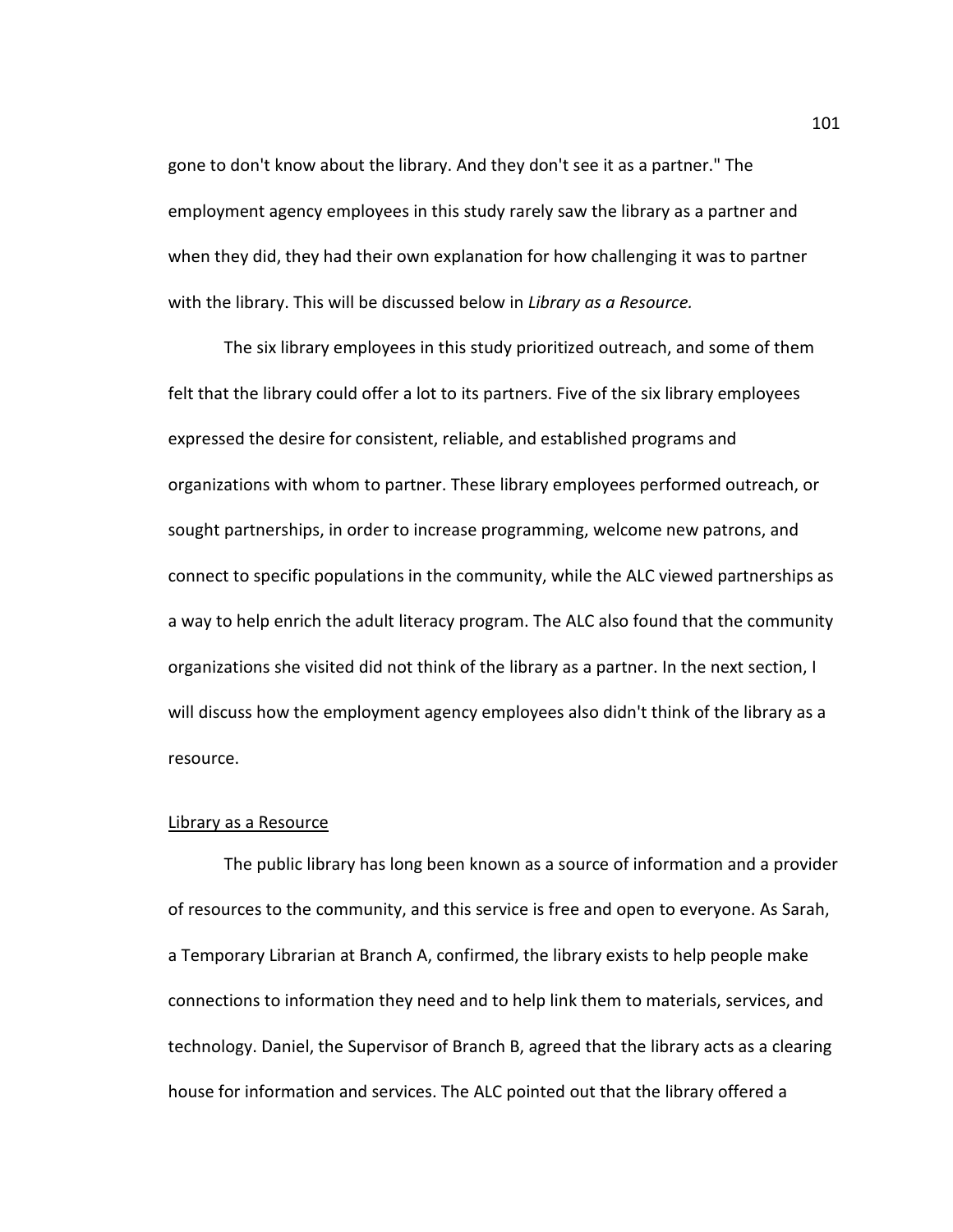unique feature that is not available on the internet in that it verifies its resources. The websites and resources that the library used for its referrals are carefully reviewed for clarity and relevance so that a patron receives a pre-screened choice of quality information.

However, Daniel also noted that many members of the public look to the internet for information, and Organization A used another community organization called 211 to help locate the resources that clients needed. Even with the two employment agency participants who were most aware of what the library had to offer, their first inclination was to do a search on the internet for additional information or resources. One of these two participants, Isabella, knew about the library resources, but the only one she used was her personal contact, the ALC.

In the following section, I will discuss the reasons that employment agency employees gave for not using the library as a resource in their work. These included not knowing what was available, difficulty in navigating the library's website and resources, and a lack of personal help in the library to address their own questions as well as those of their clients. In addition, two of the library employees viewed the library as a place for self-motivated learning to take place, and one of the employment agency employees discussed how difficult this was for her students.

At the time of this study, MCL offered several relevant resources to the adult literacy and employment agency community. For example, MCL offered an open computer lab as well as classes in citizenship, English conversation, computer skills, and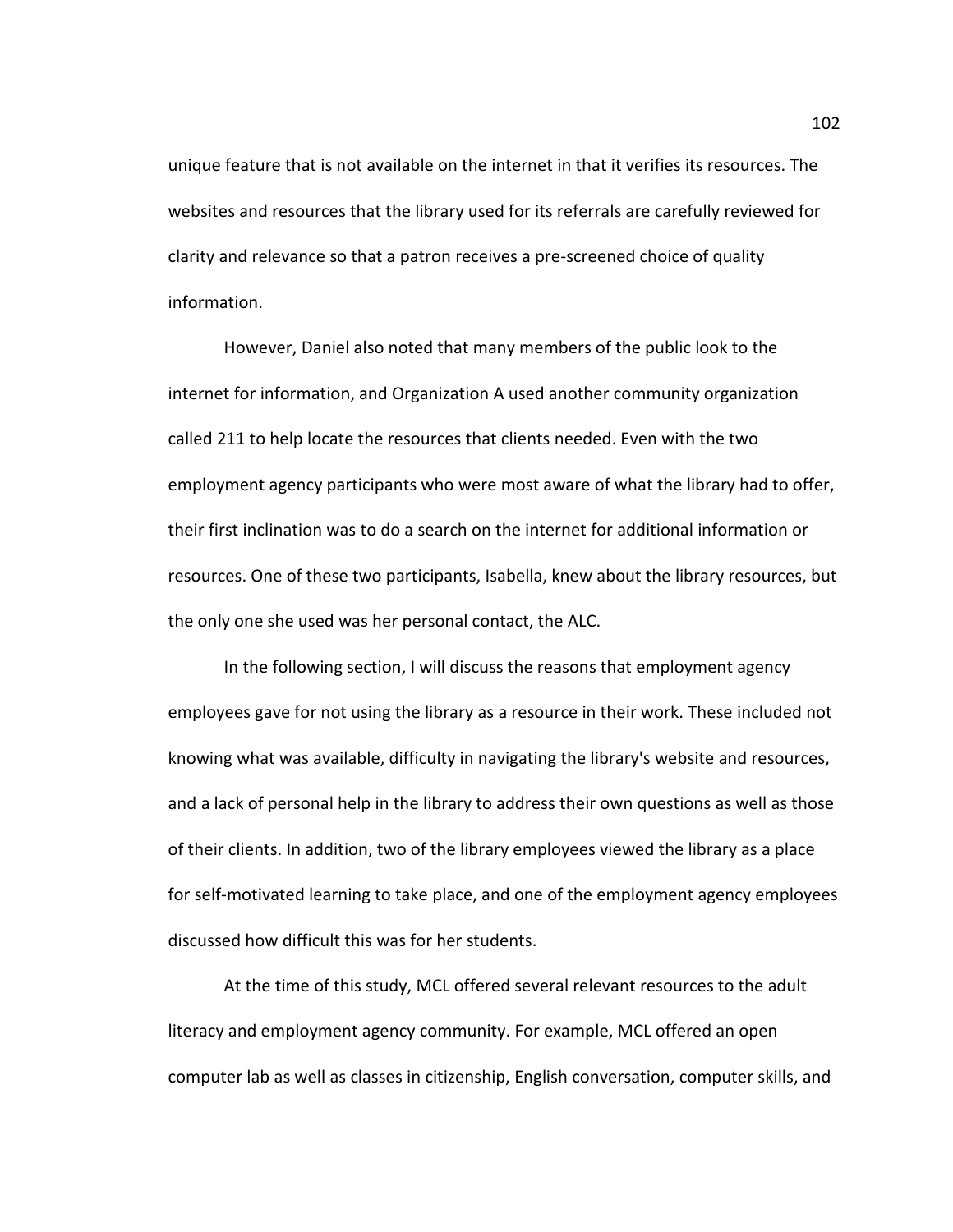computer programming, sometimes with a target language speaker available for assistance. The target languages, Spanish, Russian, Vietnamese, and Chinese, were the languages that MCL sought to represent in their libraries through the presence of bilingual staff and programming. MCL had done a needs assessment and found that these languages were the most prevalent languages in the community. The library also had materials available for teachers and tutors as well as for students who wanted to study English, GED, or citizenship. The library offered web resources that were free to card holders but normally required a subscription from members of the public. These included GED skill-building and practice tests and English-learning websites. In addition, the library had very recently added a "Life Skills and Literacy" website geared toward immigrants, new readers, and lifelong learners.

Although all of the employment agencies employees used the library for a variety of personal applications and had occasionally used the library for work-related purposes, this did not appear to be a factor in partnering with the library. Of the seven participants from the employment agencies, one had taken her students to the library in the past, two had referred clients to the library in the past, and Isabella was already in a partnership with the ALC. Isabella, the Literacy Services Coordinator at Organization C, was the only one who knew about all the existing library resources available to her students and her organization. The remaining six participants did not know about the variety of resources available for their professional use even though they had used the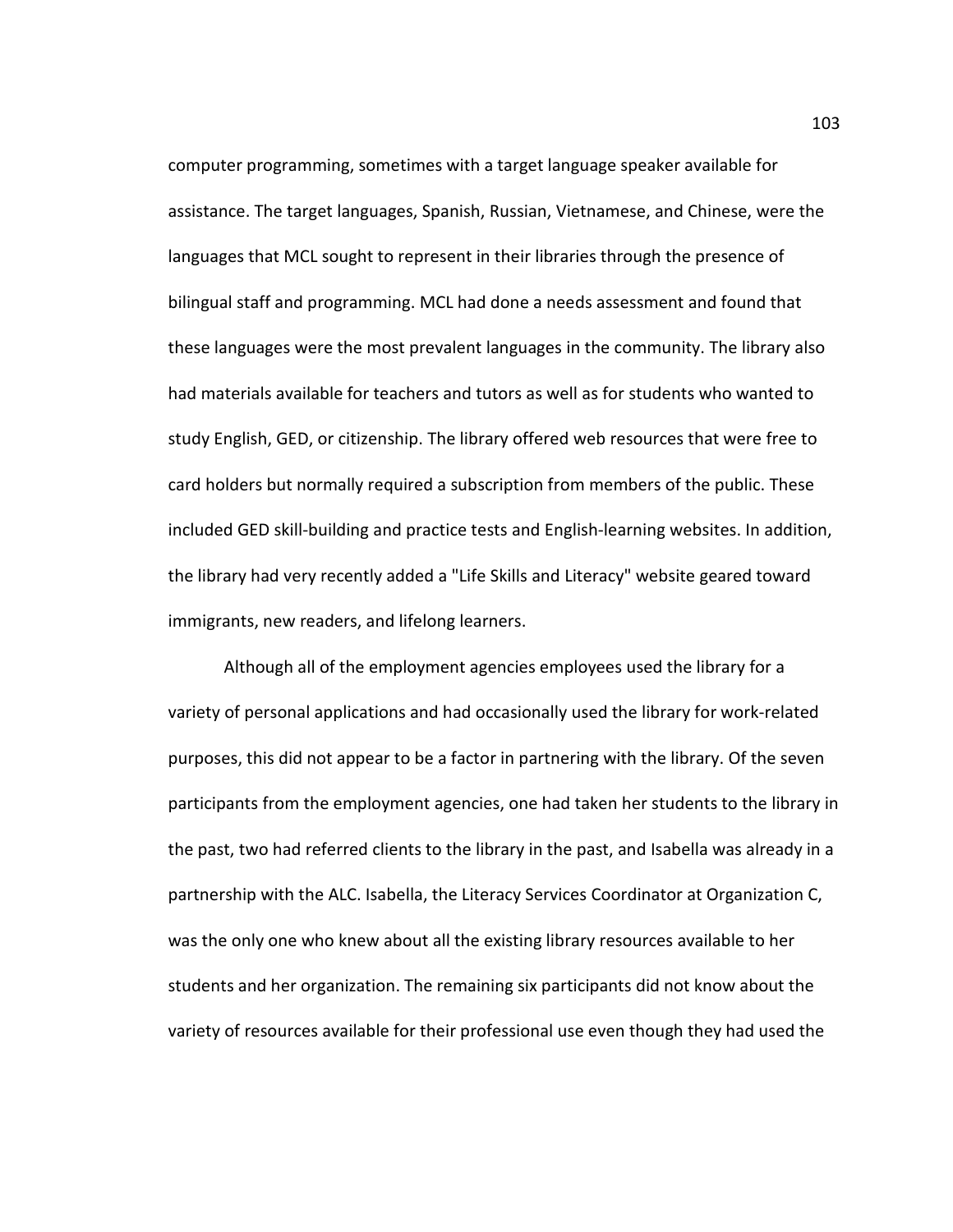library for personal reasons and/or had used the library for work-related purposes in the past.

When I asked participants what an ideal partnership with the library would entail, several of the employment agency employees mentioned resources that already existed at the library. These ideal partnerships (that already existed) included computer classes for basic skills, a contact person at the library, DVDs for learning English, a speaker of a language that was spoken in the community who taught computer skills classes, and a library presentation at their organization. Maybe these participants had not thought of these potential uses for the library before being directly asked, or maybe they had not searched the library for these potential resources and partnerships.

The ALC observed that "most of the organizations I've gone to don't see the library playing any role in their organization. . . . Most of them don't even know how to get on the library website." She mentioned that she thought "part of it is that people get into their routines and unless [they're] really looking" they don't think of the library as a resource. As the ALC further explained, "part of it is awareness and part of it is forcing yourself to use it," a sentiment that was echoed by Sarah, who confirmed that she didn't remember a resource unless she made herself use it. The ALC also noted that in order for an organization to use the library as a resource, they had to know that the resource would make their job easier or understand how it would help them do their job. Isabella and Moose, the Deputy Director at Organization A, reiterated that the resource had to be worthwhile in order to use it.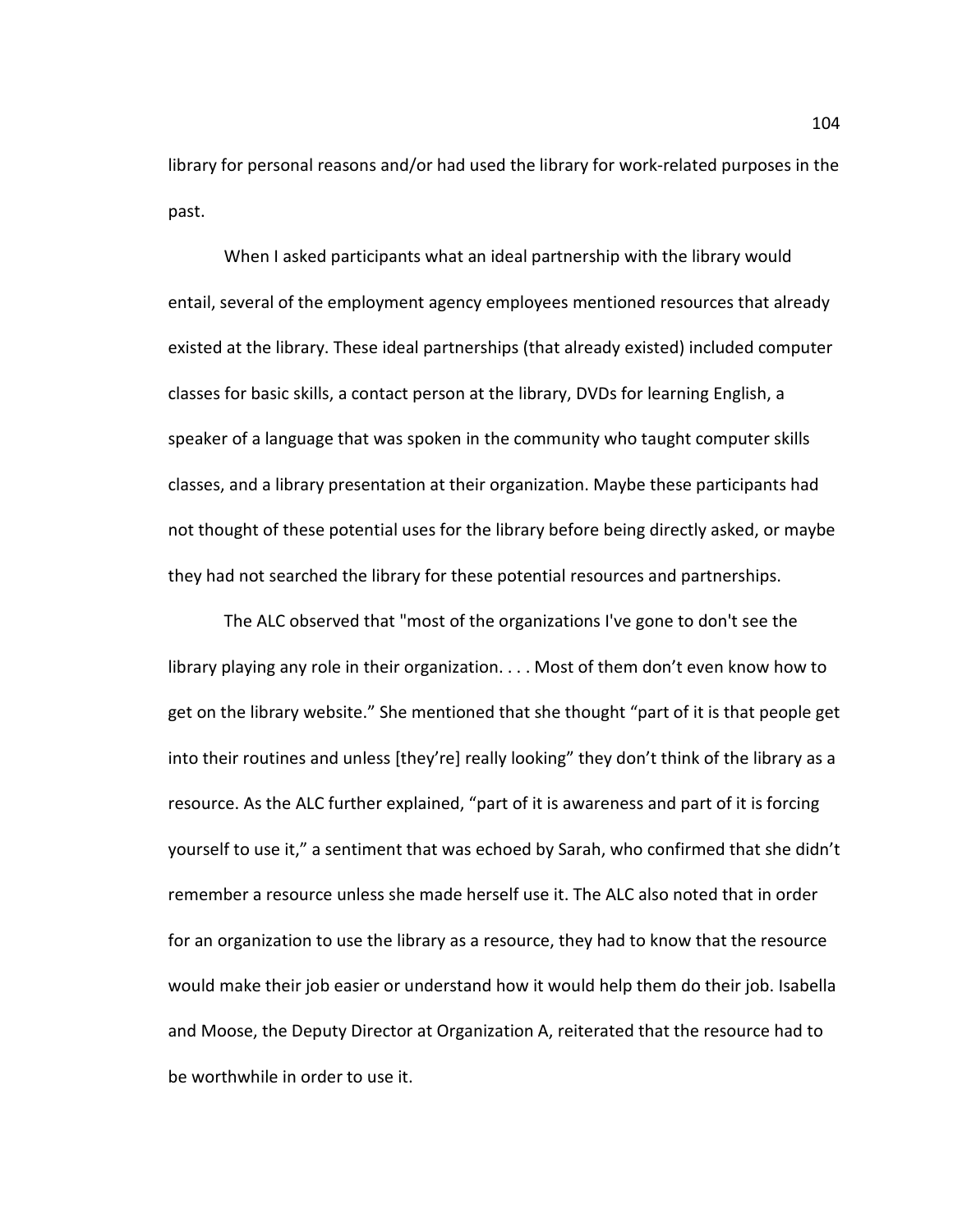However, even before an organization's employees understood how potentially useful a resource might be, they had to know that the resource existed. Many of the participants in this study indicated that one of the ways they received information was through colleagues. For example, Daniel explained that knowledge about resources usually arose from working with people, a concept that was confirmed by Sarah, Javier, Shannon, Ryan, and Isabella. Carrie, the Job Search Skills Instructor from Organization A, started referring her clients to resources at the library after she was put in contact with the ALC by the researcher. If these participants didn't make the connection between the library resources and how they applied to their particular situation, it was unlikely that they would remember to use the resources at a later date.

Through her meetings with community groups, the ALC realized that people didn't know about the library, so she started bringing library materials and asking questions about what they needed. As mentioned above in The Role of the Individual, it was clear that the personal contact she offered to the community increased their use of the library. Isabella "had stayed away from the library" because of barriers to second language users, but her use of the library had increased because she was able to directly contact the ALC with questions about specific materials. Carrie expressly asked for a contact person at the library and was put in touch with the ALC through her participation in this study. Lucas and Susan seemed primed to include the library in their work if they could speak with someone about exactly what the library had to offer them.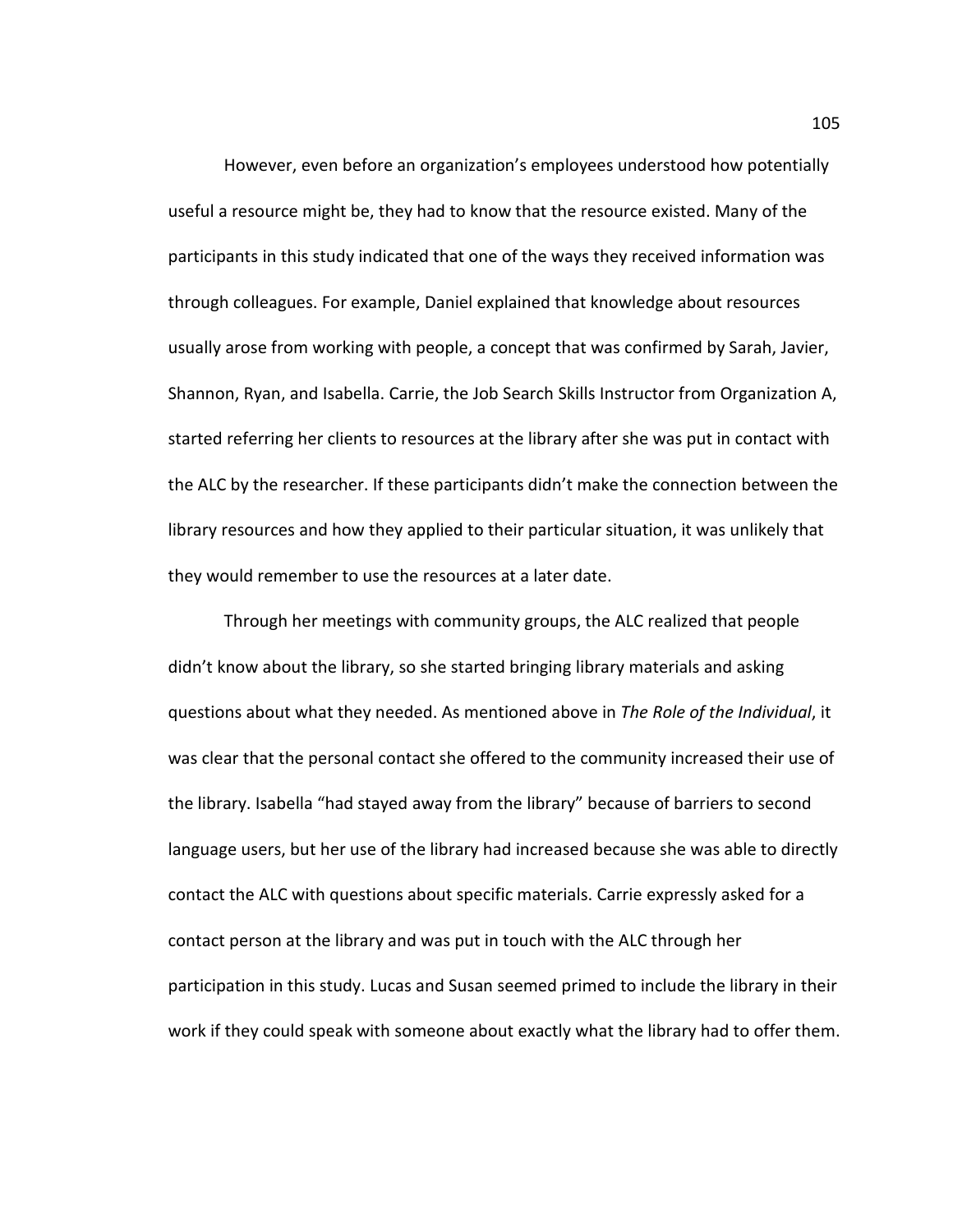A history of contact between the community and Branch B had resulted in members of the public using Branch B as a place to obtain information about library and community resources. As Shannon, the Supervisor of Library Outreach, explained, "It's really dependent on some sense of relationship and connection, and that's why [Branch B] is full of people now because they've made a connection with many, many people who live in that neighborhood." Ryan, a Bilingual Library Assistant at Branch B, confirmed that this history of partnership had built community trust in the library as well as knowledge among patrons and potential patrons that the library was a place to obtain information about services.

Although a lack of awareness was one reason that the employment agency employees did not use library resources, another reason was that these participants perceived several barriers to using the library as a resource. The most frequently mentioned barrier was that the library was difficult to navigate, both in terms of finding resources and using resources, particularly for the adult in need of literacy help. As indicated by the literature on adult literacy, several of the participants in this study mentioned that their clients probably found the library intimidating, and reported that the library website and catalog were difficult to navigate. Although this study did not seek to confirm how adult literacy participants used the library, it found that employees in a position of referring clients to the library did not actually refer them partly because of their perception that their clients would not have a successful experience.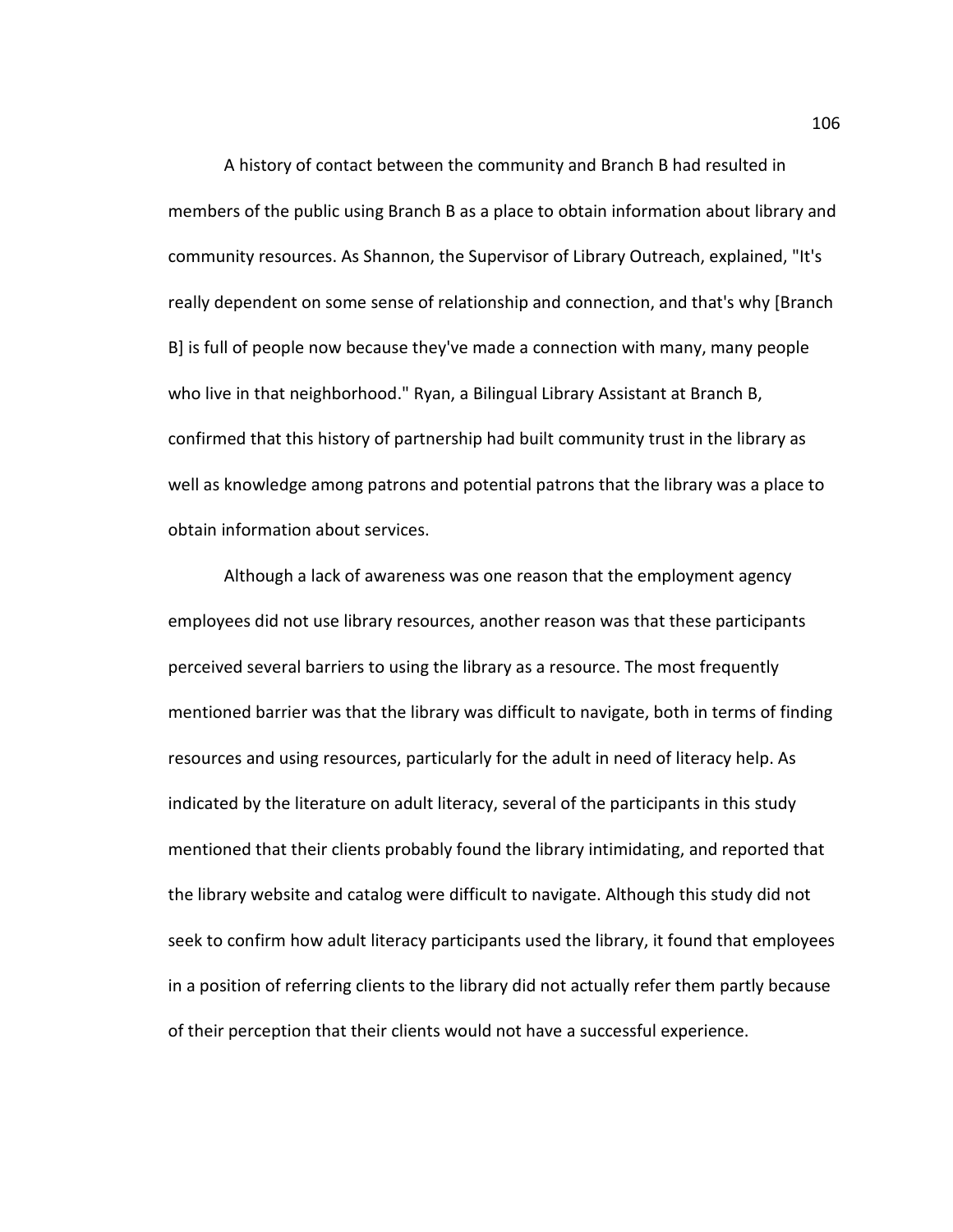Lucas, a Non Native Employment Training Instructor at Organization B, discussed the mistrust that some of his clients had of institutions, systems, and authority. Carrie, Susan, and Isabella mentioned that people who were unfamiliar with the library might find it intimidating. Isabella explained why she had mostly avoided the library prior to her partnership with the ALC.

I would refer students to Talk Time and some of the events at the library that might be appropriate for some of our ESL students, but for the most part I had stayed away from the library. Largely because, as a second language speaker, trying to go in and navigate a resource that's hard for someone who speaks English fluently, I thought it would be a little intimidating, especially after having done that with a few people and they being so confused and overwhelmed that it just didn't really work.

Since she had begun a partnership with the ALC, Isabella was still referring her students to events like Talk Time, but she also used her connection with the ALC to obtain information about materials that were appropriate for her students. She found it "a lot easier for students to take the initiative" if she could give them specific titles to look for in the library. She explained that giving them specific titles "doesn't seem as daunting as 'go to the library and ask for some intermediate level books.' " She mentioned that even the ALC told her that "you have to type in specific words to get the kind of books that you want so those might not naturally be your first instinct." Lucas confirmed that the library system created difficulties for his clients. He stated that "the majority of people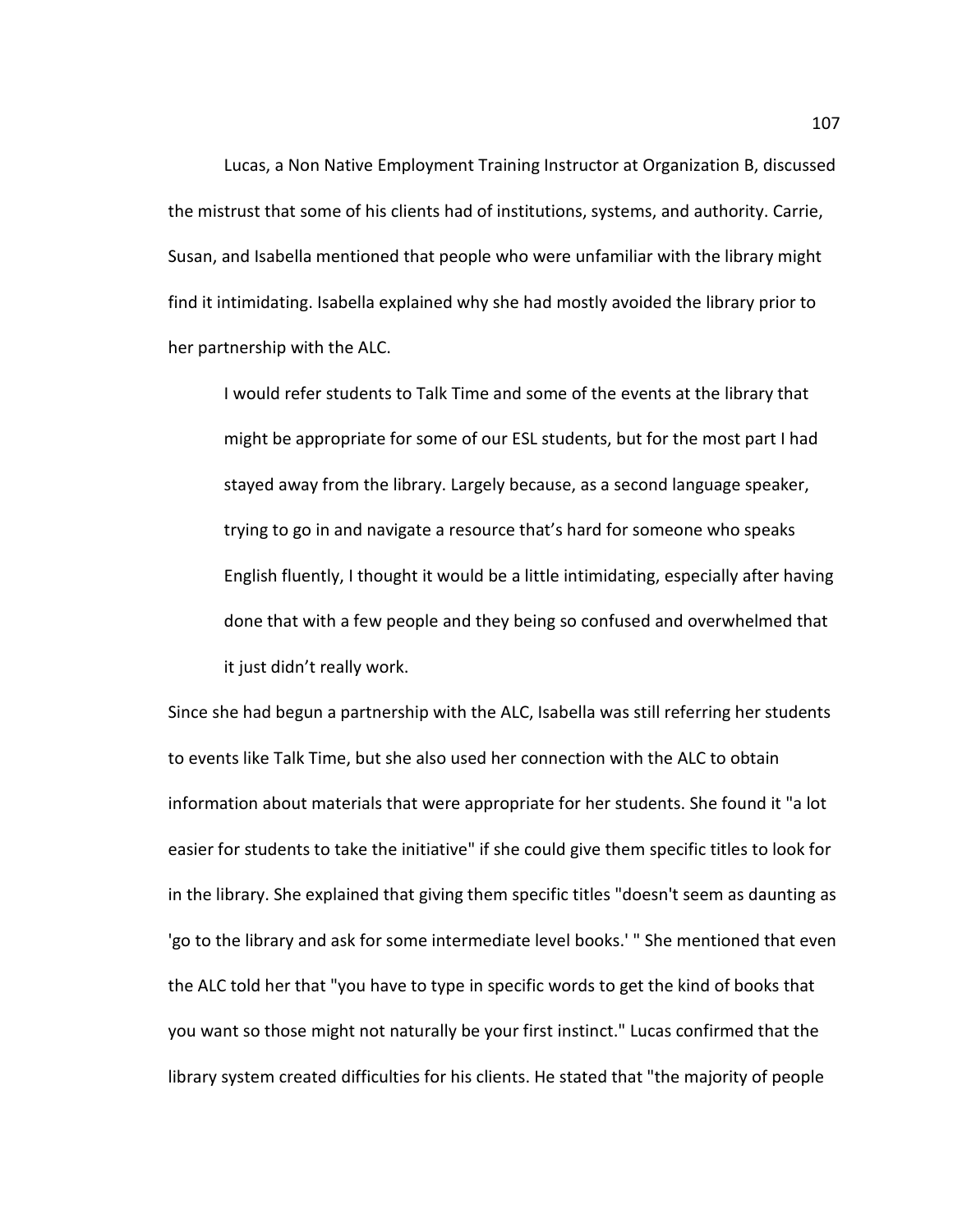who would use the library are not at a level [of English] where they could use the library."

The primary obstacle that contributed to clients' difficulty in navigating the library was a lack of basic computer skills. Ryan confirmed that he "cannot even mention some of these great resources we have online because people don't know how to use a mouse . . . [and] they so frequently need some pretty substantial instruction on how to get from page to page." Daniel acknowledged that computer literacy is an issue for the patrons that Branch B served, and they often required additional help. Isabella found that the library website wasn't the easiest to navigate, for herself or her clients. One of Ali's (ESL Instructor, Organization A) primary concerns was with teaching basic computer skills to English learners in the community. Javier, Manager of Branch A, explained that many of the patrons who come to the library to search for jobs didn't have basic computer skills. Lucas, who worked primarily with clients learning English, estimated that "the level of computer literacy in our clients is about 1%, until just recently." Susan, a part-time ABE/GED Instructor at Organization B, also mentioned that her students "computer skills aren't polished."

Another factor in the employment agencies employees' decision not to send their clients to the library was the lack of one-on-one help. Carrie remarked that she had informed her clients that the library had computers they could use on the weekend or during times that her organization was closed. She reported that her clients told her that they weren't given enough time on the computers at the library, and that there was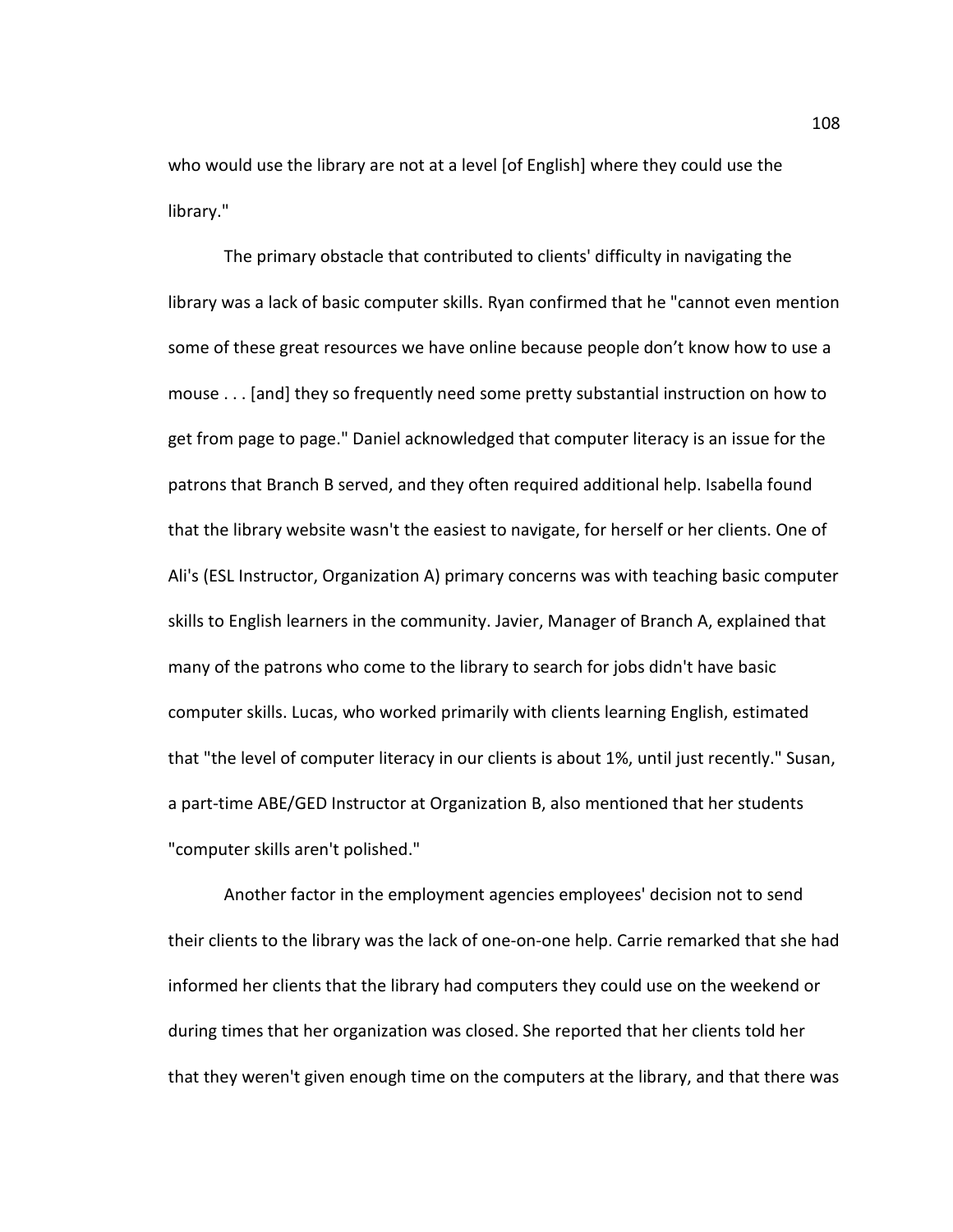nobody there to help them. Moose reiterated that clients might be more comfortable in his organization's resource room (a room with eight computers where Carrie aids clients in job search related tasks) because they received one-on-one help. Sarah mentioned that she didn't often refer patrons to library resources such as the databases available on the computer, but instead referred patrons to the computer labs because it was difficult to offer them one-on-one assistance when she was also staffing the reference desk.

A more subtle barrier to linking potential clients to library resources was a philosophy expressed by two library employees that the library tended to want to help people who wanted to help themselves. When Shannon spoke of the unique nature of the library, she emphasized that "the people who come to you are coming voluntarily and out of their own interest or need, and it's just a very satisfying thing to help people who come from that place of self motivation." This idea is tied to the more abstract goal of the library to create a better educated and engaged community. As Ryan explained it, "The library is such a tool in terms of empowering people to protect themselves and be the best that they can be or the best that they want to be." One might consider that although many potential library patrons could benefit from the self-directed learning that these library employees promoted, the adult literacy population might need more guidance than the traditional patron.

Isabella emphasized that one of the goals at Organization C was to "encourage students to be self-sufficient and independent," but that, in her experience, sending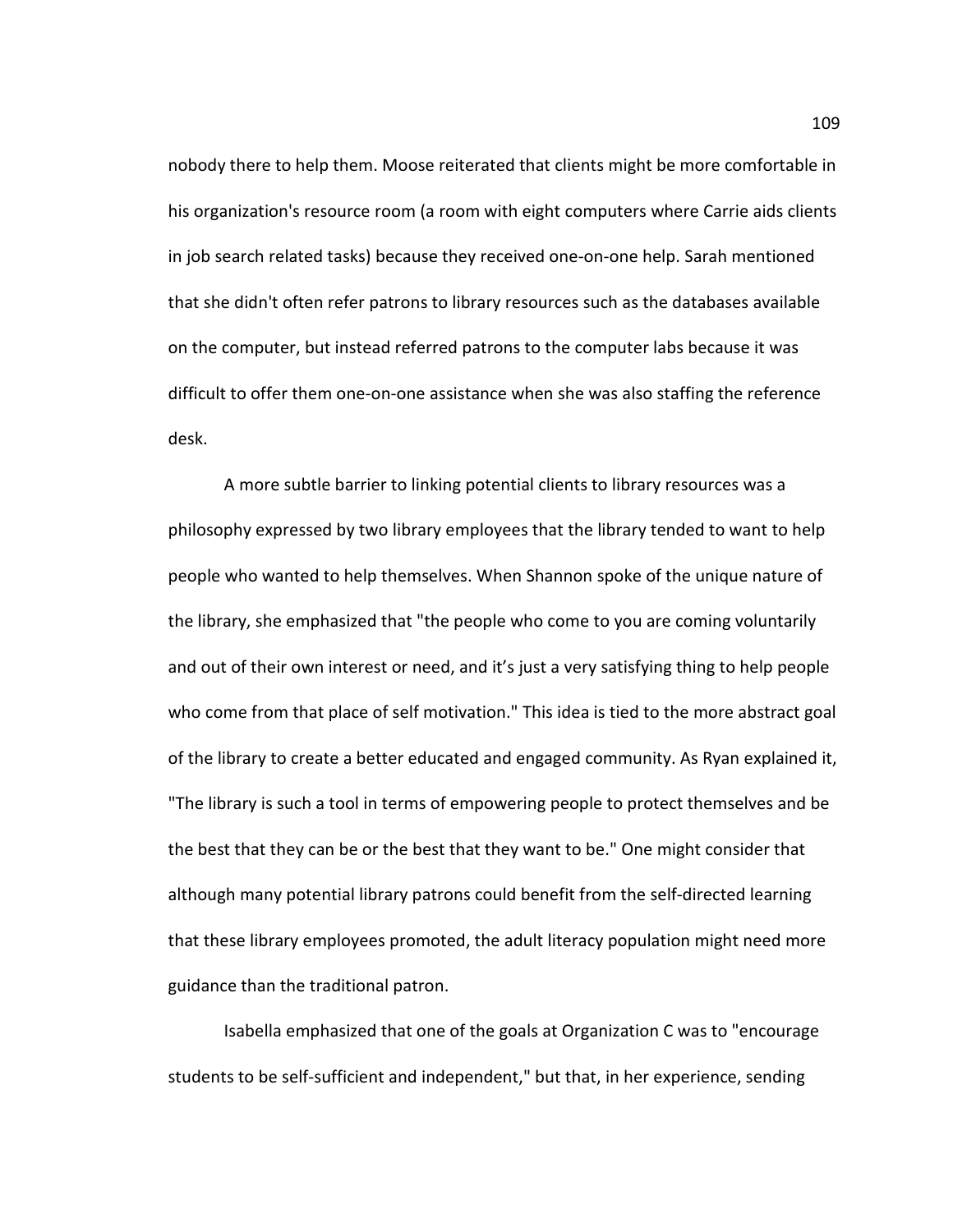them to the library did not lead to success. Instead, she said that they came back discouraged, having found it difficult to use. Moose mentioned that it was easy to refer to the library because there was no bureaucracy involved with that type of partnership, implying that he could refer his clients to the library and then it would be the clients' responsibility to go to the library and use it themselves.

The employment agency employees gave several reasons for not using or referring to the library as a resource in their professional capacity. Most of them did not know what resources were available at the library, and they suggested that several barriers existed to their clients' use of the library, including a difficulty in navigating the library and a lack of personal help with resources and computers.

In the next section, I will present the library's goal of identifying and responding to community needs. I will also discuss how the employment agency employees did not know that the library was willing to meet their needs, did not know what the library could do for them or their clients, and did not think to ask the library for help in meeting their needs.

### Responding to Community Needs

 A principal component of the library's mission was that it sought community input on what was needed and worked to respond to those needs. As reported in Outreach above, the library mission and philosophy stated that the library would "anticipate and respond to community interests and needs (MCL, 2009, para. IV). Sarah,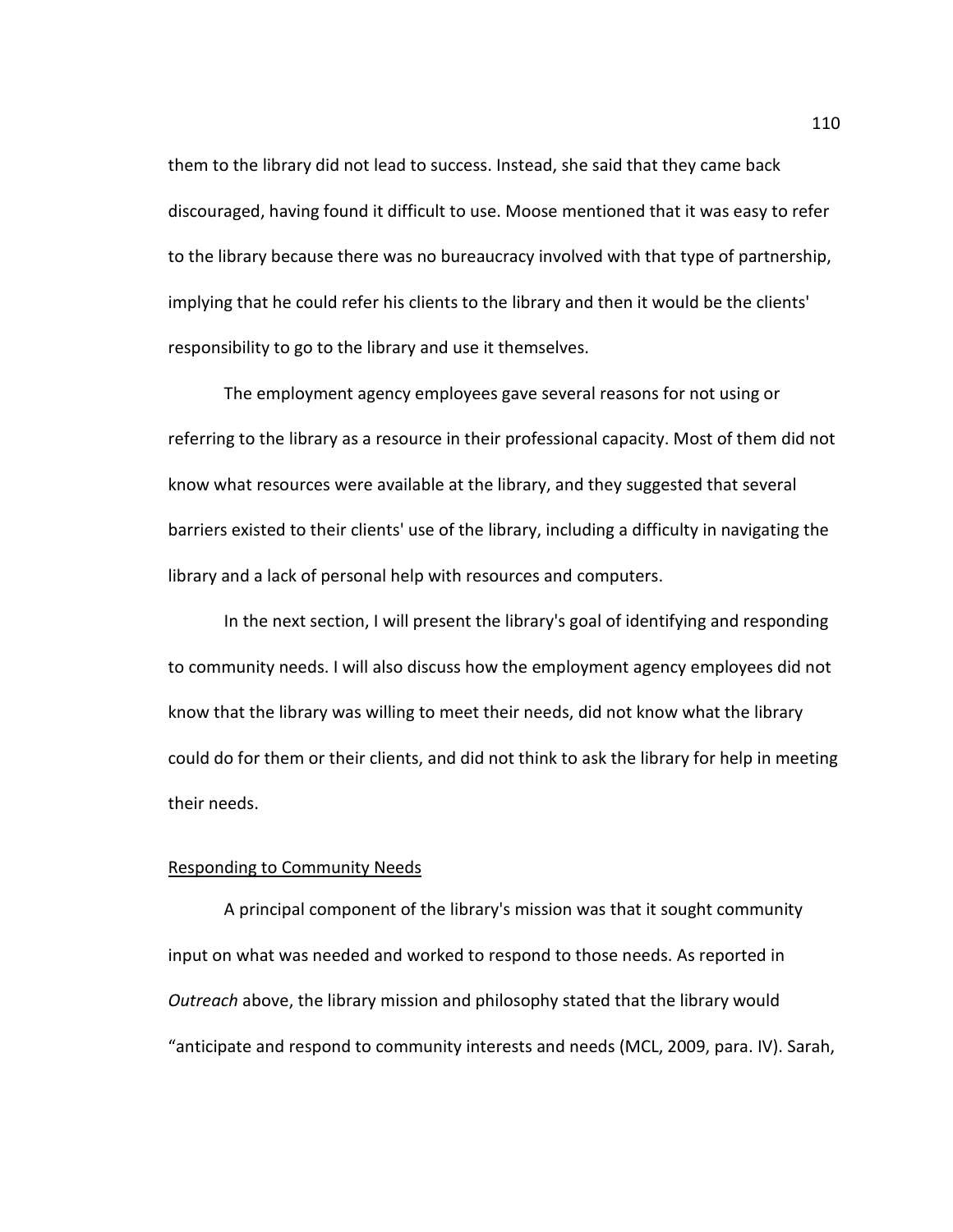Daniel, Javier, Ryan, and Melissa all mentioned that part of outreach was gathering information about what the community wanted and needed from the library.

The ALC praised the library's awareness and response to the community. She believed that

The library is constantly and consistently concerned with the community in ways I am just in awe of . . . [and] this library is one of the best I've ever seen at responding to community needs, especially the big needs of the economy. . . . I think the library as a whole is really committed to matching the needs of the community.

Shannon confirmed that "the library is always there trying to adapt to meet" the present need in the community. Lucas recalled that when Branch A saw an increase in the Russian population in the neighborhood, they came to ask his organization what the library could do to help support his organization's efforts to aid this community. He was impressed with their effort to reach out and observed that "even if they don't get a lot of usage from the community, they're there for the community." It was interesting to note that although Lucas thought the library excelled in their efforts to meet the community needs, the community still wasn't using the library.

This study found several barriers to the deceptively simple process of the community conveying to the library what it needed and the library meeting those needs. Community members did not always realize that the library wanted to know about their needs. Furthermore, if they didn't know the potential that the library held for them or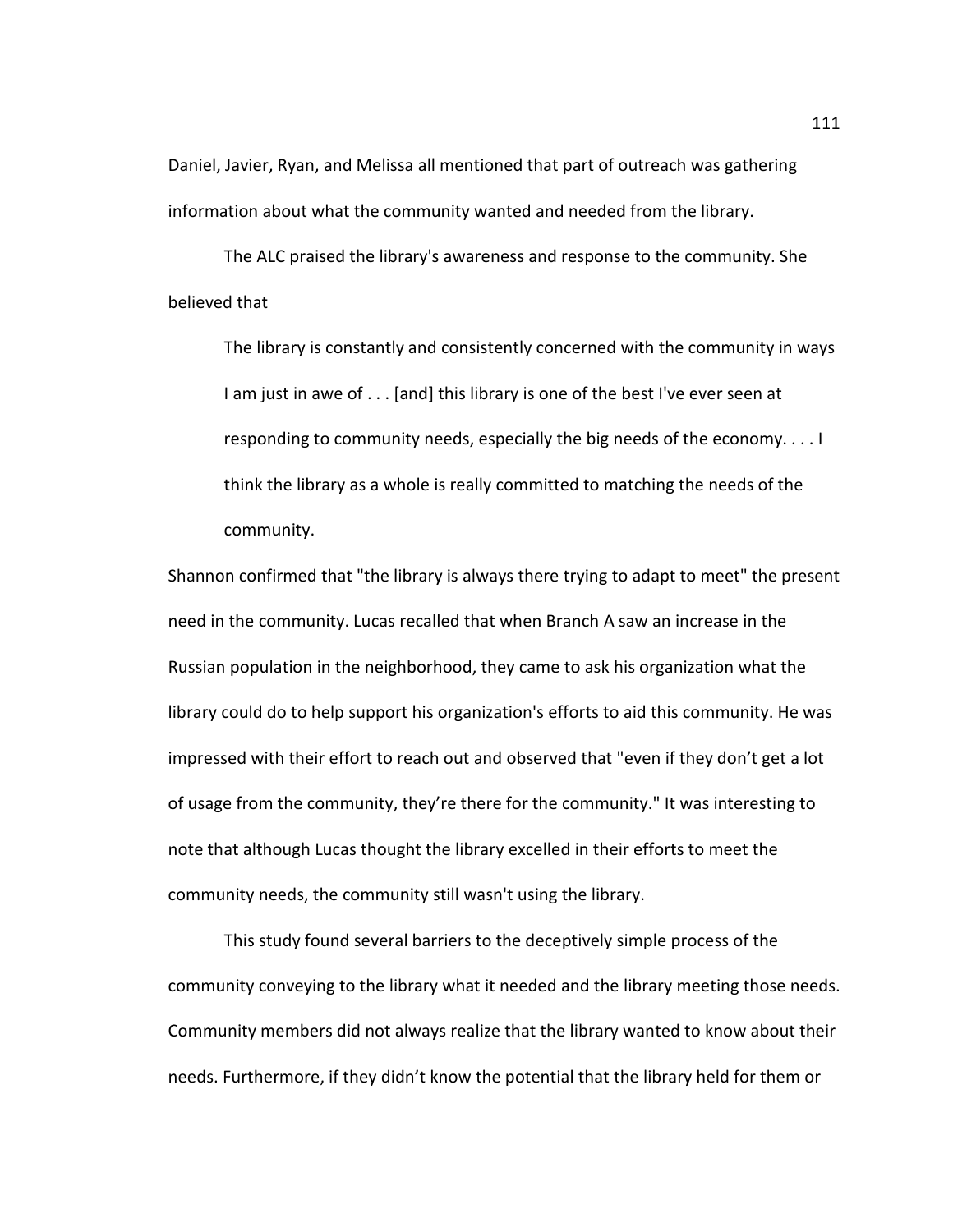that the library could be useful to them, they did not think to express their needs to the library. In addition, community members didn't know what they needed from the library, because they didn't know what the library provided or could provide. The ALC found that

As I'd go to different groups, I'd say what can the library do to help you? And what I found most commonly was that people didn't even know. . . . It's like the person who needs the help doesn't really even know what kind of help they need.

This study also found that the employment agencies staff often believed that they were already meeting the needs of their clients. Five of them explained that their priority was to find their clients a job, not to further their education, and the library's resources pertained mostly to improving one's skills or education. Although many of them believed in the long-term benefits of education and skill-building, their client, their organization, or their assessment of the current economic climate led them to prioritize employment over education. I had to prompt the interviewees to discuss how they would respond if their client asked for additional help in obtaining a GED, improving their English language skills, or for advice in finding resources. The employment agency employees responded that they would refer them to community colleges, 211 (a local resource directory), a similar organization to their own, or they would search the internet. However, these participants also implied that their clients did not often directly ask for these kinds of resources.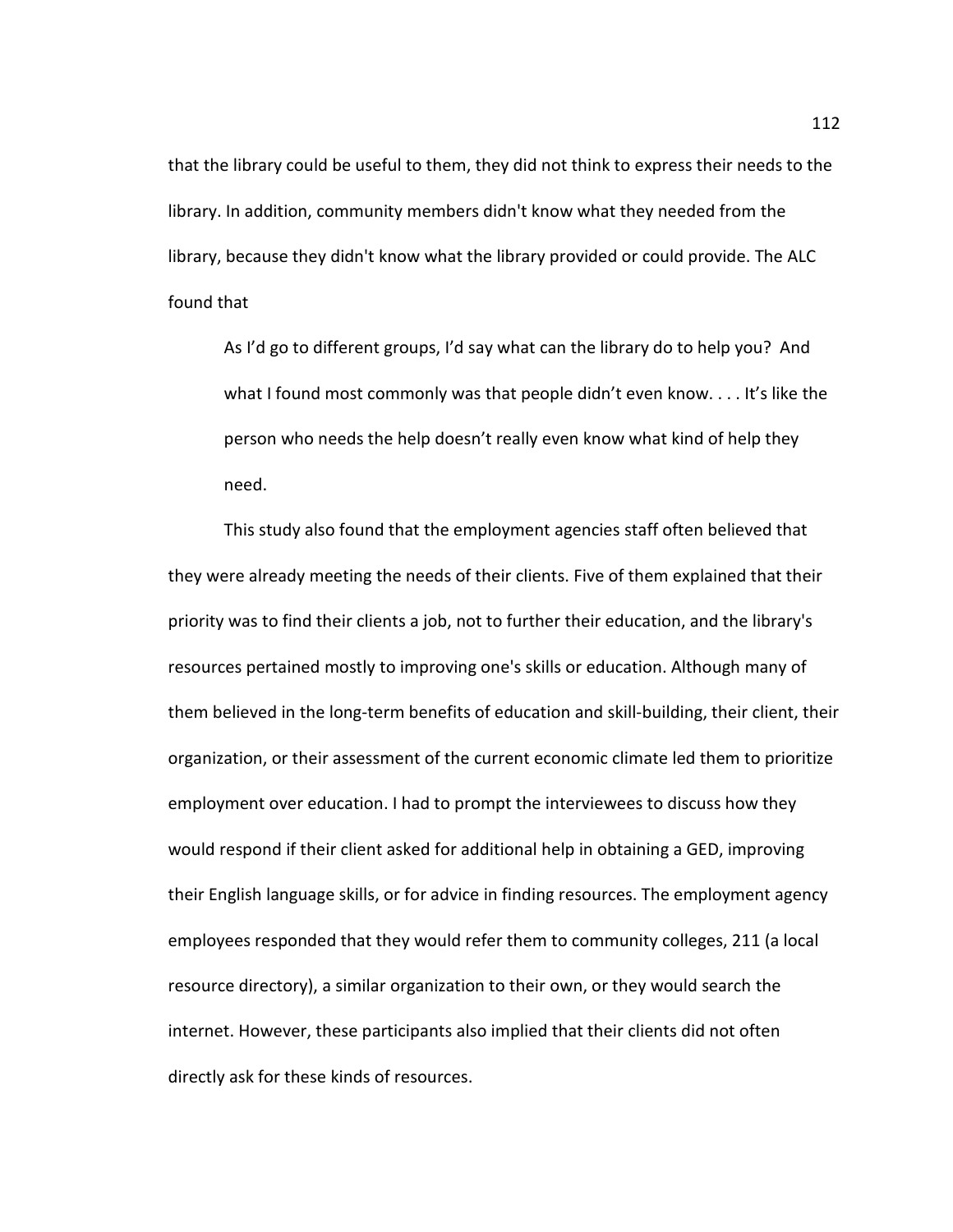Even if the library was able to identify the community's needs, it faced challenges in meeting those needs. The ALC realized that the library needed to plan their events and programming months in advance, and in their effort to create sustainable programming, the library often spent many months in the formative stages. Shannon mentioned that "even for a simple program that doesn't involve grants or big organizations, we've been working on it for months." Daniel described the implementation of an idea as a process of adjusting the original notion so that it fit the context of the library.

The participants in this study explained that partnerships, or referrals, often stemmed from an expressed need from one of their clients or another organization. For example, the library employees mentioned that people often called them to ask for certain services or extra help in providing services. In addition, a general need could be expressed in the community at large. For example, the recent economic downturn prompted the library to implement computer lab times for job search and increase their job search resources. Some of the employment agency employees gave examples of partnerships they had started based on a request from another organization. However, the employment agencies in this study did not give any examples of asking the library to partner or provide a resource.

 Since the adult literacy department at MCL is new, the ALC had some freedom in how she gathered information from the community and attempted to meet their needs. Her process, based on the recommendations of the task force, involved one-on-one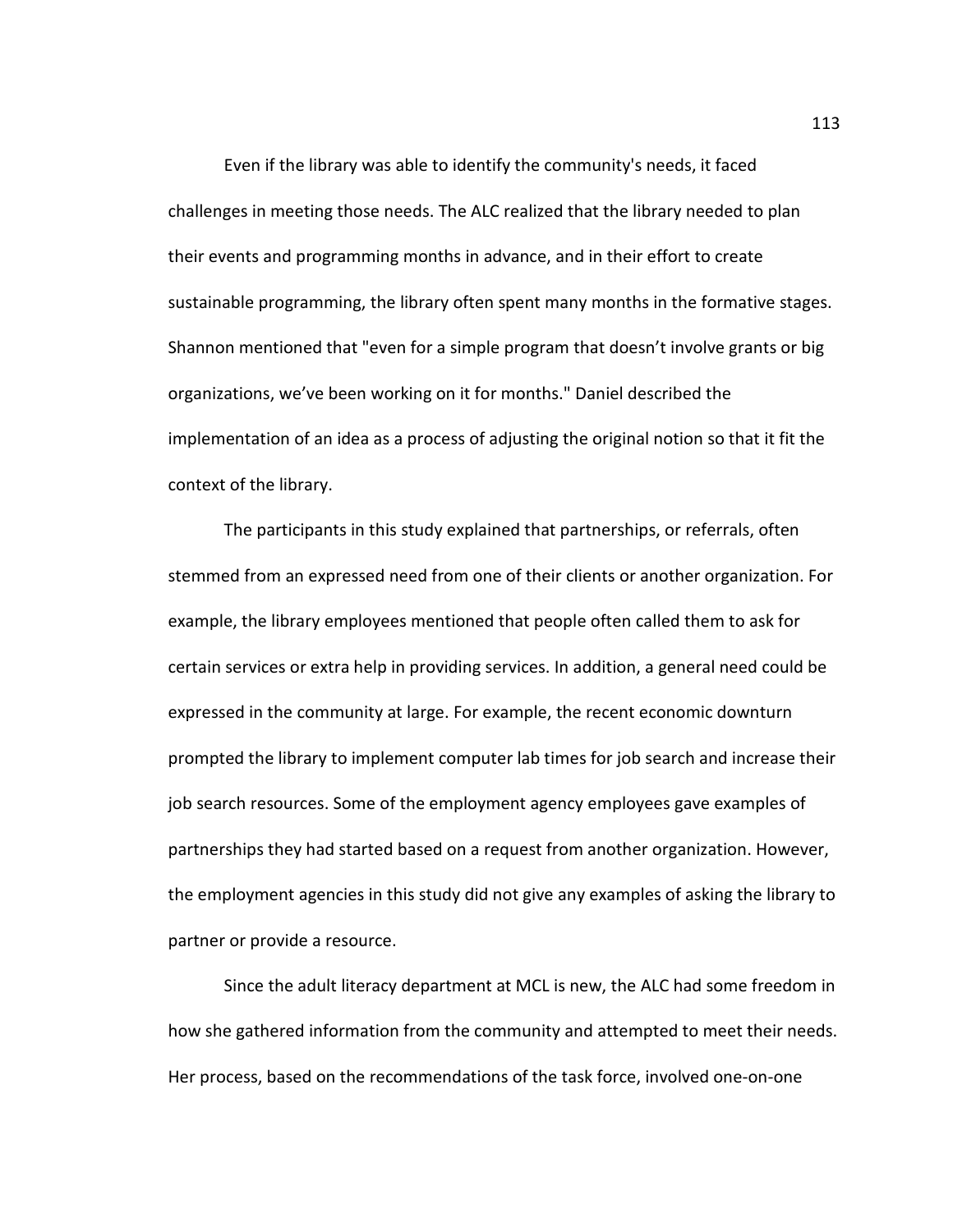meetings with members of different community organizations to determine what they needed from the library. She had the freedom to propose ideas, and she found that she often had to show members of the community what was possible in order for them to understand how the library could help them. Another method that she used to gather information from the community was the formation of the Literacy Advisory Committee. This committee served as a group of representatives who helped initiate, develop, and maintain goals and programming for the Adult Literacy Department.

 Although the library wanted information about community needs in order to help inform its process of engaging with the community, the employment agency employees had no experience with communicating their needs to the library. They were not aware that the library wanted this information, they did not know what they could ask of the library, and as described in The Library as a Resource, they did not know what the library provided or could provide.

#### **Summary**

 This chapter discussed the results of the analysis as they related to the three research questions. First, the definitions of partnership, collaboration, and outreach were presented from the point of view of the participants in this study. A discussion of the participants' description of the parameters of partnership followed. A separate section was devoted to the most prominent factor of partnership mentioned by the participants, the role of the individual, and how that influenced the formation and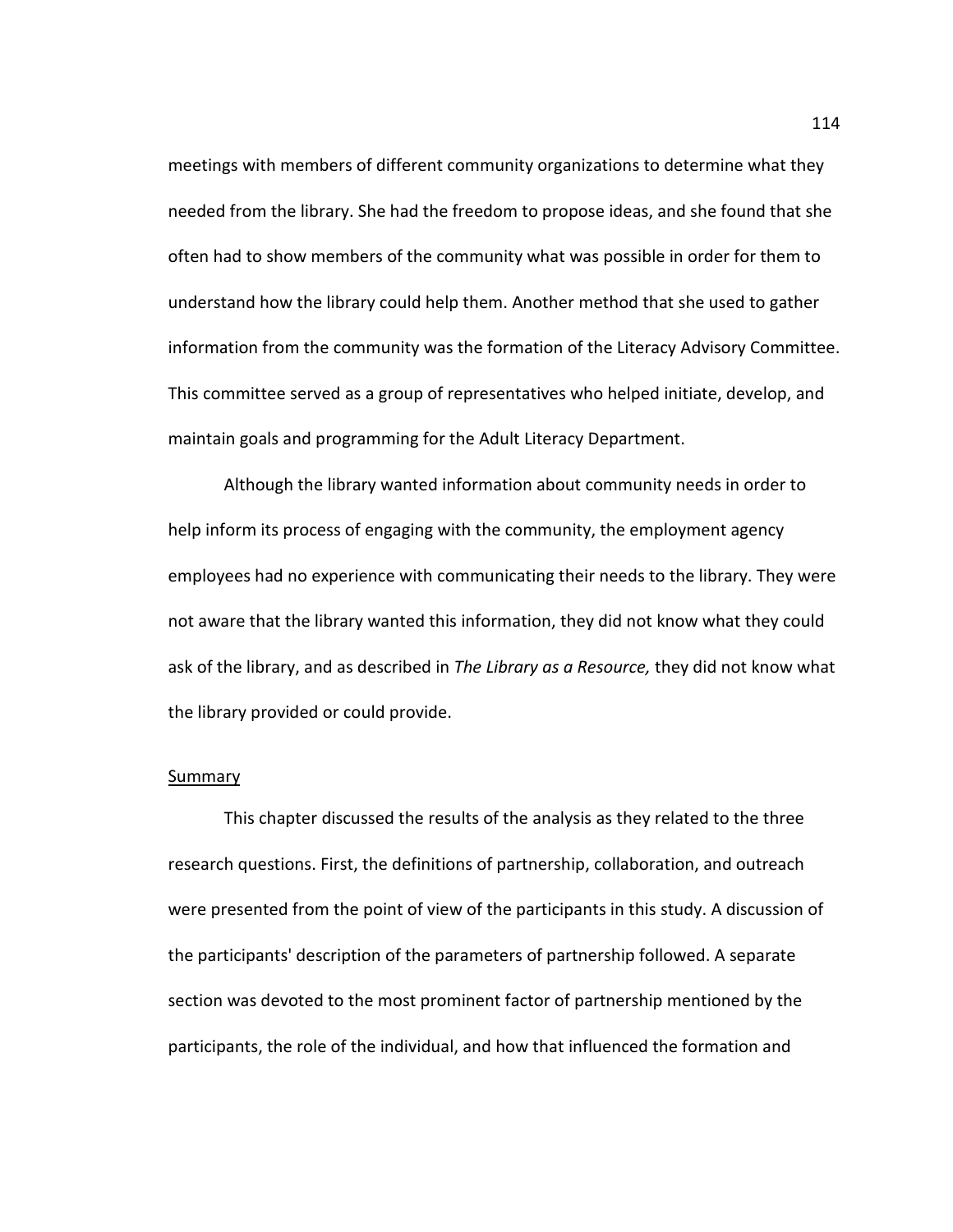maintenance of partnership. The role of the individual consisted of a personal connection/relationship and effort.

 The chapter concluded with three sections representing the themes that emerged from the library employees' perceptions of partnership with community groups and the employment agency staff's views of these same themes. The three categories were the library's definition of an ideal partner, the library as a resource, and the library's goal of addressing community needs. In the following chapter, I will discuss the implications of these findings as well as the limitations of this study and suggestions for future research.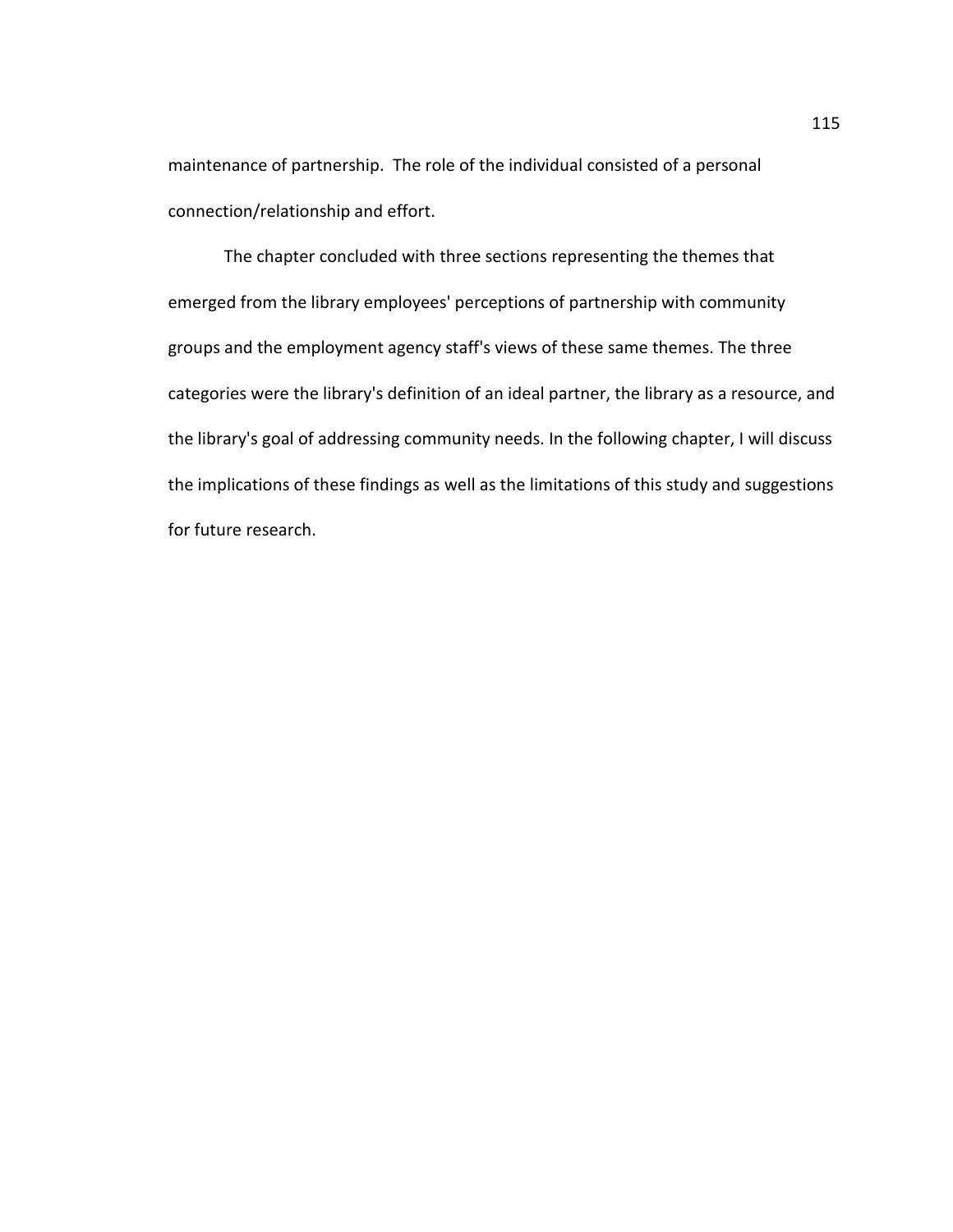# CHAPTER V

# DISCUSSION

### Introduction

This final chapter summarizes the findings for research question one by discussing the role of terminology as well as the role of the individual, followed by the implications of these findings. The findings for research questions two and three are summarized in the section labeled Library and Community Agencies Perceptions of Their Roles in Partnership, followed by a discussion of the implications for the library in three areas: as a partner, as a resource, and in meeting the community needs. Implications for community agencies are also addressed. Ending the chapter is a presentation of the limitations of the study as well as suggestions for future research.

#### Summary of Findings

### Terminology In Use

This section reviews the findings for research question one about how participants define collaboration, specifically addressing the participants' choice of the word partnership over collaboration and how that relates to the literature. The data from this study included many factors of partnership that corresponded with the literature on *collaboration*, but one factor was more prominent in this study than it was in other research on *collaboration*: the role of the individual, which includes the personal connection or relationship between two people and the effort necessary to begin and maintain collaboration. After discussing the participants' terms of discourse, I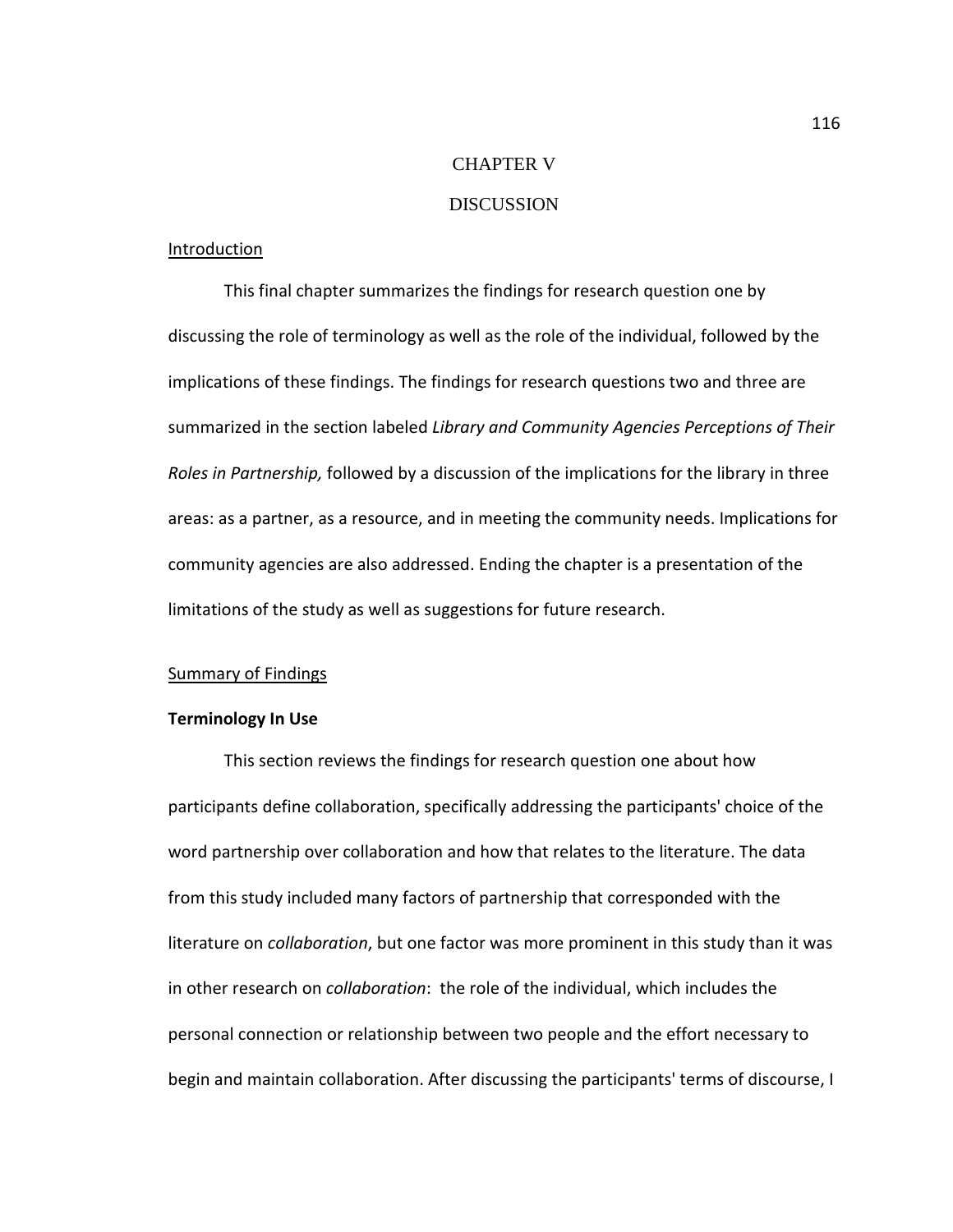will consider why the role of the individual is so important in partnerships as well as how it relates to the terminology used in this study. Finally, I will discuss the implications of these findings.

The first research question asked how the community agencies and the library envisioned and enacted collaboration. However, eleven of the thirteen participants used the word partnership instead of collaboration to answer this question. Only two of the participants expressed a preference for the term collaboration, and one of those participants used partnership and collaboration interchangeably. In addition, five of the six library employees also used the term outreach when asked about partnership, leading the researcher to link these two terms in the data analysis. Interestingly, the one library employee who did not use the term outreach was the ALC, who is not a librarian by trade and who had been employed by the library for only one year at the time of this study.

All of the participants used their choice of term to refer to the entire range of possible relationships between individuals or organizations. In the collaboration literature, this range begins with the least formal, smallest partnership, or cooperation, moves to coordination, where organizations share resources and risk but function relatively independently of each other, and ends with the most formal and structured relationship, collaboration (Mattessich, et al., 2001). The collaboration literature reviews factors that influence successful *collaboration*, defined as "a mutually beneficial and well-defined relationship entered into by two or more organizations to achieve common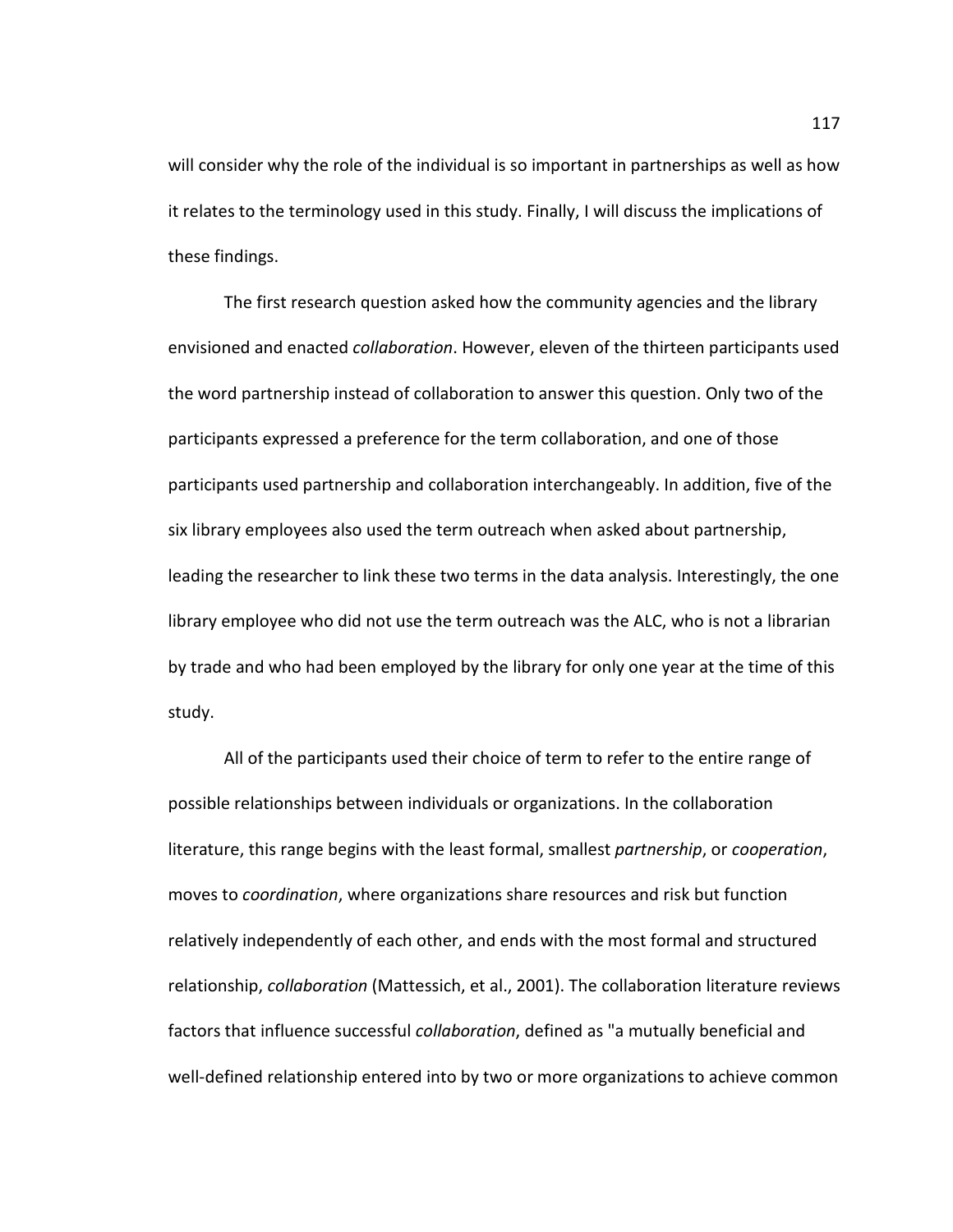goals. The relationship includes a commitment to mutual relationships and goals; a jointly developed structure and shared responsibility; mutual authority and accountability for success; and sharing of resources and rewards" (Mattessich, et al., 2001, p. 4). If we follow their definition, only three of the participants in this study discussed *collaboration*, and these *collaborations* comprised only five of the 86 examples of partnership mentioned in the interviews. It is clear that participants in this study rarely spoke of collaboration.

Similar to the responses of participants in this study, the library literature also uses the terms partnership and collaboration interchangeably. For example, when Brown (2003) discussed what a "powerful partner" looked like, she wrote, "When two creative minds come together, the collaboration can sometimes be even better than either originally envisioned" (p. 53), implying that two individuals came together in collaboration even though her article addressed powerful partnerships. In the collaboration literature, a relationship between individuals would be called a partnership or cooperation.

This raises some difficulties for connecting the results of studies on collaboration with the results of studies on partnerships. Brown used the factors for successful collaboration described in Mattessich, et al. (2000) to support her recommendations for partnership, but her argument was weakened by the lack of continuity in her terminology, particularly because Mattessich, et al. clearly defined collaboration as a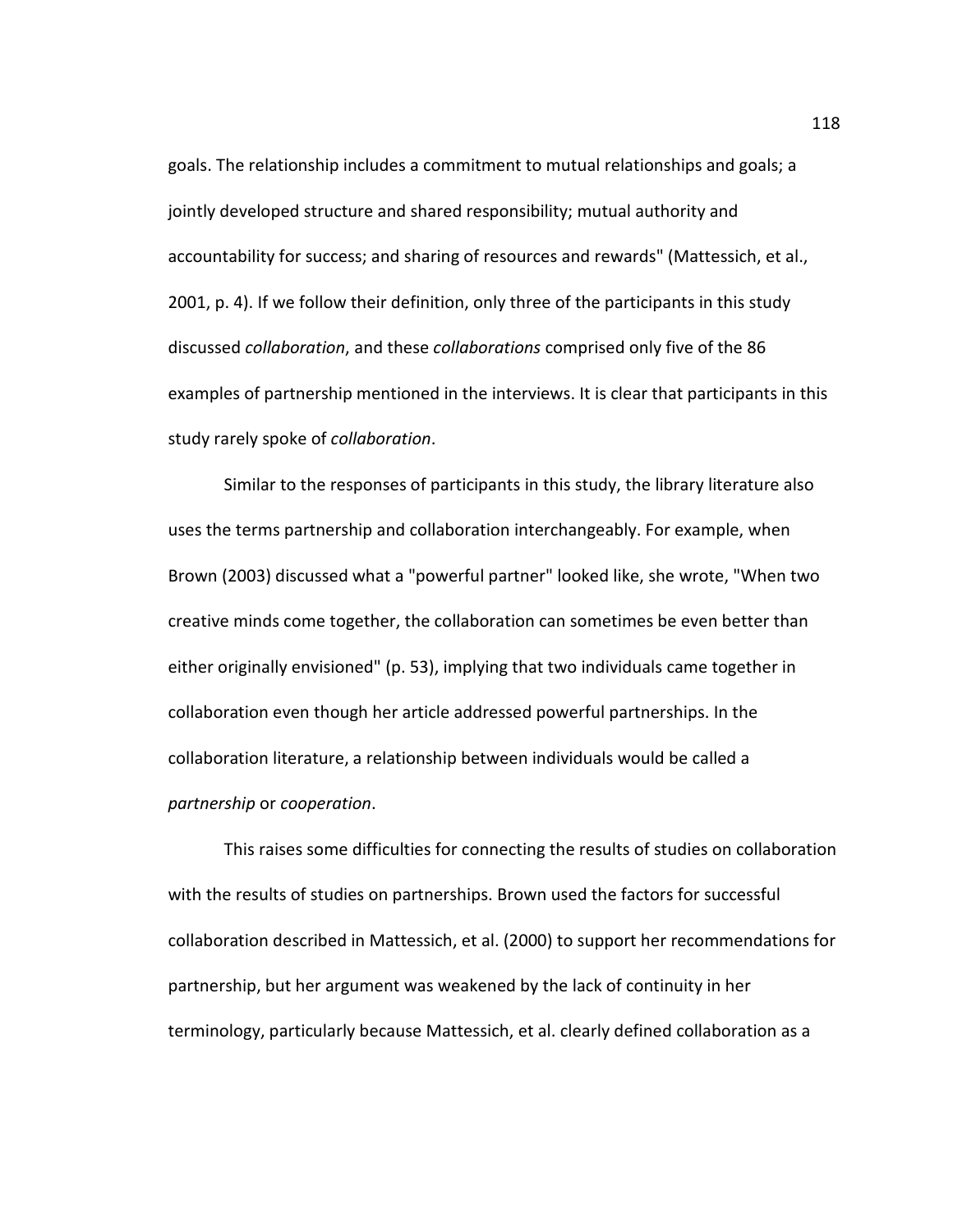relationship between more than one organization while Brown continued to use the term collaboration and partnership to refer to a wide variety of working relationships.

# The Role of the Individual

One of the most important factors described by the participants in this study was the role of the individual. This study provided support for considering the role of the individual in building *partnerships*, including the personal connection and effort required to initiate partnership. Since 73 out of the 86 examples described by the participants were illustrations of *partnership* and usually involved only the participation of one individual from each organization, it is not surprising that the role of the individual played an important role. In addition, of the 16 potential or ideal partnerships that participants described, only one of them broached a collaboration, and the rest would be achievable with one other individual from the partnering organization.

 Twelve of the thirteen participants discussed the role of the individual, including the importance of having a personal contact, the desire for a partnership that is smaller in size, the similarities to a friendship or relationship between two people, and the snowball effect of starting a relationship with one other individual that leads to other relationships or possibly the formation of a larger and more complicated partnership. Some of the participants also believed that the one-on-one process was more effective for the library than broad-scale publicity about the library services. Isabella compared it to dropping a hook, targeting specific individuals, as opposed to casting a net. Shannon described the process as grassroots, and the ALC believed that forming individual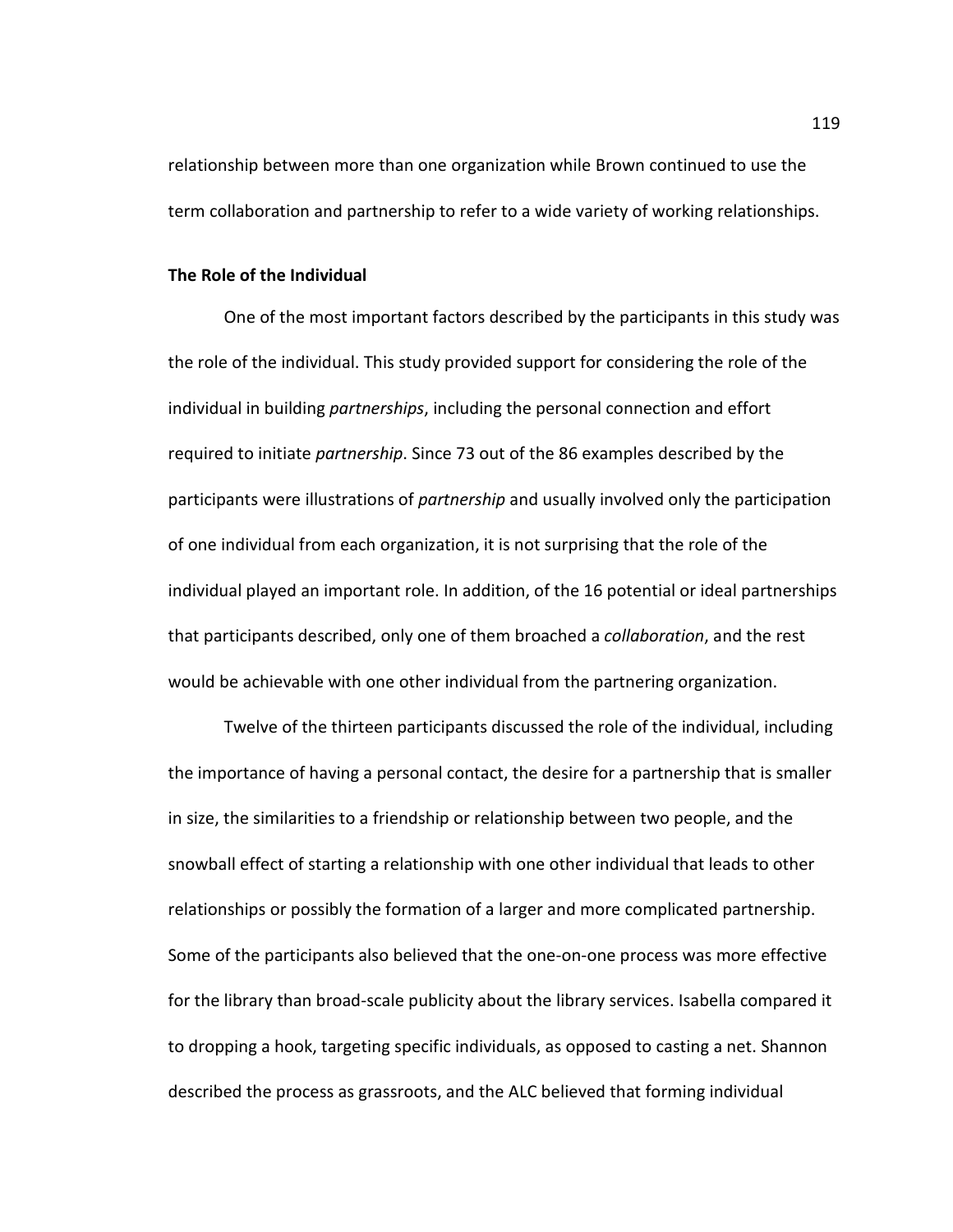relationships was a successful method of partnering. Susan also had a very extensive partnership with one other individual that she felt benefitted her students and her work.

The personal connection did have some drawbacks. The ALC was concerned that the personal connection could lead to an unsustainable partnership. She worried that if she were the only person with whom someone spoke about using the library, and she left her job, the partner would be left with no other access to her organization, and the relationship would then be lost. This was avoided when a personal relationship snowballed into a partnership that included other representatives, or the partner no longer needed to use the contact person because he/she now knew how to get the information that he/she needed.

Some of the collaboration literature also discussed the role of personal relationships as related to collaboration. Both Austin (2001) and Butterfield et al. (2004) noted that good personal relationships did not necessarily guarantee success, but if a personal relationship was problematic, then it could hinder the collaborative process. Austin also found that personal relationships helped build trust, and trust was the factor most commonly associated with collaborative success in the Mattessich et al. (2001) study. Coleman (1988) argued that strong ties between individuals increased trust, made exchanges easier, and ensured reciprocity through a system of obligations and expectations.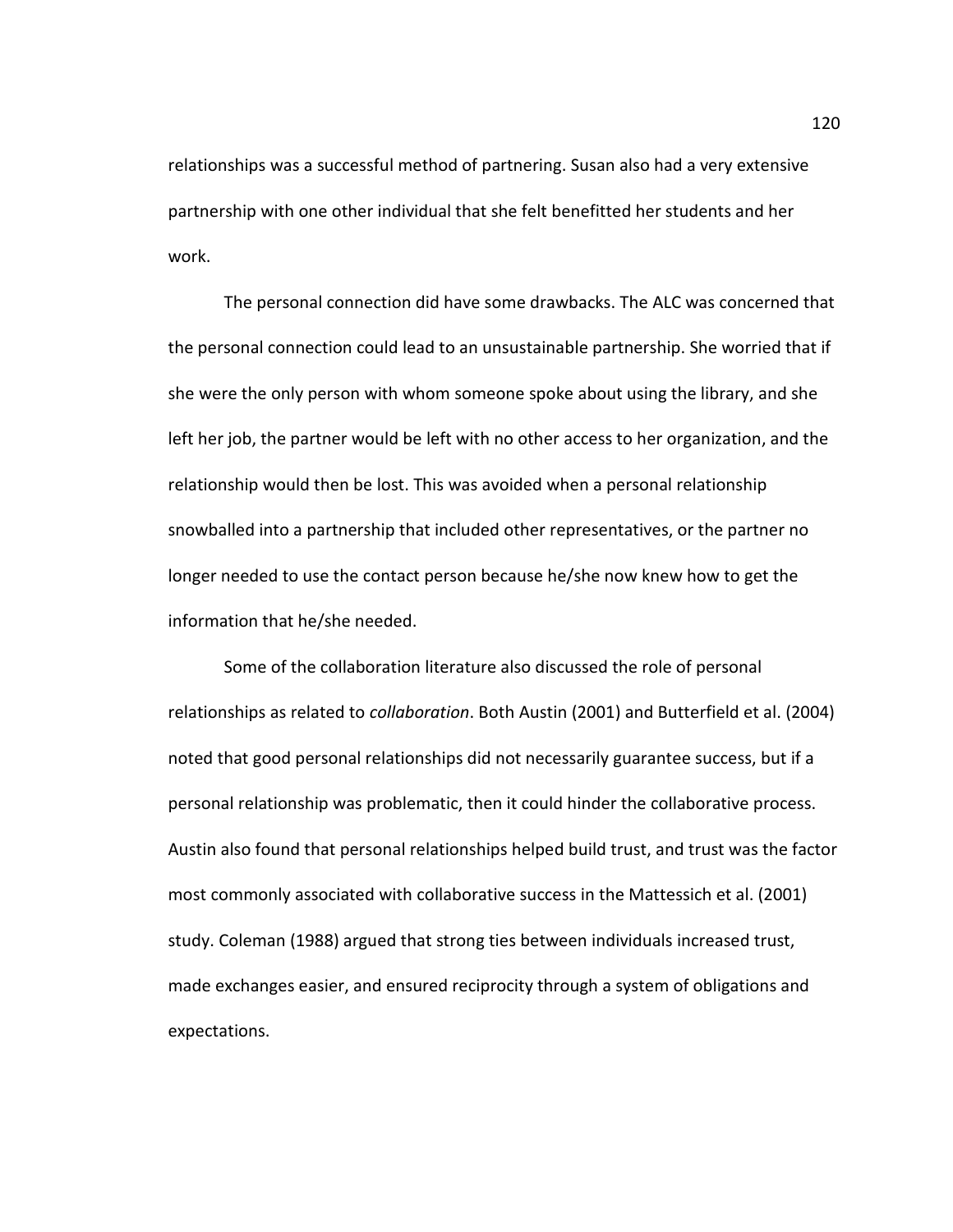Of the twenty success factors listed in Mattessich et al. (2001) the only factor that corresponded to an individual role was the factor labeled "Skilled Leadership," which referred to "the individual who provides leadership for the collaborative group . . . carries out the role with fairness . . . [and is] granted respect of 'legitimacy' by the collaborative partners" (p. 10). Leadership was also mentioned as a factor of collaboration in other studies (Butterfield, et al., 2004; Huxham, 2003; Wood & Gray, 1991). Although leadership was not mentioned by the participants in this study, it is possible that it correlates with effort, as an individual who puts in extra effort may be seen as a leader.

In addition to the personal connection, effort was also related to the role of the individual in partnership. According to the participants, some of the challenges or barriers to partnership included a lack of time, staff, or resources, a theme that is commonly found in both the collaboration and library literature. However, the data indicated that one of the underlying factors related to overcoming the lack of time, staff, or resources is effort, defined as performing work-related actions outside of working hours or as seeking additions and alternatives to what is already present in order to benefit the client. In addition, effort defined whether or not an individual pursued partnership.

For example, in this study, three of seven employment agency staff and five of the six library employees discussed the effort necessary for partnership to take place. These participants were guided by and influenced by a belief in the mission of their own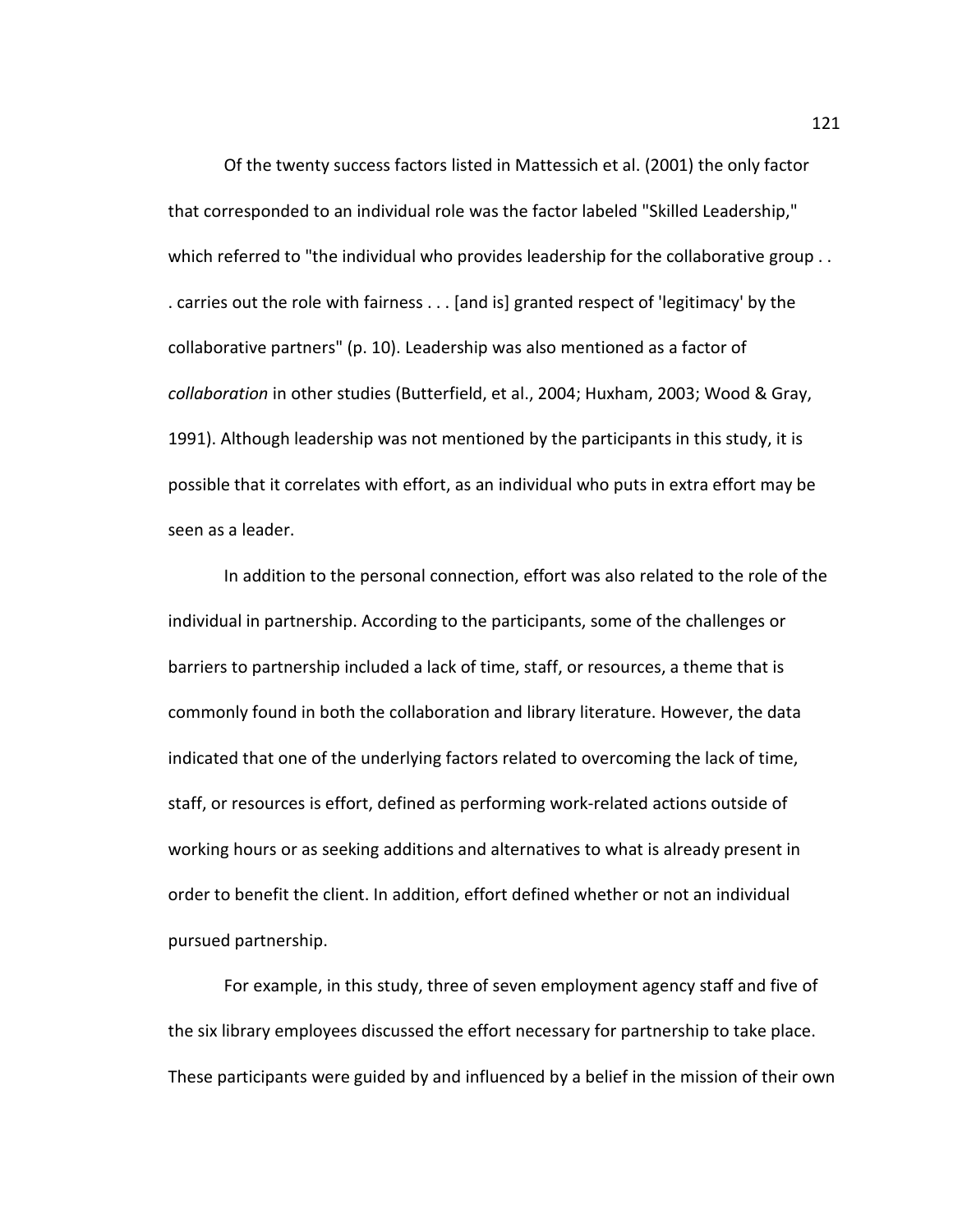organization and a belief in the benefits of partnership. Participants' personal goals as well as their perception of need in their clients and the community affected whether or not they looked for outside opportunities, including partnerships. It took awareness and desire to identify needs in the population being served, and it took effort to attempt to meet those needs. Coleman (1988) also mentioned that individuals can be motivated to invest in society because they value the public good. He observed that individuals who generate public good, or contribute to social capital, often experience only a small part of the benefits of their actions, which can often lead to a problem of underinvestment, or lack of effort.

Ali, who worked extra hours to meet the needs she saw in the community, confirmed what Austin (2001) and Butterfield, et al. (2004) stated when they concluded that an individual can help drive a collaboration because of motivating personal reasons. Lucas also stated that he thought people's personal interest helped motivate them to invest in partnership. The ALC and Shannon agreed that a personal belief in the mission of the library motivated library employees to exceed their job requirements.

The effort factor was not explicitly mentioned in the collaboration literature, although several researchers referred to the difficulties involved in forming and maintaining *collaborations*, implying that effort was necessary to succeed (Huxham, 2003; Huxham & Vaugen, 2000; Wood & Gray, 1991). The collaboration literature tends to focus on the factors necessary for success instead of the factors that make it difficult to succeed. As Huxham and Vaugen (2000) and Huxham (2003) stated, the advice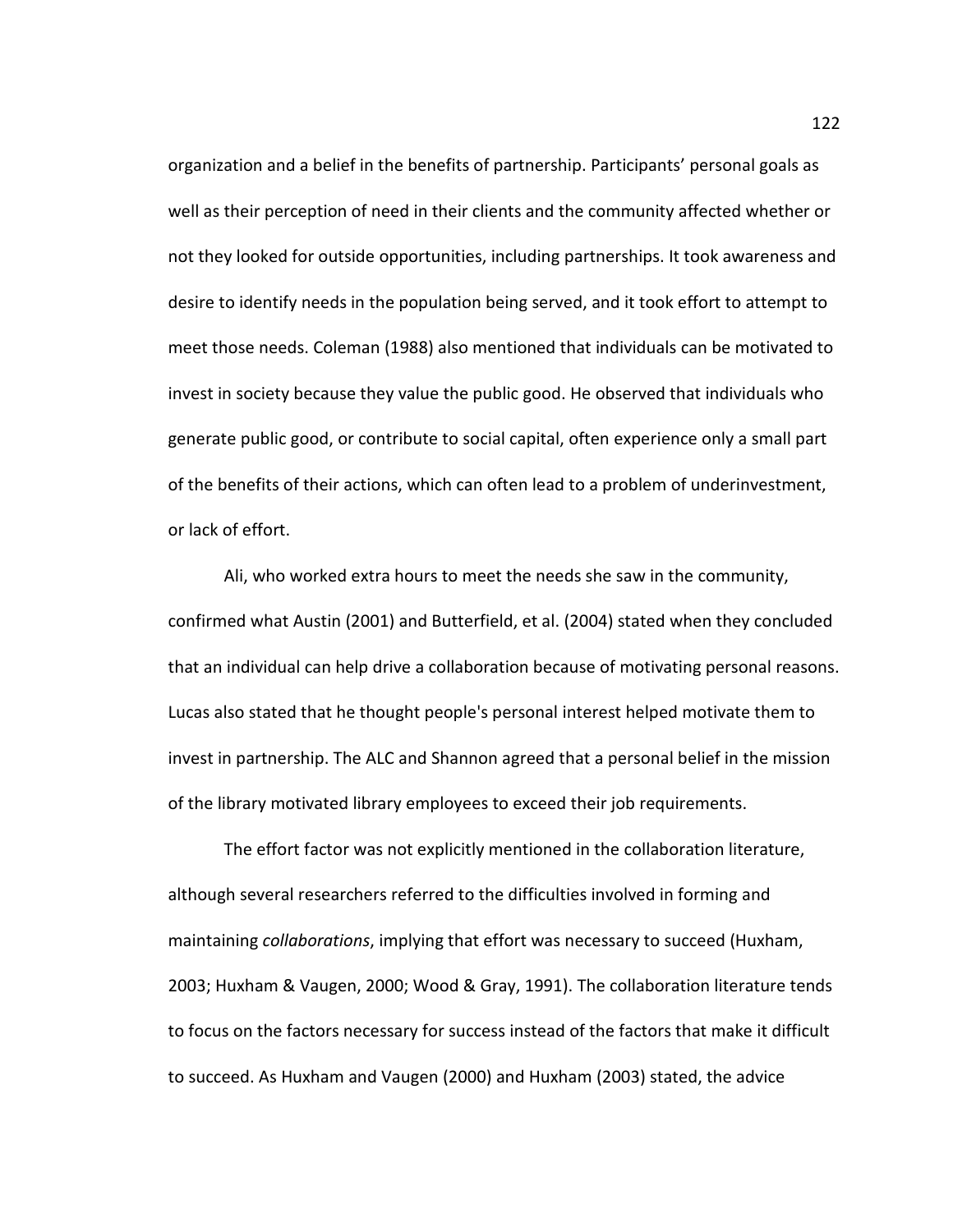around collaboration is deceptively simple, and Huxham's goal was to describe the difficulties involved in *collaboration*, ultimately ending in his advice of "don't do it unless you have to" (p. 421).

Most of the library literature also acknowledges the effort required for partnership, but it clearly states that partnership is worth pursuing even with the initial effort that is required. (Brown, 2003; Caywood, 2004; Costello, Whalen, Spielberger, & Winje, 2001; Holt, 1999; Hovius, 2006; Leeds, 2004; Long, 2001; Petruzzi & Burns, 2006; Shelkrot, 2004; Szaba & Gres, 2001).

The role of the individual played an important role in forming and maintaining partnerships, based on the fact that nine of the thirteen participants either described their partnerships as a relationship between two people or described the benefits of a personal connection to partnership. In addition, an individual's effort was mentioned by eight of the thirteen participants as a necessary element to initiating and maintaining partnership.

Since this study primarily discussed partnerships, the role of the individual is given more importance in this study than in studies on *collaboration*, and the role of the collaboration literature in corroborating the findings of this study are minimized. However, the library literature does address the role of the individual, the effort necessary for partnership, and the importance of personal contact.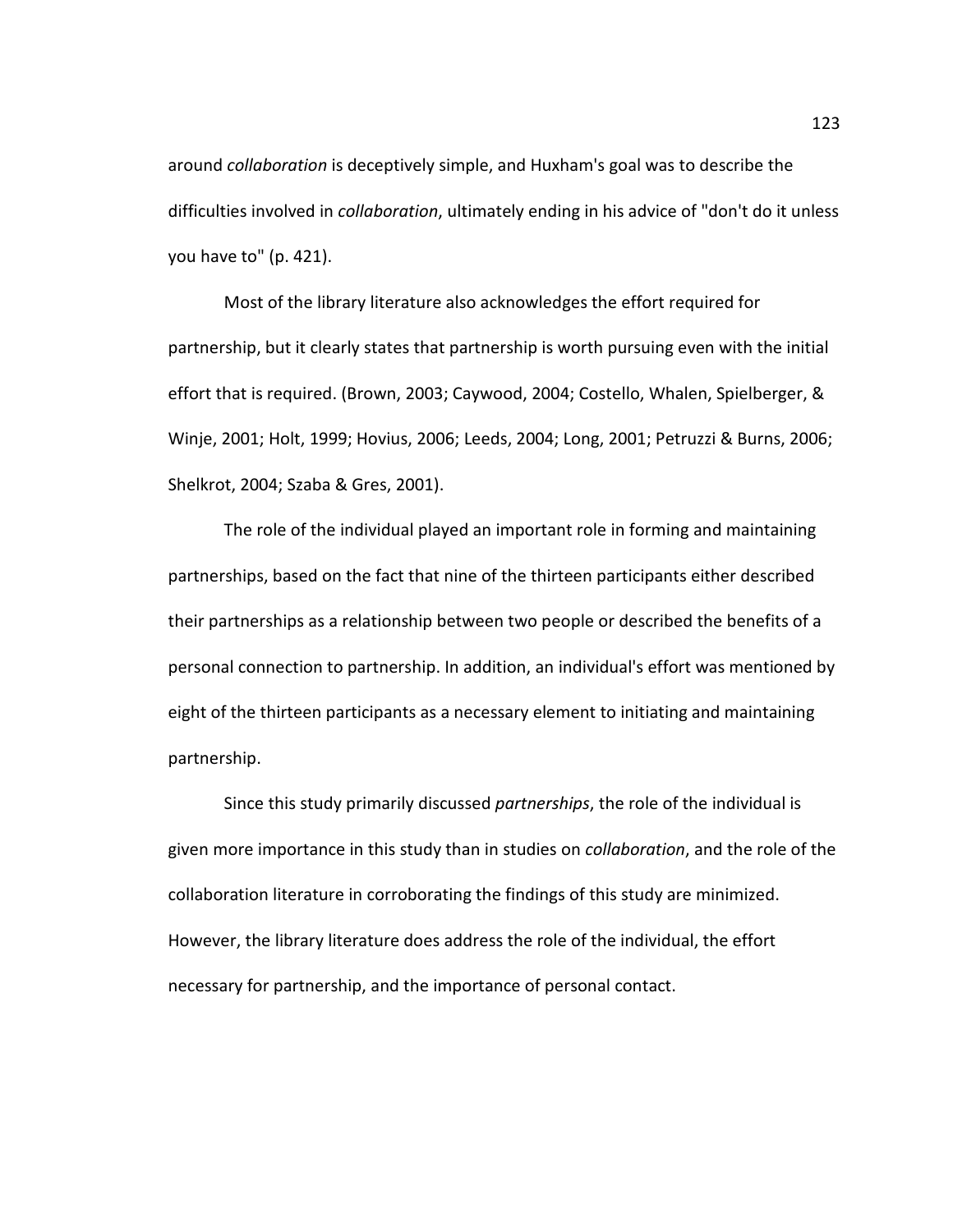### Implications

In order for the library to successfully engage in partnership, it must recognize the importance of the role of the individual, and it should define the type of partnership that it seeks and the goals of that partnership. A well-defined and focused approach to partnerships and collaborations can help the library to achieve the results it desires. Knowing that a personal connection or relationship is an integral part of forming a partnership can help guide librarians in their decisions and expectations. Positive personal relationships help build trust, which corresponds to successful partnerships (Brown, 2003; Coleman, 1988; Mattessich, et al., 2001). In addition, the amount of effort required to form a partnership as well as the knowledge that initial effort will eventually be worth the return is important information for helping employees understand the goals and reasons for their effort.

The library staff in this study tended to prefer partnerships, or relationships between individuals, and they discussed the importance of giving the community a face and a name to contact for future questions. This study supports the notion of a contact person at the library with whom a member of the community can talk about potential partnerships or relevant library programming and resources. The question remains, however, of how to link that contact person with community members.

The ALC has started the adult literacy program through a process of going into the community and meeting with people or organizations one by one, attempting to identify and address their specific needs. This fits the grassroots process that Shannon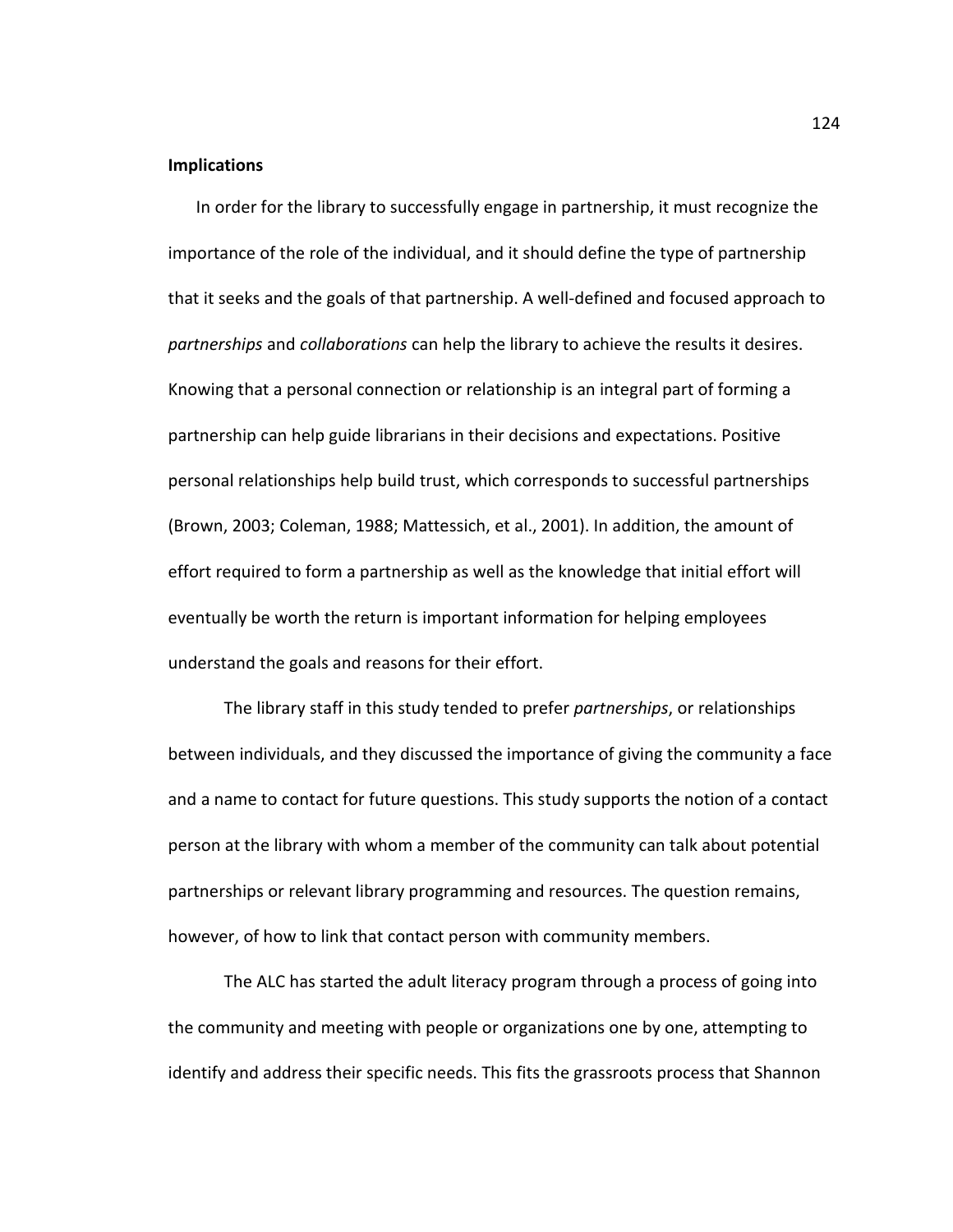preferred and simulates the "dropping the hook" method of publicizing the library that Isabella thought was most effective. It also matches the data found in this study that personally connecting to individuals in the community can lead to those individuals using the library or becoming partners, as well as the possibility of that contact leading to another contact or series of partnerships.

However, this study also found that an individual must expend effort in order to recognize the need for partnership or to engage in partnership. In order for a community group to seek out partnership with the library, that group needs staff members who will put extra effort into thinking and acting outside the boundaries of their job. Effort was often found in individuals who were passionate about the mission of their organization or their position at the organization. These individuals often spent time assessing their clients' needs and finding a way to meet those needs. Similarly, it takes time above and beyond the normal job requirements for a library employee to perform outreach. All of the library employees in this study said that outreach was a priority for them and therefore, they spent the extra time and effort necessary to reach out to their respective communities. The library literature also mentioned that personal passion or vision was present in individuals who started the process of partnership (Brown, 2003; Holt, 1999; Hovius, 2006; Long, 2001; Marcum, 1996).

A library or employment agency employee might ask why he or she should partner if it requires so much effort. The participants in this study argued that partnerships helped meet clients' needs, and if one is personally invested in meeting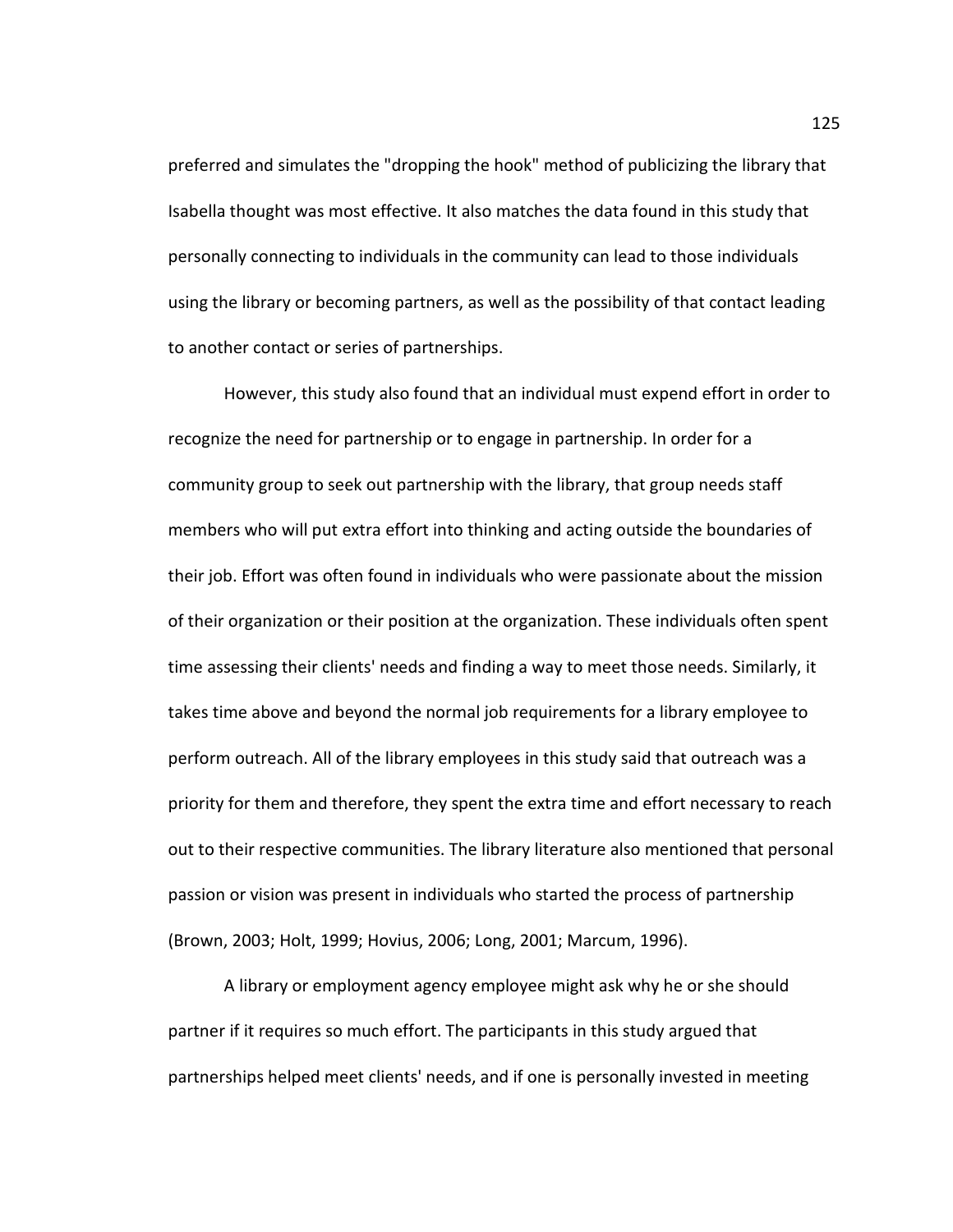those needs, then one would want to spend the effort necessary to accomplish that goal. More important, however, is the argument from both the collaboration and the library literature that partnership ultimately reduces effort. The ALC touched on this concept when she referred to a partnership as a type of bank account into which she made deposits of effort by helping her partner and from which she could later withdraw effort from her partner. Daniel also believed that initial effort would eventually translate into reduced effort. However, both Isabella and Ryan argued that they had to know the partnership would be worthwhile. Because of the challenge of expending effort on partnership, it must be very clear how the partnership will minimize that effort over time, rendering the effort worthwhile.

Six of the seven employment agency staff, though supportive of the philosophy of partnership, did not give any examples of partnerships in which they were what I coded as "proactive," meaning that they had initiated the partnership. On the other hand, all six library employees gave examples of the proactive roles they had played in beginning a partnership. This is likely due to the differences in missions of the organizations. Outreach, or connecting to the community, is clearly an integral part of the mission of the library but not of the employment agencies. This means that the employment agency staff would have to expend more effort than a library employee in order to create a partnership.

Since the library's mission is "to serve everyone as much as we possibly can," and the employment agencies do not play a proactive role in partnership, it is up to the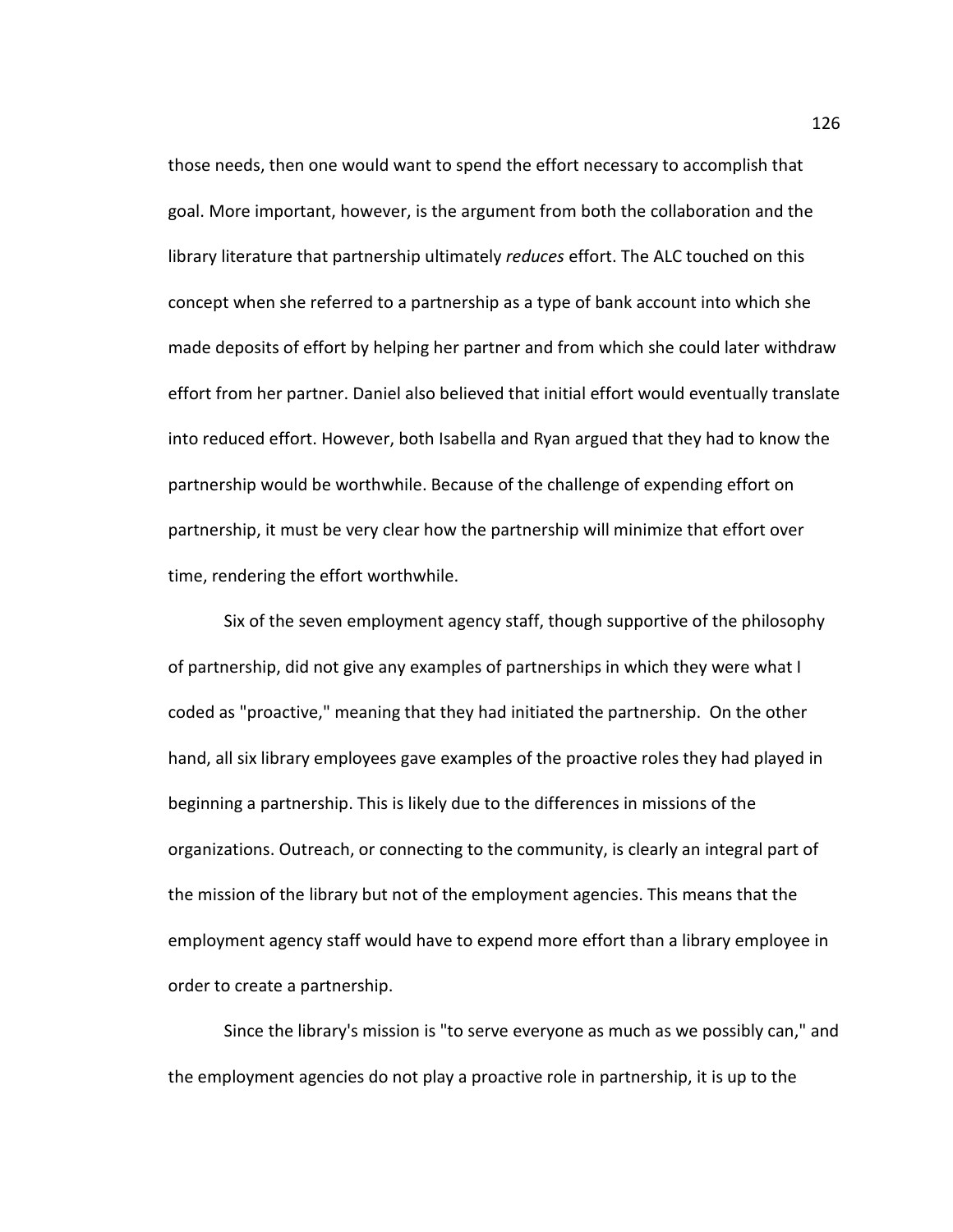library to take a leadership position. Recent library literature supports the notion of the library as a leader or innovator and argues that in order for the library to play a central role in the community, it must "fill the leadership role that so many people feel is missing in our public life" (Willingham, 2008, p. 104). Willingham continued:

Libraries can become indispensable by actively seeking opportunities to use their unique positions of trust and credibility to solve community problems. Not just passive sources of information or partners on short-term projects, libraries can be the lead agency in tackling pervasive social problems. (p. 99)

 Hovius (2006) gave examples of partnerships that show "what can happen when the Library provides the vision for its community" and noted that her library "actively [seeks] out ways in which we can partner with the City for various initiatives to strengthen the relationship and build trust and credibility" (pp. 220-221). McCook (2000) made a strong case for the library as a leader or innovator in the community, and this proposition is backed by several other authors (Croneberger, 1990; Holt, 1999; Long, 2001).

Based on the information gathered in this study, I propose that the library as leader starts with motivated individuals who have a vision and personal passion for meeting needs in the community. These individuals must expend effort to reach out to the community and build trust. Once these individuals have established personal relationships with other members of the community, ideas are shared, goals are formed, and partnerships are created. However, the library cannot wait for these steps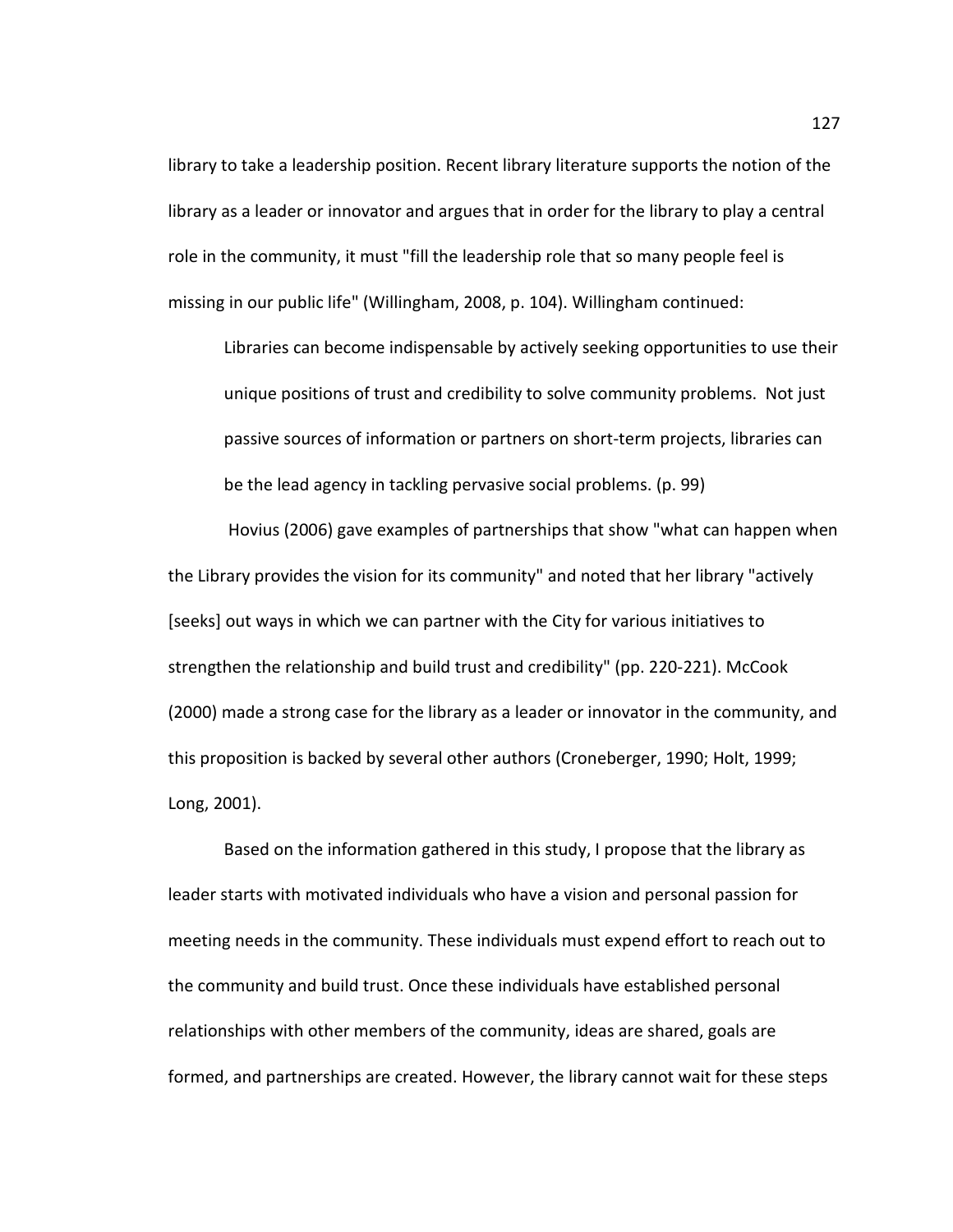to unfold. Instead, the library must specifically define its goals for partnership and pursue these goals under the guidance of passionate and motivated individuals. General goals such as increasing patronage or reaching out to the community may build trust and establish some personal connections that can evolve into partnerships but which do not necessarily lead to effective partnerships. This study supports the literature in its claim that in order for the library to be an effective community partner, it must envision and lead the process.

Similar to the notion that initial effort in a partnership eventually results in reduced effort, the likely outcome of the library's initial effort as leader in the partnership process is that it will "no longer always [take] the initiative in looking for partnership opportunities" (Hovius, 2006, p. 214). After establishing itself as a community leader, the library will probably receive more requests for partnership than it can accommodate, allowing the library to reduce the effort it expends in the leadership role. Again, it is the specification of goals that will help the library as it decides which of these partnerships to select.

In order to specifically define its goals, the library should consider any differences that exist between outreach, partnership, and collaboration. This study found that the library employees used these three terms interchangeably, but it is possible that these terms have different connotations and should be considered separate endeavors. An important factor of both *partnership* and *collaboration* is the establishment of shared goals that are unique to that relationship. If the goal of the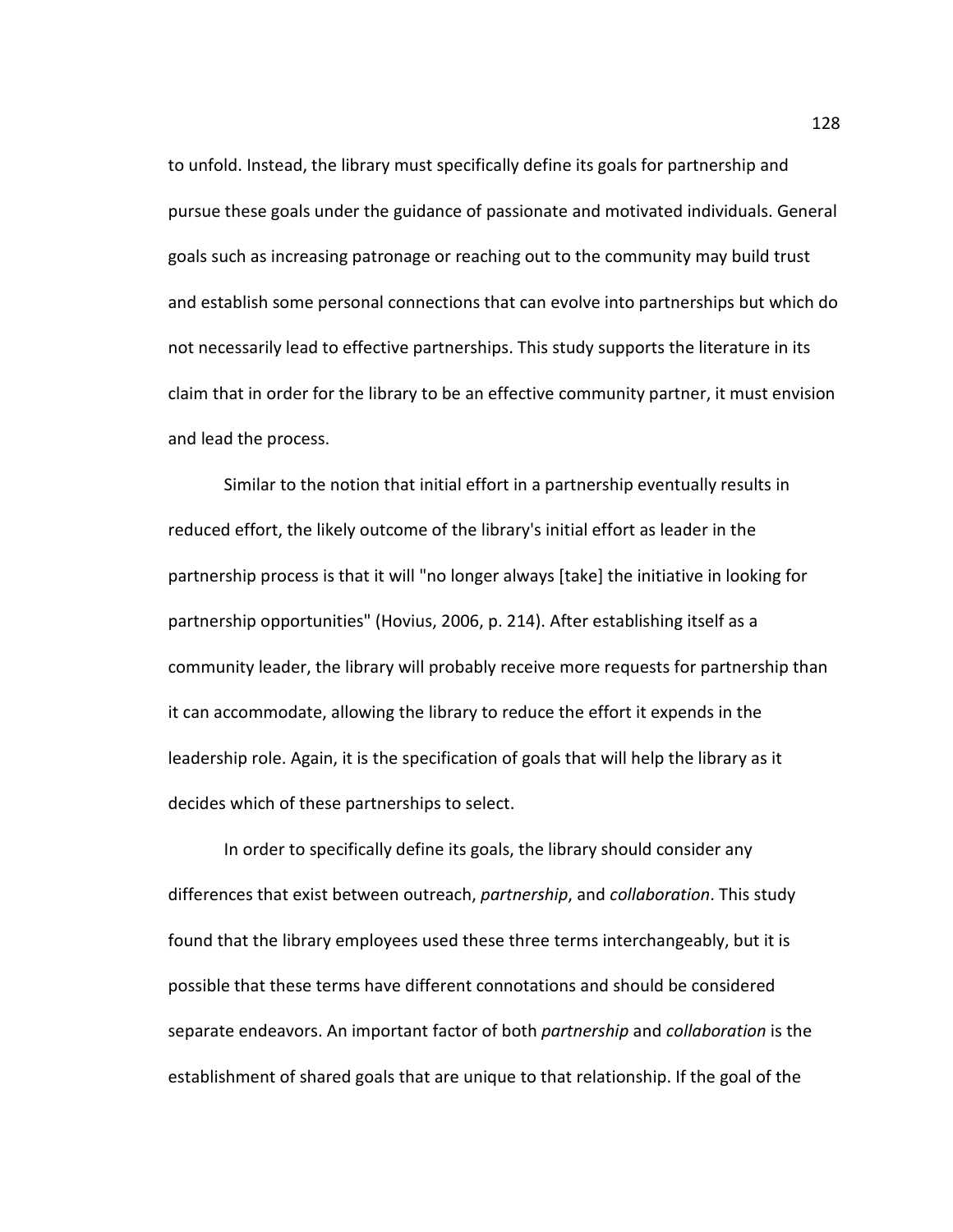library is only to increase the number of patrons who use the library, they don't really need to form partnerships; instead, they need only for more people to know that they exist and about the resources they provide. In addition, the library might consider whether the goals of partnership are the same as the goals of outreach. Do library employees seek different outcomes from partnership than from outreach or collaboration? Consideration of distinct goals also helps to understand the amount of effort required, and if presented accordingly, may help individuals recognize the time and energy required for each type of relationship.

The library should also consider whether their goals for a particular partnership include strategic effects, knowledge creation effects, political effects, or a combination (Hardy et al., 2003). Strategic effects maximize resources, helping the library provide services with less effort even though there is a perceived lack of time, staff, and resources. Knowledge creation effects help increase the knowledge and skill level of the institution, possibly enabling the library to transform how the community approaches and serves the adult literacy community. Political effects would increase the credibility and visibility of the library, helping it become a viable partner and community institution.

The library may prefer a different classification system offered by Holt (1999), who divided library partnerships into several typologies: training partnerships; funding partnerships; information dissemination/development partnerships; program development partnerships; partnerships to build and share audiences; research and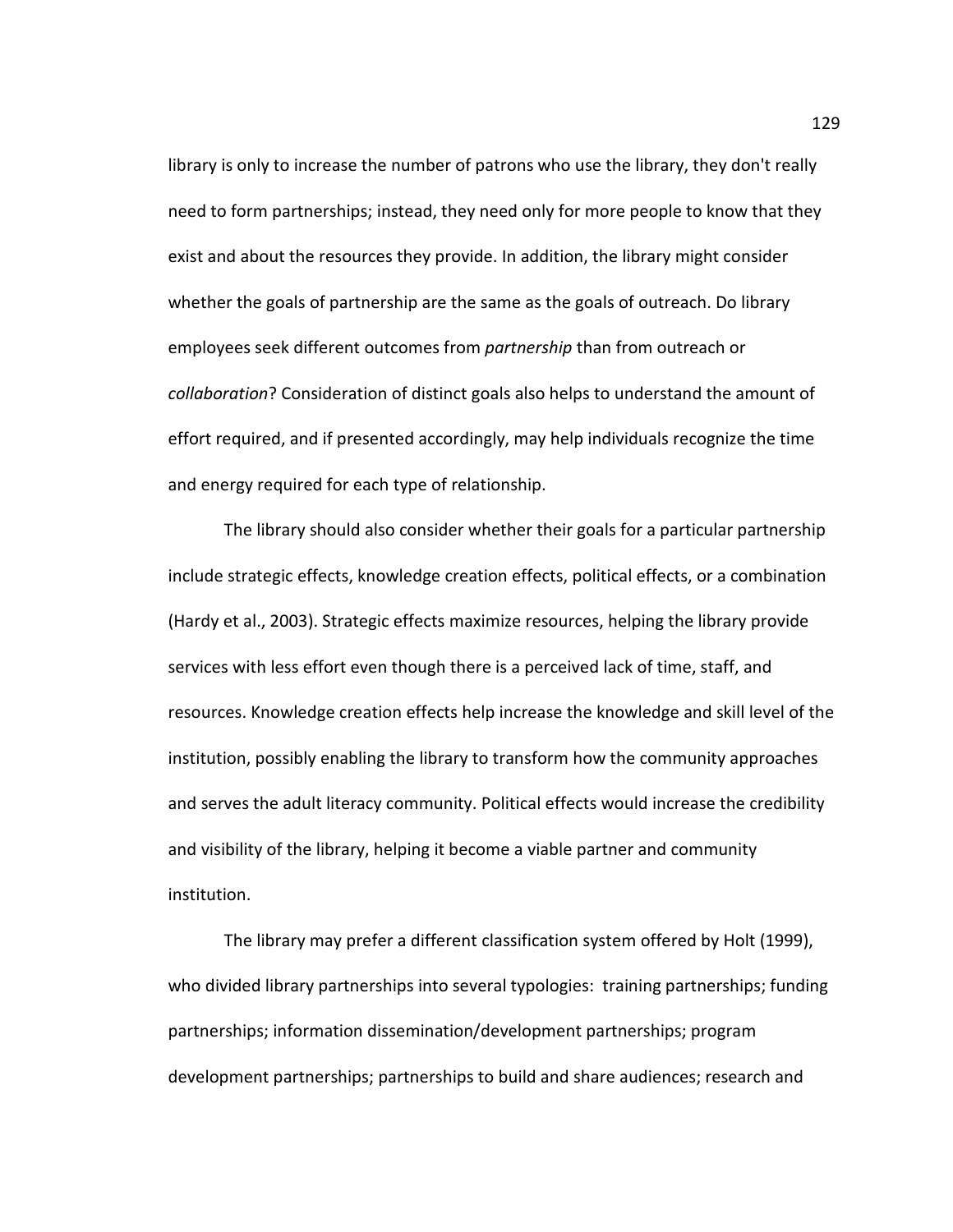product development partnerships; and political alliances. Specifying the library's goals should help inform what kind of partnership to pursue, which potential partnering individuals or organizations should participate, and how to measure the success of that partnership. Some of the library's present goals around partnership emerged from the data and will be discussed further in the following sections.

It may not be necessary for library staff to differentiate among the terms they use, but rather to understand what meaning and action they associate with these terms. Through an awareness of the range of relationships on the collaboration continuum (NMAC, 1996) and a careful consideration of their goals for working with other individuals or organizations, the library can connect its purpose to a specific type of relationship. The library staff can make choices about which type of relationship to engage in based on their objectives, whether the relationship is between individuals or organizations, informal or formal, or less interdependent or more interdependent. Depending on whether the library seeks publicity, additional patrons, the solution to a community need or domain-level problem, or the building of social capital, a partnership or collaboration may be more appropriate. Of course, it may be through the process of developing relationships with other individuals and community agencies that these goals are defined, but it is important for the library to clearly envision what it seeks to accomplish.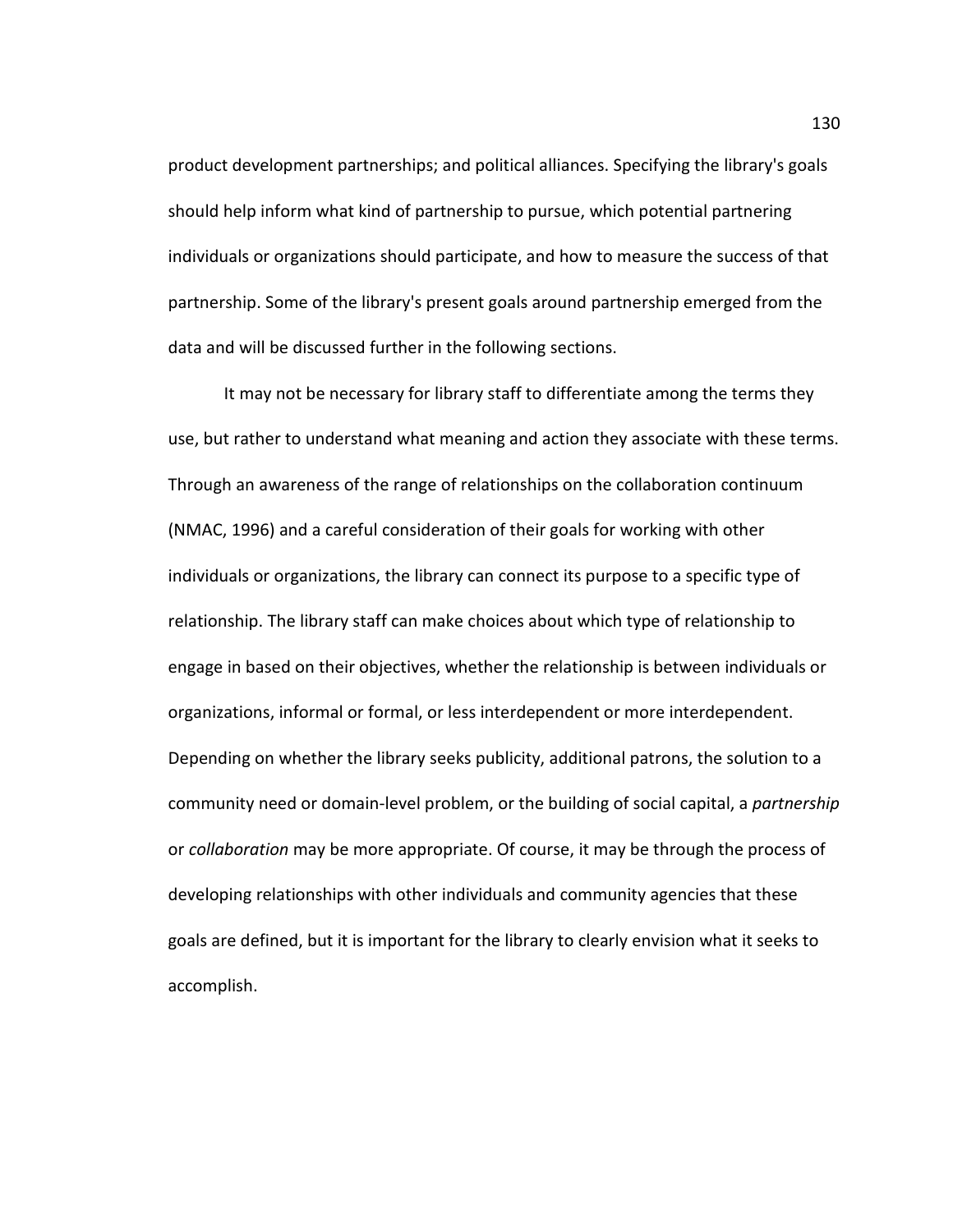#### Library and Community Agencies Perceptions of Their Roles in Partnership

This section reviews the findings for research questions two and three, which asked how the libraries and the employment agencies perceive the role of the other organization in partnership or collaboration. I will first summarize the findings and then discuss the implications for the library with regard to the library as a partner, the library as a resource, and the library responding to community needs. I will then address the implications for community agencies.

On the surface, the library was the ideal partner, able to provide space, resources, time, and publicity for little or no cost to the partnering group. The library did not ask for much in return except to be utilized. The library did expend more effort on partnerships than the employment agencies, but the library had a slight advantage in that their mission incorporated outreach or partnerships. The data also revealed that the library wanted a specific type of partner, so if the partnering agency filled that role then partnership with the library was relatively free of challenges. If the partnering agency did not fill that role or requested more from the library than space, materials, and publicity, the partnership required more work.

None of the employment agency staff in this study expressed an organizational philosophy about partnering. Although all of the employment agency staff mentioned partnerships in which their organization took part, the majority of these partnerships were referrals, arrangements with other employment agencies, or contracted partners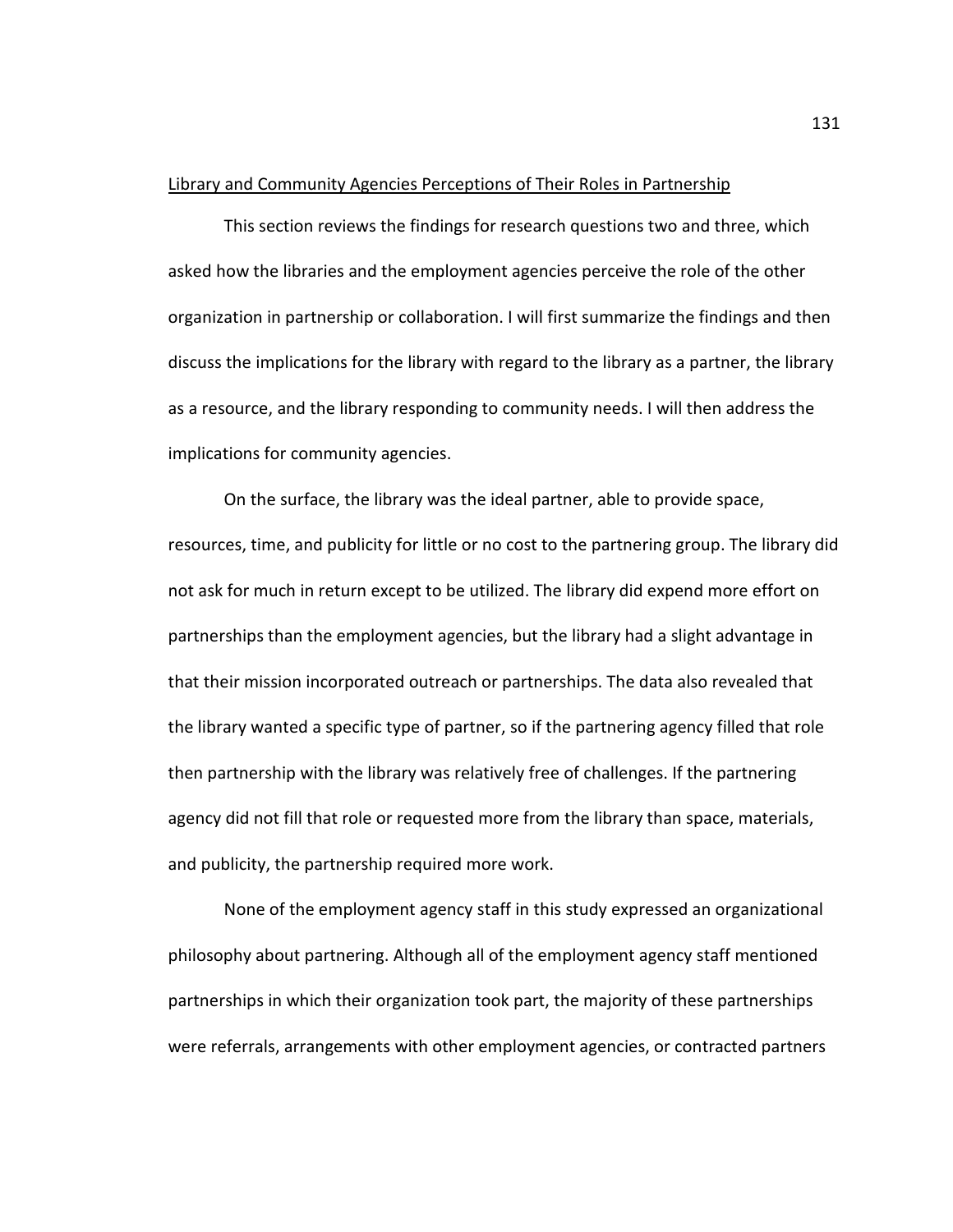who were paid for their services to the agency. Organization A also partnered with several different correctional facilities where they offered programs and trainings.

The library also believed that it could provide resources to community agencies. This study found that all but one of the employment agency participants did not know what resources the library had that applied to them and therefore looked elsewhere when seeking additional information. In addition to not knowing what was available at the library, these six employment agency staff found that the library's systems were difficult to navigate, and they believed that a lack of personal help in the library was a barrier to their clients and themselves. Similar barriers to using the library are described in "Libraries and Literacy" (1995) and Marcum (1996).

When asked what kind of services they would like the library to offer to a partnership, some of the participants unknowingly described current library services, confirming that the first barrier to using the library as a resource was not knowing what the library had to offer. The ALC, Isabella, Sarah, and Moose also noted that the resource had to be worthwhile to the organization. A worthwhile resource was one that made their job easier or helped them do their job. The library's challenge was to understand how their resources linked to the goals or daily tasks of specific organizations in their community, ultimately making it easier for these organizations to reach their goals.

The library also sought to meet the needs of the community. However, employment agency staff did not realize that the library wanted to play a role in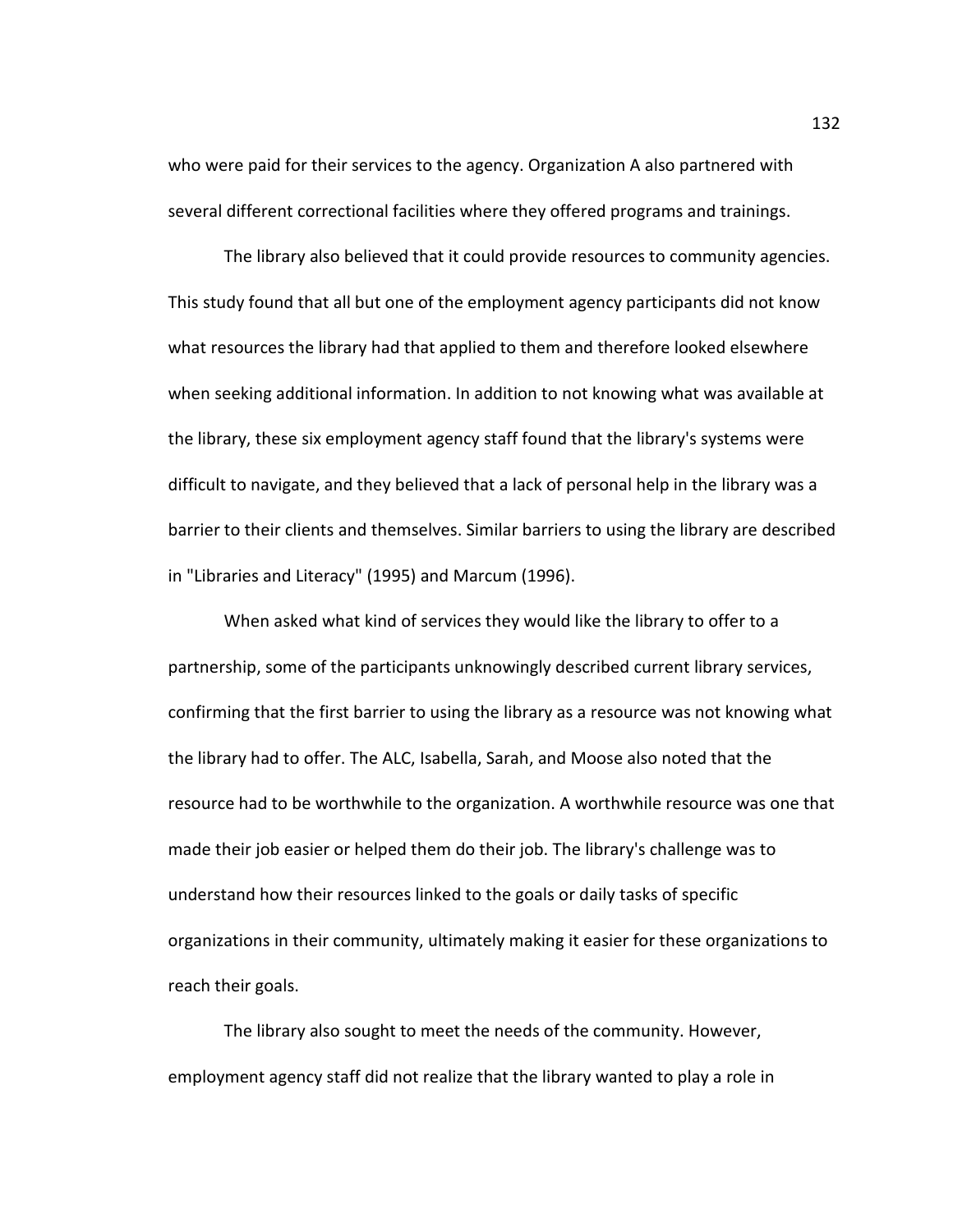meeting their needs. They also didn't know what the library provided or could provide and therefore, only two of the seven employment agency staff had ever looked to the library to fill a need: Isabella and Ali. Isabella used the library to meet very specific needs after forming a relationship with the ALC, who could direct her to the appropriate resource. Ali, who expended effort to meet the needs of her clients, looked to the library for solutions but often discovered that she could not find the information or resource that she needed.

#### Implications for the Library

### Library as Partner

The library needs to carefully define what kind of role it wants to play in outreach, partnership, and collaboration through a careful assessment of its own goals and abilities, its ideal role in the community, and the potential for unforeseen benefits from partnership. The library needs to be clear about how it wants to be perceived in the community. Does it want people to see it as a partner, and if so, what kind of partner? Does it simply want people to use the library, as was so often stated in this study, or does it want to actively engage with members of the community in partnerships? What are the goals of these partnerships? What kind of role does the library play in these partnerships? These are important questions for the library to consider as a guide to partnering with the community.

The recent library literature promotes the idea of the library playing an active role in the community and helping to build social capital. In order to accomplish this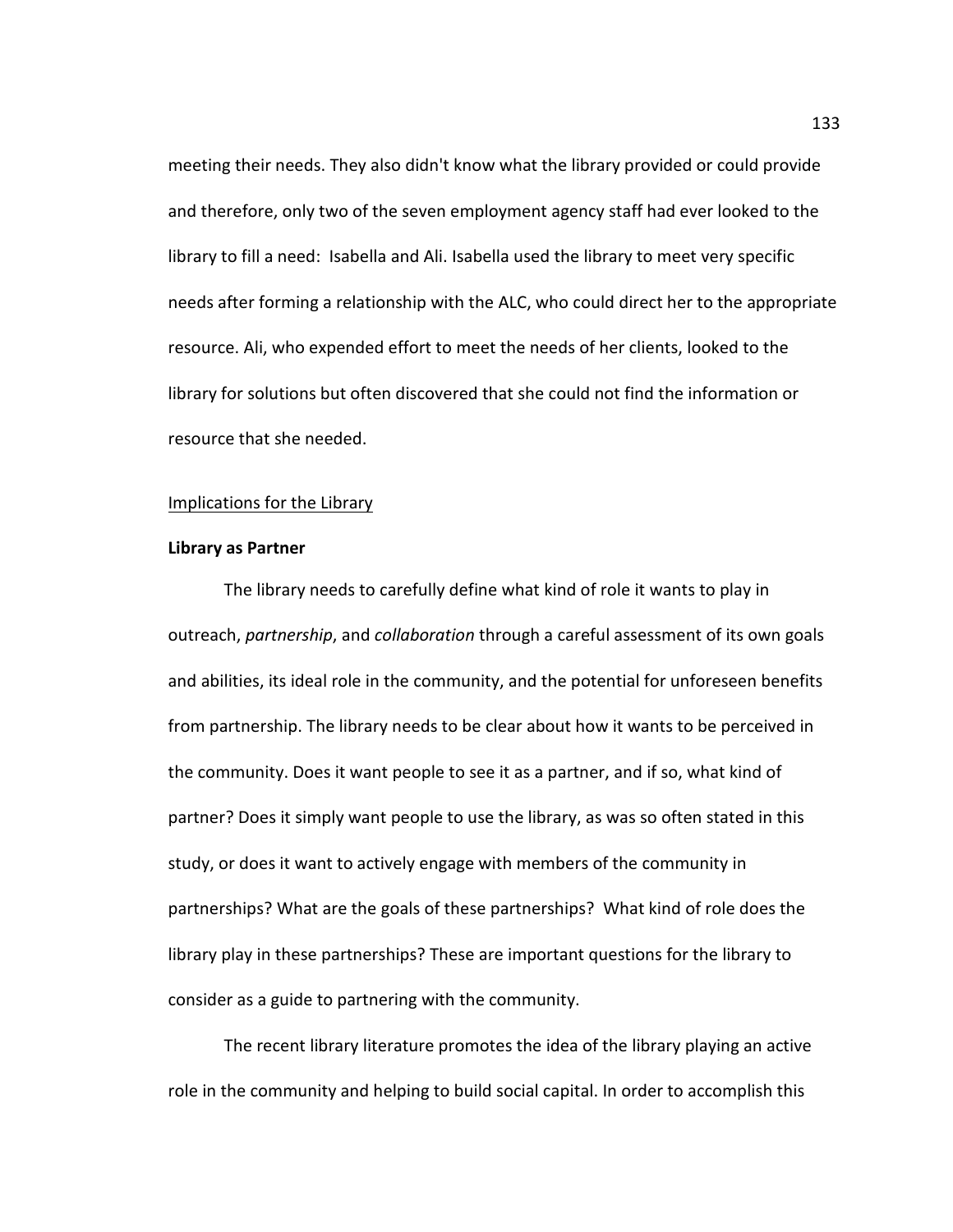goal, the library has to become a civic leader, expend effort, and actively pursue partnership with community groups (Boaden, 2005; Costello, et al., 2001; Hovius, 2006; Kranich, 2005; Marcum, 1996; Willingham, 2008). Although authors do not distinguish between partnership and collaboration in the library literature, the examples they give tend toward *collaboration*, albeit with a beginning in *partnership* between individuals. If the library's goals do not include becoming a civic leader and are primarily to market its services and increase patronage, it may not need to expend as much effort or pursue collaboration. Rather, it could build strong personal relationships with select individuals or community groups that may result in smaller relationships, or partnerships.

The data in this study indicated that many of the library employees sought a partnering organization that was reliable, consistent, and established. Along with a clarification of partnership goals, it may be necessary to delineate which type of partnering organization best matches these partnership goals. With this delineation in mind, the library might consider different types of organizations for different types of partnerships. For example, it may be that the reliable, consistent, established organization is the best kind of partner to whom the library could offer space, publicity, and materials in exchange for quality programming. The less reliable, consistent, and established organization could be targeted for advertisement and recruitment. However, as Ryan said, some less well-known organizations may still be capable of great work.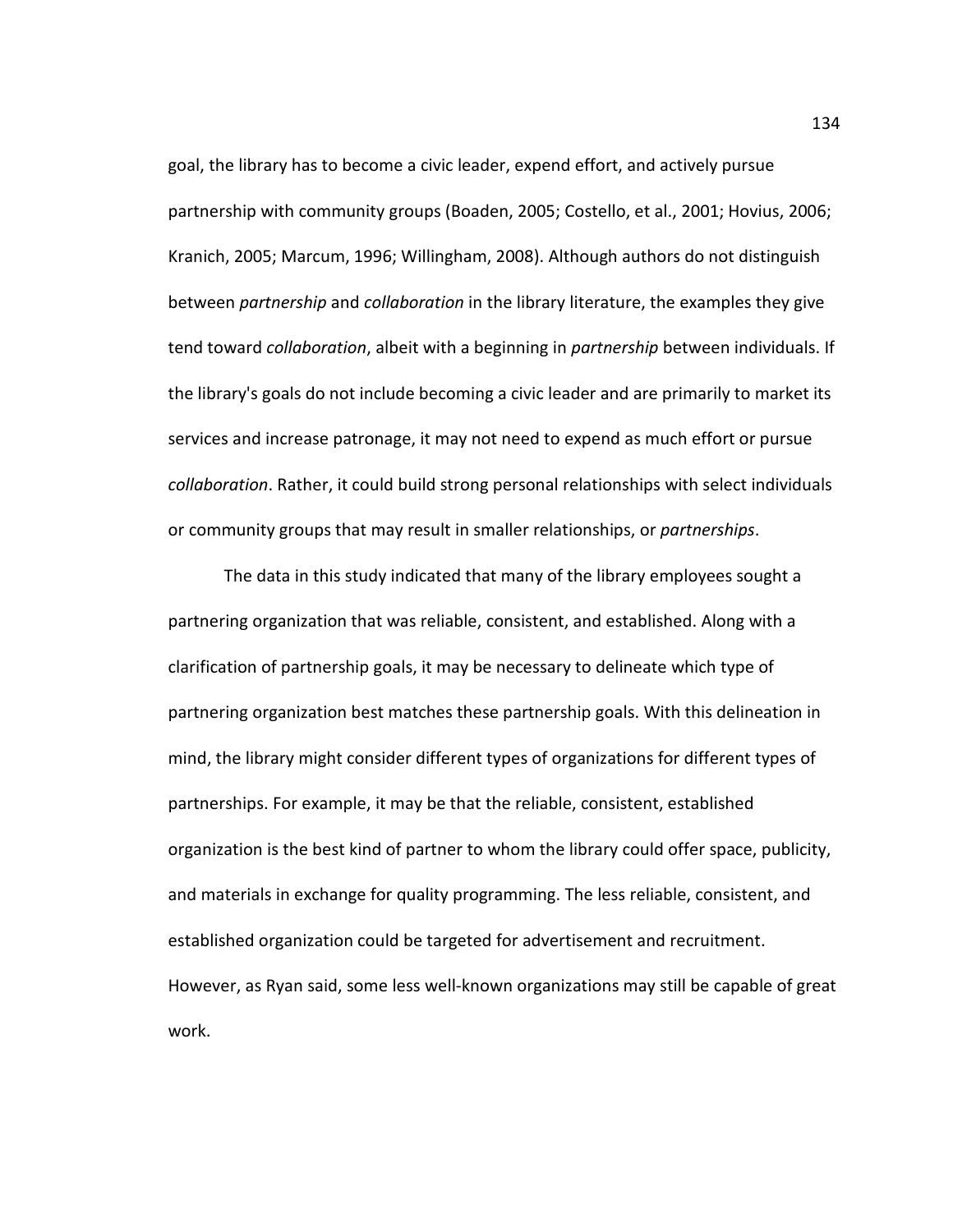If the library does want to become a civic leader, the library may want to experiment with partnerships that involve organizations with whom it is less familiar in order to allow for the unforeseen benefits of partnership. As Szabo and Gres (2001) stated, "[Partnerships] plant seeds that benefit our libraries in ways we may never have imagined" (p. 1). Hilyard (2004) explained that the benefits may come "long after the specific project is over" when community members, who have gained an increased appreciation of the library through partnership, remember the library "not only when their clients need library resources but also when the library needs their support" (p. 147).

These authors support the notion of considering partnerships with organizations that are slightly unusual, such as Anheuser-Busch, accounting firms, or City Hall (Holt, 1999); the local aquarium (Lawrence, 2004); or a local sports league (Hovius, 2006). Many of these relationships started with a conversation between two individuals that led to an alignment of goals that fit the mission of both organizations and resulted in the library playing an active role in the community. Of course, the library must establish how much risk it is willing to take and may limit its partnerships with organizations that don't fit into a pre-determined library goal.

Because the library is not seen as a partner in the community, even though the public, particularly here in Portland, "loves the library," the library will have to take a leadership role if it wants to form *partnerships* or *collaborations* with the community. The data in this study indicated that the library should consider its long-term goals and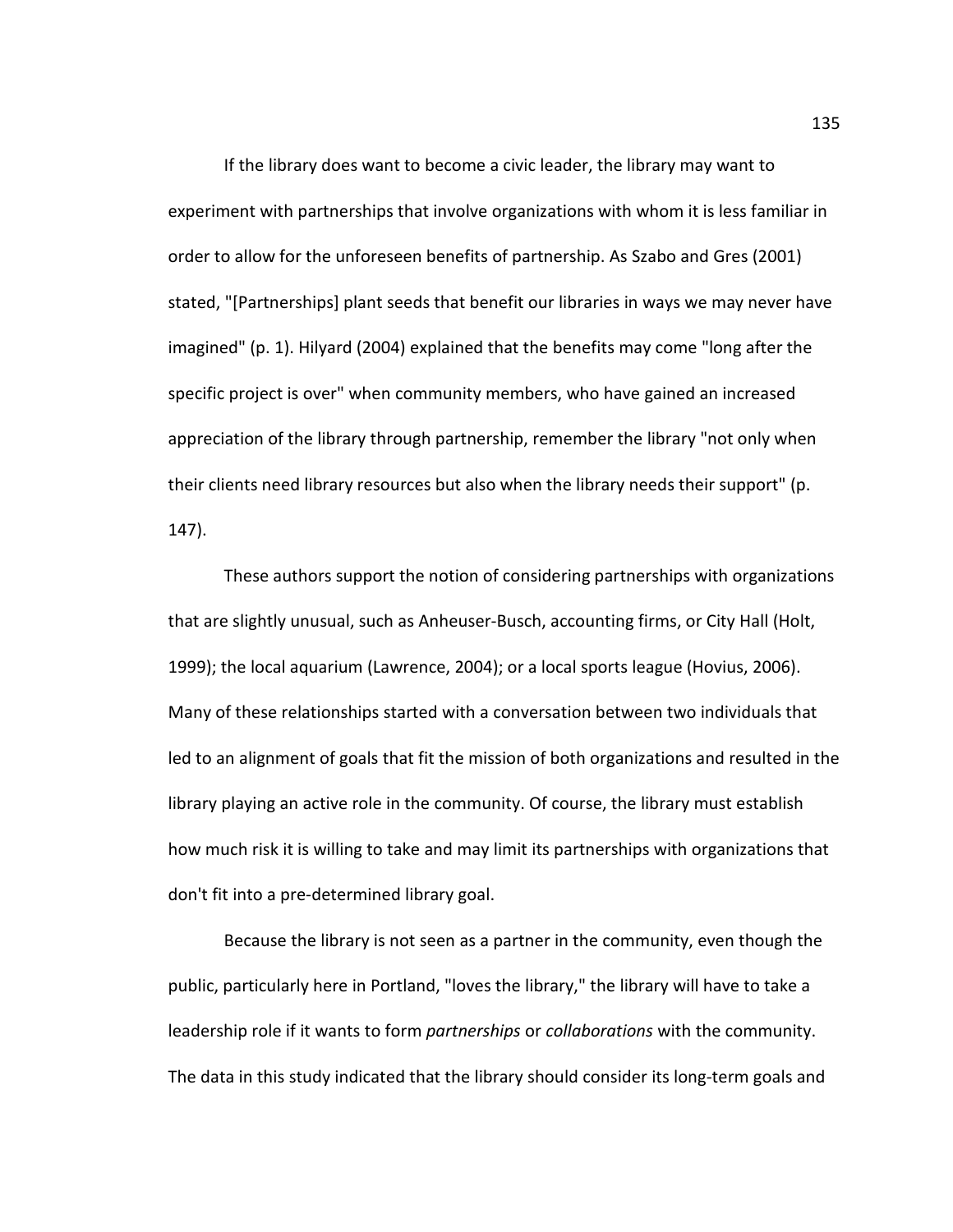its ability to engage in partnership. The library should clearly define the types of organization with whom it wants to partner, the type of services and amount of effort required, and the goals for that partnership. If library employees clarify with whom they want to partner, they will save time and energy by limiting their efforts to working with these type of groups. However, the library may also want to remain open to the potential for partnership with a variety of organizations in order to allow for any unplanned benefits of partnership.

#### Library as a Resource

Another theme that revealed a disconnection between how the library perceived itself and how the employment agencies perceived the library concerned the library as a resource. The library saw itself as a source of information and a provider of resources, but the employment agency staff did not perceive of or use the library as a resource. They also perceived several barriers to using the library as a resource, including a lack of awareness of library resources, difficulties navigating the library system, and the lack of personal help available at the library.

Another factor that may influence how the library is perceived as a provider of resources is the library philosophy of how these resources are used. For example, two of the library employees mentioned how the library helped self-motivated individuals or people who wanted to achieve some level of self-empowerment. This view could be problematic in relation to the adult literacy community, who may need more assistance in understanding why and how to further their own education. Although many potential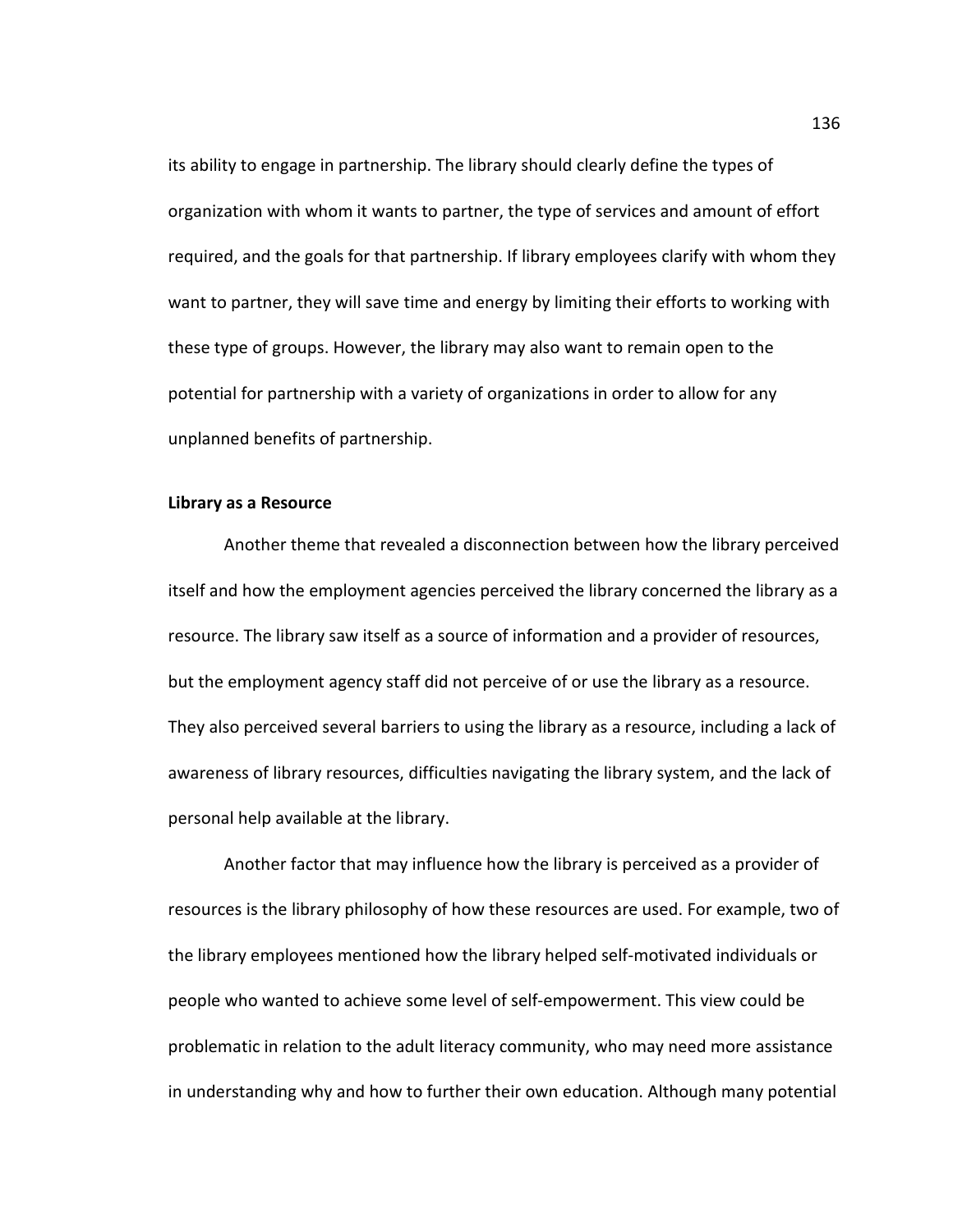library patrons might benefit from the self-directed learning that the library promoted, the adult literacy population would probably need more assistance than the traditional patron.

Community members may prefer a personal contact at the library so that information about resources and navigating the library can be quickly disseminated to directly address their specific purpose. One example of a partnership that was viewed as successful by both the ALC and her partner included the use of a personal contact to meet a specific need. Isabella, the Literacy Services Coordinator of Organization C, used her relationship with the ALC to request help filling a need. In turn, the ALC described which resource would help with the need and subsequently explained how to access that resource. With this information, Isabella was able to overcome the barriers of a lack of knowledge as well as any difficulties in navigation. Isabella then felt more comfortable sending her clients to the library for a very specific resource which she could also tell them how to find. In addition, the resource was filling Isabella's exact requirements. The successful partnership between the ALC and Isabella consisted of a personal relationship that involved an exchange of information about a specific resource tailored to meet a specific need.

The ALC thought that people didn't see the library as a resource because they developed a routine, and unless they were "really looking," they wouldn't think or know to look for resources at the library. She explained, and Sarah agreed, that the process of using resources started with awareness and then involved "forcing yourself to use it" in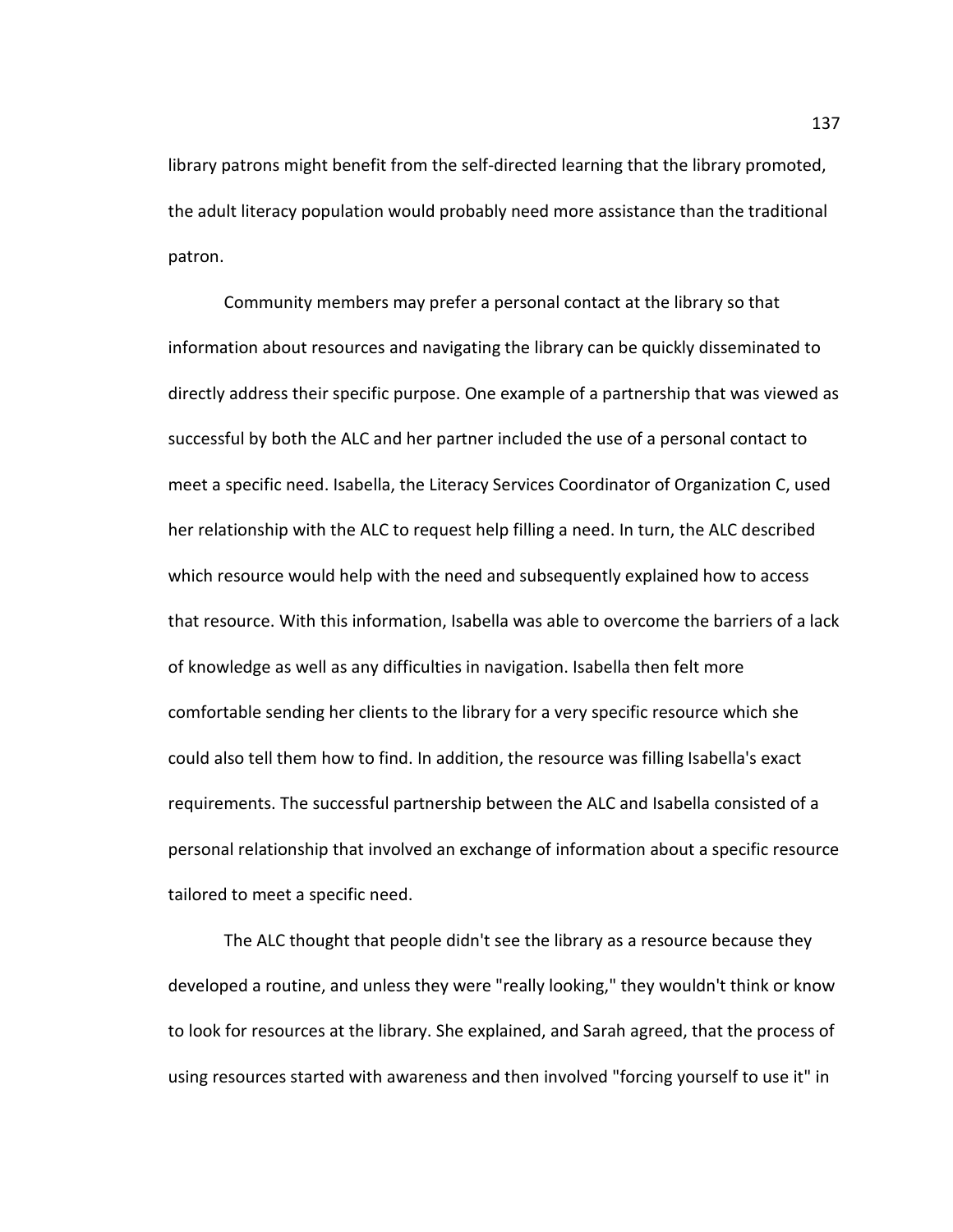order to familiarize yourself with the resource and its purpose. This notion of "really looking" illustrated the effort an individual expended when they sought additional resources or potential partnerships. Also, making or forcing oneself to use or refer others to resources implied that effort was required. It is possible that people would more willingly produce this effort if they understood how the potential resource directly related to their needs, and if they knew they could contact someone at the library to answer questions about both the use of the resource and the navigation of it.

Identifying that a need exists for the clients or in the community is not an easy process. Occasionally, one is presented with a need, but often, it takes a desire to better serve the client in order to identify a need and then attempt to meet that need. If an organization is already full, swamped with clients and needs, the individual may not look for opportunities to fulfill the needs of the clients because of a lack of time. This is similar to a problem cited in the collaboration literature where a lack of resources and staffing is a reason to partner but also a reason not to partner. This reinforces the idea that individual effort is necessary to overcome the challenges of a lack of resources, staffing, and time in order to partner with another person or organization.

If the library wants to meet community needs and provide them with resources, the library must seek to contact as many people as possible in the community and inform them about the resources that are available to them. In many ways, the library did this through outreach and building partnerships. However, the library must also work to link the resource directly to a perceived need in the partnering organization. It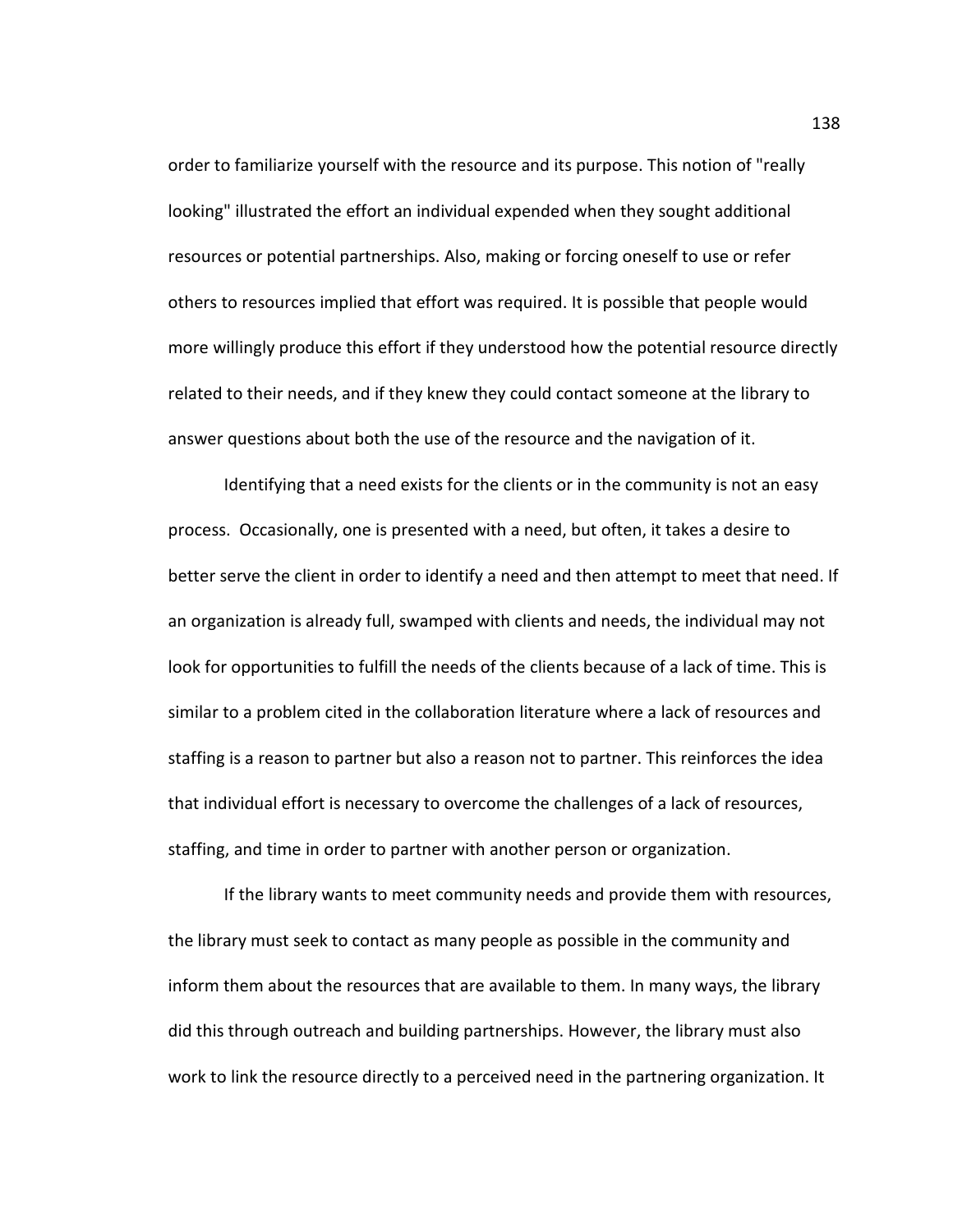would also be helpful to offer the organization a personal contact at the library who could help answer questions about the resource and the navigation of the library system. Three of the methods that enable a resource to become part of an individual's repertoire include an individual contact who can answer questions and give information about the resource; an understanding of what is needed or wanted; and an assurance that the resource meets that specific need.

## Library Meeting Community Needs

The library wanted to respond to community input and needs, but this study found that most of the employment agency staff did not know that the library could help them and did not think to ask the library to help them meet their needs. In addition, the employment agency staff considered continuing education secondary to the more pressing need of finding employment for their clients whereas the library's adult literacy resources tended to focus on an individual's educational goals. Based on the results of this study, employment agencies may not be the best place for the library to put in effort, and so the question remains as to how the library can best support organizations in the community.

Once again, the results of this study point to the library assuming a proactive role in the community. If the library wants to meet the needs of the community, it needs to actively seek out community needs and match its resources or aid to that specific need. However, the library may even have to determine what those needs are. As the ALC found, many of her contacts in the community didn't even know what help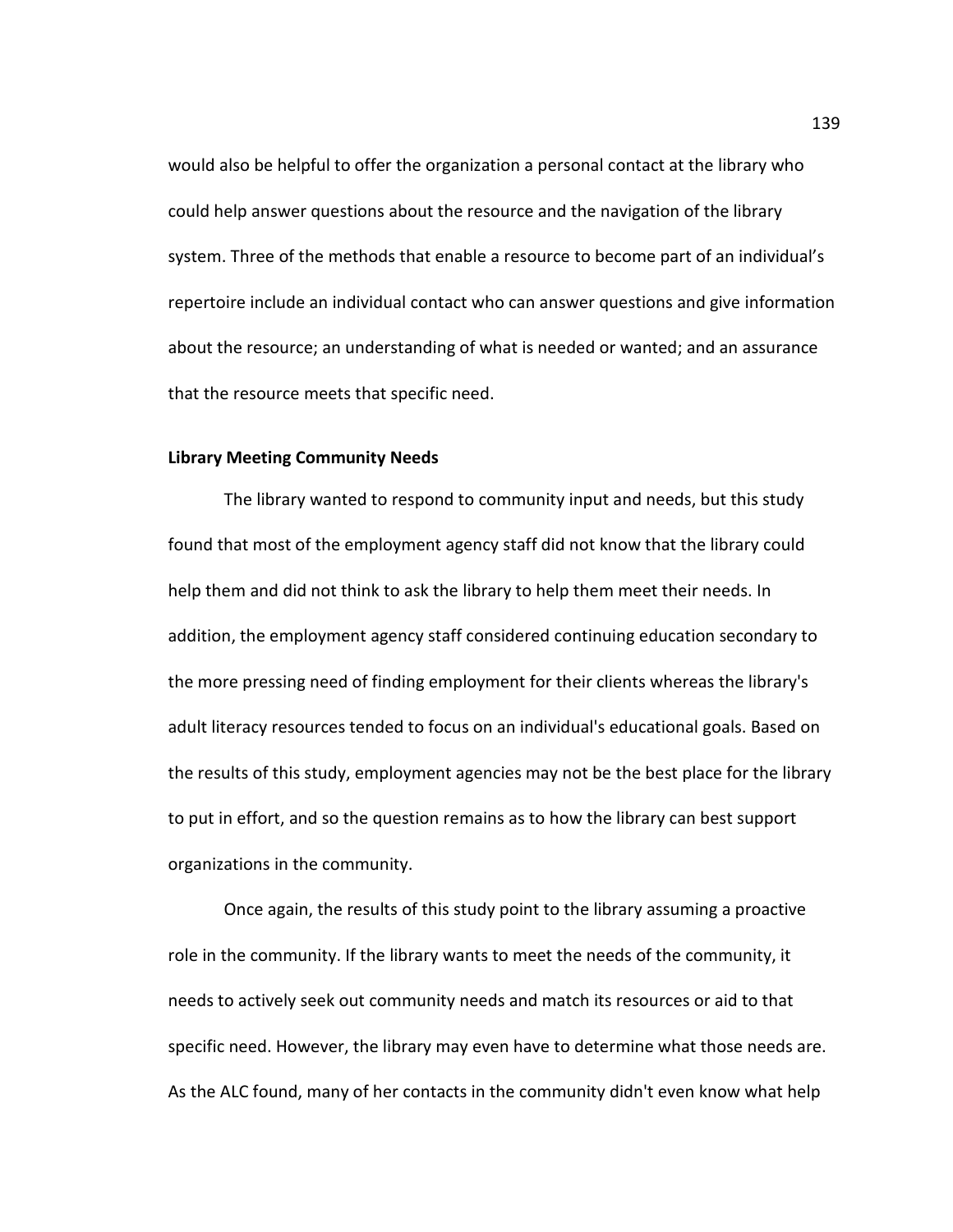they needed. This will require additional effort on the part of the library to determine the need, tailor its response or resource to meet that need, and then communicate that information to the target organization.

Although this would require initial effort, it is possible that once the library establishes itself as an institution that actively seeks answers to community problems, the community would begin to see the library in that role. Another possibility is for the library to enter into partnership with an organization and work together to determine the needs of the community as well as the solutions to those needs. As Willingham (2008) queried, "What if libraries stepped up and called upon the public to engage with each other to solve problems?" (p. 104). In this type of leadership position, the library is assuming a central role in the community, which may or may not be their goal. Instead, the library may want to limit its effort to community members that seek out the library or respond only with resources that it already has available.

#### Implications for Community Agencies

 The implications for community agencies are less clear as most of the evidence from this study relates to the library taking a proactive role in partnering and engaging with its community. However, employment agencies should recognize that the library wants to partner with the community and use that to their advantage. Even though the initial steps require effort, such as finding the appropriate person with whom to speak and taking the time to develop a relationship and conversation, organizations could help themselves and their community by seeking out the library as a partner.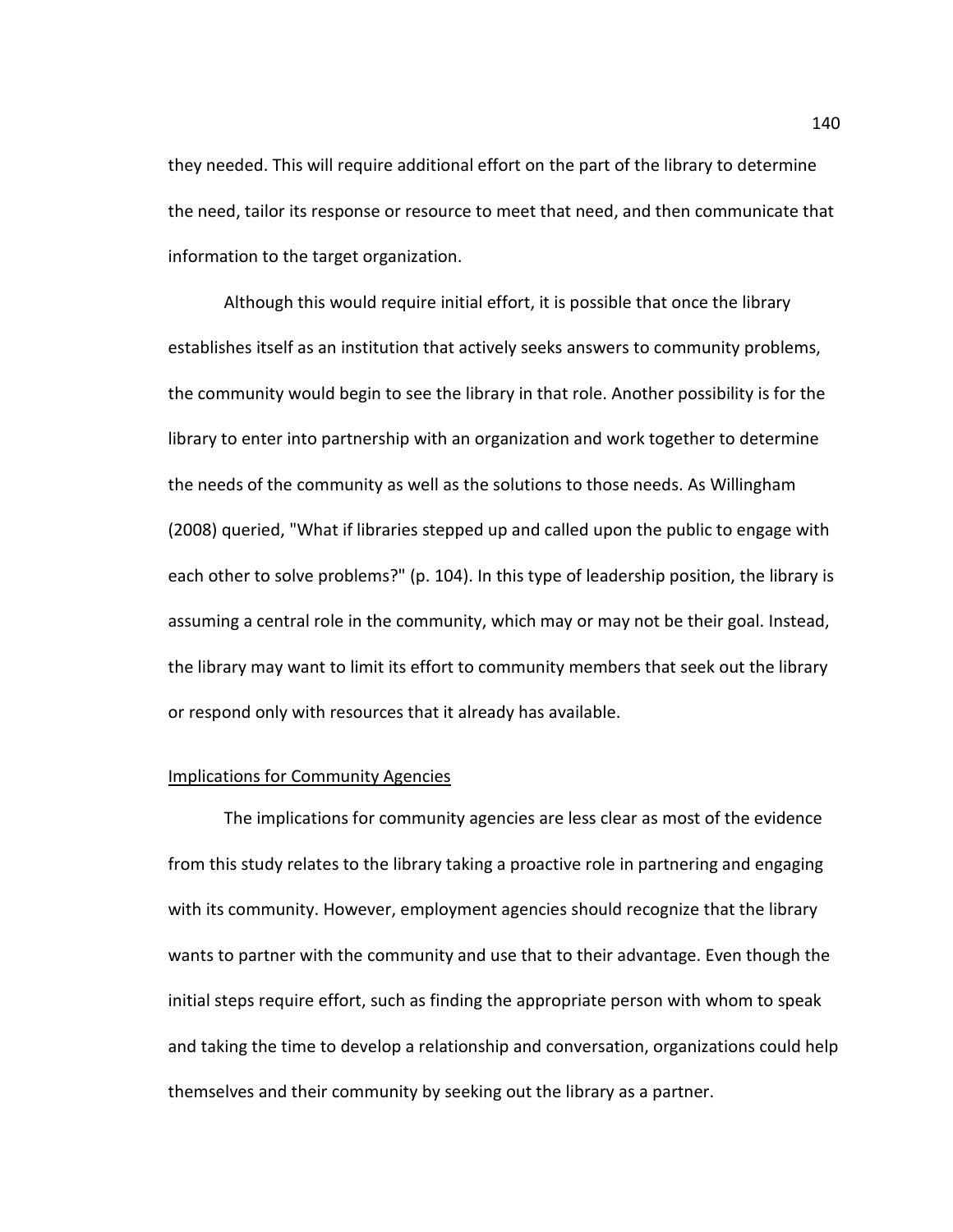To aid in the process of partnering with the library, the community agency will want to communicate with the library about the potential benefits of partnership. For example, the library will become more of a community presence and could be seen as a leader; the library will develop supporters through the community agency; and the library may be able to help solve a domain level problem. A community agency can help attract the library to a partnership by approaching the library with specific information about what the library can do and what the agency will do. Utilizing common language and well-defined parameters and goals will aid in the process of joining with the library to meet both the agency's needs as well as the community needs. In addition, the community agency can set realistic expectations by better understanding the type of partner the library wants, the specific goals of library partnerships, and the abilities and restrictions of the library as an institution.

## Limitations

 The limitations to this study include a limited community perspective and the possibility that a different researcher could formulate different conclusions based on the same data. However, strategies to ensure validation included detailed descriptions, clarifying researcher bias, establishing the chain of evidence, and member checking (Creswell, 2007; Yin, 1994). Detailed descriptions of the coding and analysis process as well as the results of the analysis allow the reader to determine the credibility of my conclusions. In addition, the participants verified the accuracy of the results of this study.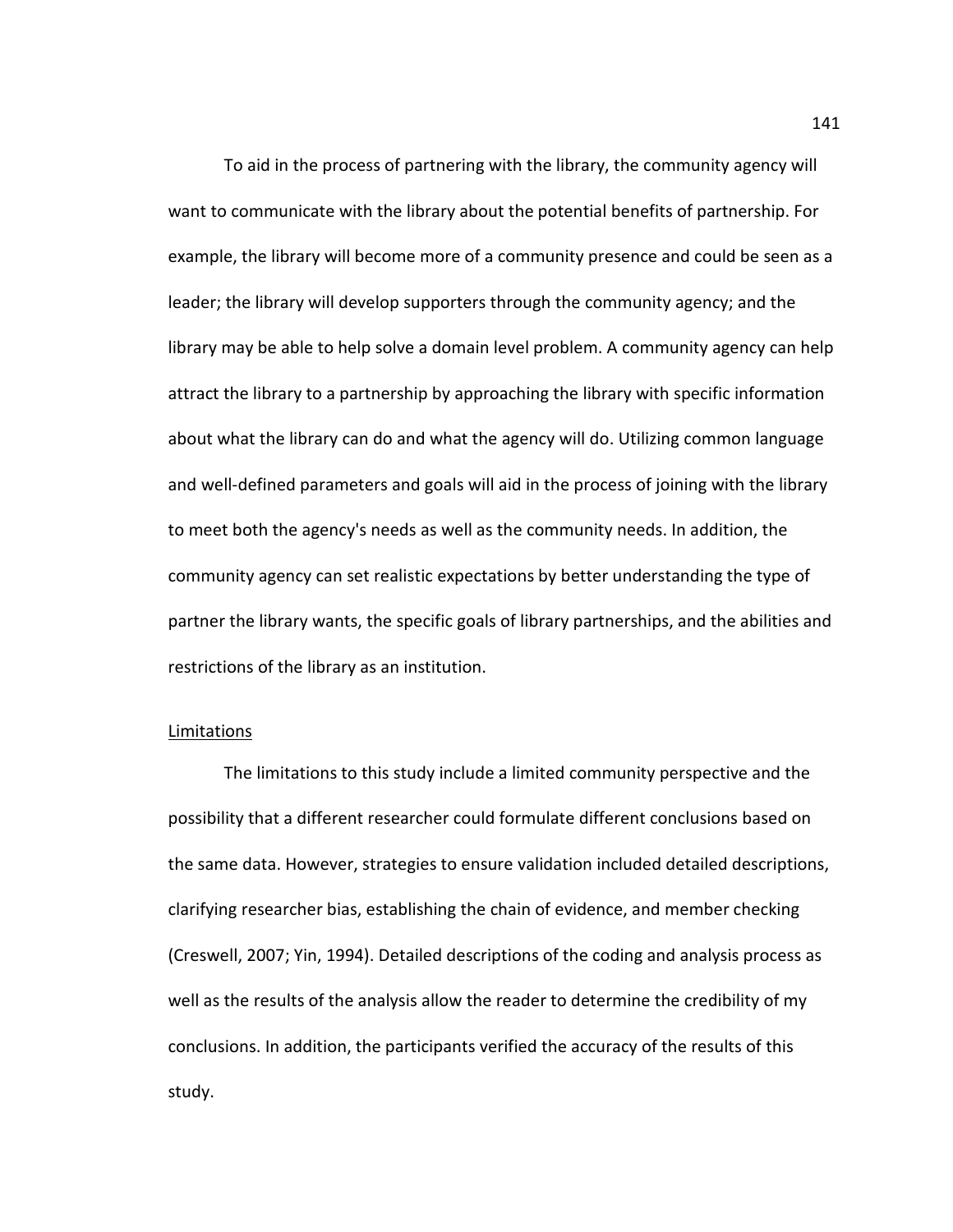Even though this study was specific to adult literacy, the analysis process revealed that many of the participants spoke of partnership in general terms and did not specifically address the role of partnership within the context of adult literacy. I believe this occurred because participants identified with the idea of partnership more than the idea of adult literacy. Furthermore, the employment agency staff focus was on preparing their clients for work and linking them to potential employment. Although many of their clients had literacy needs, the employment agency staff did not discuss these needs; instead, they discussed the economy, the barriers to employment that their clients faced (some of which related to adult literacy), and the resources they provided to their clients. In the interviews with employment agency staff, I prompted any discussion about partnership as a method of addressing literacy needs because the participants did not initially volunteer this information. Also, many of the employment agency participants had limited experience with partnership, or it wasn't something they thought about in relation to their work, so they talked about partnership in terms of any associations they had with it, both real and ideal. Because of the qualitative nature of this case study, a representational generalization to other contexts is not possible. However, through analytical generalization, or the generalization of these results to a theory of partnership with libraries (Yin, 1994), it is possible to infer some general principles of how a community group might collaborate or partner with a public library. For example, the theory developed here about the potential differences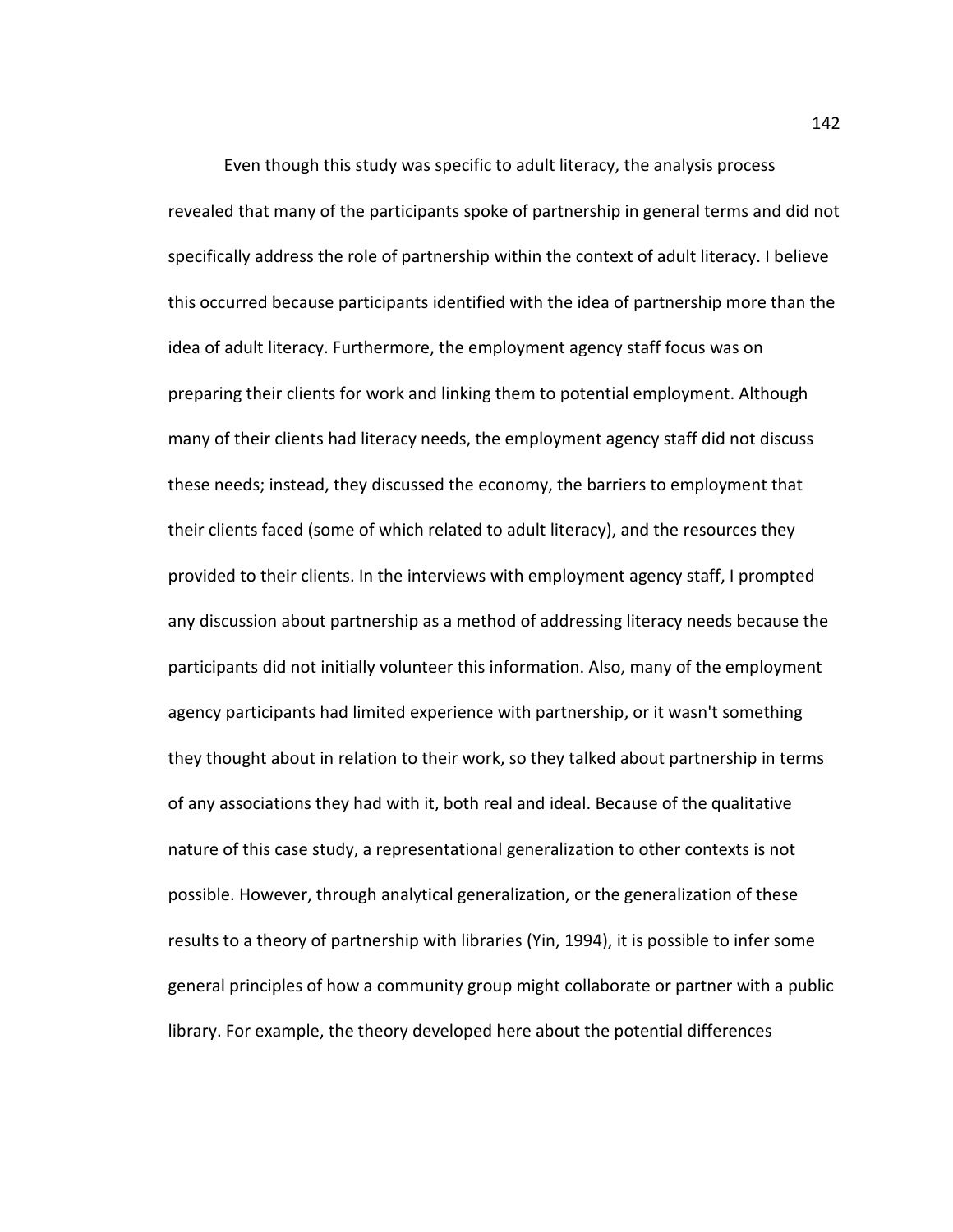between outreach, partnership, and collaboration and the way in which these terms are used by participants may inform other studies on library partnerships.

It is also important to consider whether the information about the employment agencies in this study can be generalized to other community groups. It may be that other types of community organizations perceive their own role and the library's role in partnership differently from the employment agency staff who participated in this study. Differences in missions, priorities, and resources will all play a role in how a community agency compares to the employment agencies described in this study. A comparable study may also want to consider community agencies which are presently involved in a relationship with the library in order to expand the boundaries of this work. In addition, a larger sample of both community participants and library participants would help make the results more reliable.

However, because this thesis details the context of this study and links the results to present collaboration and library theory, it is possible to connect the results of this study to other settings in which similar conditions exist. By describing the nuances of partnership in this specific community, this study can be used as a comparison for other researchers or libraries who are exploring the possibility of partnerships within their own communities.

## Future Research

There are several areas of research that can add to the results of this study, to the literature on collaboration, and to the library's building of partnerships. Although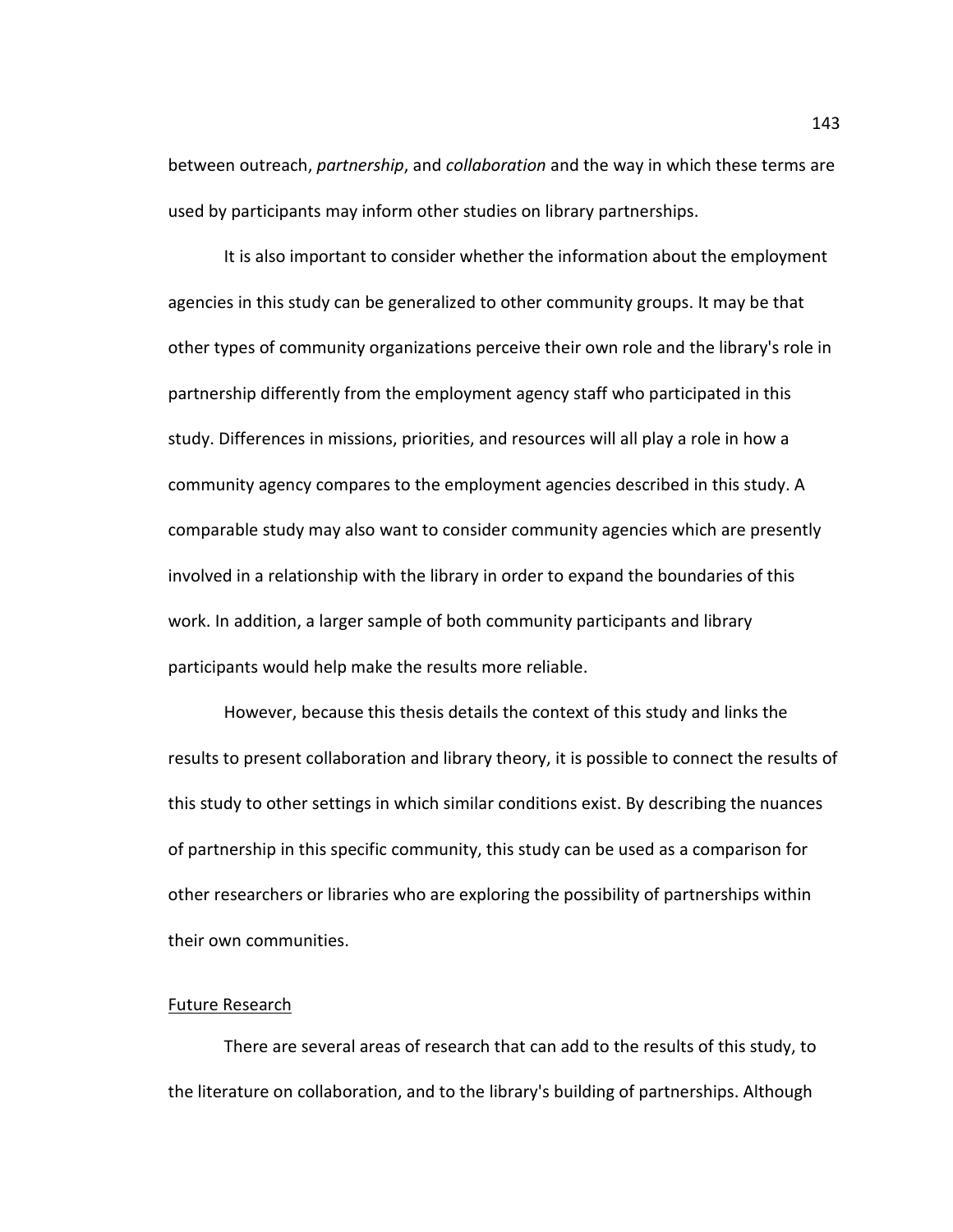library partnerships and their benefits are well documented, it is rare to find library studies that discuss partnerships that were not successful. A comparison of successful and unsuccessful library partnerships and the factors that contributed to them would help clarify what type of partnerships a library should pursue.

Another path of further research should investigate the factors that contribute to an individual considering the library as a potential partner. In this study, every employment agency employee used the library and six of the seven "loved the library." However, only one of them thought of the library as a partner or resource, and that is because she had already been approached by the ALC. This study did not find any connection between an individual's personal relationship with the library and their professional relationship with the library. Are there other formative experiences that factor into an individual's perception of the library as a partner?

The role of the individual was also very important in this study. Similar to descriptions in the library literature, most of the participants who were involved in previous partnerships described a process that started with contact between two people. However, the literature is missing specific information about these initial interactions between individuals. In order to better understand the process of partnering, it is necessary to provide detailed, specific information about how the process originated. If it started with an individual, questions to consider include: what type of person was he or she, what kind of backing did this person have, how much effort did it take, how did this person initiate the process, and how did the initial steps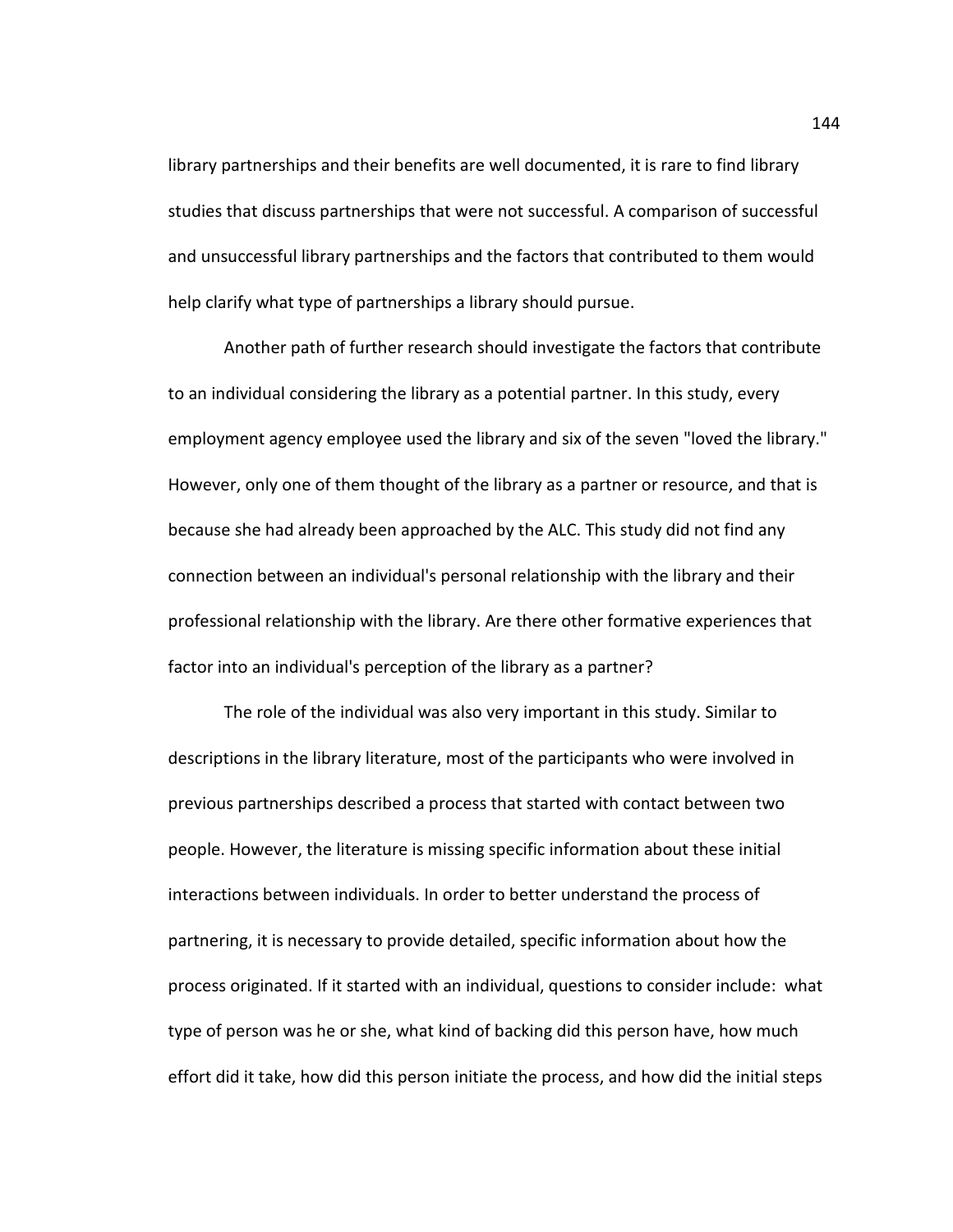evolve into partnership? Is it possible to develop a typology of a person who would tend more toward partnership in general? Are their certain types of people who seek out partnership? It is possible that one's personality, position at the organization, motivation, and history help define whether or not one expends effort seeking out partnership.

A very important area of further research involves linking the collaboration literature to the library literature. In order to compare the two types of sources and draw information from both, libraries must delineate between outreach, partnership, and collaboration. Factors that are well studied in the collaboration literature can be applied to *collaboration* in a library setting, and libraries, who tend toward *partnership*, can help research the factors necessary for successful partnership. In addition, clarification of these terms will help libraries in determining what type of partnership is best for their organization.

 With regard to adult literacy programming, there are several areas of interest that should be included in future research. This study identified several trends that need to be explored, such as the need for basic computer skills and how that affects the type of resources that a low-literate adult can use. In fact, the adult literacy population was not present in this study at all, and their needs are clearly an important factor in a potential relationship between the library and the community who work to serve them. This study also found that two of the library employees considered the library a place for autonomous learning to take place. It would be interesting to discover how or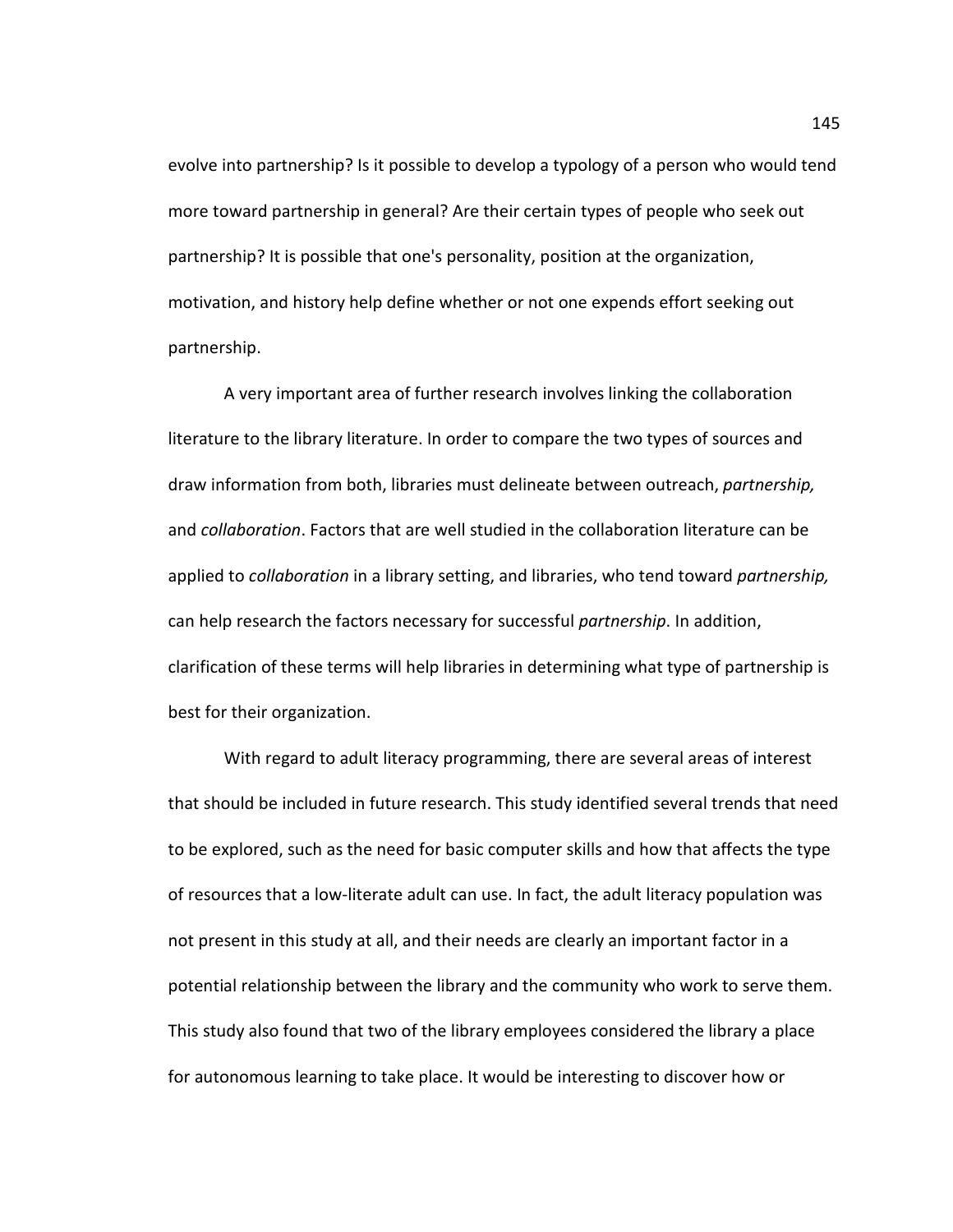whether the adult literacy population fits this notion. Finally, a driving question remains of how the library can best reach and assist the adult literacy population in its community.

## Summary

This thesis has attempted to establish the challenges and advantages to partnerships with public libraries by interviewing participants from the library and three employment agencies in Portland, Oregon. It is clear that a discrepancy exists between how the library and the employment agencies perceive the role of the library in community partnerships. Through an understanding of the barriers to partnership perceived by the employment agencies and a clarification of its own goals, the library can specify the purpose of its relationships with the community, seeking smaller partnerships or larger collaborations depending on the needs of the community. By making personal connections with members of the adult literacy community, the ALC and other library staff have begun the process of trust, communication, and history that is vital to forming long-lasting and successful partnerships. However, the library still has to meet the challenge of clearly specifying what it seeks to accomplish with the partnerships it wants to develop.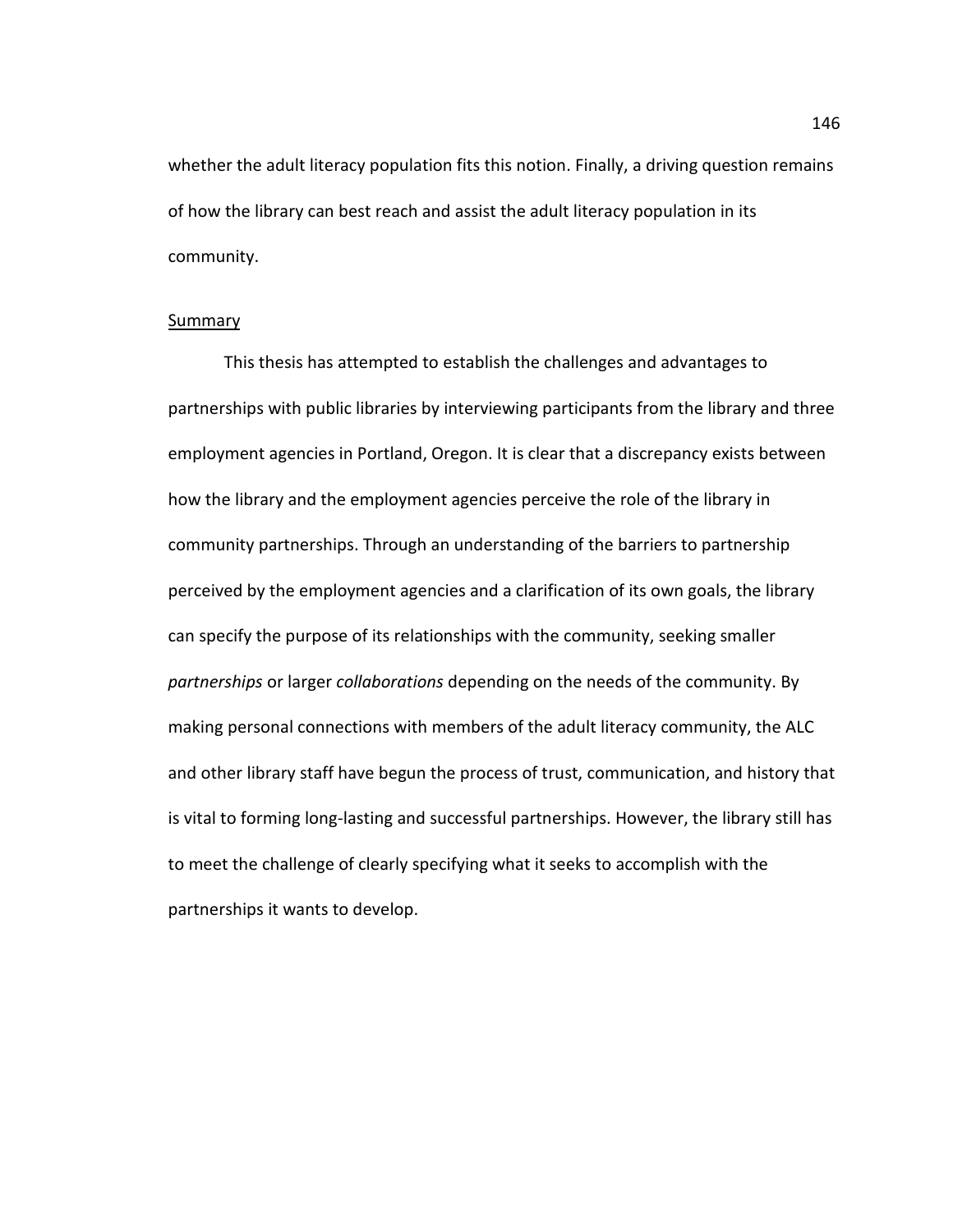#### REFERENCES

- Austin, J. E. (2000). Strategic collaboration between nonprofits and businesses. Nonprofit and Voluntary Sector Quarterly, 29, 69-97.
- Boaden, S. (2005). Building public library community connections through cultural planning. APLIS, 18, 29-36.
- Bourke, C. (2007). Public libraries: Partnerships, funding and relevance. APLIS, 20, 135- 139.
- Brown, C. A. (2003). Elements of a powerful partnership. North Carolina Libraries, 61, 52-61.
- Burnham, E., & Peterson, E. B. (2005). Health information literacy: A library case study. Library Trends, 53, 422-433.
- Butterfield, K. D., Reed, R., & Lemak, D. J. (2004). An inductive model of collaboration from the stakeholder's perspective. Business & Society, 43, 162-195.
- Caywood, C. (2004). Community partnerships at Virginia beach (Va.) public library. Public Libraries, 43, 150.
- Charbonneau, D. H., Marks, E. B., Healy, A. M., & Croatt-Moore, C. F. (2007). Collaboration addresses information and education needs of an urban public health workforce. Journal of the Medical Library Association, 95, 352-354.
- Coleman, J. S. (1988). Social capital in the creation of human capital. American Journal of Sociology, 94, S95-S120.
- Comings, J. T., & Cuban, S. (2000). So I made up my mind: Introducing a study of adult learner persistence in library literacy programs. Retrieved November 29, 2007, from http://www.mdrc.org/Reports2000/MDRCLibLit.pdf
- Cooper, D. (2004). Beyond four walls: Adult literacy services in Queensland public libraries. APLIS, 17, 156-163.
- Costello, J., Whalen, S., Spielberger, J., & Winje, C. J. (2001). Promoting public library partnerships with youth agencies. Journal of Youth Services in Libraires, 15, 8-15.
- Creswell, J. W. (2007). Qualitative inquiry and research design: Choosing among five approaches. Thousand Oaks, CA: Sage Publications.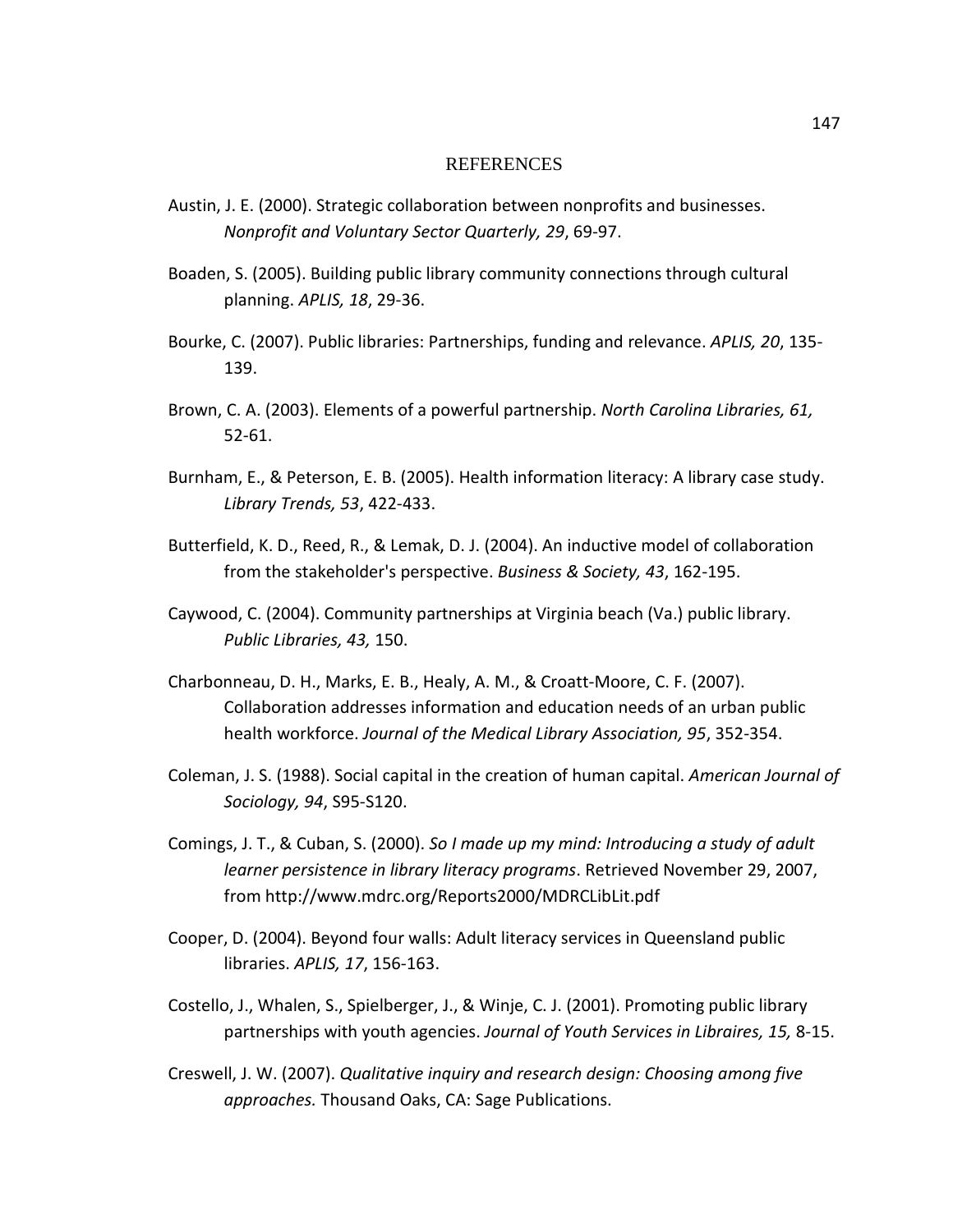Croneberger, R. (1990). Community information. APLIS, 3, 225.

- Cuban, S. (2007). Serving new immigrant communities in the library. Westport, CT: Libraries Unlimited.
- Dowlin, K. E., & Shapiro, E. (1996). The centrality of communities to the future of major public libraries. Daedalus, 125, 173-190.
- Durrance, J. C., & Schneider, K. G. (1996). Public library community information activities: Precursors of community networking partnerships. Ann Arbor: School of Information, University of Michigan. Retrieved March 5, 2009, from http://www.si.umich.edu/Community/taospaper.html
- Eden, C., & Huxham, C. (2001). The negotiation of purpose in multi-organizational collaborative groups. Journal of Management Studies, 38, 373-391.
- Feldstein, S. (1996). Expanding the capacity of the public library: Partnerships with community based environmental groups. Electronic Green Journal, 6. Retrieved December 15, 2008, from http://search.ebscohost.com.proxy.lib.pdx.edu/login.aspx?direct=true&db=aph &AN=7435482&site=ehost-live
- Gajda, R. (2004). Utilizing collaboration theory to evaluate strategic alliances. American Journal of Evaluation, 25, 65-77.
- Gray, B. & Wood, D. J. (1991). Collaborative alliances: Moving from practice to theory. Journal of Applied Behavioral Science, 27, 3-22.
- Hardy, C., & Phillips, N. (1998). Strategies of engagement: Lessons from the critical examination of collaboration and conflict in an interorganizational domain. Organization Science, 9, 217-230.
- Hardy, C., Phillips, N., & Lawrence, T. B. (2003). Resources, knowledge and influence: The organizational effects of interorganizational collaboration. Journal of Management Studies, 40, 321-347.
- Hilyard, N. B. (Ed.). (2004). Perspectives: Community partnerships. Public Libraries, 43, 147-152.
- Holt, G. E. (1999). Public library partnerships: Mission-driven tools for 21<sup>st</sup> century success. Gütersloh, Germany: Bertelsmann Foundation Publishers.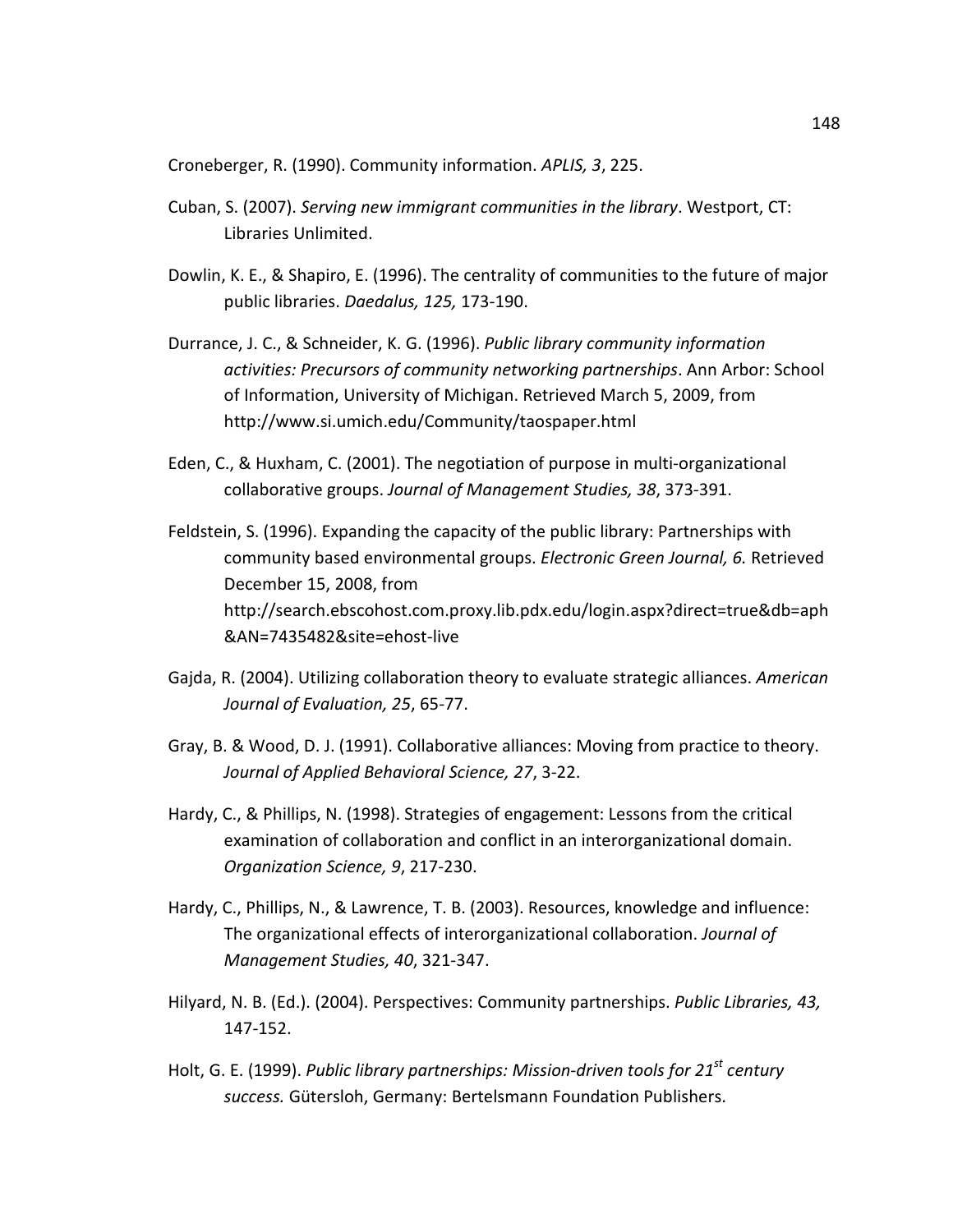- Hovius, B. (2006). Public library partnerships which add value to the community: The Hamilton public library experience. IFLA, 32, 214-223.
- Humes, B.A. (1996). Public libraries and community-based education: Making the connection for lifelong learning. Washington, DC: U.S. Department of Education.
- Huxham, C., & Vaugen, S. (2000). Ambiguity, complexity and dynamics in the membership of collaboration. Human Relations, 53, 771-806.
- Huxham, C. (2003). Theorizing collaboration practice. Public Management Review, 5, 401-423.
- John-Steiner, V., Weber, R. J., & Minnis, M. (1998). The challenge of studying collaboration. American Educational Research Journal, 35, 773-783.
- Johnson, D.W., Robbins, J., & Zweizig, D.L. (1990). Libraries: Partners in adult literacy. Norwood, NJ: Ablex Publishing Corporation.
- Johnson, D.W., & Soule, J.A. (1987). Libraries and literacy: A planning manual. Chicago: American Library Association.
- Kranich, N. (2005). Civic partnerships: The role of libraries in promoting civic engagement. Resource Sharing & Information Networks, 18, 89-103.
- Kulpinski, D. (2009). Partnership for a nation of learners: Joining forces, creating value. (IMLS-2009-RES-03). Washington, DC: Institute of Museum and Library Services. Retrieved from http://www.imls.gov/pdf/PNLReport.pdf
- Kvale, S. (1996). Interviews: An introduction to qualitative research interviewing. Thousand Oaks, CA: Sage Publications.
- Lawrence, N. J. (2004). There's no "I" in partnership (Oh, wait...). Public Libraries, 43, 147-148.
- Leeds, K. (2004). Continuing a century of public/private partnership. Public Libraries, 43, 148.
- Libraries and literacy: One of the best systems in the world because everyone can use it. (1995). APLIS, 8, 86-97.
- Long, S. A. (2001). Libraries build community. Journal of Educational Media and Library Sciences, 39, 15-22.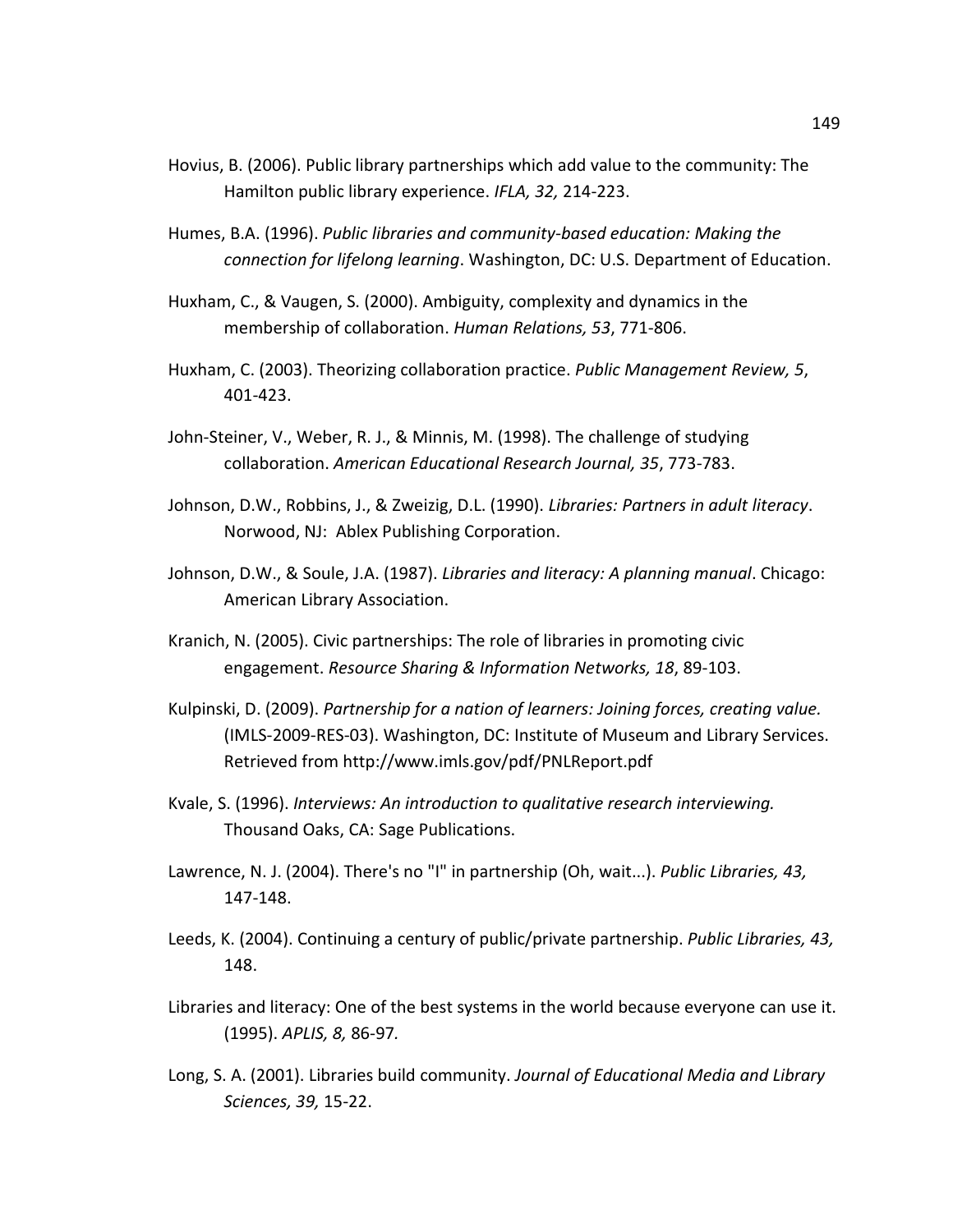- Lotia, N. (2004). Power dynamics and learning in collaborations. Journal of Management and Organization, 10, 56-68.
- Lynch, S. (Ed.). (1999). The librarian's guide to partnerships. Fort Atkinson, WI: Highsmith Press.
- Marcum, D. B. (1996). Redefining community through the public library. Daedalus, 125, 191-205.
- Mattessich, P.W., Murray-Close, M., Monsey, B.R., & Wilder Research Center (2001). Collaboration: What makes it work (2<sup>nd</sup> ed.). Saint Paul, MN: Amherst H. Wilder Foundation.
- McCook, K. (2000). A place at the table: Participating in community building. Chicago: American Library Association.
- Milam, D. P. (2001). Access for all: Public library contributions to civic connectivity. National Civic Review, 90, 213.
- Milam, D. P. (2008). Public library strategies for building stronger economies and communities. National Civic Review, 97, 11-16.
- Miles, M. B., & Huberman, A. M. (1994). Qualitative data analysis: An expanded sourcebook (2<sup>nd</sup> ed.). Thousand Oaks, CA: Sage Publications.
- Multnomah County Library. (n.d.). Mission and Philosophy. Retrieved October 28, 2009, from http://www.multcolib.org/about/mcl-mssn.html
- Multnomah County Library. (2006, November). Strategic plan 2006-2010. Retrieved October 28, 2009, from http://www.multcolib.org/plan/strategic\_plan.pdf
- National Minority AIDS Council (1996). The collaboration continuum. Washington, DC: Author.
- Olney, C. A. (2005). Using evaluation to adapt health information outreach to the complex environments of community-based organizations. Journal of the Medical Library Association, 93, 57-67.
- Oregon Literacy. (n.d.). Summary of LSTA adult literacy needs assessment and recommendations for MCL. Portland, OR: Author.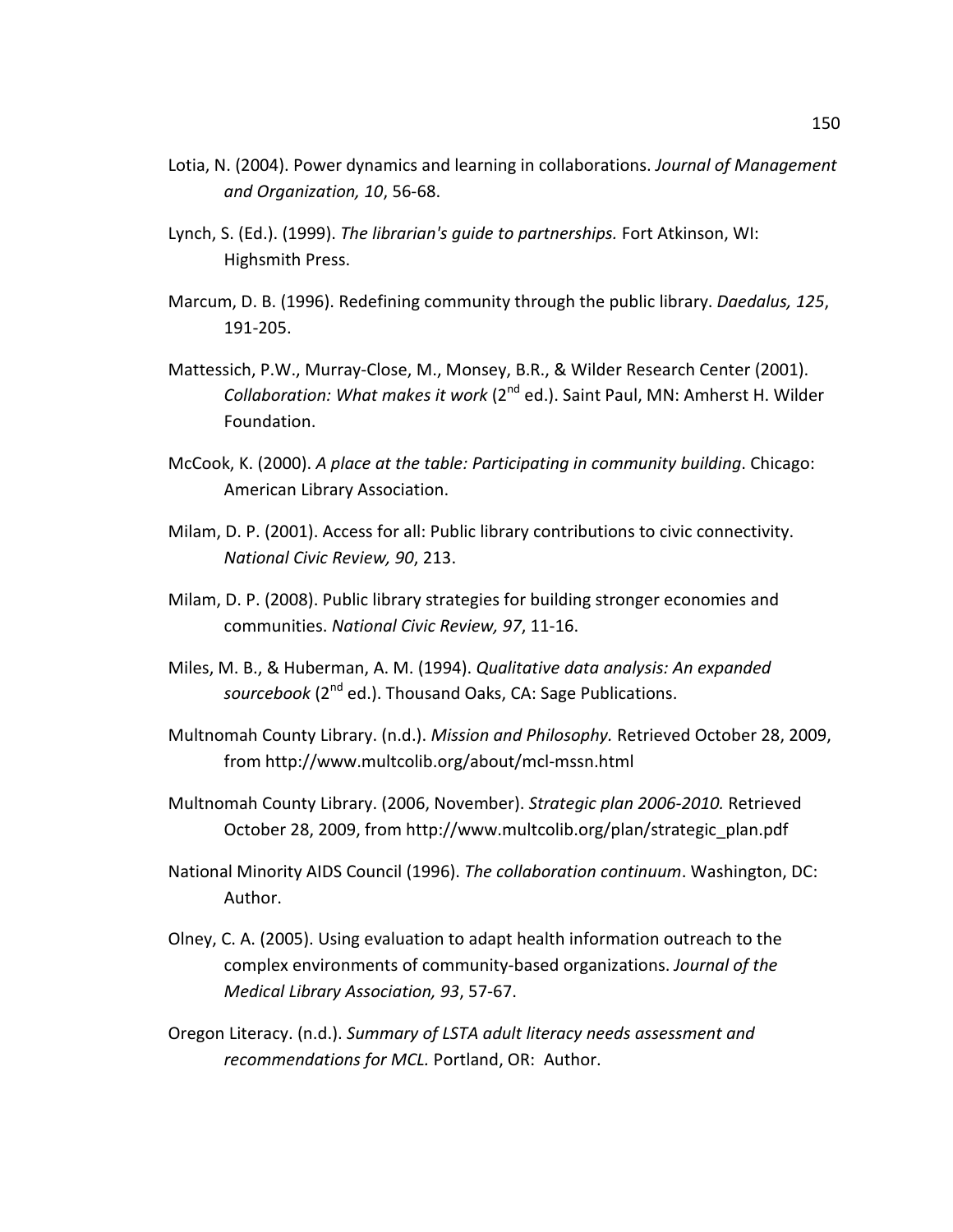- Oregon State Library. (2009, April). 2007-2008 Oregon public library spreadsheet. Retrieved October 28, 2009, from http://www.oregon.gov/OSL/LD/statsploregon.shtml
- Petruzzi, T., & Burns, M. F. (2006). A literacy center where? A public library finds space to promote and provide family learning activities. Public Library Quarterly, 25, 191-197.
- Phillips, N., Lawrence, T. B., & Hardy, C. (2000). Inter-organizational collaboration and the dynamics of institutional fields. Journal of Management Studies, 37, 23-43.
- Raymond, E. (2007, September). Multnomah county library: Adult and family literacy needs assessment. Paper presented at the meeting of the task force convened by Oregon Literacy, Portland, OR.
- Rodger, E. J., Jörgensen, C., & D'Elia, G. (2005). Partnerships and collaboration among public libraries, public broadcast media, and museums: Current context and future potential. Library Quarterly, 75, 42-66.
- Rubin, H. J., & Rubin, I. S. (2005). Qualitative interviewing: The art of hearing data (2<sup>nd</sup> ed.). Thousand Oaks, CA: Sage Publications.
- Seidman, I. (2006). Interviewing as qualitative research: A guide for researchers in education and the social sciences ( $3<sup>rd</sup>$  ed.). New York: Teachers College Press.
- Shelkrot, E. L. (2004). Vision and visibility: Community partnerships and the urban library. Public Libraries, 43, 150-151.
- Spencer, L., Ritchie, J., O'Connor, W. (2003). Analysis: Practices, principles, and processes. In J. Ritchie & J. Lewis (Eds.), Qualitative research practice: A guide for social science students and researchers (pp. 199-218). London: Sage Publications.
- Szabo, J. F., & Gres, D. (2001). Director's cut. Journal of Youth Services in Libraries, 15, 23-24.
- Trist, E. (1983). Referent organizations and the development of inter-organizational domains. Human Relations, 36, 269-284.
- U.S. Department of Labor (1998). Workforce investment act of 1998. Washington, DC: Author. Retrieved December 12, 2009, from http://www.doleta.gov/usworkforce/wia/wialaw.pdf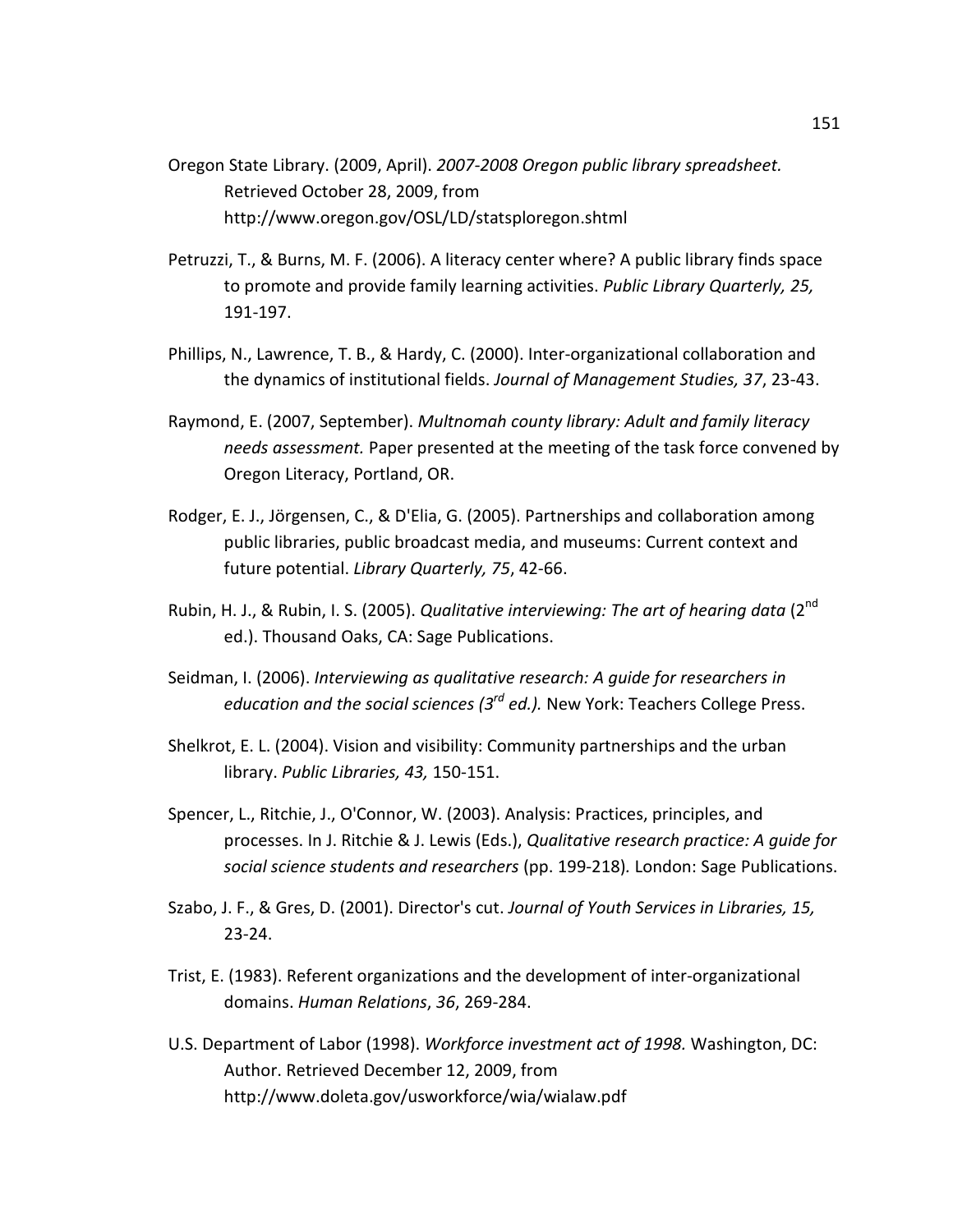Willingham, T. L. (2008). Libraries as civic agents. Public Library Quarterly, 27, 97-110.

- Wood, D. J., & Gray, B. (1991). Toward a comprehensive theory of collaboration. Journal of Applied Behavioral Science, 27, 139-162.
- Yin, R. K. (1994). Case study research: Design and methods (2<sup>nd</sup> ed.). Thousand Oaks, CA: Sage Publications.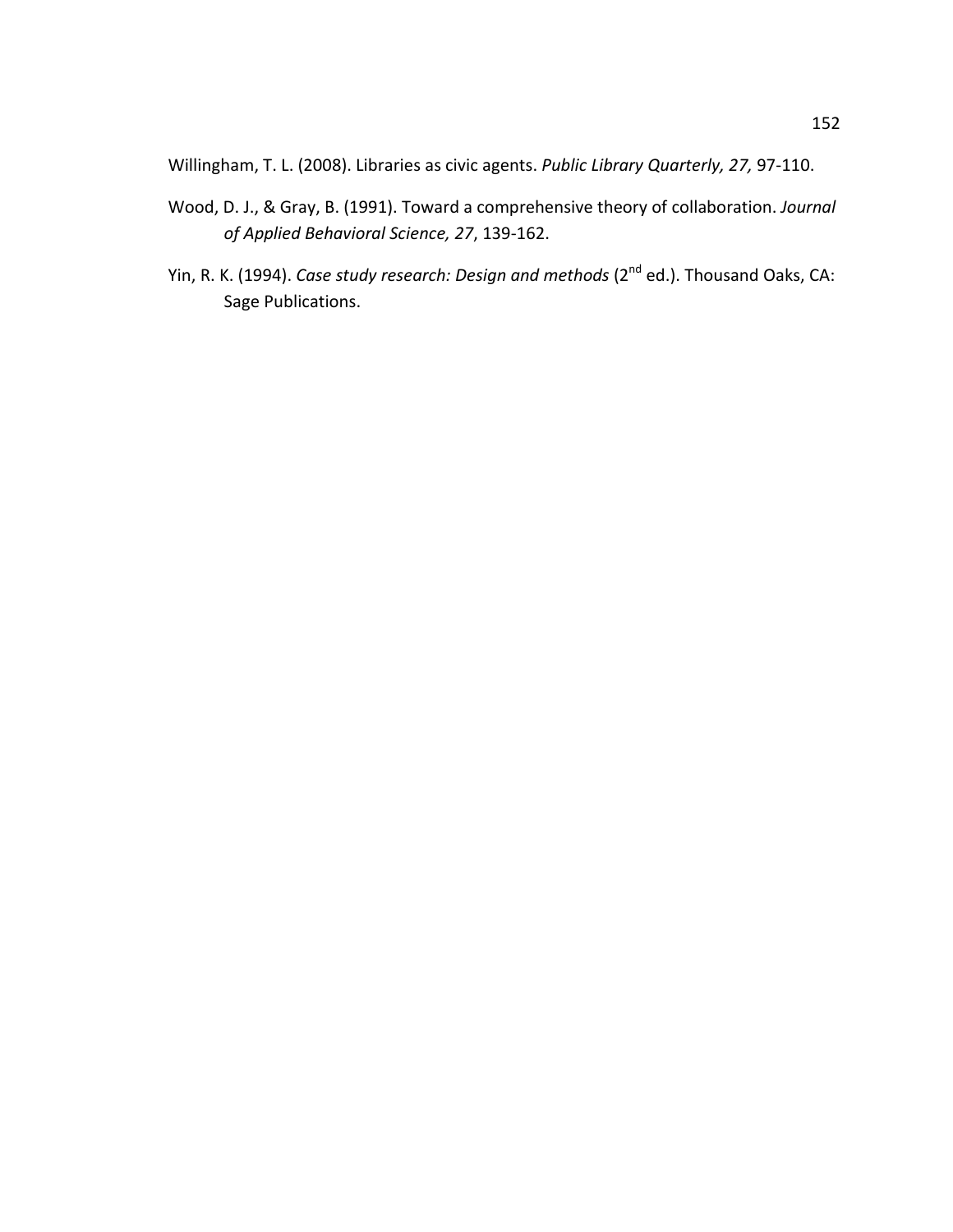# APPENDIX A: QUESTION GUIDE FOR INTERVIEWS

- 1. Please describe a little bit about your personal history. For example, describe your position at this organization and how long you have been here. Describe how long you have been doing this kind of work, and in what context.
- 2. What is your work schedule? What is a typical work week for you?
- 3. Please describe the goals of your organization.
- 4. Please describe the work that your organization does.
- 5. I am interested in understanding how funding affects an organization's decisionmaking process. Could you explain to me how your organization receives funding?
- 6. What do you think the current needs are in adult literacy programming? What does your organization think the current needs are in adult literacy programming?
- 7. What are your current goals for adult literacy programming?
- 8. As you know, I am interested in collaboration. Some people also call it partnership or cooperation. Can you tell me which word you prefer to use and what that word means to you?
- 9. Do you see yourself as a collaborator (or use the word that the subject associates with collaboration – partner, cooperator, etc.)?
- 10. How do you think that your organization thinks of collaboration? How would they explain or define it?
- 11. What kind of personal or professional experience have you had in partnering with other agencies, including the library?
- 12. If you have experience, what were the challenges to and advantages of this collaboration?
- 13. If you don't have experience, how do you imagine a partnership could work? What would make it difficult?
- 14. Who do you see as potential collaborators in the community either for you or your organization? Why?
- 15. If you think about working with other agencies or the library, in what areas would you like their assistance?
- 16. What organizational resources do you have to offer a partnership?
- 17. How would you describe your personal and professional relationship to the library?
- 18. What kind of role do you think the library plays in the community?
- 19. Do you have any questions for me?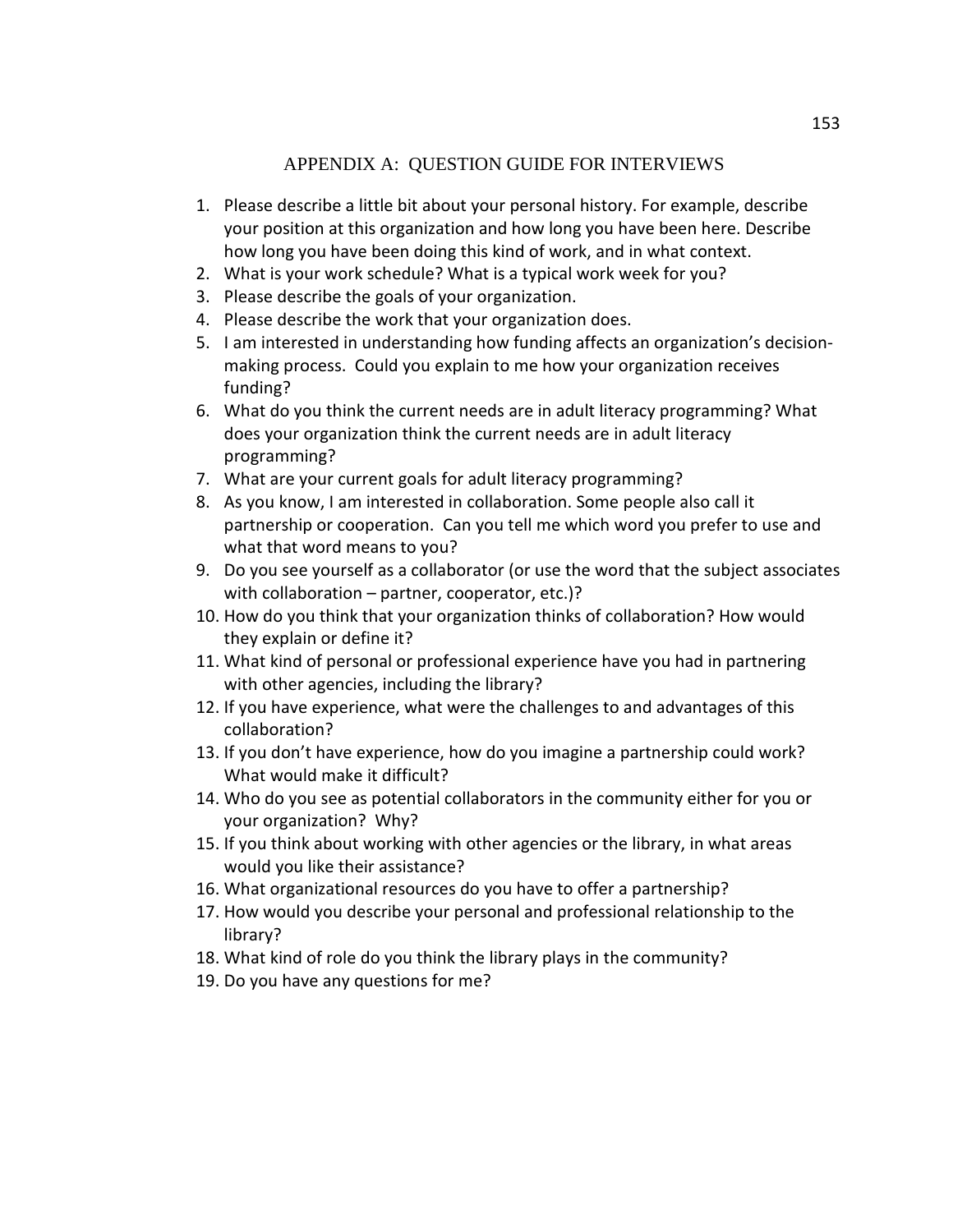| ひにんへい にんしょくししじょう<br>ׇׇ֚֕֡          |
|------------------------------------|
| ,<br>$\frac{1}{2}$<br>ーー・ハ<br>l    |
| $\frac{1}{2}$<br>ן<br>ו<br>I<br>ׇ֕ |

| Code                              | Abbreviation  | Operational Definition                                                        |
|-----------------------------------|---------------|-------------------------------------------------------------------------------|
| PERCEPTION OF OTHER ORG           | PER OTH       | Participants' general perception/opinion of the other organization            |
|                                   |               |                                                                               |
| PERCEPTION OF OWN ORG             | PER OWN       | Participants' perception/opinion of their own organization                    |
|                                   |               |                                                                               |
| PERCEPTION: LIBRARY               | PER: LIB      | Participants' general perception of the library's role                        |
|                                   |               |                                                                               |
| INDIVIDUAL                        | $\frac{1}{2}$ |                                                                               |
| IND: GOALS                        | IND: GLS      | Participants' personal goals related to their work                            |
| IND: BELIEF/ATTITUDE              | IND: BLV      | Participants' belief system                                                   |
|                                   |               | Participants' belief about the role the library should or does play in the    |
| IND: BLV (LIBRARY) IND: BLV (LIB) |               | community or in their work                                                    |
|                                   | IND: BLV      | Participants' belief about collaboration or partnership (includes how and     |
| IND: BLV (COLLABORATION) (COLL)   |               | why to collaborate or partner)                                                |
|                                   |               | Participants' belief about the mission of their organization or about what    |
|                                   |               | IND: BLV (MISSION) IND: BLV (MIS) the work they perform                       |
|                                   |               | Participants' perception, belief, or desire to perform work-related           |
|                                   |               | actions outside of working hours or to seek additions and alternatives to     |
|                                   |               | what is already present. This can also be a negative (i.e. expressed as a     |
| IND: EFFORT                       | IND: EFRT     | lack of desire to expend effort)                                              |
| IND: ABILITY TO INITIATE/EXPLORE  |               | Participants' ability to initiate or explore collaboration or partnership for |
| COLLABORATION                     | IND: ABLE     | work (i.e. do they have the freedom to do this of their own volition?)        |
| IND: LIBRARY USE                  | IND: LIB USE  | Participants' use of the library                                              |
|                                   |               |                                                                               |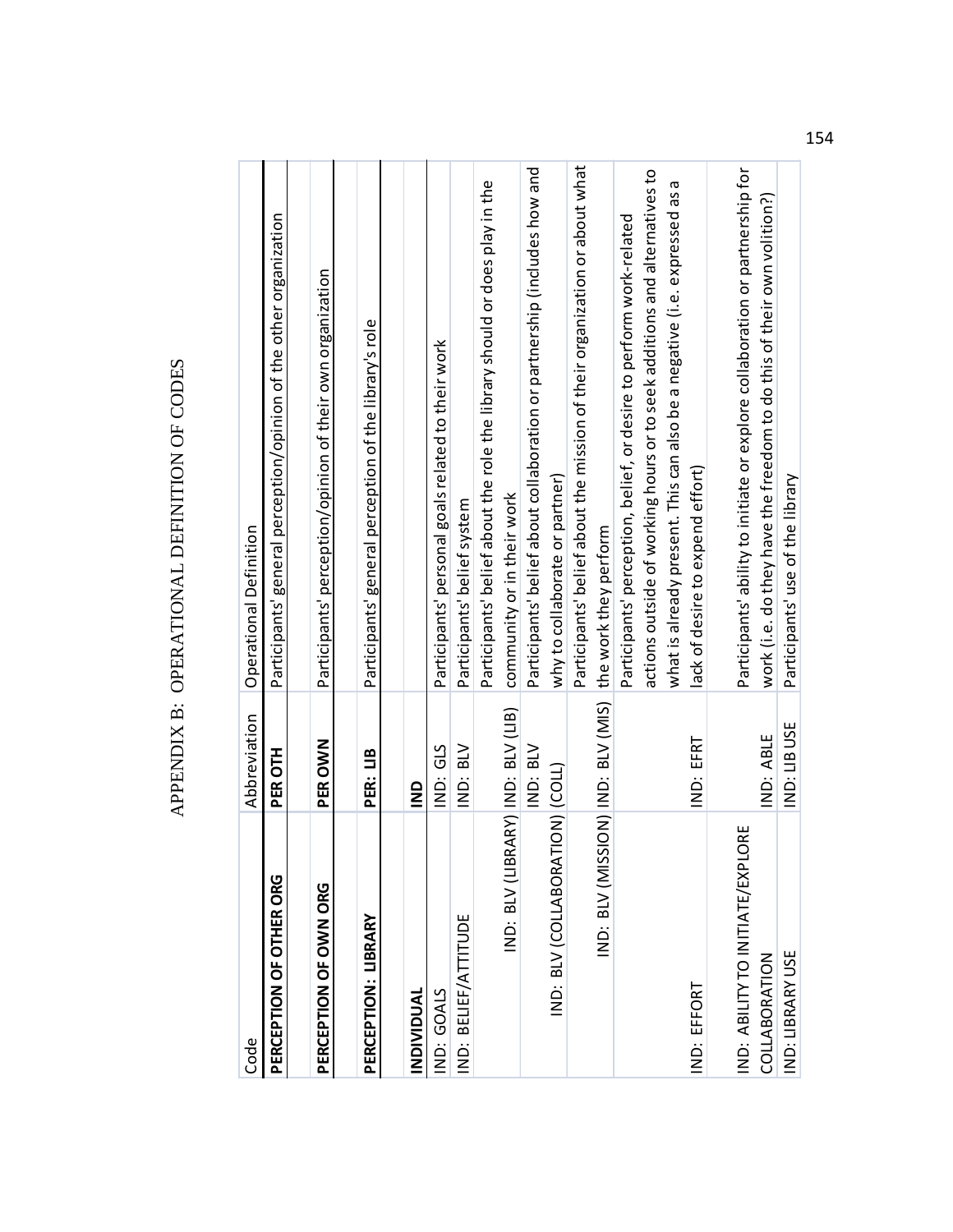| Code                                              | Abbreviation | Operational Definition                                                                                                                          |
|---------------------------------------------------|--------------|-------------------------------------------------------------------------------------------------------------------------------------------------|
| IND: LIB USE (PERSONAL) (PRS)                     | IND: LIB USE | Participants' personal use of the library (non-work related)                                                                                    |
| IND: LIB USE (WORK-REAL) (WK-RL)                  | IND: LIB USE | Participants' use of the library for work, either in the past or present                                                                        |
| IND: LIB USE (WORK-IDEAL) (WK-IDL)                | IND: LIB USE | An idea of how the participant could or would use the library for work<br>(has not yet occurred)                                                |
| <b>ORGANIZATION</b>                               | ORG          |                                                                                                                                                 |
| ORG: GOALS/PRIORITIES                             | ORG: GLS     | An organization's mission or goals (employment, education, skill<br>building, adult literacy, collaboration, partnership, etc.)                 |
| ORG: ABILITY TO INITIATE/EXPLORE<br>COLLABORATION | ORG: ABLE    | An organization's ability to initiate or explore collaboration or<br>partnership (part of mission, encouraged, discouraged, etc.)               |
| ORG: FUNDING                                      | ORG: FUND    | How an organization is funded                                                                                                                   |
| COLLABORATION                                     | <b>LOS</b>   |                                                                                                                                                 |
|                                                   |              | participants' choice of word (partnership, collaboration, cooperation,<br>Participants' definition of collaboration. This code includes the     |
| COLL: DEFINITION                                  | COLL: DEF    | etc.)                                                                                                                                           |
| COLL: EXAMPLE                                     | COLL: EX     | Examples of past and current collaborations or partnerships                                                                                     |
|                                                   |              | Examples of collaborations, partnerships, etc. that an individual has<br>COLL: EX (REAL) COLL: EX (REAL) participated in or is participating in |
| COLL: EX (IDEAL) COLL: EX (IDL)                   |              | An example of a potential collaboration or partnership                                                                                          |
| COLL: PROCESS                                     | COLL: PROC   | How a collaboration or partnership forms and is maintained                                                                                      |
| COLL: FACTOR HELPFUL                              | COLL: FACH   | Factors helpful to forming and maintaining collaboration or partnership                                                                         |